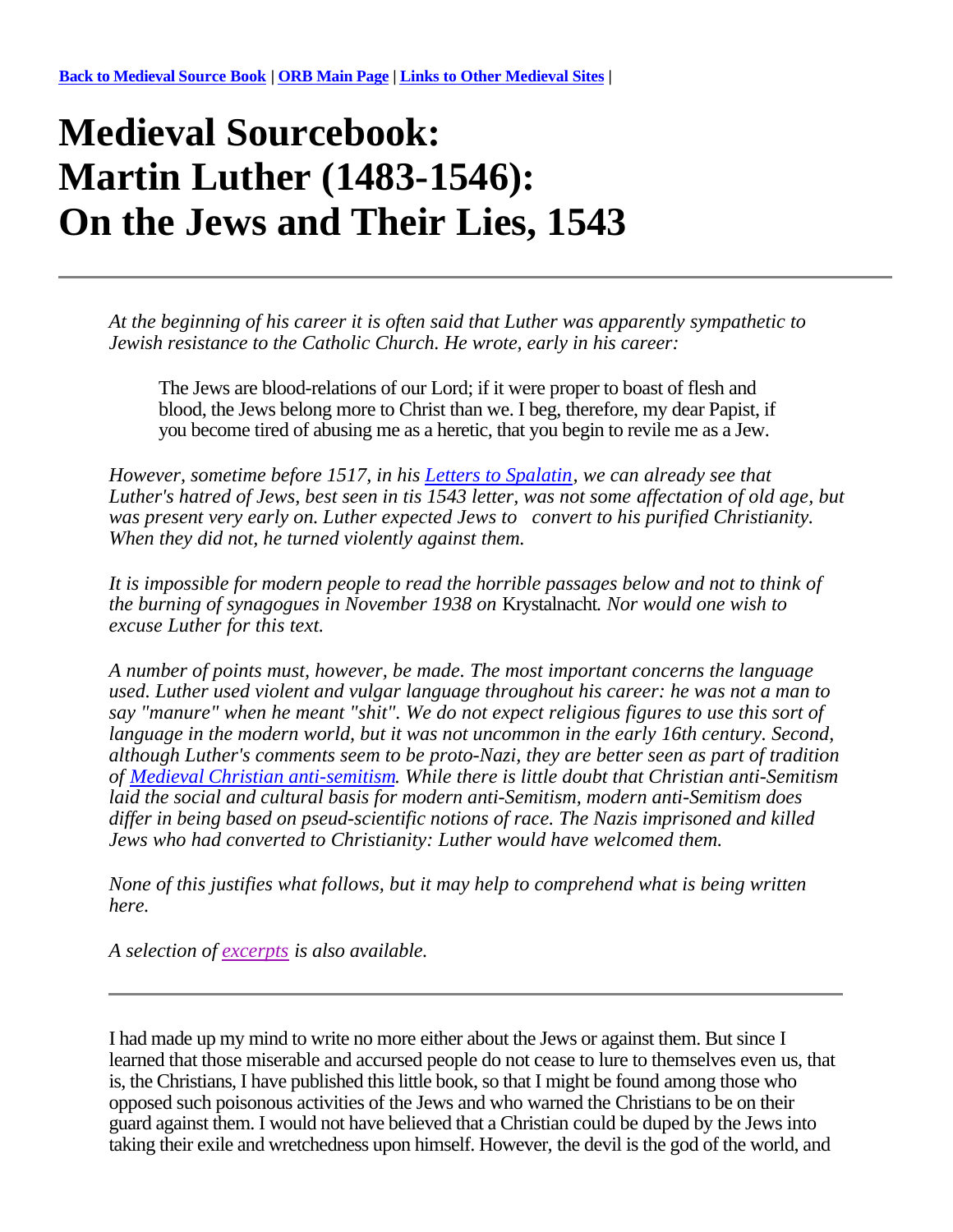wherever God's word is absent he has an easy task, not only with the weak but also with the strong. May God help us. Amen.

Grace and peace in the Lord. Dear sir and good friend, I have received a treatise in which a Jew engages in dialog with a Christian. He dares to pervert the scriptural passages which we cite in testimony to our faith, concerning our Lord Christ and Mary his mother, and to interpret them quite differently. With this argument he thinks he can destroy the basis of our faith.

This is my reply to you and to him. It is not my purpose to quarrel with the Jews, nor to learn from them how they interpret or understand Scripture; I know all of that very well already. Much less do I propose to convert the Jews, for that is impossible. Those two excellent men, Lyra and Burgensis, together with others, truthfully described the Jews' vile interpretation for us two hundred and one hundred years ago respectively. Indeed they refuted it thoroughly. However, this was no help at all to the Jews, and they have grown steadily worse.

They have failed to learn any lesson from the terrible distress that has been theirs for over fourteen hundred years in exile. Nor can they obtain any end or definite terminus of this, as they suppose, by means of the vehement cries and laments to God. If these blows do not help, it is resonable to assume that our talking and explaining will help even less.

Therefore a Christian should be content and not argue with the Jews. But if you have to or want to talk with them, do not say any more than this: "Listen, Jew, are you aware that Jerusalem and your sovereignty, together with your temple and priesthood, have been destroyed for over 1,460 years?" For this year, which we Christians write as the year 1542 since the birth of Christ, is exactly 1,468 years, going on fifteen hundred years, since Vespasian and Titus destroyed Jerusalem and expelled the Jews from the city. Let the Jews bite on this nut and dispute this question as long as they wish.

For such ruthless wrath of God is sufficient evidence that they assuredly have erred and gone astray. Even a child can comprehend this. For one dare not regard God as so cruel that he would punish his own people so long, so terribly, so unmercifully, and in addition keep silent, comforting them neither with words nor with deeds, and fixing no time limit and no end to it. Who would have faith, hope, or love toward such a God? Therefore this work of wrath is proof that the Jews, surely rejected by God, are no longer his people, and neither is he any longer their God. This is in accord with Hosea 1:9, "Call his name Not my people, for you are not my people and I am not your God." Yes, unfortunately, this is their lot, truly a terrible one. They may interpret this as they will; we see the facts before our eyes, and these do not deceive us.

If there were but a spark of reason or understanding in them, they would surely say to themselves: "O Lord God, something has gone wrong with us. Our misery is too great, too long, too severe; God has forgotten us!" etc. To be sure, I am not a Jew, but I really do not like to contemplate God's awful wrath toward this people. It sends a shudder of fear through body and soul, for I ask, What will the eternal wrath of God in hell be like toward false Christians and all unbelievers? Well, let the Jews regard our Lord Jesus as they will. We behold the fulfillment of the words spoken by him in Luke 21:20: "But when you see Jerusalem surrounded by armies, then know that its desolation has come near ... for these are days of vengeance. For great distress shall be upon the earth and wrath upon this people.

In short, as has already been said, do not engage much in debate with Jews about the articles of our faith. From their youth they have been so nurtured with venom and rancor against our Lord that there is no hope until they reach the point where their misery finally makes them pliable and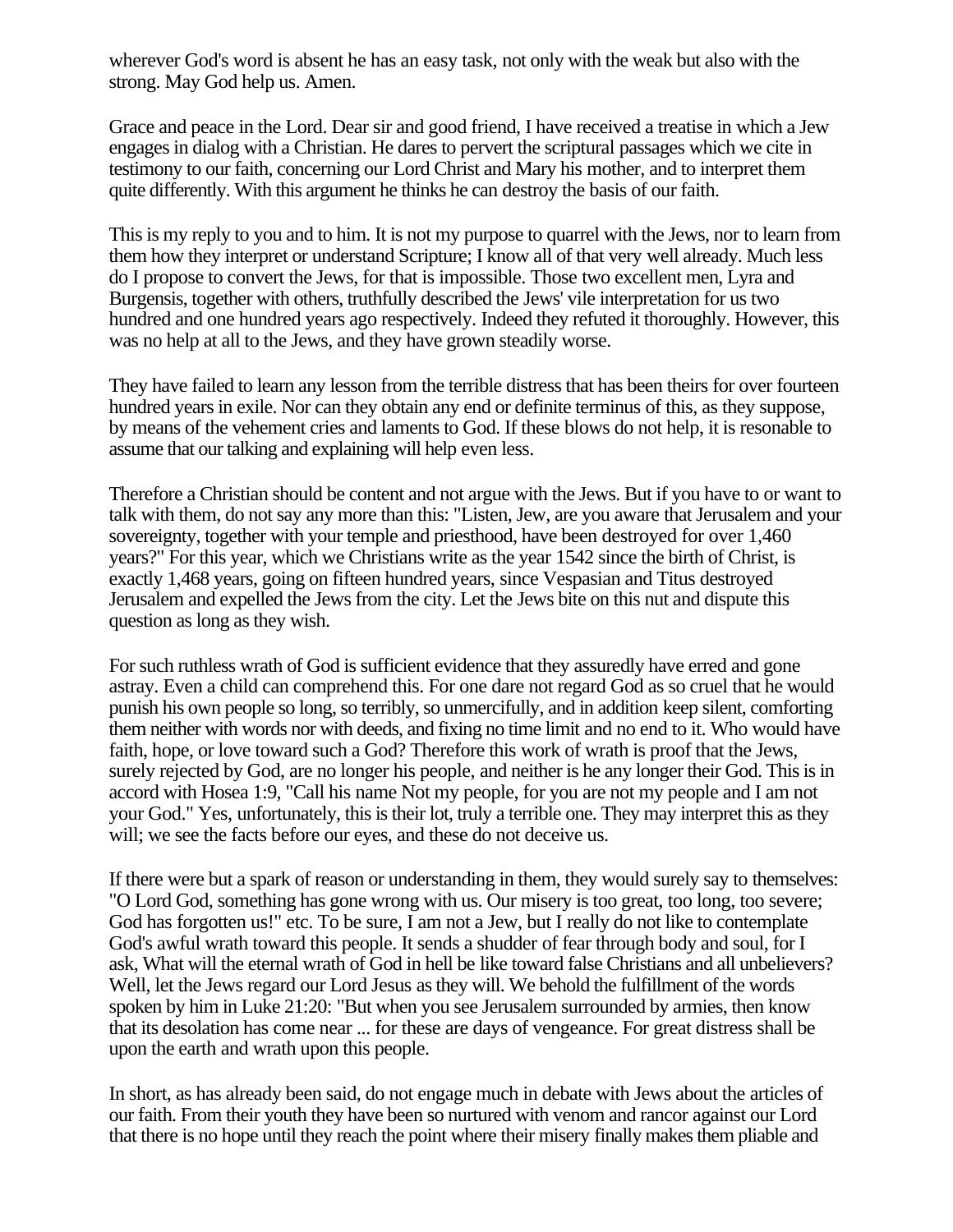they are forced to confess that the Messiah has come, and that he is our Jesus. Until such a time it is much too early, yes, it is useless to argue with them about how God is triune, how he became man, and how Mary is the mother of God. No human reason nor any human heart will ever grant these things, much less the embittered, venomous, blind heart of the Jews. As has already been said, what God cannot reform with such cruel blows, we will be unable to change with words and works. Moses was unable to reform the Pharaoh by means of plagues, miracles, pleas, or threats; he had to let him drown in the sea.

Now, in order to strengthen our faith, we want to deal with a few crass follies of the Jews in their belief and their exegesis of the Scriptures, since they so maliciously revile our faith. If this should move any Jew to reform and repent, so much the better. We are now not talking with the Jews but about the Jews and their dealings, so that our Germans, too, might be informed.

There is one thing about which they boast and pride them selves beyond measure, and that is their descent from the foremost people on earth, from Abraham, Sarah, Isaac, Rebekah, Jacob, and from the twelve patriarchs, and thus from the holy people of Israel. St. Paul himself admits this when he says in Romans 9:5: \*Quorum patres\*, that is, "To them belong the patriarchs, and of their race is the Christ," etc. And Christ himself declares in John 4:22, "Salvation is from the Jews." Therefore they boast of being the noblest, yes, the only noble people on earth. In comparison with them and in their eyes we Gentiles (Goyim) are not human; in fact we hardly deserve to be considered poor worms by them. For we are not of that high and noble blood, lineage, birth, and descent. This is their argument, and indeed I think it is the greatest and strongest reason for their pride and boasting.

Therefore, God has to endure that in their synagogues, their prayers, songs, doctrines, and their whole life, they come and stand before him and plague him grievously (if I may speak of God in such a human fashion). Thus he must listen to their boasts and their praises to him for setting them apart from the Gentiles, for letting them be descended from the holy patriarchs, and for selecting them to be his holy and peculiar people, etc. And there is no limit and no end to this boasting about their descent and their physical birth from the fathers.

And to fill the measure of their raving, mad, and stupid folly, they boast and they thank God, in the first place, because they were created as human beings and not as animals; in the second place. because they are Israelites and not Goyim (Gentiles); in the third place because they were created as males and not as females. They did not learn such tomfoolery from Israel but from the Goyim. For history records that the Greek Plato daily accorded God such praise and thanksgiving—if such arrogance and blasphemy may be termed praise of God. This man, too, praised his gods for these three items: that he was a human being and not an animal; a male and not a female; a Greek and not a non-Greek or barbarian. This is a fool's boast, the gratitude of a barbarian who blasphemes God! Similarly, the Italians fancy themselves the only human beings; they imagine that all other people in the world are nonhumans, mere ducks or mice by comparison.

No one can take away from them their pride concerning their blood and their descent from Israel. In the Old Testament they lost many a battle in wars over this matter, though no Jew understands this. All the prophets censured them for it, for it betrays an arrogant, carnal presumption devoid of spirit and of faith. They were also slain and persecuted for this reason. St. John the Baptist took them to task severely because of it, saying, "Do not presume to say to yourselves, "We have Abraham for our father'; for I tell you, God is able from these stones to raise up children to Abraham" [Matt. 3:9]. He did not call them Abraham's children but a "brood of vipers" [Matt. 3:7]. Oh, that was too insulting for the noble blood and race of Israel, and they declared, "He has a demon" [Matt. 11:18] Our Lord also calls them a "brood of vipers"; furthermore, in John' 3:39 he states: "If you were Abraham's children would do what Abraham did.... You are of your father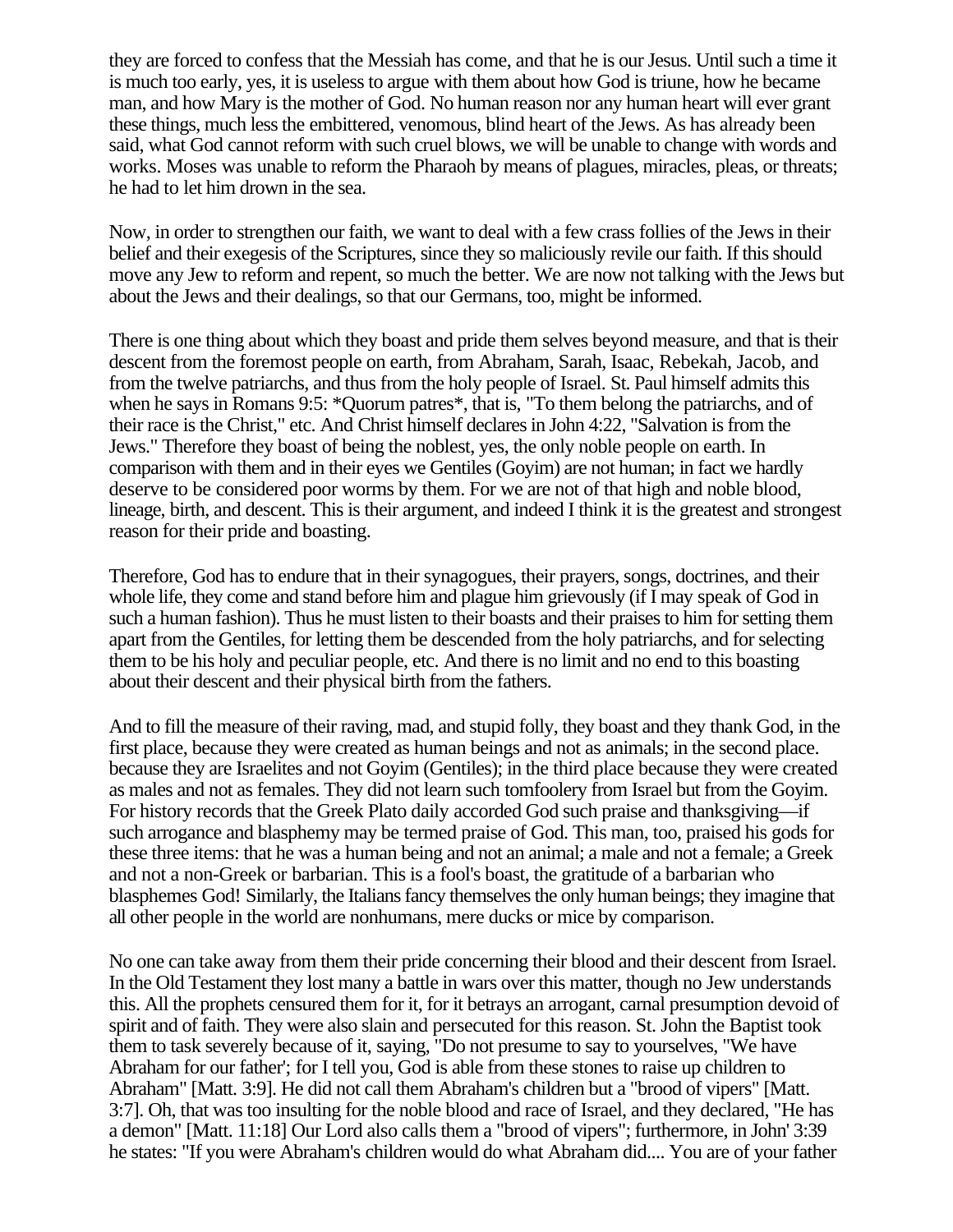the devil." It was intolerable to them to hear that they were not Abraham's but the devil's children, nor can they bear to hear this today. If they should surrender this boast and argument, their whole system which is built on it would topple and change.

I hold that if their Messiah, for whom they hope, should come and do away with their boast and its basis they would crucify and blaspheme him seven times worse than they did our Messiah; and they would also say that he was not the true Messiah, but a deceiving devil. For they have portrayed their Messiah to themselves as one who would strengthen and increase such carnal and arrogant error regarding nobility of blood and lineage. That is the same as saying that he should assist them in blaspheming God and in viewing his creatures with disdain, including the women, who are also human beings and the image of God as well as we; more over, they are our own flesh and blood, such as mother, sister, daughter, housewives, etc. For in accordance with the aforementioned threefold song of praise, they do not hold Sarah (as a woman) to be as noble as Abraham (as a man). Perhaps they wish to honor themselves for being born half noble, of a noble father, and half ignoble, of an ignoble mother. But enough of this tomfoolery and trickery.

We propose to discuss their argument and boast and prove convincingly before God and the world not before the Jews, for, as already said, they would accept this neither from Moses nor from their Messiah himself that their argument is quite empty and stands condemned. To this end we quote Moses in Genesis 17, whom they surely ought to believe if they are true Israelites. When God instituted circumcision, he said, among other things, "Any uncircumcised male shall be cut off from his people" [Gen. 17:14]. With these words God consigns to condemnation all who are born of flesh, no matter how noble, high, or how low their birth may have been. He does not even exempt from this judgment the seed of Abraham, although Abraham was not merely of high and noble birth from Noah, but was also adjudged holy (Genesis 15) and became Abraham instead of Abram (Genesis 17). Yet none of his children shall be numbered among God's people, but rather shall he rooted out, and God will not be his God, unless he, over and above his birth, is also circumcised and accepted into the covenant of God.

To be sure, before the world one person is properly accounted nobler than another by reason of his birth, or smarter than another because of his intelligence, or stronger and more handsome than another because of his body, or richer and mightier than another in view of his possessions, or better than another on account of his special virtues. For this miserable, sinful, and mortal life must be marked by such differentiation and inequality; the requirements of daily life and the preservation of government make it indispensable.

But to strut before God and boast about being so noble, so exalted, and so rich compared to other people—that is devilish arrogance, since every birth according to the flesh is condemned before him without exception in the aforementioned verse, if his covenant and word do not come to the rescue once again and create a new and different birth, quite different from the old, first birth. So if the Jews boast in their prayer before God and glory in the fact that they are the patriarchs' noble blood, lineage, and children, and that he should regard them and be gracious to them in view of this, while they condemn the Gentiles as ignoble and not of their blood, my dear man, what do you suppose such a prayer will achieve? This is what it will achieve: Even if the Jews were as holy as their fathers Abraham, Isaac, and Jacob themselves, yes, even if they were angels in heaven, on account of such a prayer they would have to be hurled into the abyss of hell. How much less will such prayers deliver them from their exile and return them to Jerusalem!

For what does such devilish, arrogant prayer do other than to give God's word the lie, for God declares: Whoever is born and not circumcised shall not only he ignoble and worthless but shall also be damned and shall not be a part of my people, and I will not be his God. The Jews rage against this with their blasphemous prayer as if to say: "No, no, Lord God, that is not true; you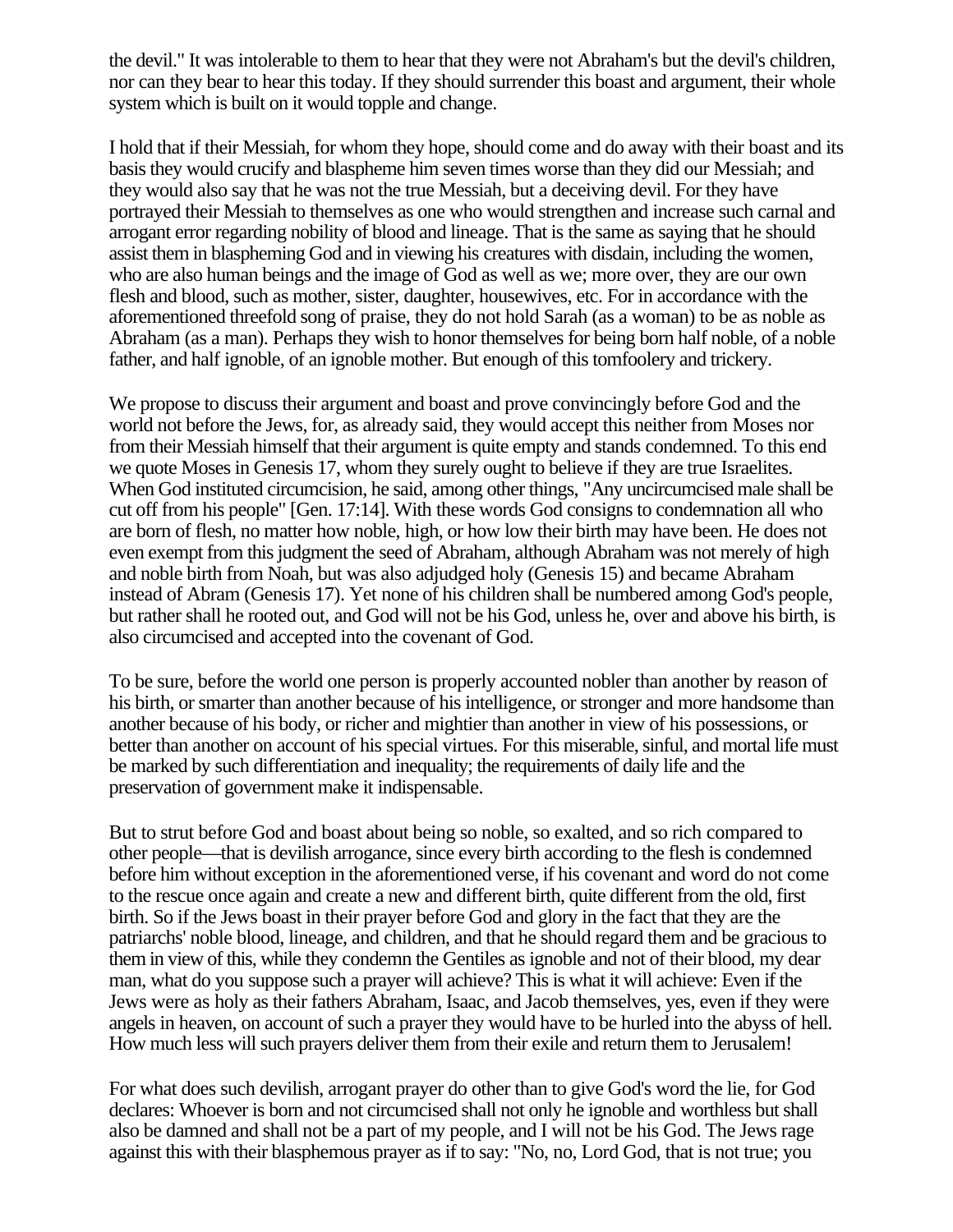must hear us, because we are of the noble lineage of the holy fathers. By reason of such noble birth you must establish us as lords over all the earth and in heaven too. If you fail to do this, you break your word and do us an injustice, since you have sworn to our fathers that you will accept their seed as your people forever."

This is just as though a king, a prince, a lord, or a rich, handsome, smart, pious, virtuous person among us Christians were to pray thus to God: "Lord God, see what a great king and lord I am! See how rich, smart, and pious I am! See what a handsome lad or lass I am in comparison to others! Be gracious to me, help me, and in view of all of this save me! The other people are not as deserving, because they are not so handsome, rich, smart, pious, noble, and high-born as I am." What, do you suppose, should such a prayer merit? It would merit that thunder and lightning strike down from heaven and that sulphur and hellfire strike from below. That would be just punishment; for flesh and blood must not boast before God. For as Moses says, whoever is born even from holy patriarchs and from Abraham himself stands condemned before God and must not boast before him. St. Paul says the same thing in Romans 3:27, as does John 3:6.

Such a prayer was also spoken by the Pharisee in the Gospel as he boasted about all his blessings, saying, "I am not like other men." Moreover, his prayer was beautifully adorned, since he said it with thanksgiving and fancied that he was sitting on God's lap as his pet child. But thunder and lightning from heaven cast him down to hell's abyss, as Christ himself declared, saying that the publican was justified but the Pharisee condemned. Oh, what do we poor muck-worms, maggots, stench, and filth presume to boast of before him who is the God and Creator of heaven and earth, who made us out of dirt and out of nothing! And as far as our nature, birth, and essence are concerned, we are but dirt and nothing in his eyes; all that we are and have comes from his grace and his rich mercy.

Abraham was no doubt even nobler than the Jews, since as we pointed out above, he was descended from the noblest patriarch, Noah who in his day was the greatest and oldest lord, priest, and father of the entire world and from the other nine succeeding patriarchs. Abraham saw, heard, and lived with all of them, and some of them (as for instance Shem, Shelah, Eber) outlived him by many years. So Abraham obviously was not lacking in nobility of blood and birth; and yet this did not in the least aid him in being numbered among God's people. No, he was idolatrous, and he would have remained under condemnation if God's word had not called him, as Joshua in chapter 24:2 informs us out of God's own mouth: "Your fathers lived of old beyond the Euphrates, Terah, the father of Abraham and Nahor; and they served other gods. Then I took your father Abraham from beyond the River and led him," etc.

Even later, after he had been called and sanctified through God's word and through faith, according to Genesis 15, Abraham did not boast of his birth or of his virtues. When he spoke with God (Genesis 18) he did not say: "Look how noble I am, born from Noah and the holy patriarchs, and descended from your holy nation," nor did he say, "How pious and holy I am in comparison with other people!" No, he said, "Behold, I have taken upon myself to speak to the Lord, I who am but dust and ashes" [Gen. 18:27]. This is, indeed, how a creature must speak to its Creator, not for getting what it is before him and how it is regarded by him. For that is what God said of Adam and of all his children (Genesis 3:19 ), "You are dust, and to dust you shall return," as death itself persuades us visibly and experientially, to counteract, if need be, any such foolish, vain, and vexatious presumption.

Now you can see what fine children of Abraham the Jews really are, how well they take after their father, yes, what a fine people of God they are. They boast before God of their physical birth and of the noble blood inherited from their fathers, despising all other people, although God regards them in all these respects as dust and ashes and damned by birth the same as all other heathen.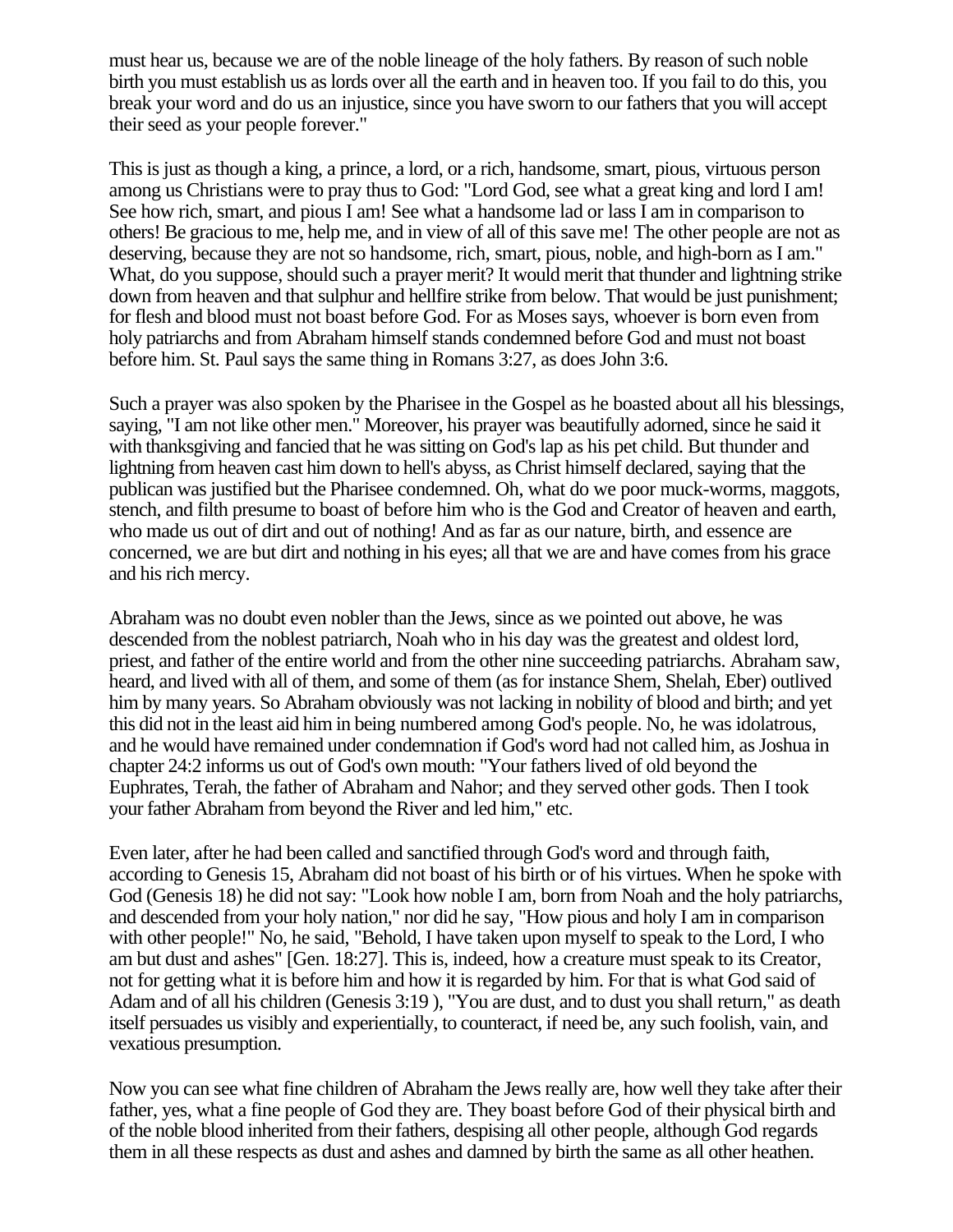And yet they give God the lie; they insist on being in the right, and with such blasphemous and damnable prayer they purpose to wrest God's grace from him and to regain Jerusalem.

Furthermore, even if the Jews were seven times blinder than they are if that were possible they would still have to see that Esau or Edom, as far as his physical birth is concerned, was as noble as Jacob, since he was not only the son of the same father, Isaac, and of the same mother, Rebekah, but he was also the firstborn; and primogeniture at that time conferred the highest nobility over against the other children. But what did his equal birth or even his primogeniture by virtue of which he was far nobler than Jacob benefit him? He was still not numbered among God's people, although he called Abraham his grandfather and Sarah his grandmother just as Jacob did, indeed, as has already been said, even more validly than did Jacob. Conversely, Abraham himself as well as Sarah had to regard him as their grandson, the son of Isaac and Rebekah; they even had to regard him as the firstborn and the nobler, and Jacob as the lesser. But tell me, what good did his physical birth and his noble blood inherited from Abraham do him?

Someone may interpose that Esau forfeited his honor because he became evil, etc. We must rejoin, first of all, that the question at issue is whether nobility of blood in itself is so valid before God that one could thereby be or become God's people. If it is not, why then do the Jews exalt this birth so highly before other children of men! But if it is valid, why then does God not guard it from falling? For if God regards physical birth as adequate for making the descendants of the holy patriarchs his people, he dare not let them become evil, thereby losing his people and becoming a non God. If he does, however, let them become evil, it is certain that he does not regard birth as a means of yielding or producing a people for him.

In the second place, Esau was not ejected from the people of God because he became evil later on, nor was Jacob counted among the people of God in view of his subsequent good life. No, while they were both still in their mother's womb the word of God distinguishd between the two: Jacob was called Esau was not, in accordance with the words, "The elder shall serve the younger" [Gen. 25:23]. This was not at all affected by the fact that they were both carried under the same mother's heart; that they were both nourished with the same milk and blood of one and the same mother, Rebekah; that they were born of her at the same time. So one must say that no matter how identical flesh, blood, milk body, and mother were in this instance, they could not help Esau, nor could they hinder Jacob from acquiring the grace by which people become God's children or his people; decisive here are the word and calling, which ignore the birth.

Ishmael, too, can say that he is equally a true and natural son of Abraham. But what does his physical birth avail him? Despite this, he has to yield up the home and heritage of Abraham and leave it to his brother Isaac. You may say that Ishmael was born of Hagar while Isaac was born of Sarah. If anything, this strengthens our argument. For Isaac's birth from Sarah was effected by the word of God and not by flesh and blood, since Sarah was past the natural age for bearing children. To discuss the question of birth a bit further, although Ishmael is Abraham's flesh and blood and his natural son, still the flesh and blood of such a holy father does not help him. It rather harms him, because he has no more than flesh and blood from Abraham and does not also have God's word in his favor. The fact that Isaac is descended from the blood of Abraham does not handicap him even though it was useless to Ishmael because he has the word of God which distinguishes him from his brother Ishmael, who is of the flesh and blood of the same Abraham.

Why should so much ado be made of this? After all, if birth counts before God, I can claim to be just as noble as any Jew, yes, just as noble as Abraham himself, as David, as all the holy prophets and apostles. Nor will I owe them any thanks if they consider me just as noble as themselves before God by reason of my birth. And if God refuses to acknowledge my nobility and birth as the equal to that of Isaac, Abraham, David, and all the saints, I maintain that he is doing me an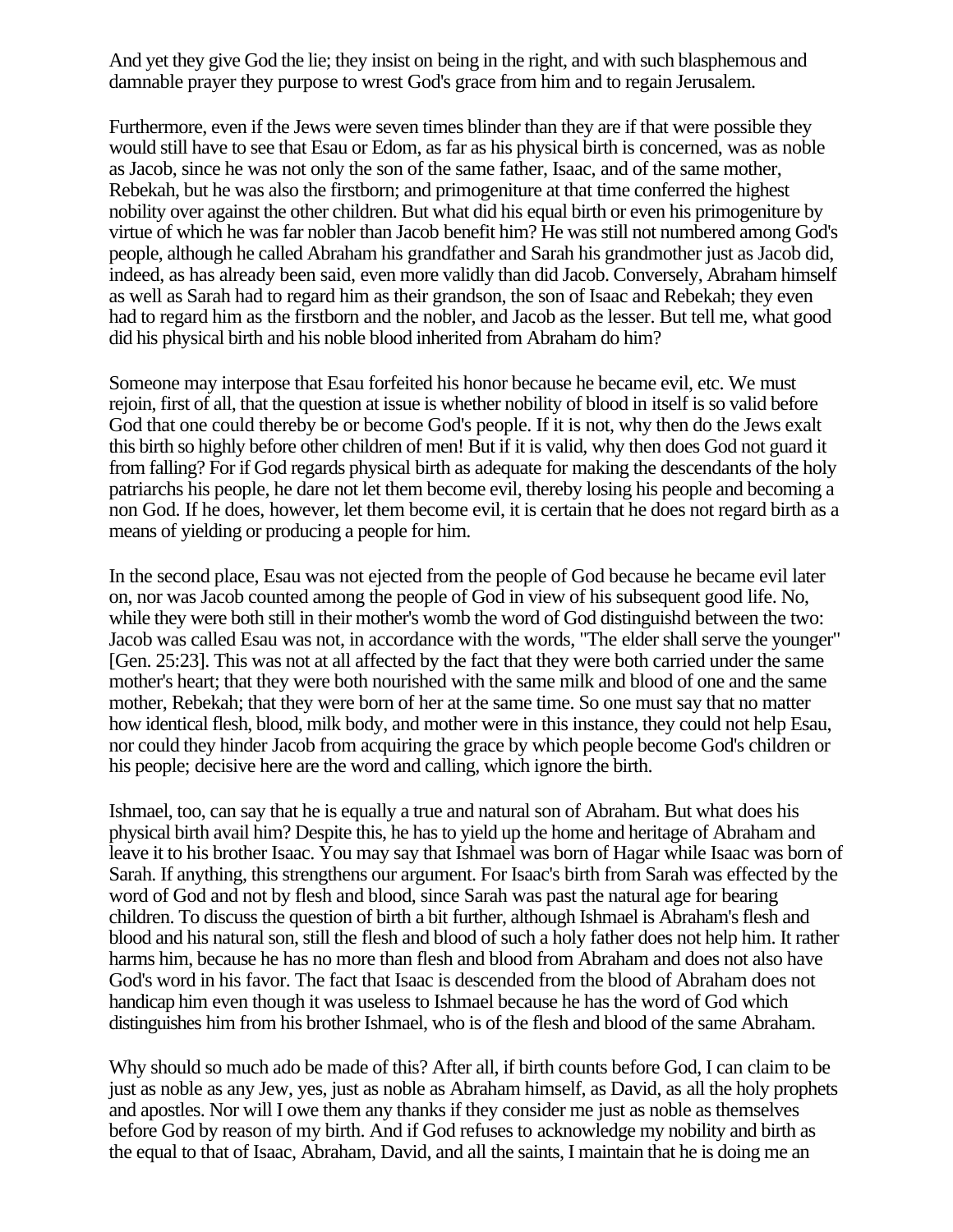injustice and that he is not a fair judge. For I will not give it up and neither Abraham, David, prophets, apostles nor even an angel in heaven, shall deny me the right to boast that Noah, so far as physical birth or flesh and blood is concerned, is my true, natural ancestor, and that his wife (whoever she may have been) is my true, natural ancestress; for we are all descended, since the Deluge, from that one Noah. We did not descend from Cain, for his family perished forever in the flood together with many of the cousins, brothers-in-law, and friends of Noah.

I also boast that Japheth, Noah's firstborn son, is my true, natural ancestor and his wife (whoever she may have been) is my true, natural ancestress; for as Moses informs us in Genesis 10, he is the progenitor of all of us Gentiles. Thus Shem, the second son of Noah, and all of his descendants have no grounds to boast over against his older brother Japheth because of their birth. Indeed, if birth is to play a role, then Japheth as the oldest son and the true heir has reason for boasting over against Shem, his younger brother, and Shem's descendants, whether these be called Jews or Ishmaelites or Edomites. But what does physical primogeniture help the good Japheth, our ancestor? Nothing at all. Shem enjoys precedence—not by reason of birth, which would accord precedence to Japheth, but because God's word and calling are the arbiter here.

I could go back to the beginning of the world and trace our common ancestry from Adam and Eve, later from Shem, Enoch, Kenan, Mahalalel, Jared, Enoch, Methuselah, Lamech; for all of these are our ancestors just as well as the Jews', and we share equally in the honor, nobility, and fame of descent from them as do the Jews. We are their flesh and blood just the same as Abraham and all his seed are. For we were in the loins of the same holy fathers in the same measure as they were, and there is no difference whatsover with regard to birth or flesh and blood, as reason must tell us. Therefore the blind Jews are truly stupid fools, much more absurd than the Gentiles, to boast so before God of their physical birth, though they are by reason of it no better than the Gentiles, since we both partake of one birth, one flesh and blood, from the very first, best, and holiest ancestors. Neither one can reproach or upbraid the other about some peculiarity without implicating himself at the same time.

But let us move on. David lumps us an together nicely and convincingly when he declares in Psalm 51:5: "Behold, I was brought forth in iniquity, and in sin did my mother conceive me. Now go, whether you are Jew or Gentile, born of Adam or Abraham, of Enoch or David, and boast before God of your fine nobility, of your exalted lineage, your ancient ancestry! Here you learn that we all are conceived and born in sin, by father and mother, and no human being is excluded.

But what does it mean to be born in sin other than to be born under God's wrath and condemnation, so that by nature or birth we are unable to be God's people or children, and our birth, glory, and nobility, our honor and praise denote nothing more and can denote nothing else than that, in default of anything to our credit other than our physical birth, we are condemned sinners, enemies of God, and in his disfavor? There, Jew, you have your boast, and we Gentiles have ours together with you, as well as you with us. Now go ahead and pray that God might respect your nobility, your race, your flesh and blood.

This I wanted to say for the strengthening of our faith; for the Jews will not give up their pride and boasting about their nobility and lineage. As was said above, their hearts are hardened. Our people, however, must be on their guard against them, lest they be misled by this impenitent, accursed people who give God the lie and haughtily despise all the world. For the Jews' would like to entice us Christians to their faith, and they do this wherever they can. If God is to become gracious also to them, the Jews, they must first of all banish such blasphemous prayers and songs, that boast so arrogantly about their lineage, from their synagogues, from their hearts, and from their lips, for such prayers ever increase and sharpen God's wrath toward them. However, they will not do this, nor will they humble themselves abjectly, except for a few individuals whom God draws unto himself particularly and delivers from their terrible ruin.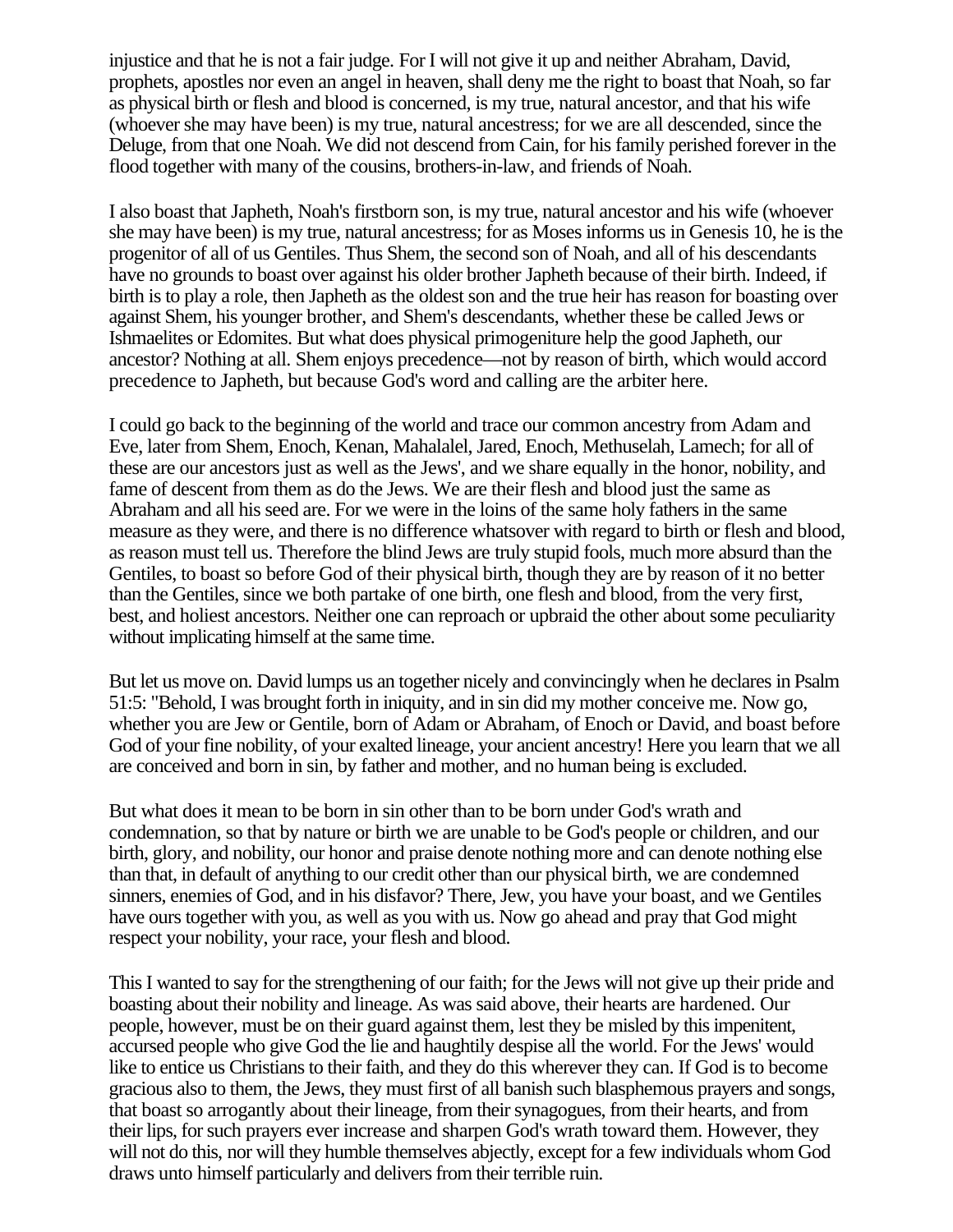The other boast and nobility over which the Jews gloat and because of which they haughtily and vainly despise all mankind is their circumcision, which they received from Abraham. My God, what we Gentiles have to put up with in their synagogues, prayers, songs, and doctrines! What a stench we poor people are in their nostrils because we are not circumcised! Indeed, God himself must again submit to miserable torment if I may put it thus as they confront him with inexpressible presumption, and boast: "Praised be Thou, King of the world, who singled us out from all the nations and sanctified us by the covenant of circumcision!" And similarly with many other words, the tenor of all of which is that God should esteem them above an the rest of the world because they in compliance with his decree are circumcised, and that he should condemn all other people, just as they do and wish to do.

In this boast of nobility they glory as much as they do in their physical birth. Consequently I believe that if Moses himself would appear together with Elijah and their Messiah and would try to deprive them of this boast or forbid such prayers and doctrine, they would probably consider all three of them to be the three worst devils in hell, and they would be at a loss to know how to curse and damn them adequately, to say nothing of believing them. For they have decided among themselves that Moses, together with Elijah and the Messiah, should endorse circumcision, yes, rather that they should help to strengthen and praise such arrogance and pride in circumcision, that these should, like themselves, look upon all Gentiles as awful filth and stench because they are not circumcised. Moses, Elijah, and the Messiah must do an that they prescribe, think, and wish. They insist that they are right, and if God himself were to do other than they think, he would be in the wrong.

Now just behold these miserable, blind, and senseless people. In the first place (as I said previously in regard to physical birth), if I were to concede that circumcision is sufficient to make them a people of God, or to sanctify and set them apart before God from all other nations, then the conclusion would have to be this: Whoever was circumcised could not be evil nor could he be damned. Nor would God permit this to happen, if he regarded circumcision as imbued with such holiness and power. Just as we Christians say: Whoever has faith cannot be evil and cannot be damned so long as faith endures. For God regards faith as so precious, valuable, and powerful that it will surely sanctify and prevent him who has faith and retains his faith from being lost or becoming evil. But I shall let this go for now.

In the second place, we note here again how the Jews provoke God's anger more and more with such prayer. For there they stand and defame God with a blasphemous, shameful, and impudent lie. They are so blind and stupid that they see neither the words found in Genesis 17 nor the whole of Scripture, which mightily and explicitly condemns this lie. For in Genesis 17:12 Moses states that Abraham was ordered to circumcise not only his son Isaac who at the time was not yet born but an the males born in his house, whether sons or servants, including the slaves. All of these were circumcised on one day together with Abraham; Ishmael too, who at the time was thirteen years of age, as the text informs us. Thus the convent or decree of circumcision encompasses the entire seed of all the descendants of Abraham, particularly Ishmael, who was the first seed of Abraham to be circumcised. Accordingly Ishmael is not only the equal of his brother Isaac, but he might even if this were to be esteemed before God be entitled to boast of his circumcision more than Isaac, since he was circumcised one year sooner. In view of this, the Ishmaelites might well enjoy a higher repute than the Israelites, for their forefather Ishmael was circumcised before Isaac, the progenitor of the Israelites, was born.

Why then do the Jews lie so shamefully before God in their prayer and preaching, as though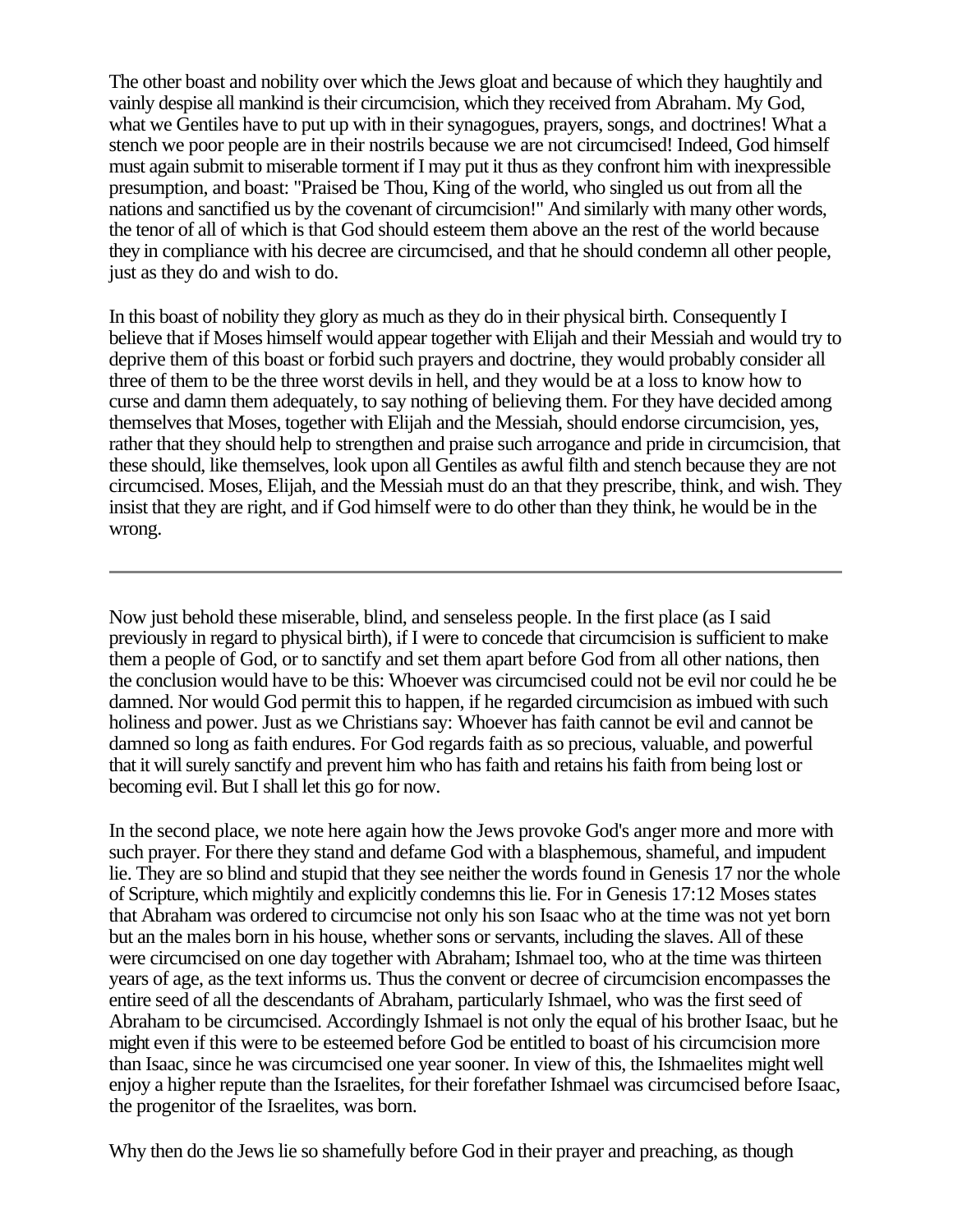circumcision were theirs alone, through which they were set apart from all other nations and thus they alone are God's holy people? They should really (if they were capable of it) be a bit ashamed before the Ishmaelites, the Edomites, and other nations when they consider that they were at all times a small nation, scarcely a handful of people in comparison with others who were also Abraham's seed and were also circumcised, and who indubitably transmitted such a command of their father Abraham to their descendants; and that the circumcision transmitted to the one son Isaac is rather insignificant when compared with the circumcision transmitted to Abraham's other sons. For Scripture records that Ishmael, Abraham's son, became a great nation, that he begot twelve princes, also that the six son of Keturah (Genesis 25:1), possessed much greater areas of land than Israel. And undoubtedly these observed the rite of circumcision handed down to them by their fathers.

Now since circumcision, as decreed by God in Genesis 17, is practiced by so many nations, beginning with Abraham (whose seed they all are the same as Isaac and Jacob), and since there is no difference in this regard between them and the children of Israel, what are the Jews really doing when they praise and thank God in their prayers for singling them out by circumcision from all other nations, for sanctifying them, and for making them his own people? This is what they are doing: they are blaspheming God and giving him the lie concerning his commandment and his words where he says (Genesis 17:12) that circumcision shall not be prescribed for Isaac and his descendants alone, but for all the seed of Abraham. The Jews have no favored position exalting them above Ishmael by reason of circumcision, or above Edom, Midian, Ephah, Epher, etc., all of whom are reckoned in Genesis as Abraham's seed. For they were all circumcised and made heirs of circumcision, the same as Israel.

Now, what does it benefit Ishmael that he is circumcised? What does it benefit Edom that he is circumcised — Edom who, moreover, is descended from Isaac, who was set apart, and not from Ishmael? What does it benefit Midian and his brothers, born of Keturah, that they are circumcised? They are, for all of that, not God's people; neither their descent from Abraham nor their circumcision, commanded by God, helps them. If circumcision does not help them in becoming God's people, how can it help the Jews. For it is one and the same circumcision, decreed by one and the same God, and there is one and the same father, flesh and blood or descent that is common to all. There is absolute equality; there is no difference, no distinction among them all so far as circumcision and birth are concerned.

Therefore it is not a clever and ingenious, but a clumsy, foolish, and stupid lie when the Jews boast of their circumcision before God, presuming that God should regard them graciously for that reason, though they should certainly know from Scripture that they are not the only race circumcised in compliance with God's decree, and that they cannot on that account be God's special people. Something more, different, and greater is necessary for that, since the Ishmaelites, the Edomites, the Midianites, and other descendants of Abraham may equally comfort themselves with this glory, even before God himself. For with regard to birth and circumcision these are, as already said, their equals.

Perhaps the Jews will declare that the Ishmaelites and Edomites, etc., do not observe the rite of circumcision as strictly as they do. In addition to cutting off the foreskin of a male child, the Jews force the skin back on the little penis and tear it open with sharp fingernails, as one reads in their books. Thus they cause extra ordinary pain to the child, without and against the command of God, so that the father, who should really be happy over the circumcision, stands there and weeps as his child's cries pierce his heart. We answer roundly that such an addendum is their own invention, yes, it was inspired by the accursed devil, and is in contradiction to God's command, since Moses says in Deuteronomy 4:2 and 12:32: "You shall not add to the word which I command you, nor take from it." With such a devilish supplement they ruin their circumcision, so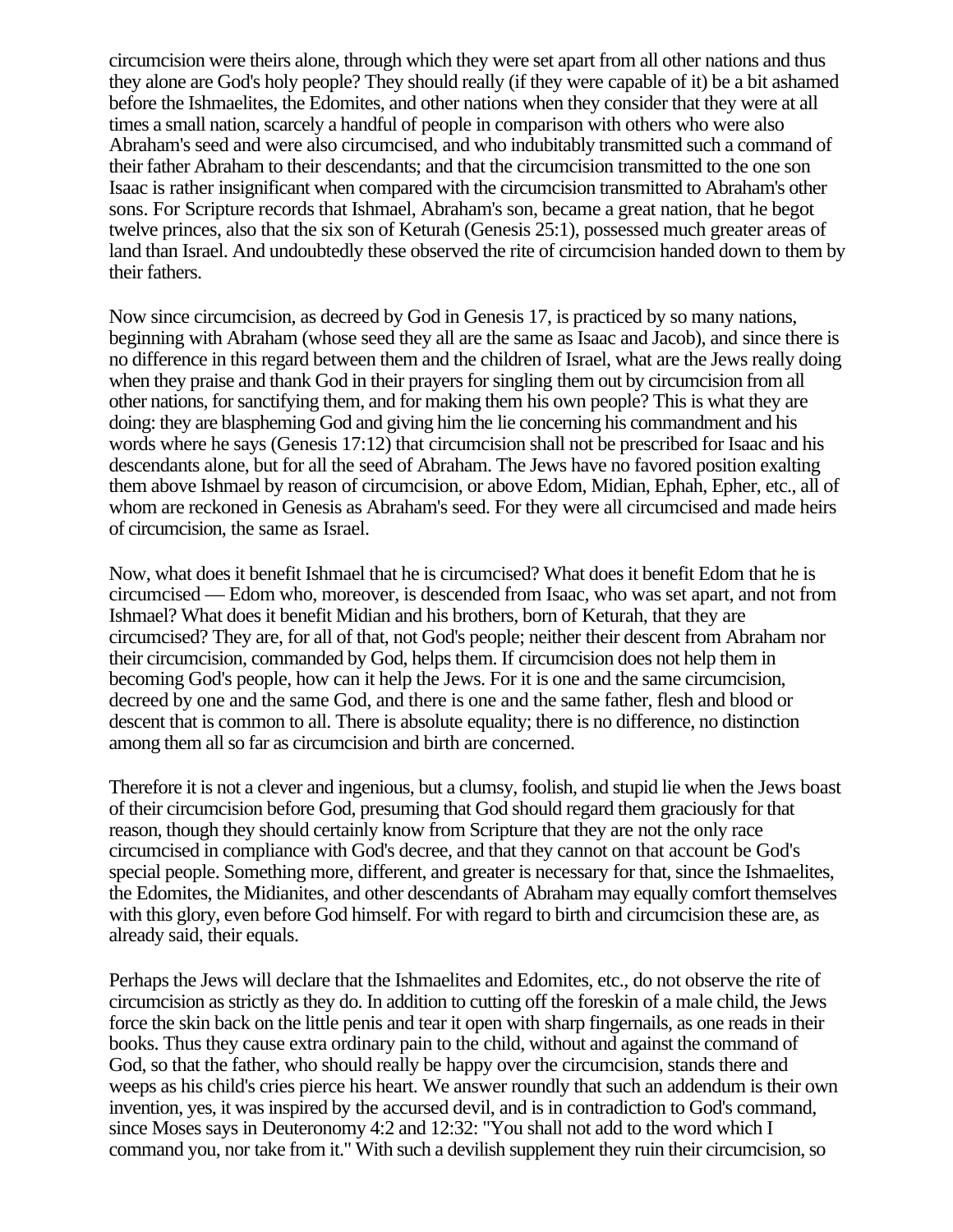that in the sight of God no other nation practices circumcision less than they, since with such wanton disobedience they append and practice this damnable supplement

Now let us see what Moses himself says about circumcision. In Deuteronomy 10:16 he says: "Circumcise therefore the foreskin of your heart, and be no longer stubborn," etc. Dear Moses, what do you mean? Does it not suffice that they are circumcised physically? They are set apart from all other nations by this holy circumcision and made a holy people of God. And you rebuke them for stubbornness against God? You belittle their holy circumcision? You revile the holy, circumcised people of God? You should venture to talk like that today in their synagogues! If there were not stones conveniently near, they would resort to mud and dirt to drive you from their midst, even if you were worth ten Moseses.

He also chides them in Leviticus 26:41, saying: 'If then their uncircumcised heart is humbled," etc. Be careful, Moses! Do you know whom you are speaking to? You are talking to a noble, chosen, holy, circumcised people of God. And you dare to say that they have uncircumcised hearts? That is much worse than having a seven-times-uncircumcised flesh; for an uncircumcised heart can have no God. And to such the circumcision of the flesh is of no avail. Only a circumcised heart can produce a people of God, and it can do this even when physical circumcision is absent or is impossible, as it was for the children of Israel during their forty years in the wilderness.

Thus Jeremiah also takes them to task, saying in chapter 4:4: "Circumcise yourselves to the Lord, remove the foreskin of your hearts, O men of Judah and inhabitants of Jerusalem; lest my wrath go forth like fire, and burn with none to quench it. . . ." Jeremiah, you wretched heretic, you seducer and false prophet, how dare you tell that holy, circumcised people of God to circumcise themselves to the Lord? Do you mean to imply that they were hitherto circumcised physically to the devil, as if God did not esteem their holy, physical circumcision? And are you furthermore threatening them with God's wrath, as an eternal fire, if they do not circumcise their hearts? But they do not mention such circumcision of the heart in their prayer, nor do they praise or thank God for it with as much as a single letter. And you dare to invalidate their holy circumcision of the flesh, making it liable to God's wrath and the eternal fire? I advise you not to enter their synagogue; all devils might dismember and devour you there.

In Jeremiah 6:10 we read, further, "Their ears are uncircumcised, they cannot listen." Well, well, my dear Jeremiah, you are surely dealing roughly and inconsiderately with the noble, chosen, holy, circumcised people of God. Do you mean to say that such a holy nation has uncircumcised ears? And, what is far worse, that they are unable to hear? Is that not tantamount to saying that they are not God's people? For he who cannot hear or bear to hear God's word is not of God's people. And if they are not God's people, then they are the devil's people; and then neither circumcising nor skinning nor scraping will avail. For God's sake, Jeremiah, stop talking like that! How can you despise and condemn holy circumcision so horribly that you separate the chosen, circumcised, holy people from God and consign them to the devil as banished and damned? Do they not praise God for having set them apart through circumcision both from the devil and from all the other nations and for making them a holy and peculiar people? Yea, "He has spoken blasphemy! Crucify him, crucify him!"

In chapter 9:25 Jeremiah says further: "Behold, the days are coming, says the Lord, when I will punish all those who are circumcised but yet uncircumcised — Egypt, Judah, Edom, the sons of Ammon Moab, and all who dwell in the desert... for all these nations are uncircumcised, and all the house of Israel is uncircumcised in heart...."

In the face of this, what becomes of the arrogant boast of circumcision by reason of which the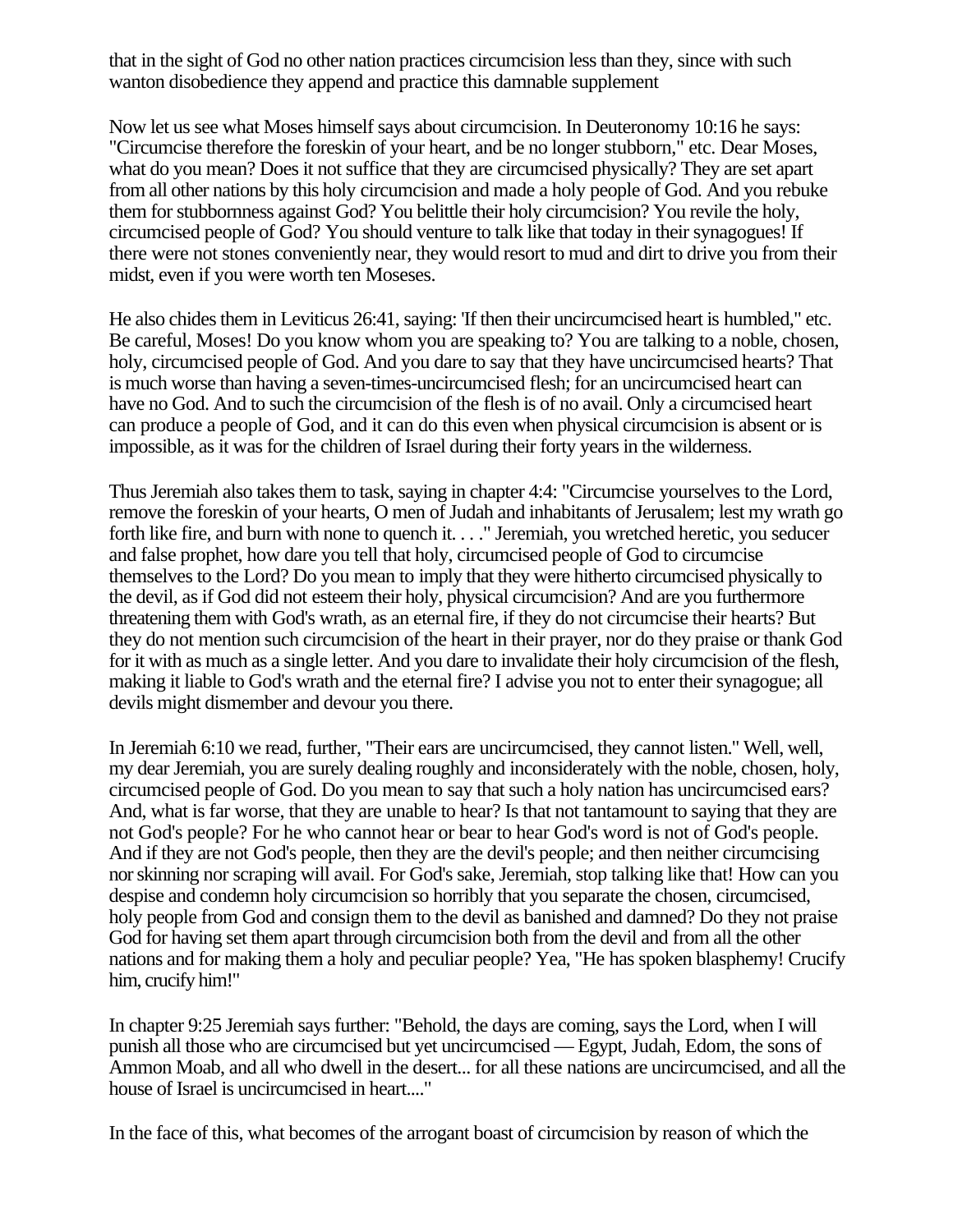Jews claim to be a holy nation, set apart from other peoples? Here God's word lumps them together with the heathen and uncircumcised, and threatens the same visitation for both. Moreover, the best part of Israel, the noble, royal tribe of Judah, is mentioned here, and after that the entire house of Israel. Worst of all, he declares that the heathen are, to be sure, uncircumcised according to the flesh, but that Judah, Edom, and Israel, who are circumcised according to the flesh, are much viler than the heathen, since they have an uncircumcised heart; and this, as said before, is far worse than uncircumcised flesh.

These and similar passages prove irrefutably that the Jews' arrogance and boast of circumcision over against the uncircumcised Gentiles are null and void, and, unless accompanied by something else, deserves nothing but God's wrath. God says that they have an uncircumcised heart. But the Jews do not pay attention to such a foreskin of the heart; rather they think that God should behold their proud circumcision in the flesh and hear their arrogant boasts over against all Gentiles, who are unable to boast of such circumcision. These blind, miserable people do not see that God condemns their uncircumcised heart so clearly and explicitly in these verses, and thereby condemns their physical circumcision together with their boasting and their prayer. They go their way like fools, making the foreskins of their heart steadily thicker with such haughty boasts before God and their contempt for all other people. By virtue of such futile, arrogant circumcision in the flesh they presume to be God's only people, until the foreskin of their heart has become thicker than an iron mountain and they can no longer hear, see, or feel their own clear Scripture, which they read daily with blind eyes overgrown with a pelt thicker than the bark of an oak tree.

If God is to give ear to their prayers and praises and accept them, they must surely first purge their synagogues, mouths and hearts of such blasphemous, shameful, false, and deceitful boasting and arrogance. Otherwise they will only go from bad to worse and arouse God's anger ever more against themselves. For he who would pray before God dare not confront him with haughtiness and lying, he dare not praise only himself, condemn all others, claim to be God's only people, and execrate all the others, as they do. As David says in Psalm 5:4: "For thou are not a God who delights in wickedness; evil may not sojourn with thee. The boastful may not stand before thy eyes; thou hatest all evildoers. Thou destroyest those who speak lies; the Lord abhors bloodthirsty and deceitful men." But rather, as verse 7 tells us: "I through the abundance of thy steadfast love will enter thy house, I will worship toward thy holy temple in the fear of thee."

This psalm applies to all men, whether circumcised or not, but particularly and especially to the Jews, for whom it was especially given and composed — as was all the rest of Scripture also. And they are more masterfully portrayed in it than all other heathen. For they are the ones who constantly have pursued godless ways, idolatry, false doctrine, and who have had uncircumcised hearts, as Moses himself and all the prophets cry out and lament. But in all this they always claimed to be pleasing to God and they slew all the prophets on this account. They are the malicious, stiff-necked people that would not be converted from evil to good works by the preaching, reproof, and teaching of the prophets. The Scriptures bear witness to this everywhere. And still they claim to be God's servants and to stand before him. They are the boastful, arrogant rascals who to the present day can do no more than boast of their race and lineage, praise only themselves, and disdain and curse all the world in their synagogues, prayers, and doctrines. Despite this, they imagine that in God's eyes they rank as his dearest children.

They are real liars and bloodhounds who have not only continually perverted and falsified all of Scripture with their mendacious glosses from the beginning until the present day. Their heart's most ardent sighing and yearning and hoping is set on the day on which they can deal with us Gentiles as they did with the Gentiles in Persia at the time of Esther. Oh, how fond they are of the book of Esther, which is so beautifully attuned to their bloodthirsty, vengeful, murderous yearning and hope. The sun has never shone on a more bloodthirsty and vengeful people than they are who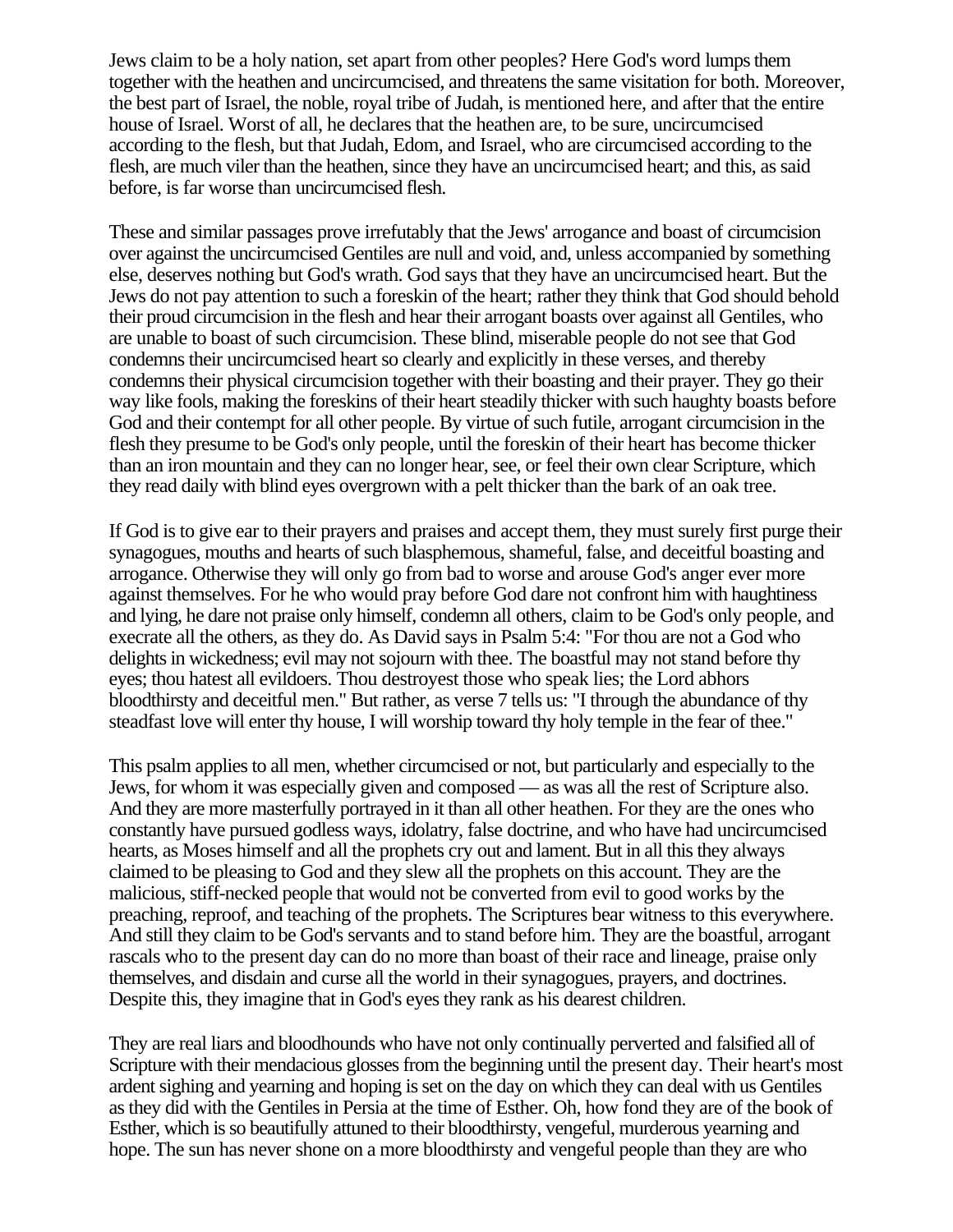imagine that they are God's people who have been commissioned and commanded to murder and to slay the Gentiles. In fact, the most important thing that they expect of their Messiah is that he will murder and kill the entire world with their sword. They treated us Christians in this manner at the very beginning through out all the world. They would still like to do this if they had the power, and often enough have made the attempt, for which they have got their snouts boxed lustily.

We can perhaps enlarge on this subject later; but let us now return to their false, lying boast regarding circumcision. These shameful liars are well aware that they are not the exclusive people of God, even if they did possess circumcision to the exclusion of all other nations. They also know that the foreskin is no obstacle to being a people of God. And still they brazenly strut before God, lie and boast about being God's only people by reason of their physical circumcision, unmindful of the circumcision of the heart. Against this there are weighty scriptural examples. In the first place, we adduce Job, who, as they say, descended from Nahor. God did not impose circumcision on him and his heirs. And yet his book shows clearly that there were very few great saints in Israel who were the equal of him and of his people. Nor did the prophet Elisha oblige Naaman of Syria to become circumcised; and yet he was sanctified and became a child of God, and undoubtedly many others with him.

Furthermore, there stands the whole of the prophet Jonah, who converted Nineveh to God and preserved it together with kings, princes, lords, land, and people, yet did not circumcise these people. Similarly, Daniel converted the great kings and peoples of Babylon and Persia, such as Nebuchadnezzar, Cyrus, Darius, etc., and yet they remained Gentiles, uncircumcised, and did not become Jews. Earlier, Joseph instructed Pharaoh the king, his princes, and his people, as Psalm 105:22 informs us, yet he left them uncircumcised. This, I say, these hardened and inveterate liars know, and yet they stress circumcision so greatly, as though no uncircumcised person could be a child of God. And whenever they seduce a Christian they try to alarm him so that he will be circumcised. Subsequently they approach God and exult in their prayer that they have brought us to the people of God through circumcision — as though this were a precious deed. They disdain, despise, and curse the foreskin on us as an ugly abomination which prevents us from becoming God's people, while their circumcision, they claim, effects all.

What is God to do with such prayer and praise which they bring forth together with their coarse, blasphemous lying, contrary to all Scripture (as already stated)? He will indeed hear them and bring them back to their country! I mean that if they were dwelling in heaven, such boasts, prayers, praise, and lies about circumcision alone would hurl them instantly into the abyss of hell. I have already written about this against the Sabbatarians. Therefore, dear Christian, be on your guard against such damnable people whom God has permitted to sink into such profound abominations and lies, for all they do and say must be sheer lying, blasphemy, and malice, however fine it may look.

But you may ask: Of what use then is circumcision? Or why did God command it so strictly? We answer: Let the Jews fret about that! What does that matter to us Gentiles? It was not imposed on us, as you have heard, nor do we stand in need of it, but we can be God's people without it, just as the people in Nineveh, in Babylon, in Persia, and in Egypt were. And no one can prove that God ever commanded a prophet or a Jew to circumcise the Gentiles. Therefore they should not harass us with their lies and idolatry. If they claim to be so smart and wise as to instruct and circumcise us Gentiles, let them first tell us what purpose circumcision serves, and why God commanded it so strictly. This they owe us; but they will not do it until they return to their home in Jerusalem again — that is to say, when the devil ascends into heaven. For when they assert that God enjoined circumcision for the purpose of sanctifying them, saving them, making them God's people, they are lying atrociously, as you have heard. For Moses and all the prophets testify that circumcision did not help even those for whom it was commanded, since they were of uncircumcised hearts. How, then, should it help us for whom it was not commanded?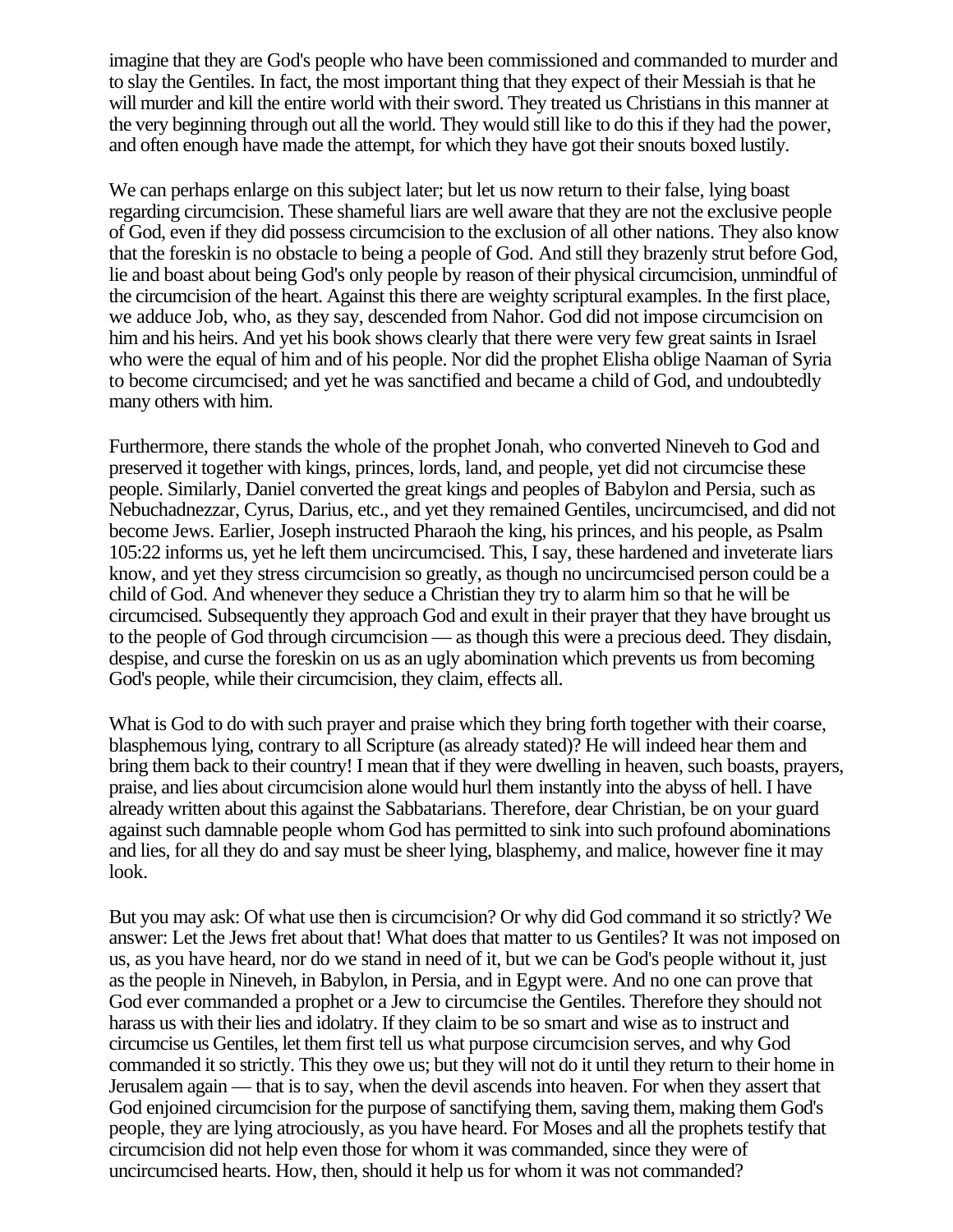But to speak for us Christians — we know very well why it was given or what purpose it served. However, no Jew knows this, and even when we tell him it is just like addressing a stump or a stone. They will not desist from their boasting and their pride, that is, from their lies. They insist that they are in the right; God must be the liar and he must be in error. Therefore, let them go their way and lie as their fathers have done from the beginning. But St. Paul teaches us in Romans 3 that when circumcision is performed as a kind of work it cannot make holy or save, nor was it meant to do so. Nor does it damn the uncircumcised Gentiles, as the Jews mendaciously and blasphemously say. Rather, he says, "circumcision is of great value in this way — that they were entrusted with the word of God" [cf. Rom. 3:1 ff.]. That is the point, there it is said, there it is found! Circumcision was given and instituted to enfold and to preserve God's word and his promise. This means that circumcision should not be useful or sufficient as a work in itself, but those who possess circumcision should be bound by this sign, covenant, or sacrament to obey and to believe God in his words and to transmit all this to their descendants.

But where such a final cause or reason for circumcision no longer obtained, circumcision as a mere work no longer was to enjoy validity or value, all the more so if the Jews should patch or attach another final cause or explanation to it. This is also borne out by the words in Genesis 17: "I will be your God, and in token of this you shall bear my sign upon your flesh" [cf. Gen. 17:8, 11]. This expresses the same thought found in St. Paul's statement that circumcision was given so that one should hear or obey God's word. For when God's word is no longer heard or kept, then he is surely no longer our God, since we in this life must comprehend and have God solely through his word. This wretched life cannot bear and endure him in his brilliant majesty, as he says in Exodus 36 [33:20]: "Man shall not see me and live."

There are innumerable examples throughout all of Scripture which show what cause or purpose the Jews assigned to circumcision. For as often as God wanted to speak with them through the prophets whether about the Ten Commandments, in which he reproved them, or about the promise of future help they were always obdurate, or as the quoted verses from Moses and Jeremiah testify, they were of uncircumcised heart and ears. They always claimed to do the right and proper thing, while the prophets (that is, God himself whose word they preached) always did the wrong and evil thing. Therefore the Jews slew them all, and they have never yet allowed any to die unpersecuted and uncondemned, with the exception of a few at the time of David, Hezekiah, and Josiah. The entire course of the history of Israel and Judah is pervaded by blasphemy of God's word, by persecution, derision, and murder of the prophets. Judging them by history, these people must be called wanton murderers of the prophets and enemies of God's word. Whoever reads the Bible cannot draw any other conclusion.

As we said, God did not institute circumcision nor did he accept the Jews as his people in order that they might persecute, mock, and murder his word and his prophets, and thereby render a service to justice and to God. Rather, as Moses says in the words dealing with circumcision in Genesis 17, this was done in order that they might hear God and his word; that is, that they might let him be their God. Apart from this circumcision in itself would not help them, since it would then no longer be God's circumcision, for it would be without God, contending against his word; it would have become merely a human work. For he had bound himself, or his word, to circumcision. Where these two part company, circumcision remains a hollow husk or empty shell devoid of nut or kernel.

The following is an analogous situation for us Christians: God gave us baptism, the sacrament of his body and blood, and the keys for the ultimate purpose or final cause that we should hear his word in them and exercise our faith therein. That is, he intends to be our God through them, and through them we are to be his people. However, what did we do? We proceeded to separate the word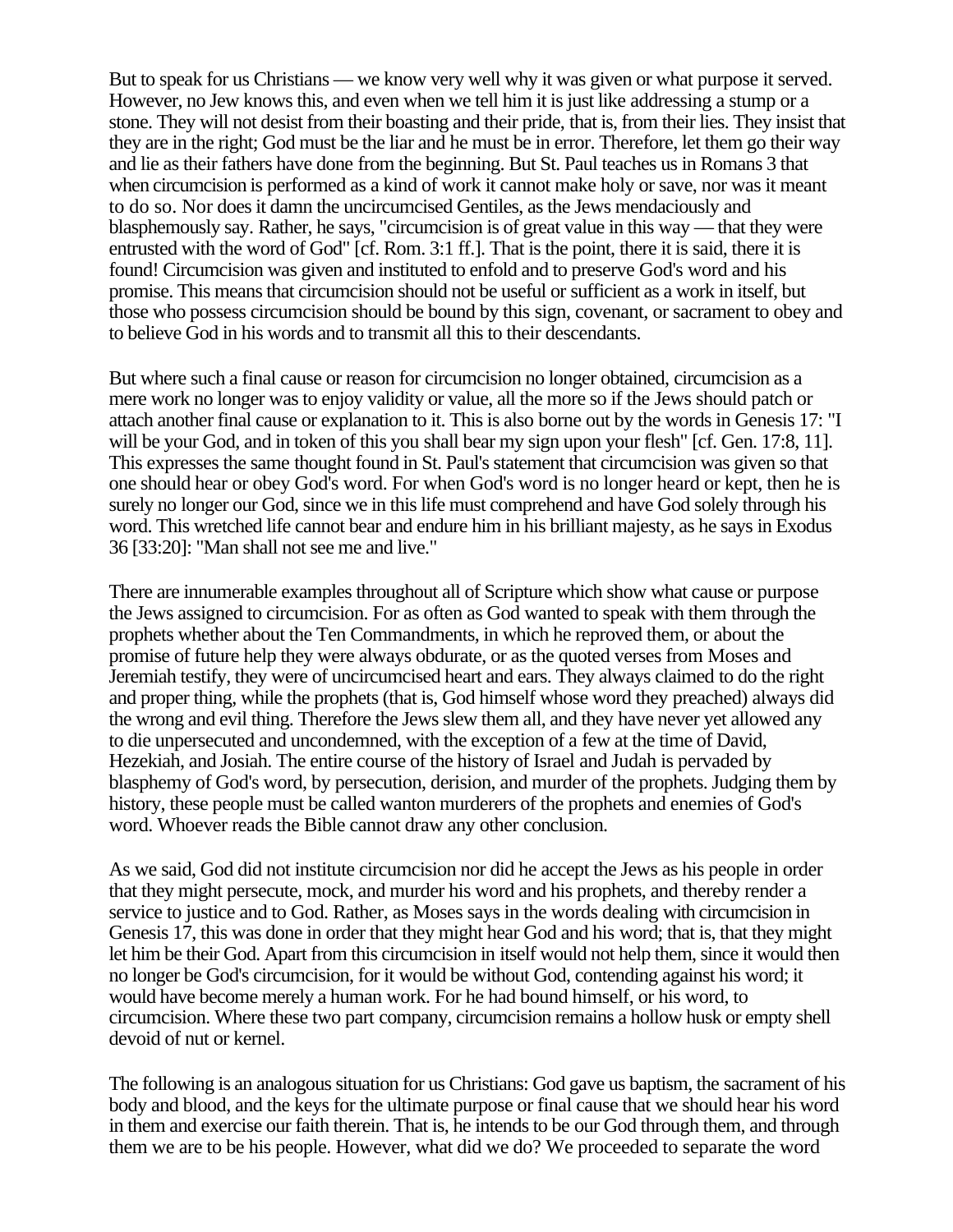and faith from the sacrament (that is, from God and his ultimate purpose) and converted it into a mere \*opus legis\*, a work of the law, or as the papists call it, an \*opus operatum\* — merely a human work which the priests offered to God and the laity performed as a work of obedience as often as they received it. What is left of the sacrament? Only the empty husk, the mere ceremony, \*opus vanum,\* divested of everything divine. Yes, it is a hideous abomination in which we perverted God's truth into lies and worshiped the veritable calf of Aaron. Therefore God also delivered us into all sorts of terrible blindness and innumerable false doctrines, and, furthermore, he permitted Muhammad and the pope together with all devils to come upon us.

The people of Israel fared similarly. They always divorced circumcision as an \*opus operatum,\* their own work, from the word of God, and persecuted all the prophets through whom God wished to speak with them, according to the terms on which circumcision was instituted. Yet despite this, they constantly and proudly boasted of being God's people by virtue of their circumcision. Thus they are in conflict with God. God wants them to hear him and to observe circumcision properly and fully; but they refuse and insist that God respect their work of circumcision, that is, half of circumcision, indeed, the husk of circumcision. God, in turn, refuses to do this; and so they move farther and farther apart, and it is impossible to reunite or reconcile them.

Now, who wishes to accuse God of an injustice? Tell me, anyone who is reasonable, whether it is fitting that God regard the works of those who refuse to hear his word, or if he should consider them to be his people when they do not want to regard him as their God? With all justice and good reason God may say, as the psalm declares [Ps. 81:11 f.]: "Israel would have none of me. So I gave them over to their stubborn hearts, to follow their own counsels." And in Deuteronomy 32:21, Moses states, "They have stirred me to jealously with what is no god.... So I will stir them to jealousy with those who are no people."

Similarly among us Christians the papists can no longer pass for the church. For they will not let God be their God, because they refuse to listen to his word, but rather persecute it most terribly, then come along with their empty husks, chaff, and refuse, as they hold mass and practice their ceremonies. And God is supposed to recognize them and look upon them as his true church, ignoring the fact that they do not acknowledge him as the true God, that is, they do not want him to speak to them through his preachers. His word must be accounted heresy, the devil, and every evil. This he will indeed do, as they surely will experience, far worse than did the Jews.

Now we can readily gather from all this that circumcision was very useful and good, as St. Paul declares — not indeed on its own account but on account of the word of God. For we are convinced, and it is the truth, that the children who were circumcised on the eighth day became children of God, as the words state, "I will be their God" [Gen. 17:7], for they received the perfect and full circumcision, the word with the sign, and did not separate the two. God is present, saying to them, "I will be their God"; and this completed the circumcision in them. Similarly, our children receive the complete, true, and full baptism, the word with the sign, and do not separate one from the other; they receive the kernel in the shell. God is present; he baptizes and speaks with them, and thereby saves them.

But now that we have grown old, the pope comes along and the devil with him and teaches us to convert this into an \*opus legis\* or \*opus operatum.\* He severs word and sign from each other, teaching that we are saved by our own contrition, work, and satisfaction. We share the experience related by St. Peter in II Peter 2:22: "The dog turns back to his own vomit, and the sow is washed only to wallow in the mire." Thus our sacrament has be come a work, and we eat our vomit again. Likewise the Jews, as they grew old, ruined their good circumcision performed on the eighth day, separated the word from the sign, and made a human or even a swinish work out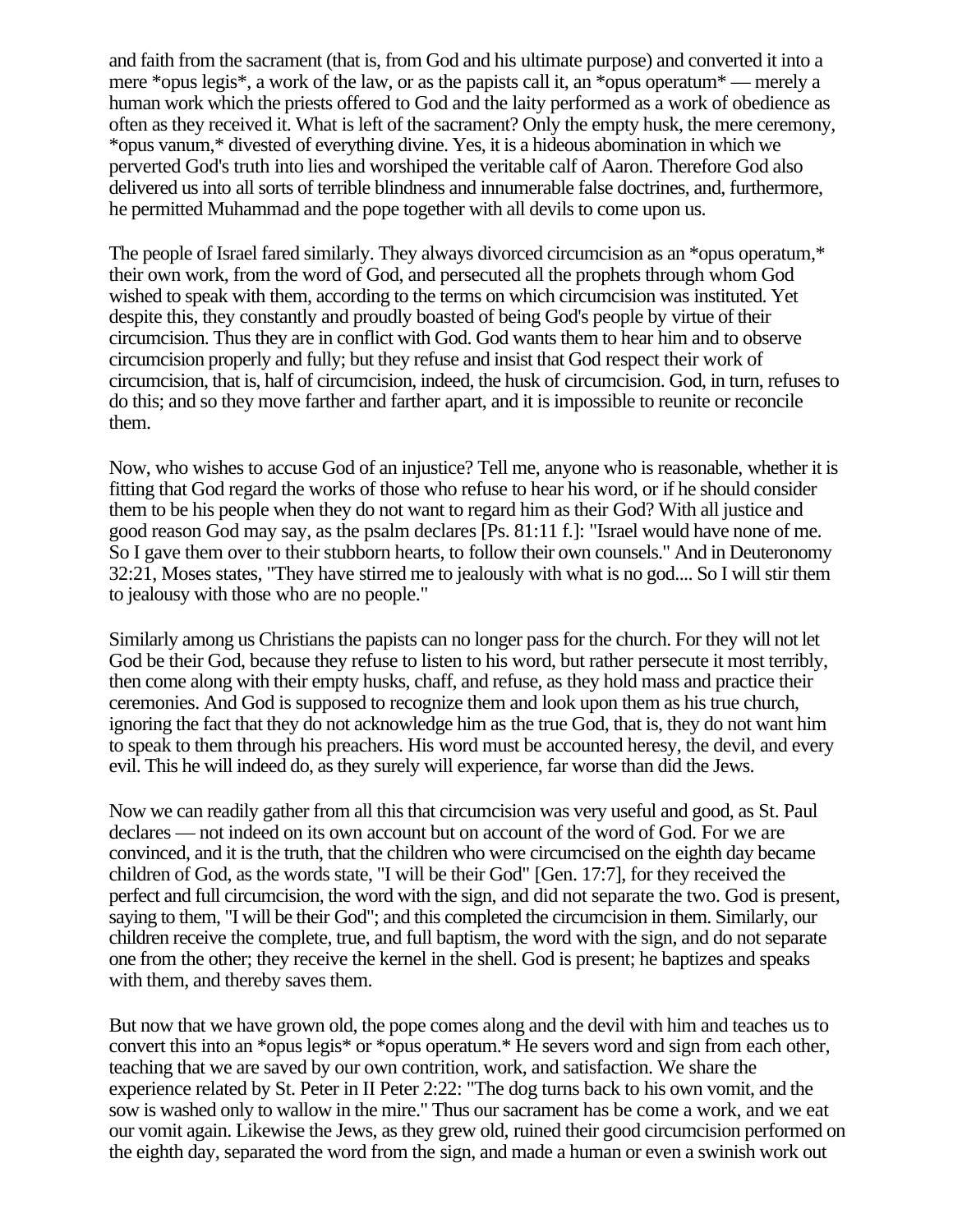of it. In this way they lost God and his word and now no longer have any understanding of the Scriptures.

God truly honored them highly by circumcision, speaking to them above all other nations on earth and entrusting his word to them. And in order to preserve this word among them, he gave them a special country; he performed great wonders through them, ordained kings and government, and lavished prophets upon them who not only apprised them of the best things pertaining to the present but also promised them the future Messiah, the Savior of the world. It was for his sake that God accorded them all of this, bidding them look for his coming, to expect him confidently and without delay. For God did all of this solely for his sake: for his sake Abraham was called, circumcision was instituted, and the people were thus exalted so that all the world might know from which people, from which country, at which time, yes, from which tribe, family, city, and person, he would come, lest he be reproached by devils and by men for coming from dark corner or from unknown ancestors. No, his ancestors had to be great patriarchs, excellent kings, and outstanding prophets, who bear witness to him.

We have already stated how the Jews, with few exceptions, viewed such promises and prophets. They were never able to tolerate a prophet, and always persecuted God's word and declined to give ear to God. That is the complaint and lament of all the prophets. And as their fathers did, so they still do today, nor will they ever mend their ways. If Isaiah, Jeremiah, or other prophets went about among them today and proclaimed what they proclaimed in their day, or declared that the Jews' present circumcision and hope for the Messiah are futile, they would again have to die at their hands as happened then. Let him who is endowed with reason, to say nothing of Christian understanding, note how arbitrarily they pervert and twist the prophets' books with their confounded glosses, in violation of their own conscience (on which we can perhaps say more later). For now that they can no longer stone or kill the prophets physically or personally, they torment them spiritually mutilate, strangle, and maltreat their beautiful verses so that the human heart is vexed and pained. For this forces us to see how, because of God's wrath, they are wholly delivered into the devil's hands. In brief, they are a prophet-murdering people; since they can no longer murder the living ones, they must murder and torment the ones that are dead.

Subsequently, after they have scourged, crucified, spat upon, blasphemed, and cursed God in his word, as Isaiah 8 prophesies, they pretentiously trot out their circumcision and other vain, blasphemous, invented, and meaningless works. They presume to be God's only people, to condemn all the world, and they expect that their arrogance and boasting will please God, that he should repay them with a Messiah of their own choosing and prescription. Therefore, dear Christian, be on your guard against such accursed, in corrigible people, from whom you can learn no more than to give God and his word the lie, to blaspheme, to pervert, to murder prophets, and haughtily and proudly to despise all people on earth. Even if God would be willing to disregard all their other sins which, of course, is impossible he could not condone such ineffable (although poor and wretched) pride. For he is called a God of the humble, as Isaiah 66:2 states: "But this is the man to whom I will look. he that is humble and contrite in spirit, and trembles at my word." I have said enough about the second false boast of the Jews, namely, their false and futile circumcision, which did not avail them when they were taken to task by Moses and by Jeremiah because of their uncircumcised heart. How much less is it useful now when it is nothing more than the devil's trickery with which he mocks and fools them, as he also does the Turks. For wherever God's word is no longer present, circumcision is null and void.

In the third place, they are very conceited because God spoke with them and issued them the law of Moses on Mount Sinai. Here we arrive at the right spot, here God really has to let himself be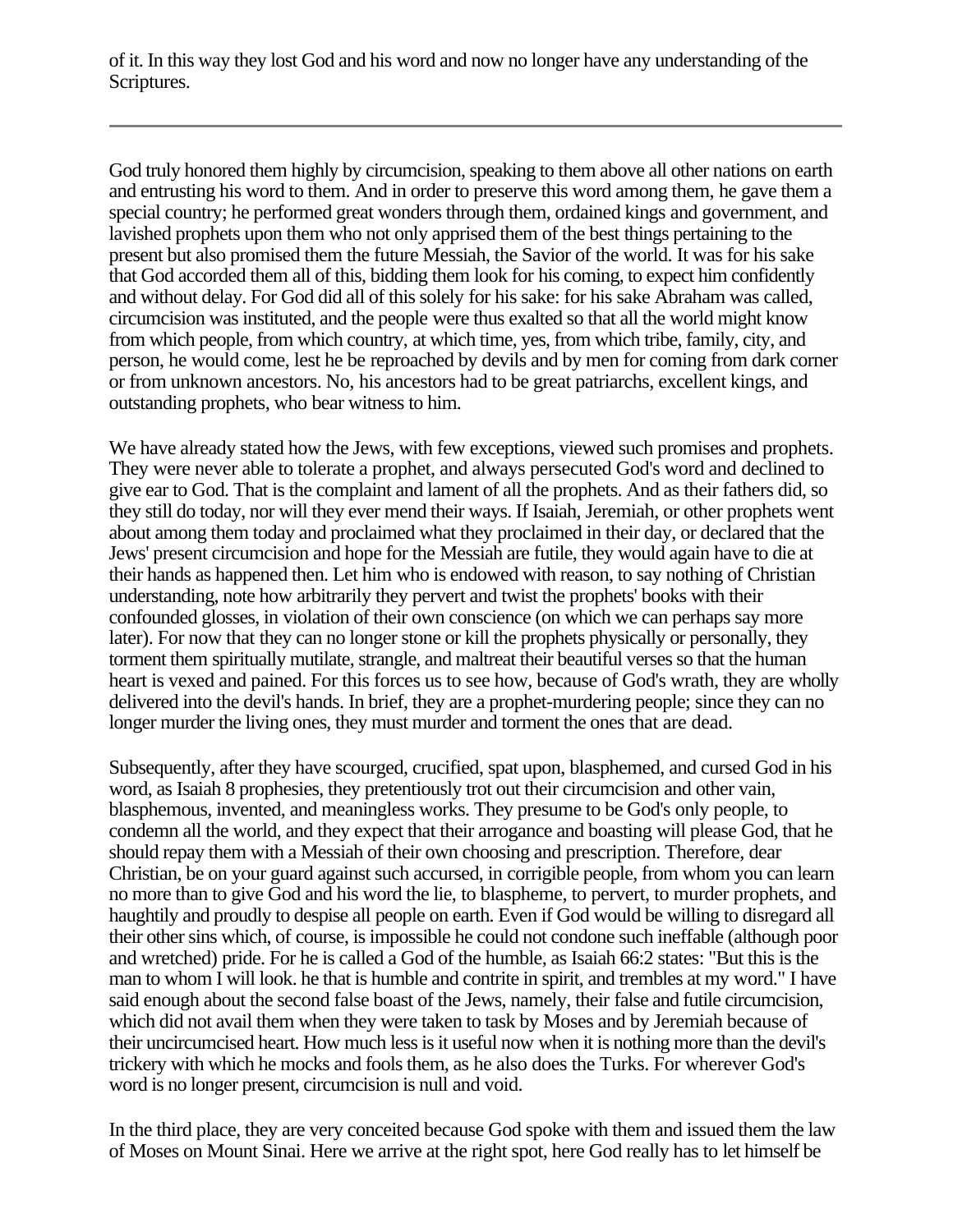tortured, here he must listen as they tire him with their songs and praises because he hallowed them with his holy law, set them apart from other nations, and led them out of Egypt. Here we poor Goyim are really despised, and are mere ciphers compared to the holy, chosen, noble, and highly exalted people which is in possession of God's word! They state, as I myself heard: "Indeed, what do you have to say to this — that God himself spoke with us on Mount Sinai and that he did this with no other people?" We have nothing with which to refute that, for we cannot deny them this glory. The books of Moses are ready to give proof of it, and David, too, testifies to it, saying in Psalm 147:19: "He declares his word to Jacob, his statutes and ordinances to Israel. He has not dealt thus with any other nation; they do not know his ordinances." And in Psalm 103:7: "He made known his ways to Moses, his acts to the people of Israel."

They relate that the chiefs of the people wore wreaths at Mount Sinai at that time as a symbol that they had contracted a marriage with God through the law, that they had become his bride, and that the two had wedded one another. Later we read in all the prophets how God appears and talks with the children of Israel as a husband with his wife. From this also sprang the peculiar worship of Baal; for "Baal" denotes a man of the house or a master of the house, "Beulah" denotes a housewife. The latter also has taken a German form, as when we say "My dear \*Buhle\*" [sweetheart], and "I must have a \*Buhle.\*" Formerly this was an inoffensive term, designating a young lass. It was said that a young man courted [\*buhlte\*] a young girl with a view to marriage. Now the word has assumed a different connotation.

Now we challenge you, Isaiah, Jeremiah, and all the prophets, and whoever will, to come and to be bold enough to say that such a noble nation with whom God himself converses and with whom he himself enters into marriage through the law, and to whom he joins himself as to a bride, is not God's people. Anyone doing that, I know, would make himself ridiculous and come to grief. In default of any other weapons, they would tear and bite him to pieces with their teeth for trying to dispossess them of such glory, praise, and honor. One can neither express nor understand the obstinate, unbridled, incorrigible arrogance of this people, springing from this advantage — that God himself spoke to them. No prophet has ever been able to raise his voice in protest or stand up against them, not even Moses. For in Numbers 16, Korah arose and asserted that they were all holy people of God, and asked why Moses alone should rule and teach. Since that time, the majority of them have been genuine Korahites; there have been very few true Israelites. For just as Korah persecuted Moses, they have never subsequently left a prophet alive or unpersecuted, much less have they obeyed him.

So it became apparent that they were a defiled bride, yes, an incorrigible whore and an evil slut with whom God ever had to wrangle, scuffle, and fight. If he chastised and struck them with his word through the prophets, they contradicted him, killed his prophets, or, like a mad dog, bit the stick with which they were struck.. Thus Psalm 95:10 declares: "For forty years I loathed that generation and said, 'They are a people who err in heart, and they do not regard my ways.'" And Moses himself says in Deuteronomy 31:27: "For I know how rebellious and stubborn you are; behold, while I am yet alive with you, today you have been rebellious against the Lord; how much more after my death!" And Isaiah 48:4: "Because I know that you are obstinate, and your neck is an iron sinew and your forehead brass... ." And so on; anyone who is interested may read more of this. The Jews are well aware that the prophets upbraided the children of Israel from beginning to end as a disobedient, evil people and as the vilest whore, although they boasted so much of the law of Moses, or circumcision, and of their ancestry.

But it might be objected: Surely, this is said about the wicked Jews, not about the pious ones as they are today. Well and good, for the present I will be content if they confess, as they must confess, that the wicked Jews cannot be God's people, and that their lineage, circumcision, and law of Moses cannot help them. Why, then, do they all, the most wicked as well as the pious,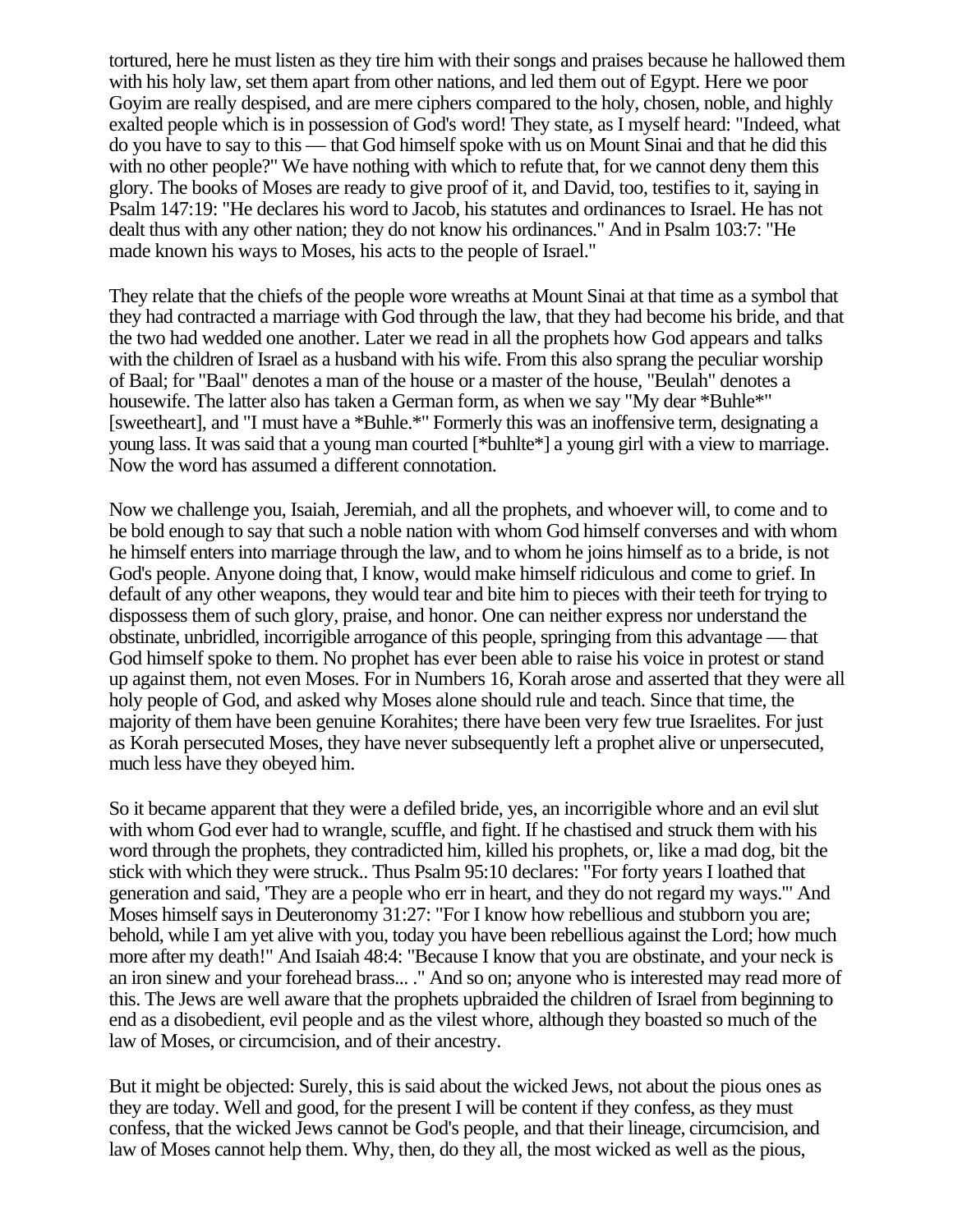boast of circumcision, lineage, and law? The worse a Jew is, the more arrogant he is, solely because he is a Jew — that is, a person descended from Abraham's seed, circumcised, and under the law of Moses. David and other pious Jews were not as conceited as the present-day, incorrigible Jews. However wicked they may be, they presume to be the noblest lords over against us Gentiles, just by virtue of their lineage and law. Yet the law rebukes them as the vilest whores and rogues under the sun.

Furthermore, if they are pious Jews and not the whoring people, as the prophets call them, how does it happen that their piety is so concealed that God himself is not aware of it, and they are not aware of it either? For they have, as we said, prayed, cried, and suffered almost fifteen hundred years already, and yet God refuses to listen to them. We know from Scripture that God will hear the prayers or sighing of the righteous, as the Psalter says [Ps. 145:19]: "He fulfills the desire of all who fear him, he also hears their cry." And Psalm 34:17: "When the righteous cry for help, the Lord hears." As he promised in Psalm 50:15: "Call upon me in the day of trouble; I will deliver you." The same is found in many more verses of the Scripture. If it were not for these, who would or could pray? In brief, he says in the first commandment that he will be their God. Then, how do you explain that he will not listen to these Jews? They must assuredly be the base, whoring people, that is, no people of God, and their boast of lineage, circumcision, and law must be accounted as filth. If there were a single pious Jew among them who observed these, he would have to be heard; for God cannot let his saints pray in vain, as Scripture demonstrates by many examples. This is conclusive evidence that they cannot be pious Jews, but must be the multitude of the whoring and murderous people.

Such piety is, as already has been said, so concealed among them that they themselves also can know nothing of it. How then shall God know of it? For they are full of malice, greed, envy, hatred toward one another, pride, usury, conceit, and curses against us Gentiles. Therefore, a Jew would have to have very sharp eyes to recognize a pious Jew, to say nothing of the fact that they all should be God's people as they claim. For they surely hide their piety effectively under their manifest vices; and yet they all, without exception, claim to be Abraham's blood, the people of the circumcision and of Moses, that is, God's nation, compared with whom the Gentiles must surely be sheer stench. Although they know that God cannot tolerate this, nor did he tolerate it among the angels, yet he should and must listen to their lies and blasphemies to the effect that they are his people by virtue of the law he gave them and because he conversed with their forefathers at Mount Sinai.

Why should one make many words about this? If the boast that God spoke with them and that they possess his word or commandment were sufficient so that God would on this basis regard them as his people, then the devils in hell would be much worthier of being God's people than the Jews, yes, than any people. For the devils have God's word and know far better than the Jews that there is a God who created them, whom they are obliged to love with all their heart, to honor, fear, and serve, whose name they dare not misuse, whose word they must hear on the Sabbath and at all times; they know that they are forbidden to murder or to inflict harm on any creature. But what good does it do them to know and to possess God's commandment? Let them boast that this makes them God's own special, dear angels, in comparison with whom other angels are nothing! How much better off they would be if they did not have God's commandment or if they were ignorant of it. For if they did not have it, they would not be condemned. The very reason for their condemnation is that they possess his commandment and yet do not keep it, but violate it constantly.

In the same manner murderers and whores, thieves and rogues and all evil men might boast that they are God's holy, peculiar people; for they, too, have his word and know that they must fear and obey him, love and serve him, honor his name, refrain from murder, adultery, theft, and every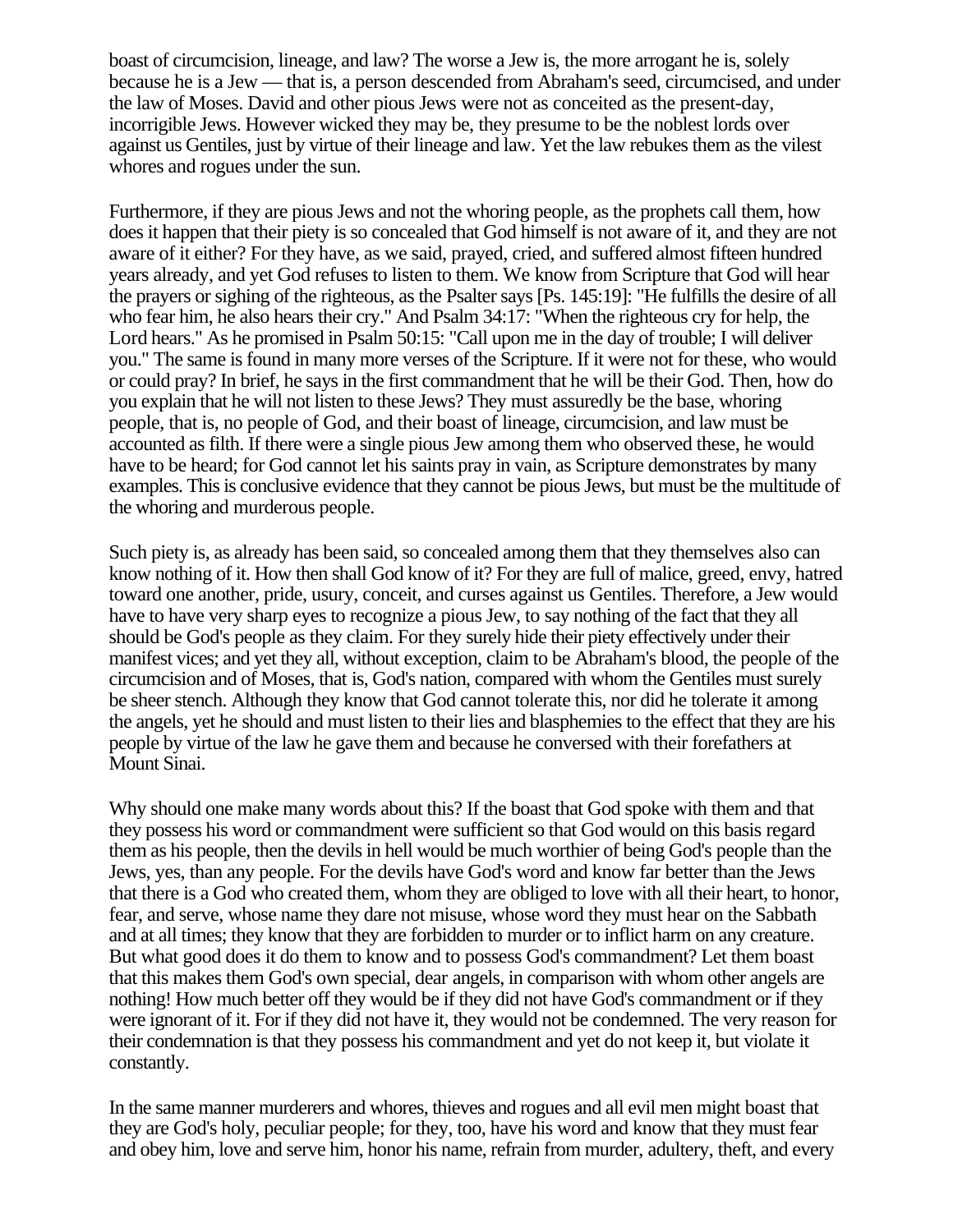other evil deed. If they did not have God's holy and true word, they could not sin. But since they do sin and are condemned, it is certain that they do have the holy, true word of God, against which they sin. Let them boast, like the Jews, that God has sanctified them through his law and chosen them above all other men as a peculiar people!

It is the same kind of boasting when the Jews boast in their synagogues, praising and thanking God for sanctifying them through his law and setting them apart as a peculiar people, although they know full well that they are not at all observing this law, that they are full of conceit, envy, usury, greed, and all sorts of malice. The worst offenders are those who pretend to be very devout and holy in their prayers. They are so blind that they not only practice usury not to mention the other vices but they teach that it is a right which God conferred on them through Moses. Thereby, as in all the other matters, they slander God most infamously. However, we lack the time to dwell on that now.

But when they declare that even if they are not holy because of the Ten Commandments (since all Gentiles and devils are also duty-bound to keep these, or else are polluted and condemned on account of them) they still have the other laws of Moses, besides the Ten Commandments, which were given exclusively to them and not also to the Gentiles, and by which they are sanctified and singled out from all other nations — O Lord God, what a lame, loose, and vain excuse and pretext this is! If the Ten Commandments are not obeyed, what does the keeping of the other laws amount to other than mere jugglery and mummery, indeed, a veritable mockery which treats God as a fool. It is just as if an evil, devilish fellow among us were to parade about in the garb of a pope, cardinal, bishop, or pastor and observe all the precepts and the ways of these persons, but underneath this spiritual dress would be a genuine devil, a wolf, an enemy of the church, a blasphemer who trampled both the gospel and the Ten Commandments under foot and cursed and damned them. What a fine saint he would be in God's sight!

Or let us suppose that somewhere a pretty girl came along, adorned with a wreath, and observed all the manners, the duties, the deportment and discipline of a chaste virgin, but underneath was a vile, shameful whore, violating the Ten Commandments. What good would her fine obedience in observing outwardly all the duties and customs of a virgin's station do her? It would help her this much — that one would be seven times more hostile to her than to an impudent, public whore. Thus God constantly chided the children of Israel through the prophets, calling them a vile whore because, under the guise and decor of external laws and sanctity, they practiced all sorts of idolatry and villainy, as especially Hosea laments in chapter 2.

To be sure, it is commendable when a pious virgin or woman is decently and cleanly dressed and adorned and outwardly conducts herself with modesty. But if she is a whore, her garments, adornments, wreath, and jewels would better befit a sow that wallows in the mire. As Solomon says [Prov. 11:22]: "Like a gold ring in a swine's snout is a beautiful woman without discretion." That is to say, she is a whore. Therefore, this boast about the external laws of Moses, apart from obedience to the Ten Commandments, should be silenced; indeed, this boast makes the Jews seven times more unworthy to be God's people than the Gentiles are. For the external laws were not given to make a nation the people of God, but to adorn and enhance God's people externally. Just as the Ten Commandments were not given that any might boast of them and haughtily despise all the world because of them, as if they were holy and God's people because of them; rather they were given to be observed, and that obedience to God might be shown in them, as Moses and all the prophets most earnestly teach. Not he who has them shall glory, as we saw in the instance of the devils and of evil men, but he who keeps them. He who has them and fails to keep them must be ashamed and terrified because he will surely be condemned by them.

But this subject is beyond the ken of the blind and hardened Jews. Speaking to them about it is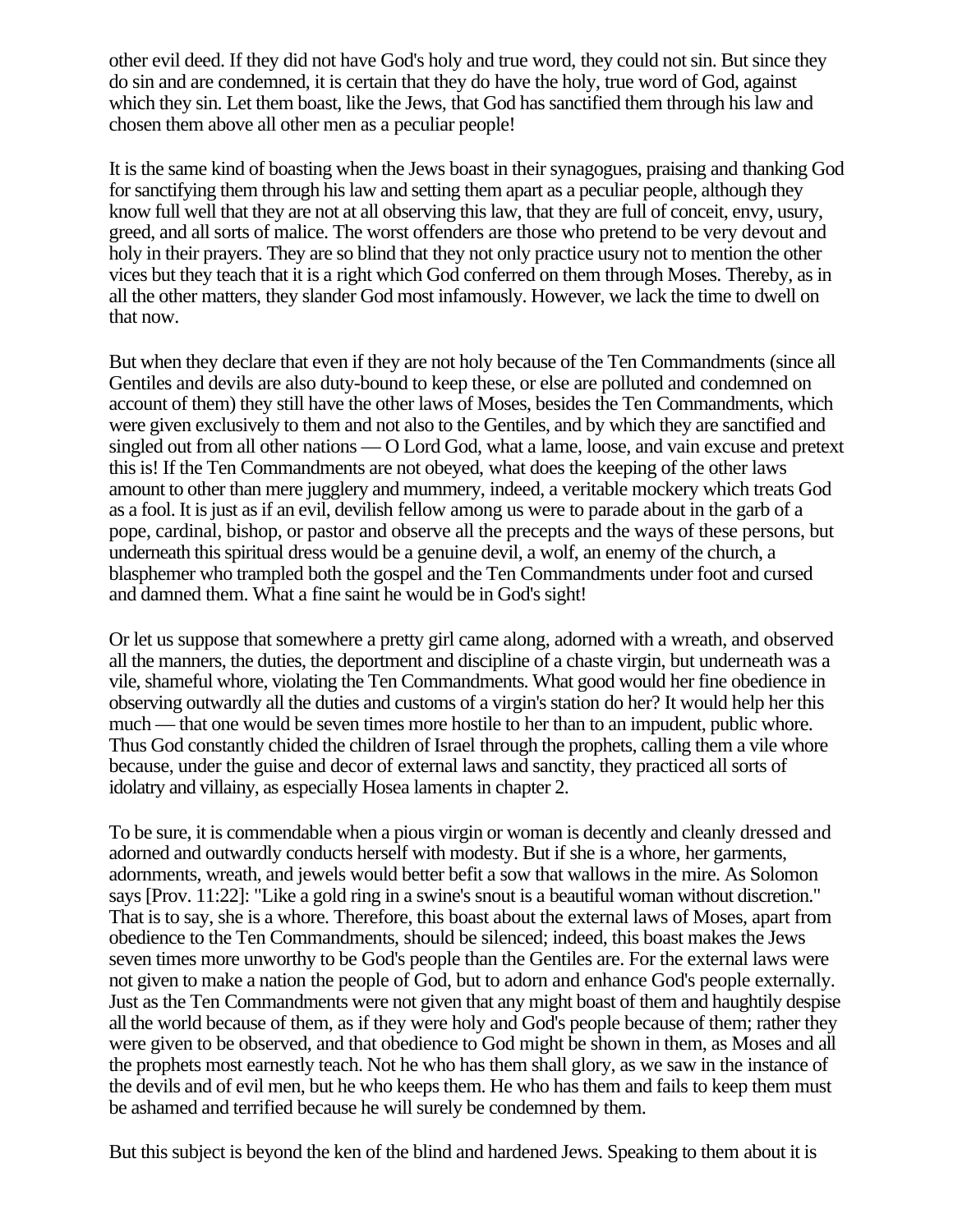much the same as preaching the gospel to a sow. They cannot know what God's commandment really is, much less do they know how to keep it. After all, they could not listen to Moses, nor look into his face; he had to cover it with a veil. This veil is there to the present day, and they still do not behold Moses' face, that is, his doctrine. It is still veiled to them [cf. II Cor. 3:13 ff.; Exod. 34:33 ff.]. Thus they could not hear God's word on Mount Sinai when he talked to them, but they retreated, saying to Moses: "You speak to us, and we will hear; but let not God speak to us, lest we die" [Exod. 20:19]. To know God's commandment and to know how to keep it requires a high prophetic understanding.

Moses was well aware of that when he said in Exodus 34 that God forgives sin and that no one is guiltless before him, which is to say that no one keeps his commandments but he whose sins God forgives. As David also testifies in Psalm 32:1, "Blessed is he whose transgression is forgiven, ... to whom the Lord imputes no iniquity." And in the same psalm [cf. v. 6]: "Therefore let every one who is godly offer prayer to thee for forgiveness," which means that no saint keeps God's commandments. But if the saints fail to keep them, how will the ungodly, the unbelievers, the evil people keep them? Again we read in Psalm 143:2: "O Lord, enter not into judgment with thy servant; for no man living is righteous before thee." That attests clearly enough that even the holy servants of God are not justified before him unless he sets aside his judgment and deals with them in his mercy; that is, they do not keep his commandments and stand in need of forgiveness of sins.

This calls for a Man who will assist us in this, who bears our sin for us, as Isaiah 53:6 says: "The Lord has laid on him the iniquity of us all." Indeed, that is truly to understand God's law and its observance — when we know, recognize, yes, and feel that we have it, but do not keep it and cannot keep it; that in view of this, we are poor sinners and guilty before God; and that it is only out of pure grace and mercy that we receive forgiveness for such guilt and disobedience through the Man on whom God has laid this sin. Of this we Christians speak and this we teach, and of this the prophets and apostles speak to us and teach us. They are the ones who were and still are our God's bride and pure virgin; and yet they boast of no law or holiness as the Jews do in their synagogues. They rather wail over the law and cry for mercy and forgiveness of sins. The Jews, on the other hand, are as holy as the barefoot friars who possess so much excess holiness that they can use it to help others to get to heaven, and still retain a rich and abundant supply to sell. It is of no use to speak to any of them about these matters, for their blindness arrogance are as solid as an iron mountain. They are in the right; God is in the wrong. Let them go their way, and let us remain with those who pray the \*Miserere,\* Psalm 51, that is, with those who know and understand what the law is, and what it means to keep and not to keep it.

Learn from this dear Christian, what you are doing if you permit the blind Jews to mislead you. Then the saying will truly apply, 'When a blind man leads a blind man, both will fall into the pit" [cf. Luke 6:39]. You cannot learn anything from them except how to misunderstand the divine commandments, and, despite this, boast haughtily over against the Gentiles — who really are much better before God than they, since they do not have such pride of holiness and yet keep far more of the law than these arrogant saints and damned blasphemers and liars.

Therefore be on your guard against the Jews, knowing that wherever they have their synagogues, nothing is found but a den of devils in-which sheer self-glory, conceit, lies, blasphemy, and defaming of God and men are practiced most maliciously and vehming his eyes on them. God's wrath has consigned them to the presumption that their boasting, their conceit, their slander of God, their cursing of all people are a true and a great service rendered to God — all of which is very fitting and becoming to such noble blood of the fathers and circumcised saints. This they believe despite the fact that they know they are steeped in manifest vices mently, just as the devils themselves do. And where you see or hear a Jew teaching, remember that you are hearing nothing but a venomous basilisk who poisons and kills people merrily by fasten- And with all this, they claim to be doing right. Be on your guard against them!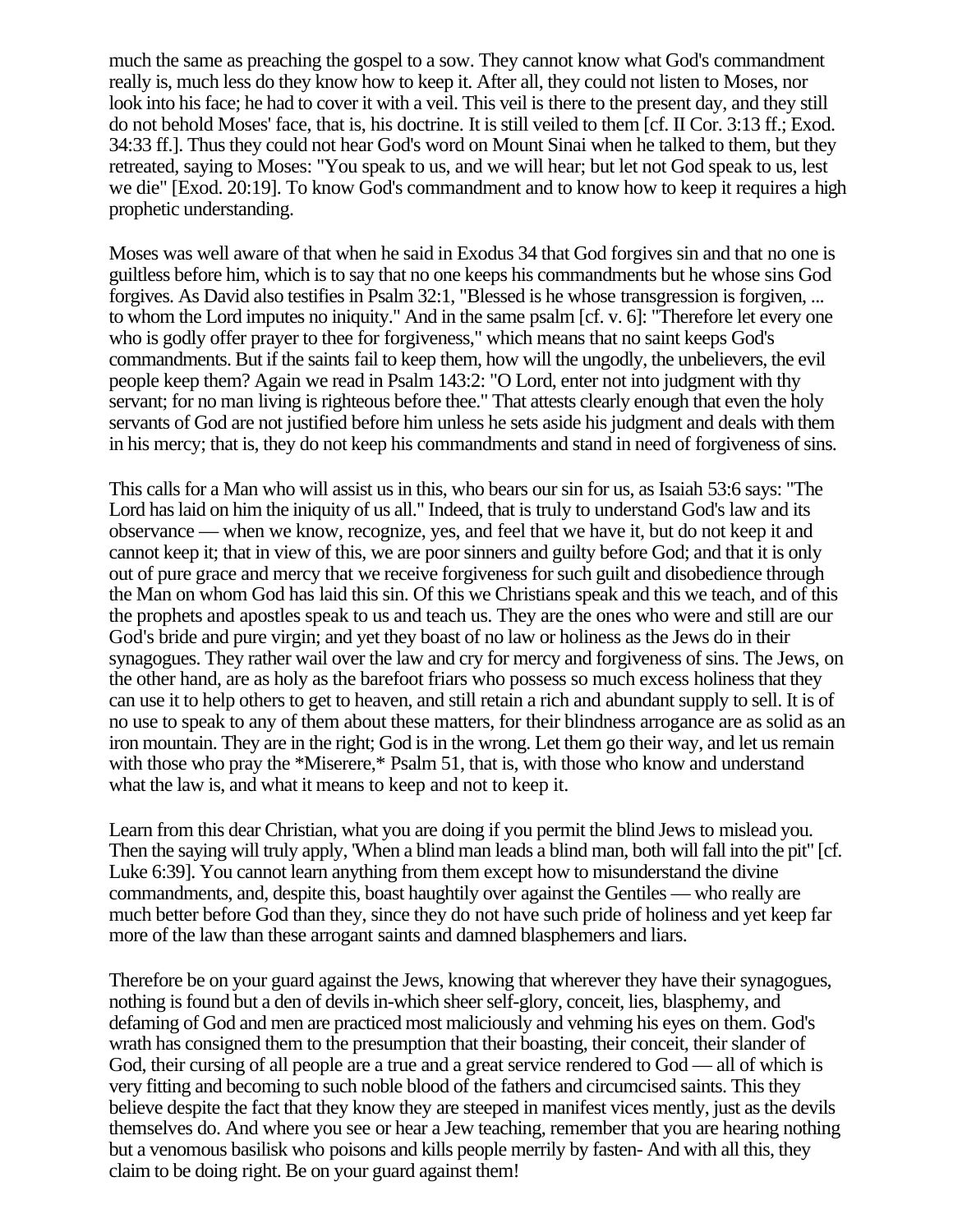In the fourth place, 34 they pride themselves tremendously on having received the land of Canaan, the city of Jerusalem, and the temple from God. God has often squashed such boasting and arrogance, especially through the king of Babylon, who led them away into captivity and destroyed everything (just as the king of Assyria earlier had led all of Israel away and had laid everything low). Finally they were exterminated and devastated by the Romans over fourteen hundred years ago — so that they might well perceive that God did not regard, nor will regard, their country, city, temple, priesthood, or principality, and view them on account of these as his own peculiar people. Yet their iron neck, as Isaiah calls it [Isa. 48:4] is not bent, nor is their brass forehead red with shame. They remain stone-blind, obdurate, immovable, ever hoping that God will restore their homeland to them and give everything back to them.

Moses had informed them a great many times, first, that they were not occupying the land because their righteousness exceeded that of other heathen for they were a stubborn, evil disobedient people and second, that they would soon be expelled from the land and perish if they did not keep God's commandments. And when God chose the city of Jerusalem he added very clearly in the writings of all the prophets that he would utterly destroy this city of Jerusalem, his seat and throne, if they would not keep his commandments. Furthermore, when Solomon had built the temple, had sacrificed and prayed to God, God said to him (I Kings 9:3), "I have heard your prayer and your supplications ... I have consecrated this house," etc.; but then he added shortly thereafter: "But if you turn aside from following me ... and do not keep my commandments ... then I will cut off Israel from the land which I have given them; and the house which I have consecrated for my name I will cast out of my sight; and Israel will become a proverb and a byword among all peoples." With an utter disregard for this, they stood and still stand, firm as a rock or as an inert stone image, insisting that God gave them country, city, and temple, and that therefore they have to be God's people or church.

They neither hear nor see that God gave them all of this that they might keep his commandments, that is, regard him as their God, and thus be his people and church. They boast of their race and of their descent from the fathers, but they neither see nor pay attention to the fact that he chose their race that they should keep his commandments. They boast of their circumcision; but why they are circumcised namely, that they should keep God's commandments counts for nought. They are quick to boast of their law, temple, worship, city, land and government; but why they possess all of this, they disregard.

The devil with all his angels has taken possession of this people, so that they always exalt external things their gifts, their deeds, their works before God, which is tantamount to offering God the empty shells without the kernels. These they expect God to esteem and by reason of them accept them as his people, and exalt and bless them above all Gentiles. But that he wants his laws observed and wants to be honored by them as God, this they do not want to consider. Thus the words of Moses are fulfilled when he says [Deut. 32:21] that God will not regard them as his people, since they do not regard him as their God. Hosea 2 [cf. 1:9] expresses the same thought.

Indeed, if God had not allowed the city of Jerusalem to be destroyed and had them driven out of their country, but had permitted them to remain there, no one could have convinced them that they are not God's people, since they would still be in possession of temple, city, and country regardless of how base, disobedient, and stubborn they were. [They would not have believed it] even if it had snowed nothing but prophets daily and even if a thousand Moseses had stood up and shouted: "You are not God's people, because you are disobedient and rebellious to God." Why, even today they cannot refrain from their nonsensical, insane boasting that they are God's people, although they have been cast out, dispersed, and utterly rejected for almost fifteen hundred years. By virtue of their own merits they still hope to return there again. But they have no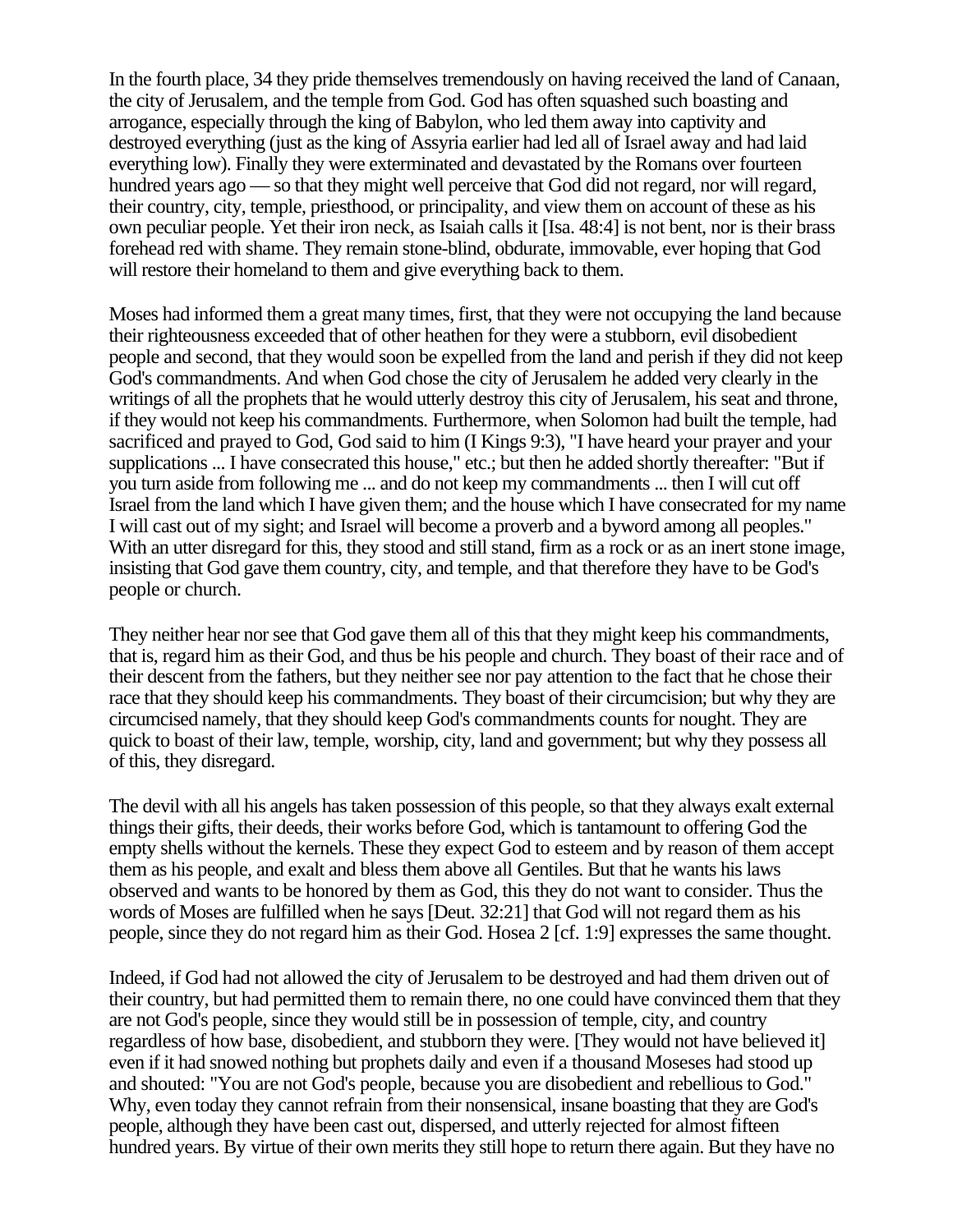such promise with which they could console themselves other than what their false imagination smuggles into Scripture.

Our apostle St. Paul was right when he said of them that "they have a zeal for God, but it is not enlightened," etc. [Rom. 10:2]. They claim to be God's people by reason of their deeds, works, and external show, and not because of sheer grace and mercy, as all prophets and all true children of God have to be, as was said. Therefore they are beyond counsel and help. In the same way as our papists, bishops, monks, and priests, together with their following, who insist that they are God's people and church; they believe that God should esteem them because they are baptized, because they have the name, and because they rule the roost. There they stand like a rock. If a hundred thousand apostles came along and said: "You are not the church because of your behavior or your many doings and divine services, even though these were your best efforts; no, you must despair of all this and adhere simply and solely to the grace and mercy of Christ, etc. If you fail to do this, you are the devil's whore or a school of knaves and not the church," they would wish to murder, burn at the stake, or banish such apostles. As for believing them and abandoning their own devices, of this there is no hope; it will not happen.

The Turks follow the same pattern with their worship, as do all fanatics. Jews, Turks, papists, radicals abound everywhere. All of them claim to be the church and God's people in accord with their conceit and boast, regardless of the one true faith and the obedience to God's commandments through which alone people become and remain God's children. Even if they do not all pursue the same course, but one chooses this way, another that way, resulting in a variety of forms, they nonetheless all have the same intent and ultimate goal, namely, by means of their own deeds they want to manage to become God's people. And thus they boast and brag that they are the ones whom God will esteem. They are the foxes of Samson which are tied together tail to tail but whose heads turn away in different directions [cf. Judg. 15:4].

But as we noted earlier, that is beyond the comprehension of the Jews, as well as of the Turks and papists. As St. Paul says in [I Corinthians 1, "The unspiritual man does not receive the gifts of the Spirit of God, because they are spiritually discerned" [I Cor. 2:14]. Thus the words of Isaiah 6:9 come true: "Hear and hear, but do not understand; see and see, but do not perceive." For they do not know what they hear, see, say, or do. And yet they do not concede that they are blind and deaf.

That shall be enough about the false boast and pride of the Jews, who would move God with sheer lies to regard them as his people. Now we come to the main subject, their asking God for the Messiah. Here at last they show themselves as true saints and pious children. At this point they certainly do not want to be accounted liars and blasphemers but reliable prophets, asserting that the Messiah has not yet come but will still appear. Who will take them to task here for their error or mistake? Even if all the angels and God himself publicly declared on Mount Sinai or in the temple in Jerusalem that the Messiah had come long ago and that he was no longer to be expected, God himself and all the angels would have to be considered nothing but devils. So convinced are these most holy and truthful prophets that the Messiah has not yet appeared but will still come. Nor will they listen to us. They turned a deaf ear to us in the past and still do so, although many fine scholarly people, including some from their own race, have refuted them so thoroughly that even stone and wood, if endowed with a particle of reason, would have to yield. Yet they rave consciously against recognized truth. Their accursed rabbis, who in deed know better, wantonly poison the minds of their poor youth and of the common man and divert them from the truth. For I believe that if these writings were read by the common man and the youth they would stone all their rabbis and hate them more violently than they do us Christians. But these villains prevent our sincere views from coming to their attention.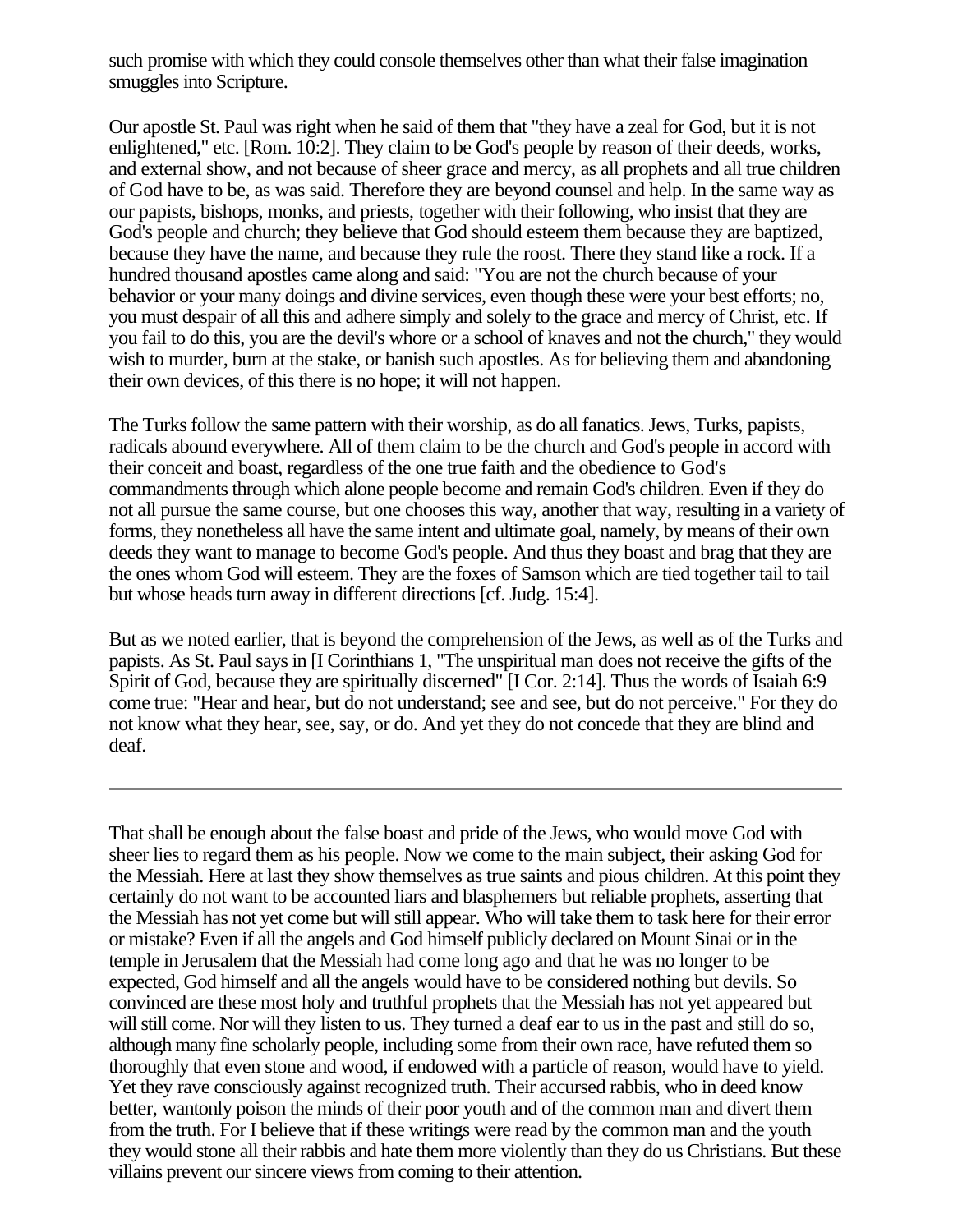If I had not had the experience with my papists, it would have seemed incredible to me that the earth should harbor such base people who knowingly fly in the face of open and manifest truth, that is, of God himself. For I never expected to encounter such hardened minds in any human breast, but only in that of the devil. However, I am no longer amazed by either the Turks' or the Jews' blindness, obduracy, and malice, since I have to witness the same thing in the most holy fathers of the church, in pope, cardinals, and bishops. O you terrible wrath and incomprehensible judgment of the sublime Divine Majesty! How can you be so despised by the children of men that we do not forthwith tremble to death before you? What an unbearable sight you are, also to the hearts and eyes of the holiest men, as we see in Moses and the prophets. Yet these stony hearts and iron souls mock you so defiantly.

However, although we perhaps labor in vain on the Jews for I said earlier that I don't want to dispute with them we nonetheless want to discuss their senseless folly among ourselves, for the strengthening of our faith and as a warning to weak Christians against the Jews, and, chiefly, in honor of God, in order to prove that our faith is true and that they are entirely mistaken on the question of the Messiah. We Christians have our New Testament, which furnishes us reliable and adequate testimony concerning the Messah. That the Jews do not believe it does not concern us; we believe their accursed glosses still less. We let them go their way and wait for their Messiah. Their unbelief does not harm us; but as to the help they derive and to date have derived from it, they may ask of their long-enduring exile. That will, in deed, supply the answer for us. Let him who will not follow lag behind. They act as though they were of great importance to us. Just to vex us, they corrupt the sayings of Scripture. We do not at all desire or require their conversion for any advantage, usefulness, or help accruing to us therefrom. All that we do in this regard is prompted rather by a concern for their welfare. If they do not want it, they can disregard it; we are excused and can easily dispense with them, together with all that they are, have, and can do for salvation. We have a better knowledge of Scripture, thanks be to God; this we are certain of, and all the devils shall never deprive us of it, much less the miserable Jews.

First we want to submit the verse found in Genesis 49:10: "The scepter shall not depart from Judah... until Shiloh comes, and to him shall be the obedience of the peoples." This saying of the holy patriarch Jacob, spoken at the very end of his life, has been tortured and crucified in many ways down to the present day by the modern, strange Jews, in violation of their own conscience. For they realize fully that their twisting and perverting is nothing but wanton mischief. Their glosses remind me very much of an evil, stubborn shrew who clamorously contradicts her husband and insists on having the last word although she knows she is in the wrong. Thus these blinded people also suppose that it suffices to bark and to prattle against the text and its true meaning; they are entirely indifferent to the fact that they are lying impudently. I believe they would be happier if this verse had never been written rather than that they should change their mind. This verse pains them intensely, and they cannot ignore it.

The ancient, true Jews understood this verse correctly, as we Christians do, namely, that the government or scepter should remain with the tribe of Judah until the advent of the Messiah; then "to him shall be the obedience of the peoples," to him they will adhere. That is, the scepter shall then not be confined to the tribe of Judah, but, as the prophets later explain, it shall be extended to all peoples on earth at the time of the Messiah. However, until he appears, the scepter shall remain in that small nook and corner, Judah. That, I say, is the understanding of the prophets and of the ancient Jews; this they cannot deny. For also their Chaldaean Bible, which they dare oppose as little as the Hebrew Bible itself, shows this clearly.

In translation it reads thus: "The shultan shall not be put away from the house of Judah nor the saphra from his children's children eternally until the Messiah comes, whose is the kingdom, and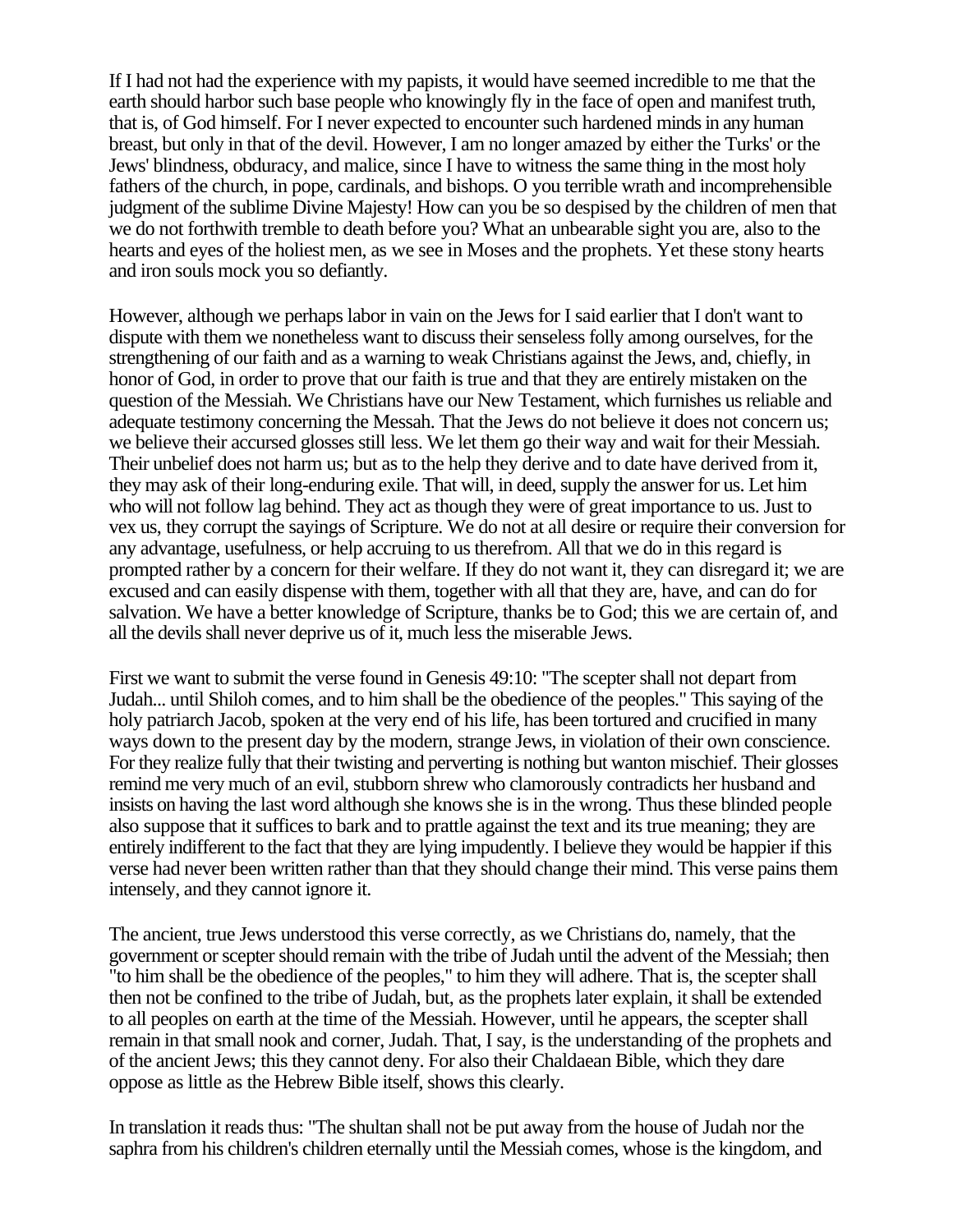the peoples will make themselves obedient to him." This is a true and faithful translation of the Chaldaean text, as no Jew or devil can deny.

For Moses' Hebrew term shebet ["scepter"] we use the word Zepter in German, whereas the Chaldaean translator chooses the word shultan. Let us explain these words. The Hebrew shebet is the designation for a virga; it is really not a rod in the usual sense, for this term suggests to the German the thought of birch switches with which children are punished. Nor is it a staff used by invalids and the aged for walking. But it designates a mace held upright, such as a judge holds in his hand when he acts in his official capacity. As luxury increased in the world, this mace was made of silver or of gold. Now it is called a scepter, that is, a royal rod. Skeptron is a Greek word, but it has now been taken up into the German language. In his first book, Homer describes his King Achilles as having a wooden scepter adorned with small silver nails. From this we learn what scepters originally were and how they gradually came to be made entirely of silver and gold. In brief, it is the rod, whether of silver, wood, or gold, carried by a king or his representative. It symbolizes nothing other than do minion or kingdom. Nobody questions this.

To make it very clear: the Chaldaean translator does not use the word shebet, mace or scepter; but he substitutes the person who bears this rod, saying shultan, indicating that a prince, lord, or king shall not depart from the house of Judah; there shall be a sultan in the house of Judah until the Messiah comes. "Sultan" is also a Hebrew term, and a word well known to us Christians, who have waged war for more than six hundred years against the sultan of Egypt, and have gained very little to show for it. For the Saracens call their king or prince "sultan," that is, lord or ruler or sovereign. From this the Hebrew word schilt is derived, which has become a thoroughly German word (Schild ["shield"]). It is as though one wished to say that a prince or lord must be his subjects' shield, protection, and defense, if he is to be a true judge, sultan, or lord, etc. Some people even try to trace the German term Schultheiss ["village mayor"] back to the word "sultan"; I shall not enter into this.

saphra is the same as the Hebrew sopher (for Chaldee and Hebrew are closely related, indeed they are almost identical, just as Saxons and Swabians both speak German, but still there is a great difference). The word sopher we commonly translate into the German by means of Kanzler ["chancellor"]. Everyone, including Burgensis, translates the word saphra with scriba or scribe. These people are called scribes in the Gospel. They are not ordinary scribes who write for wages or without official authority. They are sages, great rulers, doctors and professors, who teach, order, and preserve the law in the state. I suppose that it also encompasses the chancelleries, parliaments, councillors, and all who by wisdom and justice aid in governing. That is what Moses wishes to express with the word mehoqeq, which designates one who teaches, composes, and executes commands and decrees. Among the Saracens, for instance, the sultan's scribes or secretaries, his doctors, teachers, and scholars, are those who teach, interpret, and preserve the Koran as the law of the land. In the papacy the pope's scribes or saphra are the canonists or jackasses who teach and preserve his decretals and laws. In the empire the doctores legum, the secular jurists, are the emperor's saphra or scribes who teach, administer, and preserve the imperial laws.

Thus Judah, too, had scribes who taught and preserved the law of Moses, which was the law of the land. Therefore we have translated the word mehoqeq with "master," that is, doctor, teacher, etc. So this passage, "The mehoqeq, i.e., master, will not be taken from between his feet," means that teachers and listeners who sit at their feet will remain in an orderly government. For every country, if it is to endure, must have these two things: power and law. The country, as the saying goes, must have a lord, a head, a ruler. But it must also have a law by which the ruler is guided. These are the mace and the mehoqeq, or sultan and saphra. Solomon indicates this also, for when he had received the rod, that is, the kingdom, he prayed only for wisdom so that he might rule the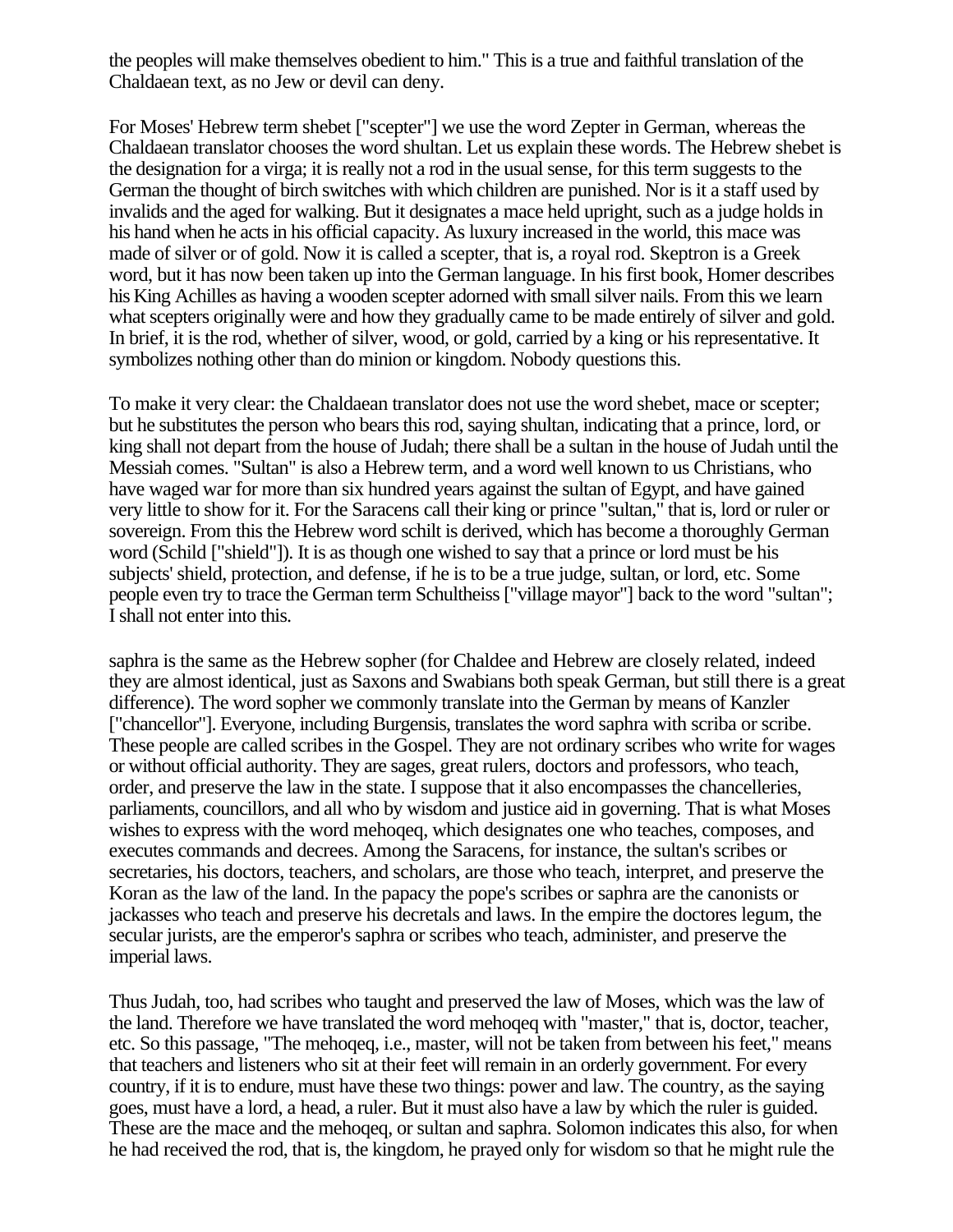people justly (I Kings 3). For wherever sheer power prevails without the law, where the sultan is guided by his arbitrary will and not by duty, there is no government, but tyranny, akin to that of Nero, Caligula, Dionysius, Henry of Brunswick, and their like. Such does not endure long. On the other hand, where there is law but no power to enforce it, there the wild mob will also do its will and no government can survive. Therefore both must be present: law and power, sultan and saphra, to supplement one another.

Thus the councillors who gathered in Jerusalem and who were to come from the tribe of Judah were the saphra; the Jews called them the Sanhedrin Herod, a foreigner, an Edomite, did away with this, and he himself became both sultan and saphra, mace and mehoqeq in the house of Judah, lord and scribe. Then the saying of the patriarch began to be fulfilled that Judah was no longer to retain the government or the saphra. Now it was time for the Messiah to come and to occupy his kingdom and sit on the throne of David forever, as Isaiah 9:6] prophesies. Therefore let us now study this saying of the patriarch.

"Judah," he declares, "your brothers shall praise you," etc. [Gen. 49:8]. This, it seems to me, requires no commentary; it states clearly enough that the tribe of Judah will be honored above all of his brothers and will enjoy the prerogative. The text continues: "Your hand shall be on the neck of your enemies," etc. This also declares plainly that the famous and prominent tribe of Judah must encounter enemies and opposition, but that all will end successfully and victoriously for it. We continue: "Your father's sons shall bow down before you," etc. Again it is clear that this does not refer to the captivity but to the rule over his brothers, all of which was fulfilled in David. But not only did the tribe of Judah, in David, become lord over his brothers; he also spread his rule beyond, like a lion, forcing other nations into submission; for instance the Philistines, the Syrians, the Moabites, the Ammonites, the Edomites.

This is what he praises in these beautiful words [Gen. 49:9]: "Judah is a lion's whelp; from the prey, my son, you have gone up. He stooped down, he crouched as a lion, and as a lioness; who dares to rise up against him? This is to say that he was enthroned and established a kingdom which no one could overwhelm, though the adjacent nations frequently and mightily tried to do so.

All right, up to this point the patriarch has established, ordained, and confirmed the kingdom, the sultan, the rod, the saphra in the tribe of Judah. There Judah, the sultan, sits enthroned for his rule. What is to happen now? This, he says: He shall remain thus until the Messiah comes; that is, many will oppose him, at tempting to overthrow and destroy the kingdom and simply make it disappear from the earth. The histories of the kings and the prophets amply testify that all the Gentile nations ever earnestly strove to do this. And the patriarch himself declares, as we heard before, that Judah must have its foes. For such is the course of events in the world that wherever a kingdom or principality rises to a position of might, envy will not rest until it is destroyed. All of history illustrates this with numerous examples.

However, in this instance the Holy Spirit states: This kingdom in the tribe of Judah is mine, and no one shall take it from me, no matter how angry and mighty he may be, even if the gates of hell should try. The words will still prove true: Non auferetur, "It shall not be taken away." You devils and Gentiles may say: Auferetur, we shall put an end to it, we shall devour it, we shall silence it, as Psalm 74 bemoans. But it shall remain undevoured, undevastated. "The shebet or sultan shall not depart from the house of Judah, nor the saphra from his children's children," until the shiloh or Messiah comes—no matter how you all rant and rage.

And when he does appear, the kingdom will become far different and still more glorious. For since you would not tolerate the tribe of Judah in a little, narrow corner, I shall change him into a truly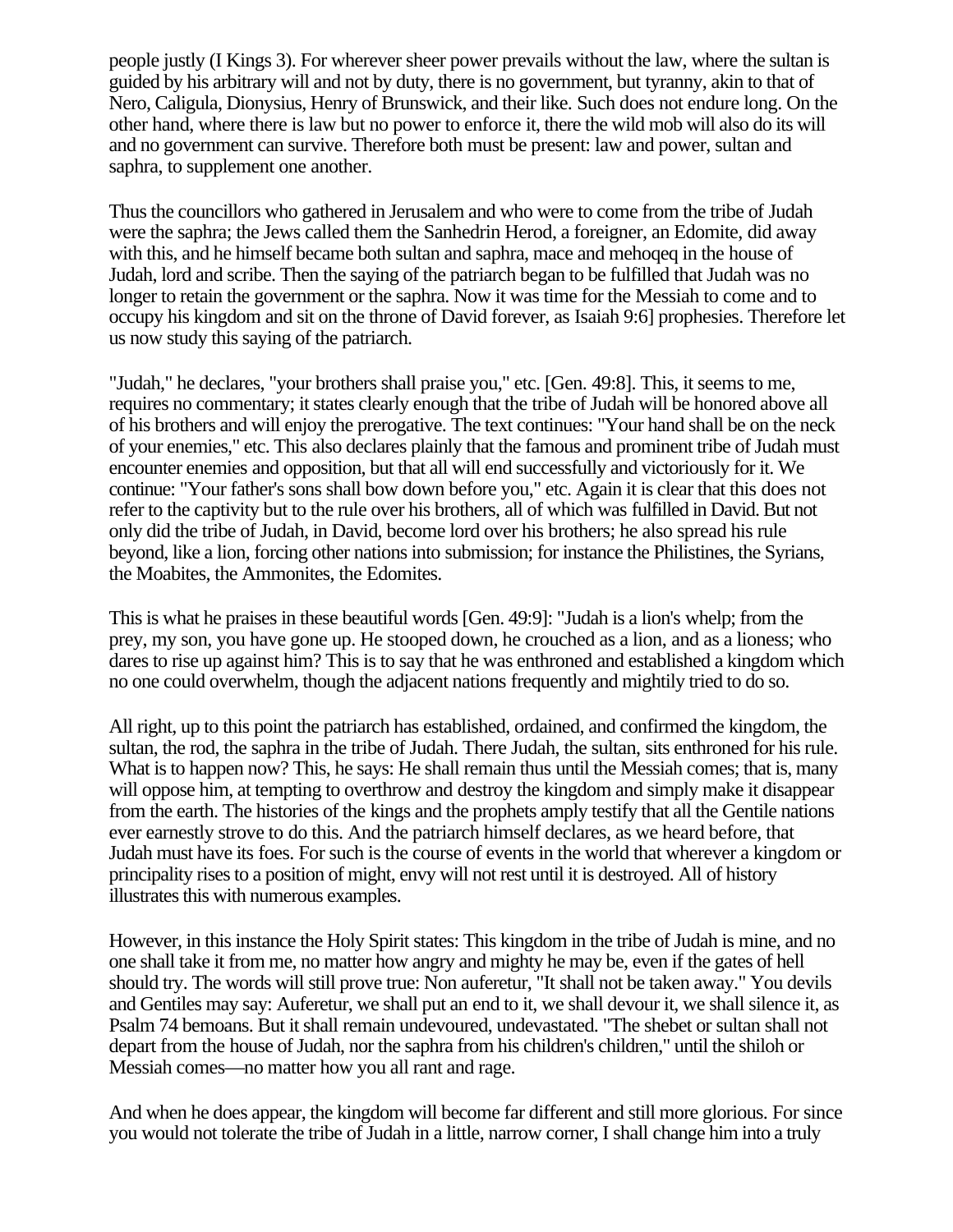strong lion who will become sultan and saphra in all the world. I will do this in such a way that he will not draw a sword nor shed a drop of blood, but the nations will voluntarily and gladly submit themselves to him and obey him. Such shall be his kingdom. For after all, the kingdom and all things are his.

Approach the text, both Chaldaean and Hebrew, with this understanding and this thought, and I wager that your heart together with the letters will surely tell you: By God! that is the truth, that is the patriarch's meaning. And then consult the histories to ascertain whether this has not happened and come to pass in this way and still continues to do so. Again you will be compelled to say: It is verily so. For it is undeniable that the sultan and saphra remained with the tribe of Judah until Herod's time, even if it was at times feeble and was not maintained without the opposition of mighty foes. Nevertheless, it was preserved. Under Herod and after Herod, however, it fell into ruin and came to an end. It was so completely destroyed that even Jerusalem, once the throneseat of the tribe of Judah, and the land of Canaan were wiped out. Thus the verse was fulfilled which said that the sultan has departed and the Messiah has come.

I do not have the time at present to demonstrate what a rich fountainhead this verse is and how the prophets drew so much information from it concerning the fall of the Jews and the election of the Gentiles, about which the modern Jews and bastards know nothing at all. But we have clearly and forcefully seen from this verse that the Messiah had to come at the time of Herod. The alternative would be to say that God failed to keep his promise and, consequently, lied. No one dare do that save the accursed devil and has servants, the false bastards and strange Jews. They do this incessantly. In their eyes God must be a liar. They claim that they are right when they assert that the Messiah has not yet come, despite the fact that God declared in very plain words that the Messiah would come before the scepter had entirely departed from Judah. And this scepter has been lost to Judah for almost fifteen hundred years now. The clear words of God vouch for this, and so do the visible effect and fulfillment of these same words.

What do you hope to accomplish by engaging an obstinate Jew in a long dispute on this? It is just as though you were to talk to an insane person and prove to him that God created heaven and earth, according to Genesis 1, pointing out heaven and earth to him with your hands, and he would nevertheless prattle that these are not the heaven and earth mentioned in Genesis 1, or that they were not heaven and earth at all, but were called something else, etc. For this verse, "The scepter shall not depart from Judah," etc., is as clear and plain as the verse, "God created heaven and earth." And the fact that this scepter has been removed from Judah for almost fifteen hundred years is as patent and manifest as heaven and earth are, so that one can readily perceive that the Jews are not simply erring and misled but that they are maliciously and willfully denying and blaspheming the recognized truth in violation of their conscience. Nobody should consider such a person worthy of wasting a single word on him, even if it dealt with Markolf the mockingbird, much less if it deals with such exalted divine words and works.

But if anyone is tempted to become displeased with me, I will serve his purpose and give him the Jews' glosses on this text. First I will present those who do not dismiss this text but adhere to it, particularly to the Chaldaean version, which no sensible Jew can deny. These twist and turn as follows: To be sure, they say, God's promise is certain; but our sins prevent the fulfillment of the promise. Therefore we still look forward to it until we have atoned, etc. Is this not an empty pretext, even a blasphemous one? As if God's promise rested on our righteousness, or fell with our sins! That is tantamount to saying that God would have to become a liar because of our sin, and conversely, that he would have to become truthful again by reason of our righteousness. How could one speak more shamefully of God than to imply that he is a shaking reed which is easily swayed back and forth either by our falling down or standing up?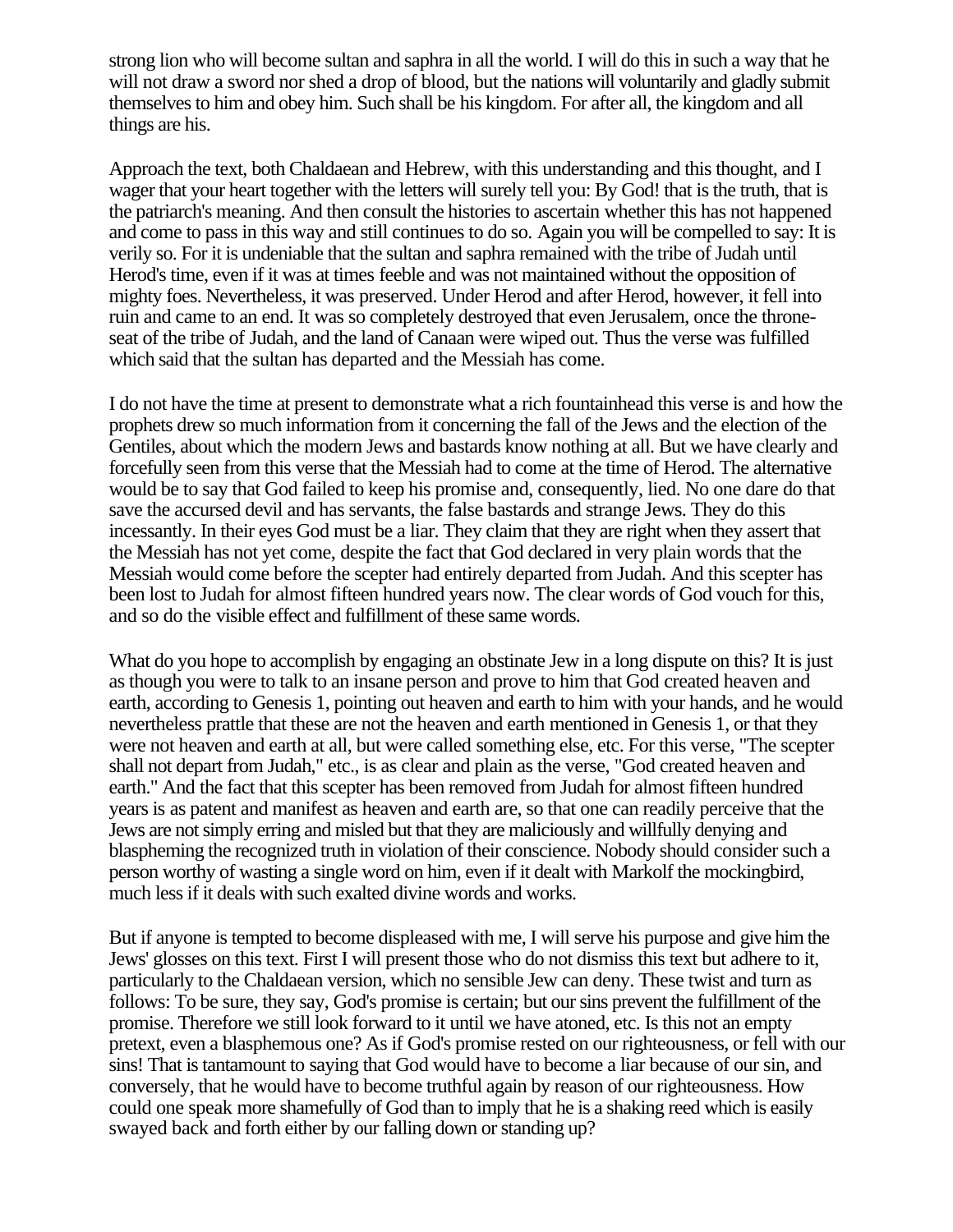If God were not to make a promise or keep a promise until we were rid of sin, he would have been unable to promise or do anything from the very beginning. As David says in Psalm 130:3: "If thou, O Lord, shouldst mark iniquity, Lord, who could stand?" And in Psalm 102 [143:2]: "Enter not into judgment with thy servant; for no man living is righteous before thee." And there are many more such verses. The example of the children of Israel in the wilderness can be cited here. God led them into the land of Canaan without any righteousness on their part, in fact, with their great sins and shame, solely on account of his promise. In Deuteronomy 9:5 Moses says: "Know therefore that the Lord your God is not giving you this good land to possess because of your righteousness; for you are a stubborn and a disobedient people (it seems to me that this may indeed be called sin), but because of the promise which the Lord gave to your fathers," etc. By way of example he often wanted to exterminate them, but Moses interceded for them. So little was God's promise based upon their holiness.

It is true that wherever God promises anything conditionally, or with reservation, saying: "If you will do that, I will do this," then the fulfillment is contingent on our action; for instance, when he declared to Solomon [I Kings 9], "If you will keep my statutes and my ordinances, then this house shall be consecrated to me; if not, I shall destroy it." However, the promise of the Messiah is not thus conditional. For he does not say: "If you will do this or that, then the Messiah will come; if you fail to do it, he will not come." But he promises him unconditionally, saying: "The Messiah will come at the time when the scepter has departed from Judah." Such a promise is based only on divine truth and grace, which ignores and disregards our doings. That renders this subterfuge of the Jews inane, and, moreover, very blasphemous.

The others who depart from this text subject almost every single word of it to severe and violent misinterpretation. They really do not deserve to have their drivel and filth heard; still, in order to expose their disgrace we must exercise a bit of patience and also listen to their nonsense. For since they depart from the clear meaning of the text, they already stand condemned by their own conscience, which would constrain them to heed the text; but to vex us, they conjure up the Hebrew words before our eyes, as though we were not conversant with the Chaldaean text.

Some engage in fantasies here and say that Shiloh refers to the city of that name, where the ark of the covenant was kept (Judges 21 [cf. I Sam. 4:3]), so that the meaning would be that the scepter shall not depart from Judah until Shiloh comes, that is, until Saul is anointed king of Shiloh. That is surely foolish prattle. Prior to King Saul not only did Judah have no scepter, but neither did all of Israel. How, then, can it have departed when Saul became king? The text declares that Judah had first been lord over his brothers and that he then became a lion, and therefore received the scepter. Likewise, before Saul's time no judge was lord or prince over the people of Israel, as we gather from Gideon's speech to the people in reply to their wish that he and his descendants rule over them: "I will not rule over you, and my son will not rule over you; the Lord will rule over you" (Judges 7 [8:23]). Nor was there a judge from the tribe of Judah, except perhaps for Othniel [Judg. 3:9], Joshua's immediate successor. All the others down to Saul were from the other tribes. And although Othniel is called Caleb's youngest brother, this does not prove that he was of the tribe of Judah, since he may have had a different father. And it does not make sense that Shiloh should here refer to a city or to Saul's coronation in Shiloh, for Saul was anointed by Samuel in Ramath (I Samuel 10) and confirmed at Gilgal.

In any case, what is the meaning of the Chaldaean text which says that the kingdom belongs to Shiloh and that nations shall be subject to it? When was the city of Shiloh or Saul ever accorded such an honor? Israel is one nation, not many, with one body of laws, one divine worship, one name. There are many nations, however, which have different and various laws, names, and gods. Now Jacob declares that not the one nation Israel which was already his or was under Judah's scepter but other nations would fall to Shiloh. Therefore this foolish talk reflects nothing other than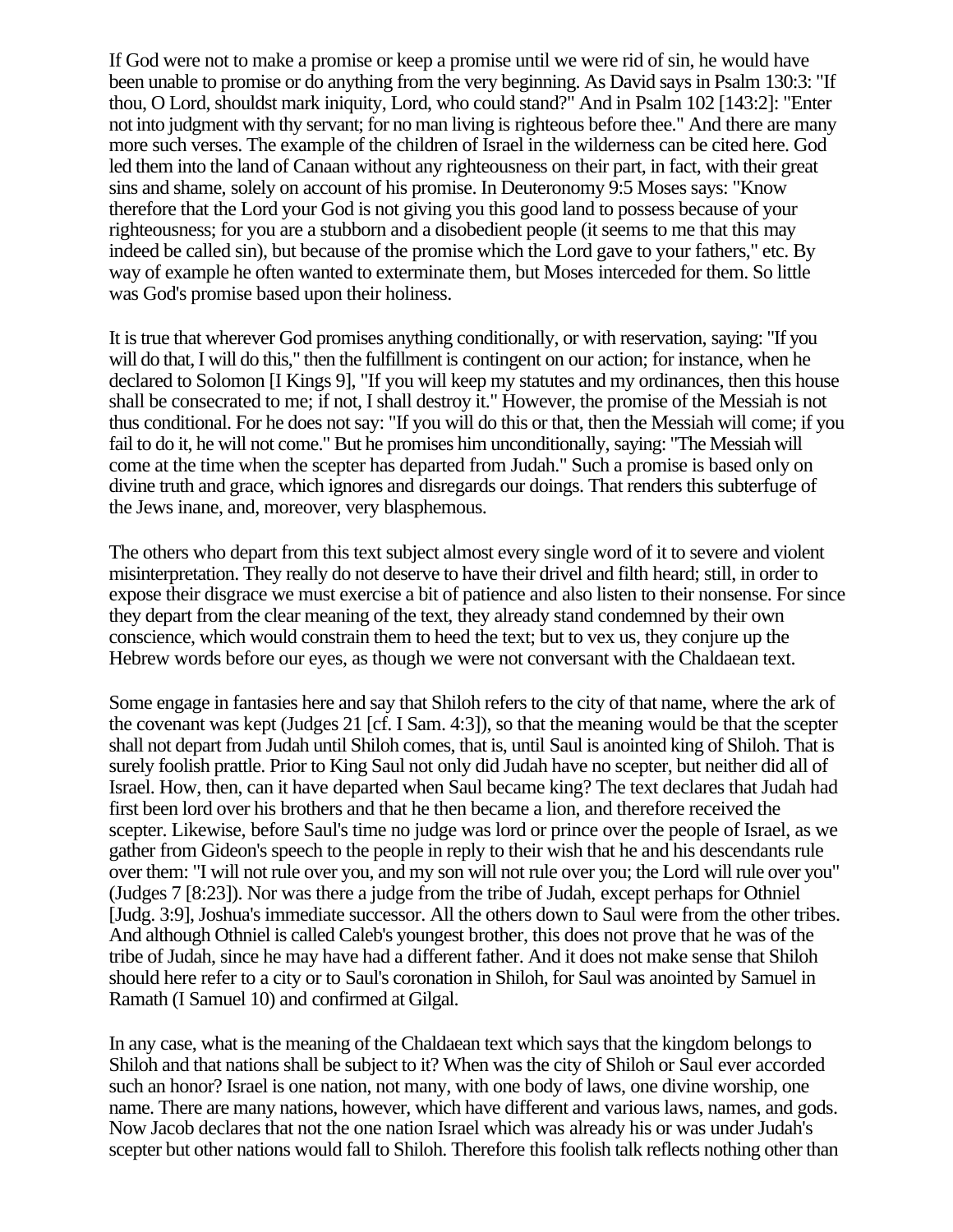the great stubbornness of the Jews, who will not submit to this saying of Jacob, although they stand convicted by their own conscience.

Others indulge in the fancy that Shiloh refers to King Jeroboam, who was crowned in Shiloh, and to whom ten tribes of Israel had defected from Rehoboam, the king of Judah (I Kings 12). Therefore, they say, this is Jacob's meaning: The scepter shall not depart from Judah until Shiloh, that is, Jeroboam, comes. This is just as inane as the other interpretation; for Jeroboam was not crowned in Shiloh but in Shechem (I Kings 12). Thus the scepter did not depart from Judah, but the kingdom of Judah remained, together with the tribe of Benjamin and many of the children of Israel who dwelt in the cities of these two tribes, as we hear in I Kings 12. Moreover, the entire priesthood, worship, temple, and everything remained in Judah. Furthermore, Jeroboam never conquered the kingdom of Judah, nor did other nations fall to him, as they were to fall to Shiloh.

The third group babbles thus: "Shiloh means 'sent,' and this term applies to Nebuchadnezzar of Babylon." So the meaning is that the scepter shall not depart from Judah until Shiloh, that is, the king of Babylon, comes. He was to lead Judah into exile and destroy it. This also doesn't hold water, and a child learning his letters can disprove it. For Shiloh and shiloch are two different words. The latter may mean "sent." But that is not the word found here; it is Shiloh, and that, as the Chaldee says, means "Messiah." But the king of Babylon is not the Messiah who is to come from Judah, as the Jews and all the world know very well. Nor did the scepter depart from Judah even though the Jews were led captive into Babylon. That was just a punishment for seventy years. Also during this time great prophets Jeremiah, Daniel, Ezekiel appeared who upheld the scepter and said how long the exile would be. Furthermore, Jehoiachin, the king of Judah, was regarded as a king in Babylon. And many of those who were led away into captivity returned home again during their lifetime (Haggai 2). This cannot be viewed as loss of the scepter, but as a light flogging. Even if they were deprived of their country for a while by way of punishment, God nonetheless pledged his precious word that they could remain assured of their land. But during the past fifteen hundred years not even a dog, much less a prophet, has any assurance concerning the land. Therefore the scepter has now definitely departed from Judah. I have written more about this against the Sabbatarians.

The fourth group twists the word shebet and interprets it to mean that the rod will not depart from Judah until Shiloh, that is, his son, will come, who will weaken the Gentiles. These regard the rod as the punishment and exile in which they now live. But the Messiah will come and slay all the Gentiles. That is humbug. It ignores the Chaldaean text entirely something they may and dare not do and is a completely arbitrary interpretation of the word shebet. They overlook the preceding words in which Jacob makes Judah a prince and a lion or a king, adding immediately thereafter that the scepter, or shebet, shall not depart from Judah. How could such an odd meaning about punishment follow right on the heels of such glorious words about a principality or kingdom? The sins which provoked such a punishment would have to have been proclaimed first. But all that we find mentioned here are praise, honor, and glory to the tribe of Judah.

And even if the word shebet does designate a rod for punishment, how would that help them? For the judge's or the king's rod is also a rod of punishment for the evildoers. Indeed, the rod of punishment cannot be any but a judge's or sultan's rod, since the right to administer punishment belongs solely to the authority (Deuteronomy 32): Mihi vindicatam, "Vengeance is mine." In any event, this meaning remains unshaken that the scepter or rod of Judah shall remain even if this rod is one of punishment. But this arbitrary interpretation of the rabbis points to a foreign rod which does not rest in Judah's hand but on Judah's back and is wielded by a foreign hand. Even if this meaning were possible which it is not what would we do with the other passage that speaks of the saphra or mehoqeq at his feet? This would then also have to be a foreign lord's mehoqeq and a foreign nation's feet. But since Jacob declares that it is to be Judah and the mehoqeq of his feet, the other term, the rod, must also represent the rule of his tribe.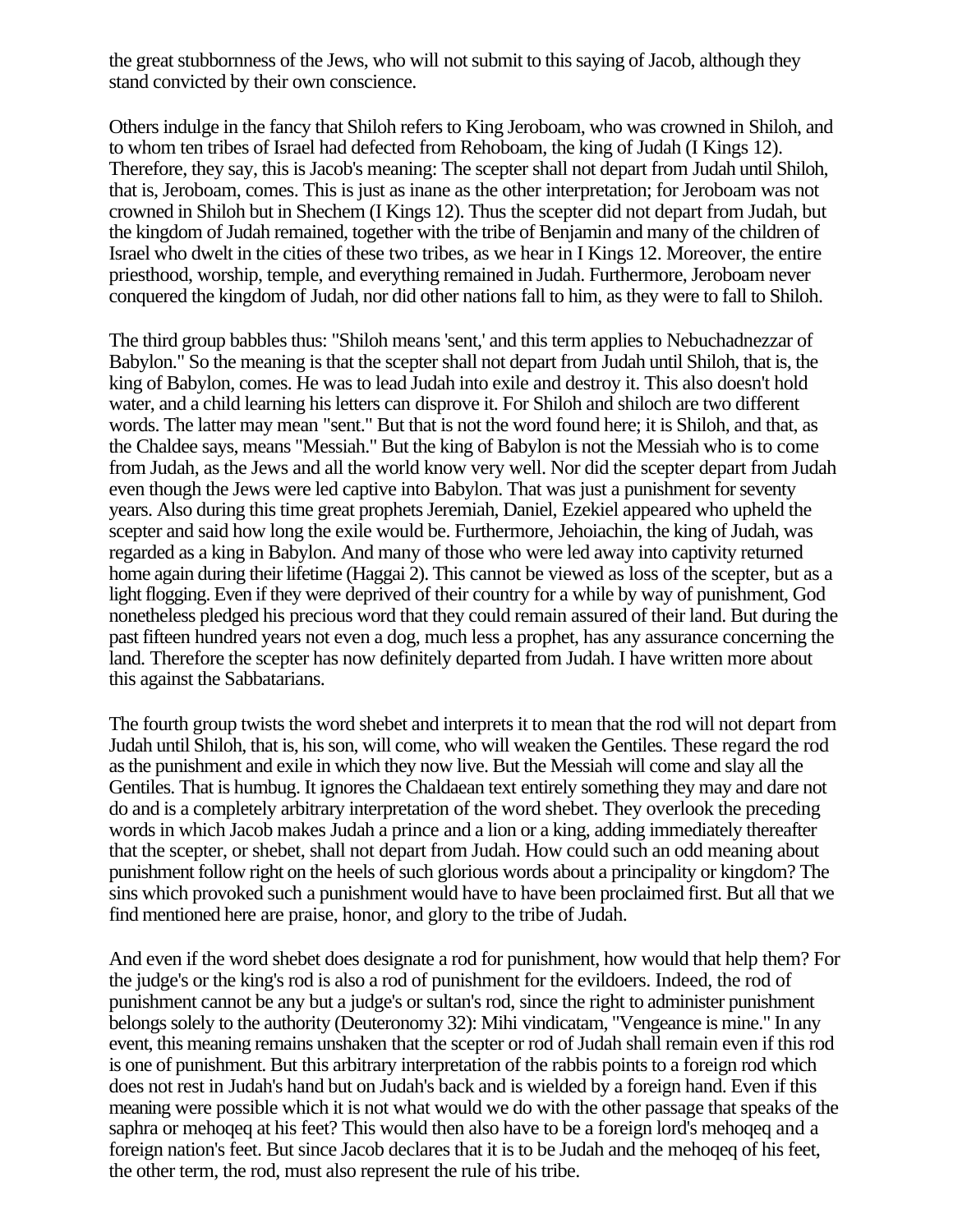Some twist the word donec ("until") and try to make "be cause" (quia) out of it. So they read: "The scepter of Judah will not depart donec; that is, because (quia) the Messiah will come." He who perpetrated this is a precious master, worthy of being crowned with thistles. He reverses the correct order of things in this manner: The Messiah will come, therefore the scepter will remain. Jacob, however, first makes Judah a prince and a lion to whom the scepter is assigned prior to the coming of the Messiah; he then, in turn, will give it to the Messiah. Thus Judah retains neither the principality nor the role of lion nor the scepter, which Jacob assigned to him. Furthermore, the fool arbitrarily makes out of the term "until" a new term, "because." This, of course, the language does not permit.

And finally there is a rabbi who twists the word "come" and claims that it means "to set," just as the Hebrew uses the word "to come" for the setting of the sun. This fellow is given to such nonsense that I am at a loss to know whether he is trying to walk on his head or on his ears. For I fail to understand the purport of his words when he says that the scepter will not depart from Judah until Shiloh (the city) goes down (sets). Then David, the Messiah, will come. Where, to repeat what was said above, was the scepter of Judah prior to Shiloh or Saul? But they who rage against their own conscience and patent truth must needs speak such nonsense. In brief, Lyra is right when he says that even if they invent these and many other similar glosses, the Chaldaean text topples all of them and convicts them of being willful liars, blasphemers, and perverters of God's word. However, I wanted to present this to us Germans so that we might see what rascals the blind Jews are and how powerfully the truth of God in our midst stands with us and against them.

And now that some have noticed that such evasions and silly glosses are null and void, they admit that the Messiah came at the time of the destruction of Jerusalem; but, they say, he is in the world secretly, sitting in Rome among the beggars and doing penance for the Jews until the time for his public appearance is at hand. These are not the words of Jews or of men but those of the arrogant, jeering devil, who most bitterly and venomously mocks us Christians and our Christ through the Jews, as if to say: "The Christians glory much in their Christ, but they have to submit to the yoke of the Romans; they must suffer and be beggars in the world, not only in the days of the emperors, but also in those of the pope. After all, they are impotent in my kingdom, the world, and I will surely remain their master." Yes, vile devil, just mock and laugh your fill over this now; you will still tremble enough for it.

Thus the words of Jacob fared very much the same as did these words of Christ in our day: "This is my body which is given for you." The enthusiasts distorted each word singly and collectively, putting the last things first, rather than accept the true meaning of the text, as we have observed. It is clear in this instance too that Christians such as Lyra, Raymund, Burgensis, and others certainly went to great lengths in an effort to convert the Jews. They hounded them from one word to another, just as foxes are hunted down. But after having been hounded a long time, they still persisted in their obstinacy and now set to erring consciously, and would not depart from their rabbis. Thus we must let them go their way and ignore their malicious blasphemy and lying.

I once experienced this myself. Three learned Jews came to me, hoping to discover a new Jew in me because we were beginning to read Hebrew here in Wittenberg, and remarking that matters would soon improve since we Christians were starting to read their books. When I debated with them, they gave me their glosses, as they usually do. But when I forced them back to the text, they soon fled from it, saying that they were obliged to believe their rabbis as we do the pope and the doctors, etc. I took pity on them and give them a letter of recommendation to the authorities, asking that for Christ's sake they let them freely go their way. But later, I found out that they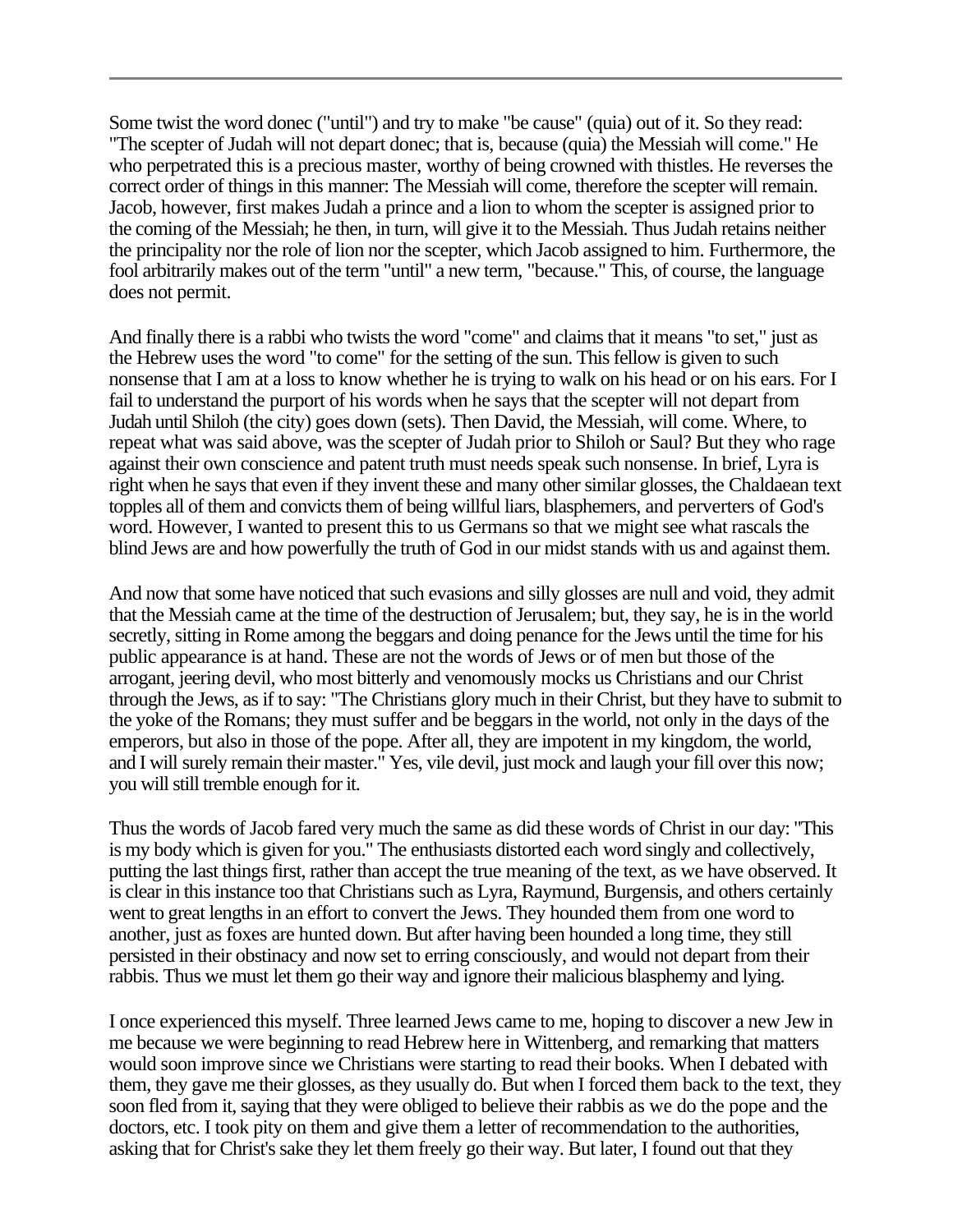called Christ a tola, that is, a hanged highwayman. Therefore I do not wish to have anything more to do with any Jew. As St. Paul says, they are consigned to wrath; the more one tries to help them the baser and more stubborn they become. Leave them to their own devices.

We Christians, however, can greatly strengthen our faith with this statement of Jacob, assuring us that Christ is now present and that he has been present for almost fifteen hundred years -- but not, as the devil jeers, as a beggar in Rome; rather, as a ruling Messiah. If this were not so, then God's word and promise would be a lie. If the Jews would only let Holy Scripture be God's word, they would also have to admit that there has been a Messiah since the time of Herod (no matter where), rather than awaiting another. But before doing this, they will rather tear and pervert Scripture until it is no longer Scripture. And this is in fact their situation: They have neither Messiah nor Scripture, just as Isaiah 28 prophesied of them.

But may this suffice on the saying of Jacob. Let us take another saying which the Jews did not and cannot twist and distort in this way. In the last words of David, we find him saying (II Samuel 23:2): "The Spirit of the Lord speaks by me, his word is upon my tongue. The God of Israel has spoken, the Rock of Israel ...." And a little later [in v. 5]: "Does not my house stand so with God?" Or, to translate it literally from the Hebrew: "My house is of course not thus," etc. That is to say: "My house is, after all, not worthy; this is too glorious a thing and it is too much that God does all of this for a poor man like me." "For he has made with me an everlasting covenant, ordered in all things and secure." Note well how David exults with so numerous and seemingly superfluous words that the Spirit of God has spoken through him and that God's word is upon his tongue. Thus he says: "The God of Israel has spoken, the Rock of Israel," etc. It is as if he were to say: "My dear people, give ear. Whoever can hear, let him hear. Here is God, who is speaking and saying, 'Listen,'" etc. What is it, then, that you exhort us to listen to? What is God saying through you? What does he wish to say to you? What shall we hear?

This is what you are to hear: that God made an everlasting, firm, and sure covenant with me and my house, a covenant of which my house is not worthy. Indeed, my house is nothing compared to God; and yet he did this. What is this everlasting covenant? Oh, open your ears and listen! My house and God have bound themselves together forever through an oath. This is a covenant, a promise which must exist and endure forever. For it is God's covenant and pledge, which no one shall or can break or hinder. My house shall stand eternally; it is "ordered in all things and secure." The word aruk ("ordered") conveys the meaning that it will not disappoint or fail one in the least. Have you heard this? And do you believe that God is truthful? Yes, without doubt. My dear people, do you also believe that he can and will keep his word?

Well and good, if God is truthful and almighty and spoke these words through David which no Jew dares to deny then David's house and government (which are the same thing) must have endured since the time he spoke these words, and must still endure and will endure forever that is, eternally. Otherwise, God would be a liar. In brief, either we must have David's house or heir, who reigns from the time of David to the present and in eternity, or David died as a flagrant liar to his last day, uttering these words (as it seems) as so much idle chitchat: "God speaks, God says, God promises." It is futile to join the Jews in giving God the lie, saying that he did not keep these precious words and promises. We must, I say, have an heir of David from his time onward, in proof of the fact that his house has never stood empty no matter where this heir may be. For his house must have been continuous and must ever remain so. Here we find God's word that this is an everlasting, firm, and sure covenant, without a flaw. but everything in it must be aruk, magnificently ordered, as God orders all his work. Psalm 111:3: "Full of honor and majesty in his work."

Now let the Jews produce such an heir of David. For they must do so, since we read here that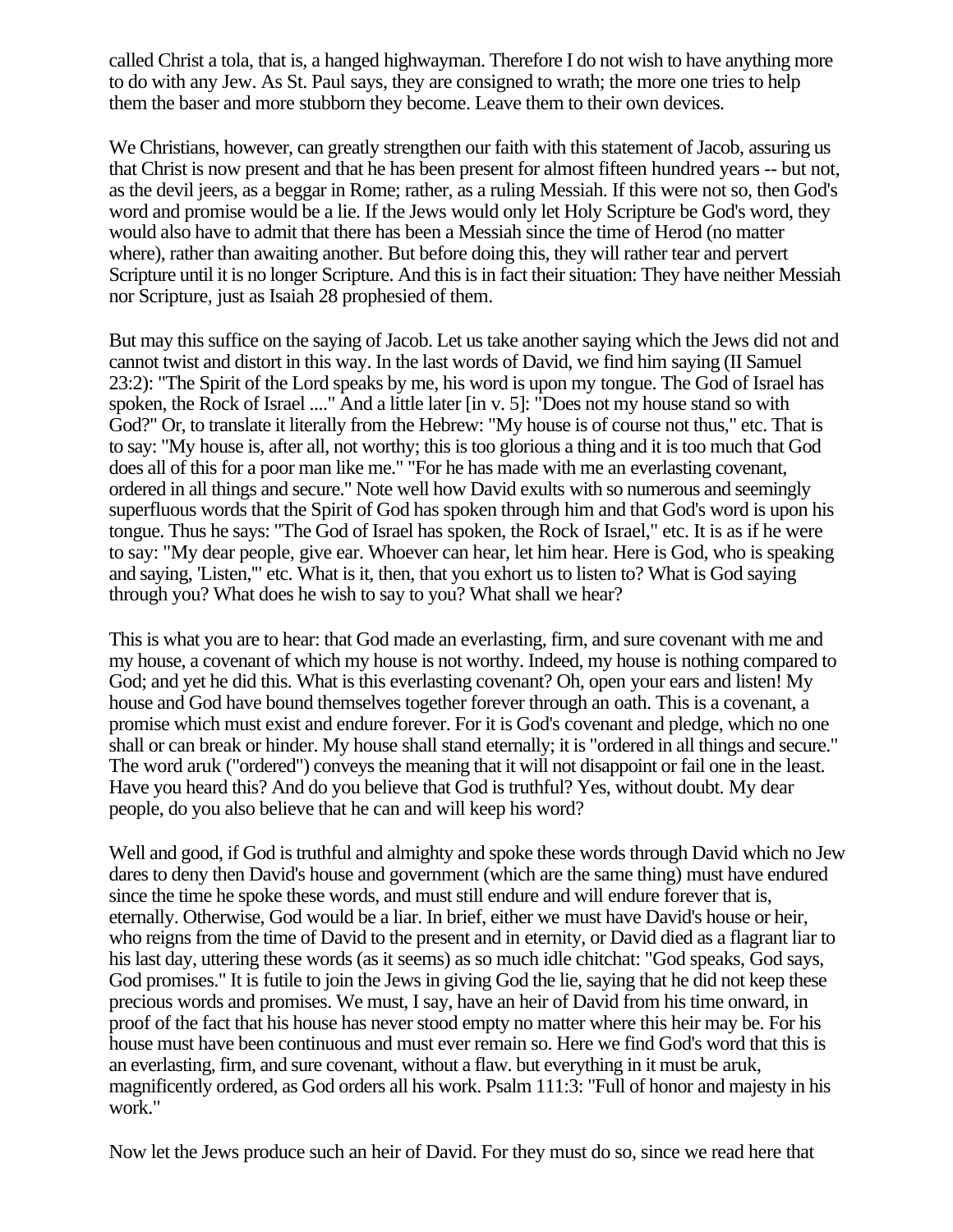David's house is everlasting, a house that no one will destroy or hinder, but rather as we also read here [II Sam. 23:4], it shall be like the sun shining forth, which no cloud can hinder. If they are unable to present such an heir or house of David, then they stand fully condemned by this verse, and they show that they are surely without God, without David, without Messiah, without everything, that they are lost and eternally condemned. Of course, they cannot deny that the kingdom or house of David endured uninterruptedly until the Babylonian captivity, even throughout the Babylonian captivity, and following this to the days of Herod. It endured, I say, not by its own power and merit but by virtue of this everlasting covenant made with the house of David. For most of their kings and rulers were evil, practicing idolatry, killing the prophets, and living shamefully. For example, Rehoboam, Joram, Joash, Ahaz, Manasseh, etc., surpassed all the Gentiles or the kings of Israel in vileness. Because of them, the house and tribe of David fully deserved to be exterminated. That was what finally happened to the kingdom of Israel. However, the covenant made with David remained in effect. The books of the kings and of the prophets exultantly declare that God preserved a lamp or a light to the house of David which he would not permit to be extinguished. Thus we read in II Kings 8:19 and in II Chronicles 21:7: "Yet the Lord would not destroy the house of David because of the covenant which he had made with David, since he had promised to give a lamp to him and to his sons forever." The same thought is expressed in II Samuel 7:12.

By way of contrast, look at the kingdom of Israel, where the rule never remained with the same tribe or family beyond the second generation, with the exception of Jehu [65] who by reason of a special promise carried it into the fourth generation of his house. Otherwise it always passed from one tribe to another, and at times scarcely survived for one generation; moreover, it was not long until the kingdom died out completely. But through the wondrous deeds of God the kingdom of Judah remained within the tribe of Judah and the house of David. It withstood strong opposition on the part of the Gentiles round about, from Israel itself, from uprisings within, and from gross idolatries and sins, so that it would not have been surprising if it had perished in the third generation under Rehoboam, or at least under Joram, Ahaz, and Manasseh. But it had a strong Protector who did not let it die or let its light become extinguished. The promise was given that it would remain firm, eternally firm and secure. And so it has remained and must remain down to the present and forever; for God does not and cannot lie.

The Jews drivel that the kingdom perished with the Babylonian captivity. As we said earlier, this is empty talk; for this constituted but a short punishment, definitely confined to a period of seventy years. God had pledged his word for that. Moreover, he preserved them during this time through splendid prophets. Furthermore, King Jehoiachin was exalted above all the kings in Babylon, and Daniel and his companions ruled not only over Judah and Israel but also over the Babylonian Empire. [66] Even if their seat of government was not in Jerusalem for a short span of time, they nonetheless ruled elsewhere much more gloriously than in Jerusalem. Thus we may say that the house of David did not be come extinct in Babylon but shone more resplendently than in Jerusalem. They only had to vacate their homeland for a while by way of punishment. For when a king takes the field of a foreign country he cannot be regarded as an ex-king because he is not in his home land, especially if he is attended by great victory and good fortune against many nations. Rather one should say that he is more illustrious abroad than at home.

If God kept his covenant from the time of David to that of Herod, preserving his house from extinction, he must have kept it from that time on to the present, and he will keep it eternally, so that David's house has not died and cannot die eternally. For we dare not rebuke God as half truthful and half untruthful, saying that he kept his covenant and preserved David's house faithfully from David's time to that of Herod, but that after the time of Herod he began to lie and to become deceitful, ignoring and altering his covenant. No, for as the house of David remained and shone up to Herod's time, thus it had to remain under Herod and after Herod, shining to eternity.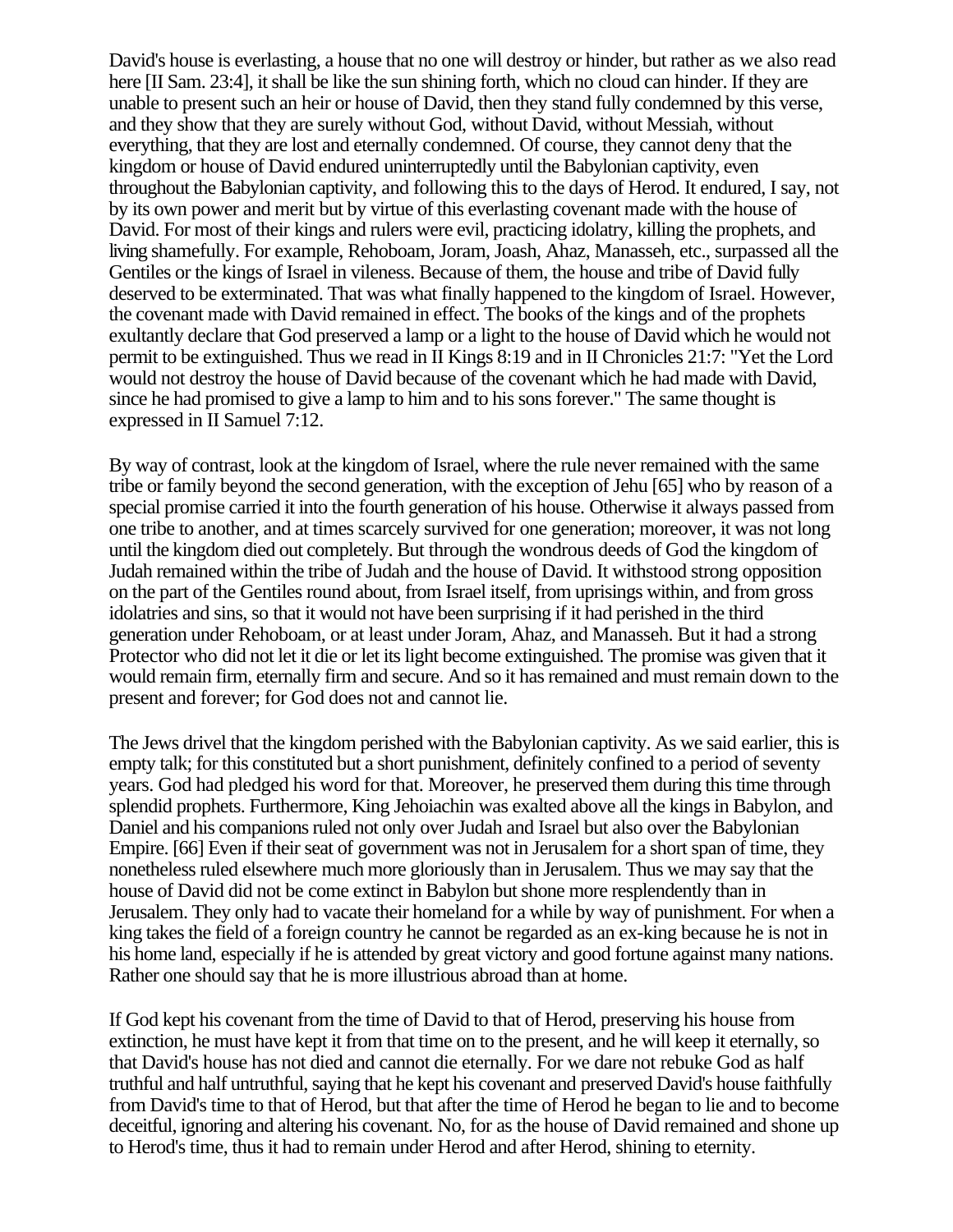Now we note how nicely this saying of David harmonizes with that of the patriarch Jacob: "The scepter shall not depart from Judah, nor the mehoqeq from his feet until Messiah comes, and to him shall be the obedience of the peoples" [Gen. 49:10]. How can it be expressed more clearly or differently that David's house will shine forth until the Messiah comes? Then, through him, the house of David will shine not only over Judah and Israel but also over the Gentiles, or over other and more numerous countries. This indeed does not mean that it will become extinct, but that it will shine farther and more lustrously than before his advent. And thus, as David says, this is an eternal kingdom and an eternal covenant. Therefore it follows most cogently from this that the Messiah came when the scepter departed from Judah \_ unless we want to revile God by saying that he did not keep his covenant and oath. Even if the stiff-necked, stubborn Jews refuse to accept this, at least our faith has been confirmed and strengthened by it. We do not give a fig for their crazy glosses, which they have spun out of their own heads. We have the clear text.

These last words of David to revert to them once more are founded on God's own word, where he says to him, as he here boasts at his end: "Would you build me a house to dwell in?" (II Sam. 7 [:5]). You can read what follows there\_how God continues to relate that until now he has lived in no house, but that he had chosen him [i.e., David] to be a prince over his people, to whom he would assign a fixed place and grant him rest, concluding, "I will make you a house" [cf. II Sam. 7:11]. That is to say: Neither ,you nor anyone else will build me a house to dwell in; I am far, far too great for that, as we read also in Isaiah 66. No, I will build you a house. For thus says the Lord, as Nathan asserts: "The Lord declares to you that the Lord will make you a house" [II Sam. 7:11]. Everyone is familiar with a house built by man\_ a very perishable structure fashioned of stone and wood. But a house built by God means the establishing of the father of a family who would ever after have heirs and descendants of his blood and lineage. Thus Moses says in Exodus 1 [:21] that God built houses for the midwives because they did not obey the king's command, but let the infants live and did not kill them. On the other hand, he breaks down and extinguishes the houses of the kings of Israel in the second generation.

Thus David has here a secure house, built by God, which is to have heirs forever. It is not a plain house; no, he says, "You shall be prince over my people Israel" [II Sam. 7:8]. Therefore it shall be called a princely, a royal house -- that is, the house of Prince David or King David, in which your children shall reign forever and be princes such as you are. The books and histories of the kings prove this true, tracing it down to the time of Herod. Until that time the scepter and saphra are in the tribe of Judah.

Now follows the second theme, concerning Shiloh. How long shall my house thus stand and how long shall my descendants rule? He answers thus [II Sam. 7:12-16]: "When your days are fulfilled and you lie down with your fathers, I will raise up your offspring after you who shall come forth from your body (utero -- that is, from your flesh and blood), and I will establish his kingdom. He shall build a house for my name, and I will establish the throne of his kingdom forever. I will be his father, and he shall be my son. When he commits iniquity, I will chastise him with the rod of men (as one whips children), with the stripes of the sons of men; but I will not take my steadfast love from him, as I took it from Saul, whom I put away from before you. And your house and your kingdom shall be made sure for ever before me; your throne shall be established for ever." This statement is found almost verbatim also in I Chronicles 18 [17:11-14], where you may read it.

Whoever would refer these verses to Solomon would indeed be an arbitrary interpreter. For although Solomon was not yet born at this time, indeed the adultery with his mother Bathsheba had not yet even been committed, he is nonetheless not the seed of David born after David's death, of whom the text says, "When your days are fulfilled and you lie down with your fathers, I will raise up your seed after you." For Solomon was born during David's lifetime. It would be foolish, yes, ridiculous, to say that the term "raised up" here means that Solomon should be raised up after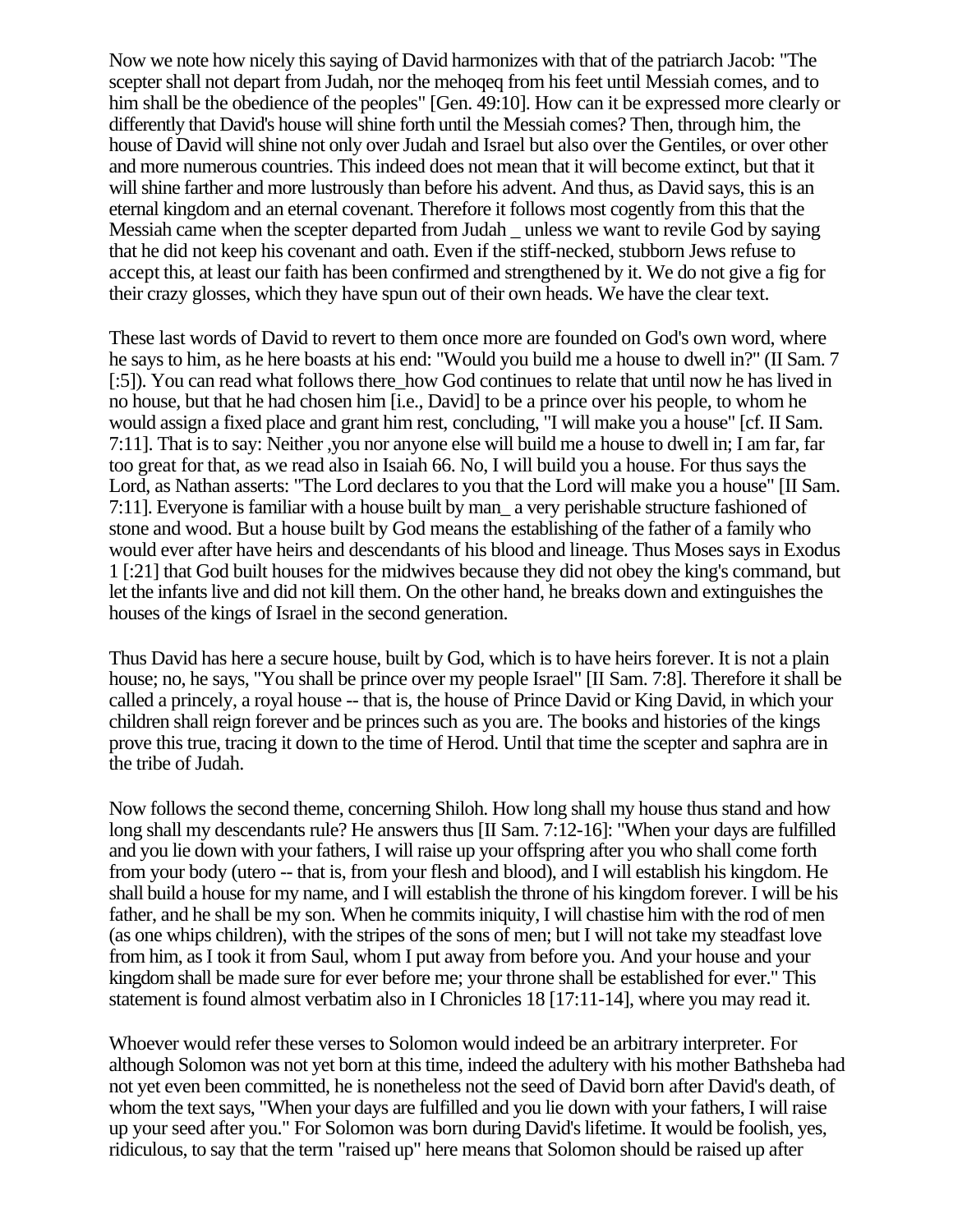David's death to become king or to build the house; for three other chapters (I Kings 1, I Chronicles 24 [28], and I Chronicles 29) attest that Solomon was not only instated as king during hisfather's lifetime, but that he also received command from his father David, as well as the entire plan of the temple, of all the rooms, its detailed equipment, and the organization of the whole kingdom. It is obvious that Solomon did not build the temple or order the kingdom or the priesthood according to his own plans but according to those of David, who prescribed everything, in fact, already arranged it during his lifetime.

There is also a great discrepancy and a difference in words between II Samuel 7 and I Chronicles 24 [28] and 29. The former states that God will build David an eternal house, the latter that Solomon shall build a house in God's name. The former passage states without any condition or qualification that it shall stand forever and be hindered by no sin. The latter passage conditions its continuance on Solomon's and his descendants' continued piety. Since he did not remain pious, he not only lost the ten tribes of Israel but was also exterminated in the seventh generation. The former is a promissio gratiae ["a promise of grace"], the latter a promissio legis ["a promise of law"]. In the former passage David thanks God that his house will stand forever, in the latter he does not thank God that Solomon's temple will stand forever. In other words, the two passages refer to different times and to different things and houses. And although God does call Solomon his son in the latter also and says that he will be his father, this promise is dependent on the condition that Solomon will remain pious. Such a condition is not found in the former passage. It is not at all rare that God calls his saints, as well as the angels, his children. But the son mentioned in II Samuel 7:14 is a different and special son who will retain the kingdom unconditionally and be hindered by no sin.

Also the prophets and the psalms quote II Samuel 7, which speaks of David's seed after his death, whereas they pay no attention to I Chronicles 24 [28] and 29, which speak of Solomon. In Psalm 89 [:1-4] we read: "I will sing of thy steadfast love, O Lord, for ever; with my mouth I will proclaim thy faithfulness to all generations. For thy steadfast love was established for ever, thy faithfulness is firm as the heavens. Thou hast said, 'I have made a covenant with my chosen one, I have sworn to David my servant: "I will establish your descendants for ever, and build your throne for all generations."'" These too are clear words. God vows and swears an oath to grant David his grace forever, and to build and preserve his house, seed, and throne eternally.

Later, in verse 19, we have an express reference to the true David. This verse contains the most beautiful prophecies of the Messiah, which cannot apply to Solomon. For he was not the sovereign of all kings on earth, nor did his rule extend over land and sea. These facts cannot be glossed over. Furthermore, the kingdom did not remain with Solomon's house. He had no absolute promise with regard to this, but only a promise conditional on his piety. But it was the house of David that had the promise, and he had more sons than Solomon. And as the history books report, the scepter of Judah at times passed from brother to brother, from cousin to cousin, but always remained in the house of David. For instance, Ahaziah left no son, and Ahaz left none, so according to the custom of Holy Scripture the nephews had to be heirs and sons.

Anyone who would venture to contradict such clear and convincing statements of Scripture regarding the eternal house of David, which are borne out by the histories, showing that there were always kings or princes down to the Messiah, must be either the devil himself or whoever is his follower. For I can readily believe that the devil, or whoever it may be, would be unwilling to acknowledge a Messiah, but still he would have to acknowledge David's eternal house and throne. For he cannot deny the clear words of God in his oath vowing that his word would not be changed and that he would not lie to David, not even by reason of any sin, as the aforementioned psalm [Ps. 89] impressively and clearly states.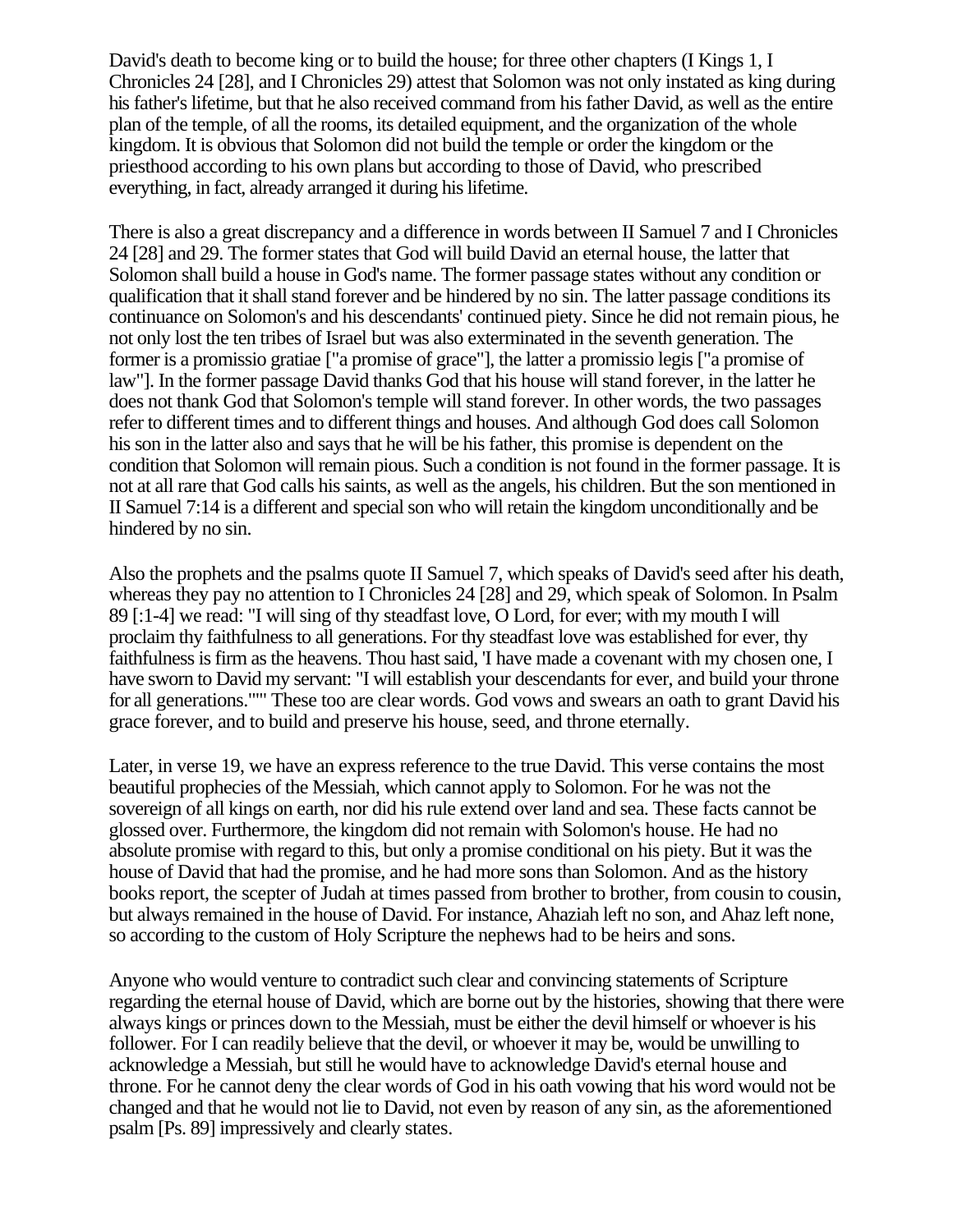Now such an eternal house of David is nowhere to be found unless we place the scepter before the Messiah and the Messiah after the scepter, and then join the two together: namely, by asserting that the Messiah appeared when the scepter departed and that David's house was thus preserved forever. In that way God is found truthful and faithful in his word, covenant, and oath. For it is obvious that the scepter of Judah completely collapsed at the time of Herod, but much more so when the Romans destroyed Jerusalem and the scepter of Judah. Now if David's house is eternal and God truthful, then the true King of Judah, the Messiah, must have come at that time. No barking, interpreting, or glossing will change this. The text is too authoritative and too clear. If the Jews refuse to admit it, we do not care.

For us it is enough that, first of all, our Christian faith finds here most substantial proof, and that such verses afford me very great joy and comfort that we have such strong testimony also in the Old Testament. Second, we are certain that even the devil and the Jews themselves cannot refute this in their hearts and that in their own consciences they are convinced. This can surely and certainly be noted by the fact that they twist this saying of Jacob concerning the scepter (as they do all of Scripture) in so many ways betraying that they are convinced and won over, and yet refuse to admit it. They are like the devil, who knows very well that God's word is the truth and yet with deliberate malice contradicts and blasphemes it. The Jews feel distinctly that these verses are solid rock and their interpretation nothing but straw or spiderweb. But with willful and malicious resolve they will not admit this; yet they insist on being and on being known as God's people, solely because they are of the blood of the patriarchs. Otherwise they have nothing of which to boast. As to what lineage alone can effect, we have spoken above. It is just as if the devil were to boast that he was of angelic stock, and by reason of this was the only angel and child of God, even though he is really God's foe.

Now that we have considered these verses, let us hear what Jeremiah says. His words sound very strange. For we know that he was a prophet long after the kingdom of Israel had been destroyed and exiled, when only the kingdom of Judah still existed, which itself was soon to go into captivity in Babylon, as he foretold to them and even experienced during his lifetime. Yet despite this, he dares to say in chapter 33:17: "'For thus says the Lord: David shall never lack a man to sit on the throne of the house of Israel, and the Levitical priests shall never lack a man in my presence to offer burnt offerings, to burn cereal offerings, and to make sacrifices for ever.'

"The word of the Lord came to Jeremiah: 'Thus says the Lord: If you can break my covenant with the day and my covenant with the night, so that day and night will not come at their appointed time, then also my covenant with David my servant may be broken, so that he shall not have a son to reign on his throne, and my covenant with the Levitical priests my ministers....'

"The word of the Lord came to Jeremiah: 'Have you not observed what these people are saying, "The Lord has rejected the two families which he chose"? Thus they have despised my people so that they are no longer a nation in their sight. Thus says the Lord: If I have not established my covenant with day and night and the ordinances of heaven and earth, then I will reject the descendants of Jacob and David my servant and will not choose one of his descendants to rule over the seed of Abraham, Isaac, and Jacob. For I will restore their fortunes, and will have mercy upon them.'"

What can we say to this? Whoever can interpret it, let him do so. Here we read that not only David but also the Levites will endure forever; and the same for Israel, the seed of Abraham, Isaac, and Jacob. It is emphasized that David will have a son who will sit on his throne eternally, just as surely as day and night continue forever. On the other hand, we hear that Israel will be led away into captivity, and also Judah after her, but that Israel will not be brought home again as Judah will be. Tell me, how does all this fit together? God's word cannot lie. Just as God watches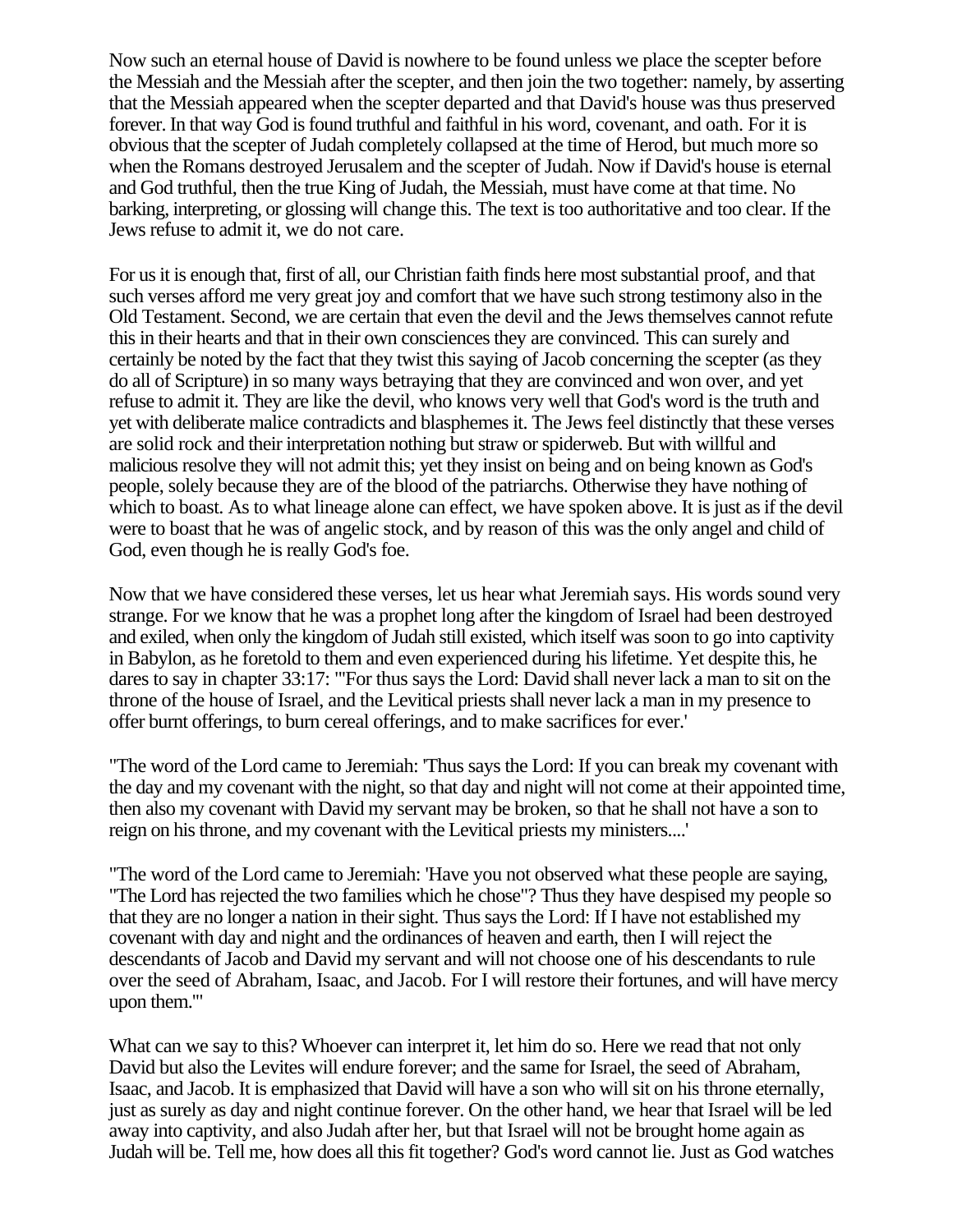over the course of the heavens, so that day and night follow in endless succession, so too David (that is, Abraham, Isaac, and Jacob), must have a son on his throne uninterruptedly. God himself draws this comparison. It is impossible for the Jews to make sense of it; for they see with their very eyes that neither Israel nor Judah has had a government for nearly fifteen hundred years; in fact Israel has not had one for over two thousand years. Yet God must be truthful, do what we will. The kingdom of David must rule over the seed of Jacob, Isaac, and Abraham, as Jeremiah states here, or Jeremiah is not a prophet but a liar.

We shall let the Jews reconcile and interpret this as they will or can. For us this passage leaves no doubt; it affirms that David's house will endure forever, also the Levites, and Abraham's, Isaac's, and Jacob's seed under the son of David, as long as day and night or as it is otherwise expressed, as long as sun and moon endure. If this is true, then the Messiah must have come when David's house and rule ceased to exist. Thus David's throne assumed more splendor through the Messiah, as we read in Isaiah 9:6: "For to us a child is born, to us a son is given; and the government will be upon his shoulder, and his name will be called Pele, Joets, El, Gibbor, Abi-gad, Sar shalom. Of the increase of his government and of peace there will be no end, upon the throne of David, and over his kingdom, to establish it, and to uphold it with justice and with righteousness from this time forth and for evermore." We may revert to this later, but here we shall refrain from discussing how the blind Jews twist these six names of the Messiah. They accept this verse and admit as they must admit that it speaks of the Messiah. We quote it because Jeremiah states that David's house will rule forever: first through the scepter up to the time of the Messiah, and after that much more gloriously through the Messiah. So it must be true that David's house has not ceased up to this hour and that it will not cease to eternity. But since the scepter of Judah departed fifteen hundred years ago, the Messiah must have come that long ago, or, as we have said above, 1468 years ago. All of this is convincingly established by Jeremiah.

However, some among us may wonder how it is possible that at the time of Jeremiah and then up to the advent of the Messiah the seed of Abraham, Isaac, and Jacob existed and remained under the tribe of Judah or the throne of David, even though only Judah remained whereas Israel was exiled. These persons must be informed that the kingdom of Israel was led into captivity and destroyed, that it never returned home and never will return home, but that Israel, or the seed of Israel, always continued to a certain extent under Judah, and that it was exiled with Judah and returned again with her. You may read about this in I Samuel, I Kings 10 [11] and 12, and II Chronicles 30 and 31. Here you will learn that the entire tribe of Benjamin thus a good part of Israel remained with Judah, as well as the whole tribe of Levi together with many members of the tribes of Ephraim, Manasseh, Asher, Isachar, and Zebulun who remained in the country after the destruction of the kingdom of Israel and who held to Hezekiah in Jerusalem and helped to purge the land of Israel of idols. Furthermore, many Israelites dwelt in the cities of Judah.

Since we find so many Israelites living under the rule of the son of David, Teremiah is not lying when he says that Levites and the seed of Abraham, Isaac, and Jacob will be found under the rule of David's house. All of these, or at least a number of them, were taken to Babylon and returned from it with Judah, as Ezra enumerates and recounts. Undoubtedly many more returned of those who were led away under Sennacherib, since the Assyrian or Median kingdom was brought under the Persian rule through Cyrus, so that Judah and Israel were very likely able to join and return together from Babylon to Jerusalem and the land of Canaan. For I know for certain that we find these words in Ezra 2:70: "And all Israel (or all who were there from Israel) lived in their towns." And how could they live there if they had not come back? In the days of Herod and of the Messiah the land was again full of Israelites; for in the seventy weeks of Daniel, that is, in four hundred and ninety years, they had assembled again. However, they did not again establish a kingdom.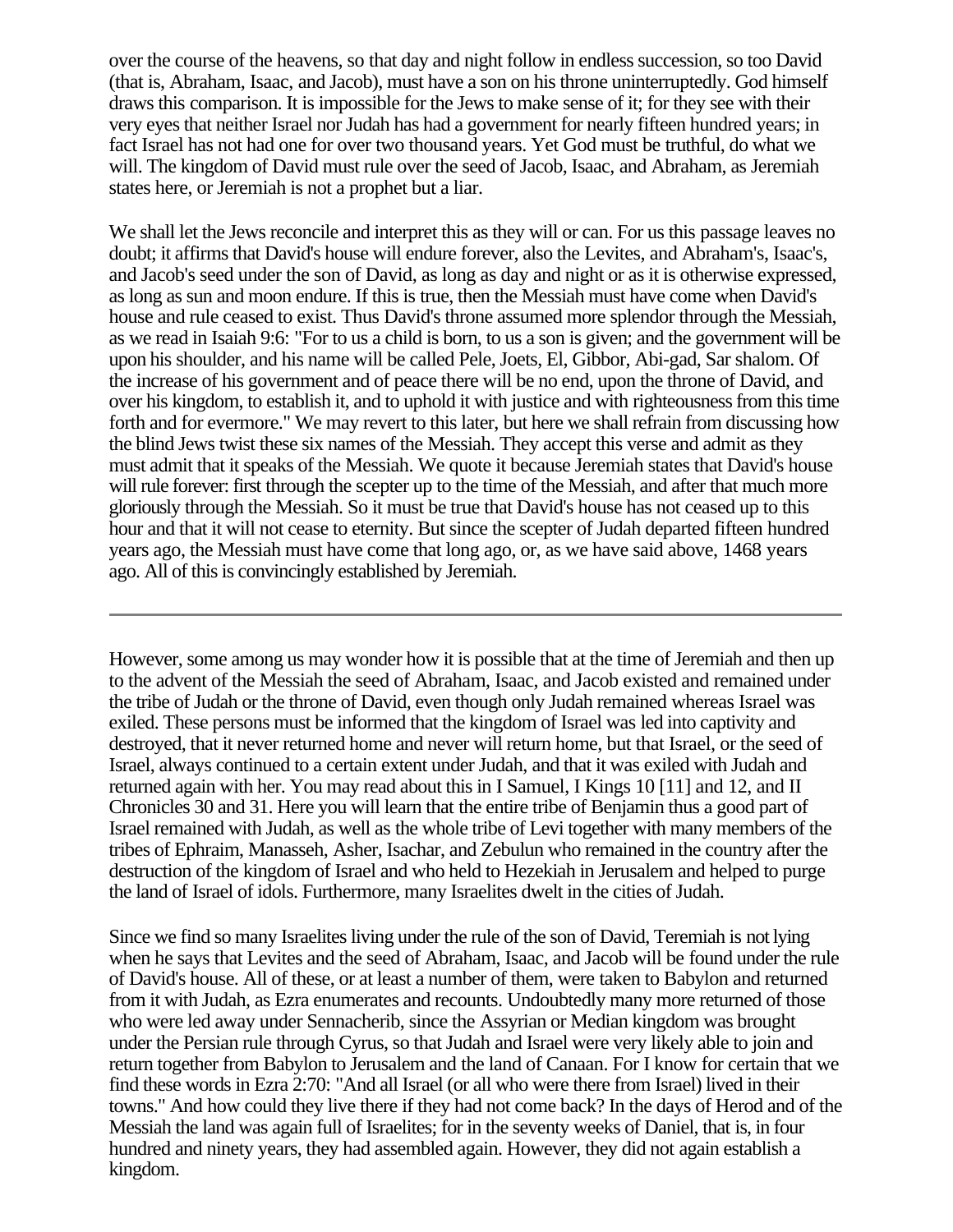Therefore the present-day Jews are very ignorant teachers and indolent pupils of Scripture when they allege that Israel has not yet returned, as though all of Israel would have to return. Actually not all of Judah returned either, but only a small number, as we gather from Ezra's enumeration. The majority of them remained in Babylon, as did Daniel, Nehemiah, and Mordecai themselves. Similarly, the majority of the Israelites remained in Media, though they perhaps traveled to Jerusalem for the high festivals and then returned to their homes again, as Luke writes in the Acts of the Apostles [2:5 ff.]. God never promised that the kingdom or scepter of Israel would be restored like that of Judah. But he did promise this to Judah. The latter had to recover it by virtue of God's promise that he would establish David's house and throne forever and not let it die out. For as Jeremiah declares here, God will not tolerate that anyone slander him by saying that he had rejected Judah and Israel entirely, so that they should no longer be his people and that David's throne should come to an end, as if he had forgotten his promise, when he had promised and pledged to David an eternal house. Even though they would now have to sojourn in Babylon for a little while, still, he says, it will remain an eternal house and kingdom.

I am saying this to honor and to strengthen our faith and to shame the hardened unbelief of the blinded and stubborn Jews, for whom God must ever and eternally be a liar, as though he had let David's house die out and forgotten his covenant and his oath sworn to David. For if they would admit that God is truthful, they would have to confess that the Messiah came fifteen hundred years ago, so that David's house and throne should not be desolate for so long, as they suppose, just because Jerusalem has lain in ashes and has been devoid of David's throne and house so long. For if God kept his promise from the time of David to the Babylonian captivity and from then to the days of Herod when the scepter departed, he must also have kept it subsequently and forever after, or else David's house is not an eternal but a perishable house, which has ceased together with the scepter at the time of Herod.

But as we have already said, God will not tolerate this. No, David's house will be everlasting, like "day and night and the ordinances of heaven and earth," as Jeremiah puts it [Jer. 33:25]. However, since the scepter of Judah was lost at the time of Herod, it cannot be eternal unless the son of David, the Messiah, has come, seated himself on David's throne, and become the Lord of the world. If the Jews are correct, then David's house must have been extinct for 1568 years, contrary to God's promise and oath. This it is impossible to believe. Now this is a thorough exposition of the matter, and no Jew can adduce anything to refute it. Outwardly he may pretend that he does not believe it, but his heart and his conscience are devoid of anything to contradict it.

And how could God have maintained the honor of his divine truthfulness, having promised David an eternal house and throne, if he then let it stand desolate longer than intact? Let us figure this out. In the opinion of the Jews, the time from David to Herod covers not quite a thousand years. David's house or throne stood for that length of time, inclusive of the seventy years spent in Babylon. (We would add over one hundred years to this total.) From Herod's time, or rather let us say for this is not far from correct from the destruction of Jerusalem, to the year 1542 there are 1,568 years, as stated above. According to this computation, David's house and throne has been empty four or five hundred years longer than it was occupied. Now inquire of stone and log whether such may be called an eternal house, especially constructed by God and preserved by his sublime faithfulness and truthfulness -- a house that stands for one thousand years and lies in ashes for fourteen or fifteen hundred years!

Though the Jews be as hard or harder than a diamond, the lightning and thunder of such clear and manifest truth should smash, or at least soften, them. But as I said before, our faith is cheered thereby, it is strengthened, it is made sure and certain that we do have the true Messiah, who surely came and appeared at the time when Herod took away the scepter of Judah and the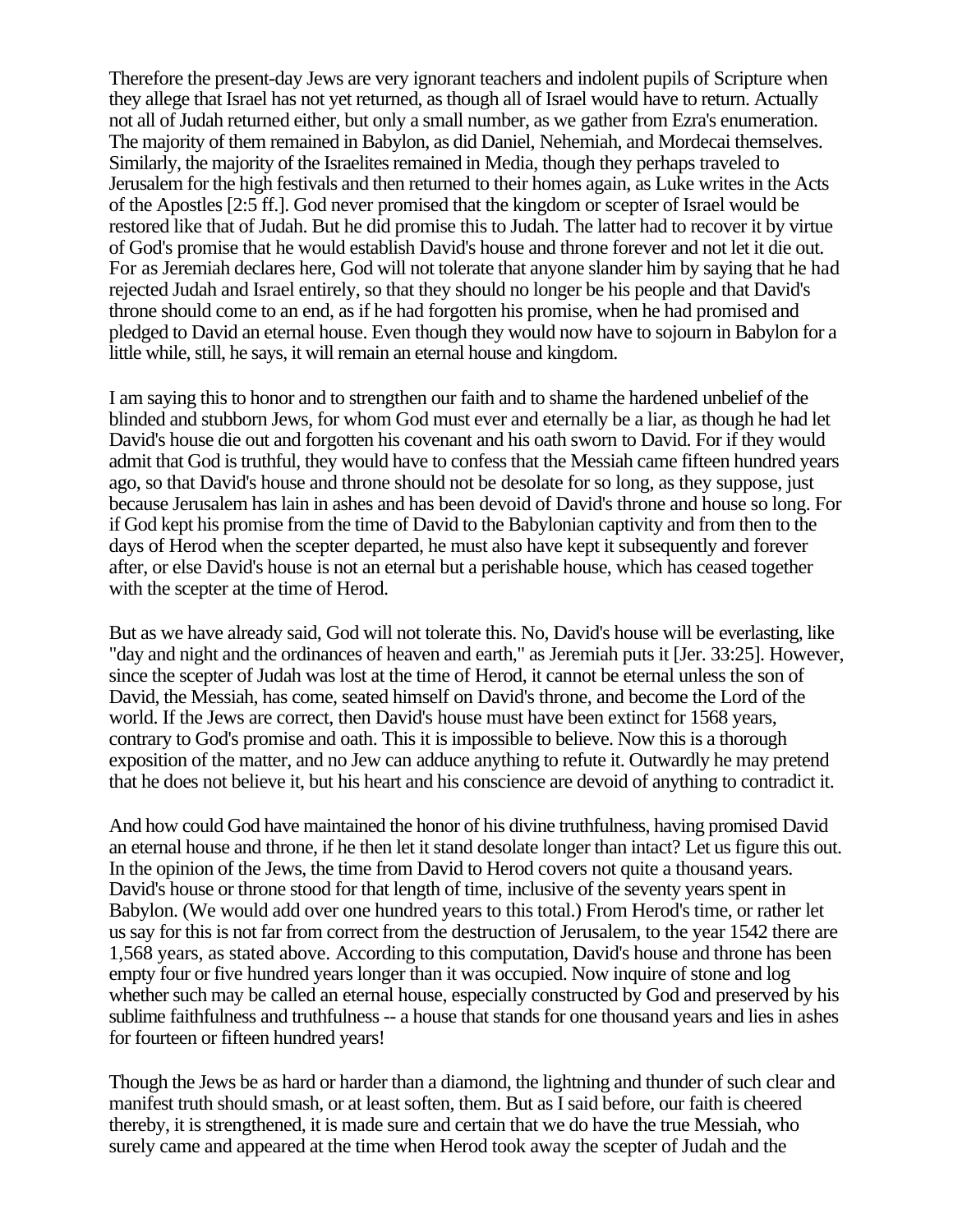saphra, so that David's house might be eternal and forever have a son upon his throne, as God said and swore to him and made a covenant with him.

Some crafty Jew might try to cast up to me my book against the Sabbatarians, in which I demonstrated that the word "eternally," le-olam, often means not really an eternity, but merely "a long time." Thus Moses says in Exodus 21:6 that the master shall take the slave who wants to stay with him and bore through his ear with an awl on the door, "and he shall serve him eternally." Here the word designates a human eternity, that is, a lifetime. But I also said in the same treatise that when God uses the word "eternal," it is a truly divine eternity. And he commonly adds another phrase to the effect that it shall not be otherwise, as in Psalm 110:4, "The Lord has sworn and will not change his mind." Similarly in Psalm 132:11: "The Lord swore to David a sure oath from which he will not turn back," etc. Wherever such a "not" is added, this means surely eternal and not otherwise. Thus we read in Isaiah 9:7, "Of peace there will be no end." And in Daniel 7:14, "His dominion is an everlasting dominion... and his kingdom one that shall not be destroyed." This is eternal not before men, who do not live eternally, but before God, who lives eternally.

The promise states that David's house and throne shall be eternal before God. He says: "Before me, before me," a son shall forever sit upon your throne. In Psalm 89:35-37 he also adds the little word "not": "Once for all I have sworn by my holiness, I will not lie to David. His line shall endure for ever, his throne as long as the sun before me. Like the moon it shall be established for ever; it shall stand firm while the skies endure." The last words of David convey the same thought: "He has made with me an everlasting covenant, ordered in all things and secure." These words "ordered and secure" mean the same as firm, sure, eternal, never-failing. The same applies to the saying of Jacob in Genesis 49:10: "The scepter shall not depart." "Not depart" signifies eternally, until the Messiah comes; and that surely means eternally. For all the prophets assign to the Messiah an eternal kingdom, a kingdom without end.

But if we assume that this refers to a human or temporal eternity or an indefinite period of time (which is impossible), then the meaning would necessarily be as follows: Your house shall be eternal before me, that is, your house shall stand as long as it stands, or for your lifetime. This would pledge and promise David the equivalent of exactly nothing; for even in the absence of such an oath David's house would stand "eternally," that is, as long as it stands, or as long as he lives. But let us dismiss such nonsense from our minds, which would occur to none but a blinded rabbi. When Scripture glories in the fact that God did not want to destroy Judah because of the sins committed under Rehoboam, but that a lamp should remain to David, as God has promised him regarding his house (II Kings 8:19), it shows that all understood the word "eternal" in its true sense.

Someone might also cite here the instance of the Maccabees. After Antiochus the Noble had ruthlessly ravaged the people and the country, so that the princes of the house of David became extinct, the Maccabees ruled, who were not of the house of David but of the tribe of the priests, which meant that the scepter had departed from Judah and that a son of David did not sit eternally on the throne of David. Thus the eternal house of David could not be really eternal. We reply: The Jews cannot disturb us with this argument, and we need not answer them; for none of this is found in Scripture, because Malachi is the last prophet and Nehemiah the last historian, who, as we can gather from his book, lived until the time of Alexander. Therefore both parties must rely, so far as this question is concerned, on Jeremiah's statement that a son of David was to occupy his throne or rule forever. For apart from Scripture, whoever wants to concern himself with this may regard it as an open question whether the Maccabees themselves ruled or whether they served the rulers. As to the reliability of the historians, we shall have some comments later on.

It seems to me, however, that the following incident recorded in Scripture should not be treated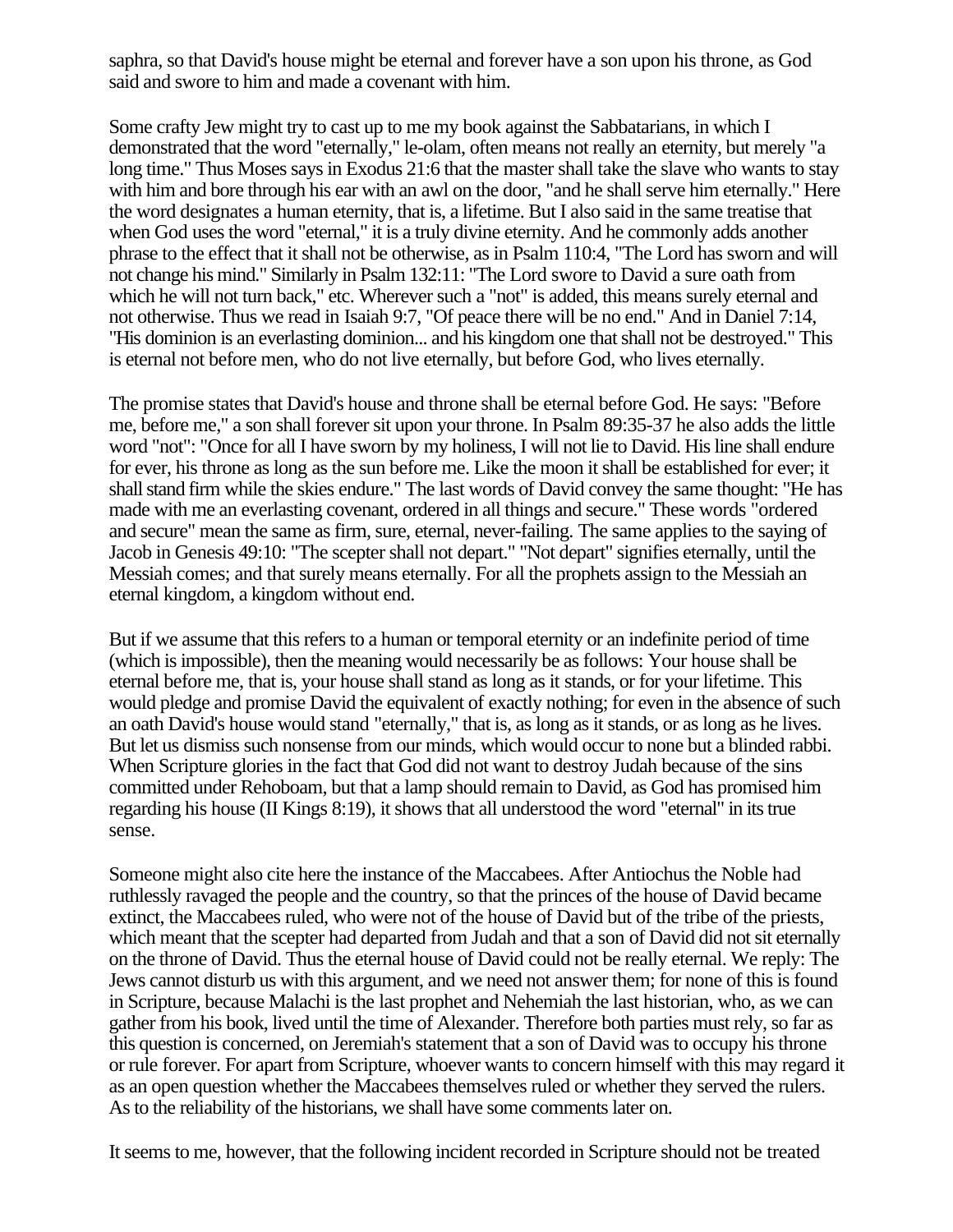lightly. At the time of Queen Athaliah, for fully six years no son of David occupied his throne; she, Athaliah the tyrant, reigned alone. She had had all the male descendants of David slain, with the single exception of Joash, an infant a quarter or a half year old, who had been secretly removed, hidden in the temple, and reared by the excellent Jehosheba, the wife of the high priest Jehoiada, daughter of King Joram and sister of King Ahaziah, whom Jehu slew. Here the eternal covenant of God made with David was in great peril indeed, resting on one young lad in hiding, who was far from occupying the throne of David. At this time his house resembled a dark lantern in which the light is extinguished, since a foreign queen, a Gentile from Sidon, was sitting and reigning on David's throne. However, she burned her backside thoroughly on that throne!

Still, all of this did not mean that the scepter had departed or that God's eternal covenant was broken. For even if the light of David was not shining brightly at this time, it was still glimmering in that child Joash, who would again shine brightly in the future and rule. He was already born as a son of David, and these six years were nothing but a tentatio, a temptation. God often gives the appearance that he is unmindful of his word and is failing us. This he did with Abraham when he commanded him to burn to ashes his dear son Isaac, in whom, after all, God's promise of the eternal seed was embodied. Likewise when he led the children of Israel from Egypt. In fact, he seemed to be leading them into death, with the sea before them, high cliffs on both sides, and the enemy at their back blocking their way of escape. But matters proceeded according to God's word and promises; the sea had to open, move, and make way for them. If the sea had not done this, then the cliffs would have had to split asunder and make a path for them, and they would have squeezed and squashed Pharaoh between them, just as the sea drowned the foe. For all creatures would rather have to perish a thousand thousand times than that God's word should fail and deceive, however strange things may appear. Thus Joash is king through and in God's word, and occupies the throne of David before God although he still lies in the cradle, yes, even if he lay dead and buried under the ground; for in spite of all he would have to rise, like Isaac, from the ashes.

In such a manner we might also account for that story of the Maccabees; but this is unnecessary, for it has an entirely different meaning. The Babylonian captivity might be viewed similarly; however, thanks to splendid prophets and miracles, the situation at that time was much brighter. But Joash posed a terrible temptation for the house of David, against the covenant and the oath of God, although the house and rule of David still flourished; it was only the ruler, or the head, that was suffering and that faltered in God's covenant. But this is the manner of his divine grace, that he sometimes plays and jokes with his own. He hides himself and disguises himself so that he may test us to see whether we will remain firm in faith and love toward him, just as a father sometimes does with his children. Such jesting of our heavenly Father pains us immeasurably, since we do not understand it. However, this is out of place here.

We have been speaking about a statement of Jeremiah. We will now turn our attention to one of the last prophets. In Haggai 2:6-9 we read: "For thus says the Lord of hosts: once again, in a little while, I will shake the heavens and the earth and the sea and the dry land; and I will shake all nations, so that the consolation of the Gentiles (chemdath) shall come, and I will fill this house with splendor, says the Lord of hosts. The silver is mine, and the gold is mine, says the Lord of hosts. The splendor of this latter house shall be greater than the former, says the Lord of hosts; and in this place I will give prosperity, says the Lord of hosts."

This is another of those passages which pains the Jews intensely. They test it, twist it, interpret and distort almost every word, just as they do the statement of Jacob in Genesis 49. But it does not help them. Their conscience pales before this passage; it senses that their glosses are null and void. Lyra does well when he plies them hard with the phrase adhuc modicum, "in a little while." They cannot elude him, as we shall see. "In a little while," he says, cannot possibly mean a long period of time. Lyra is surely right here; no one can deny it, not even a Jew, try as hard as he may.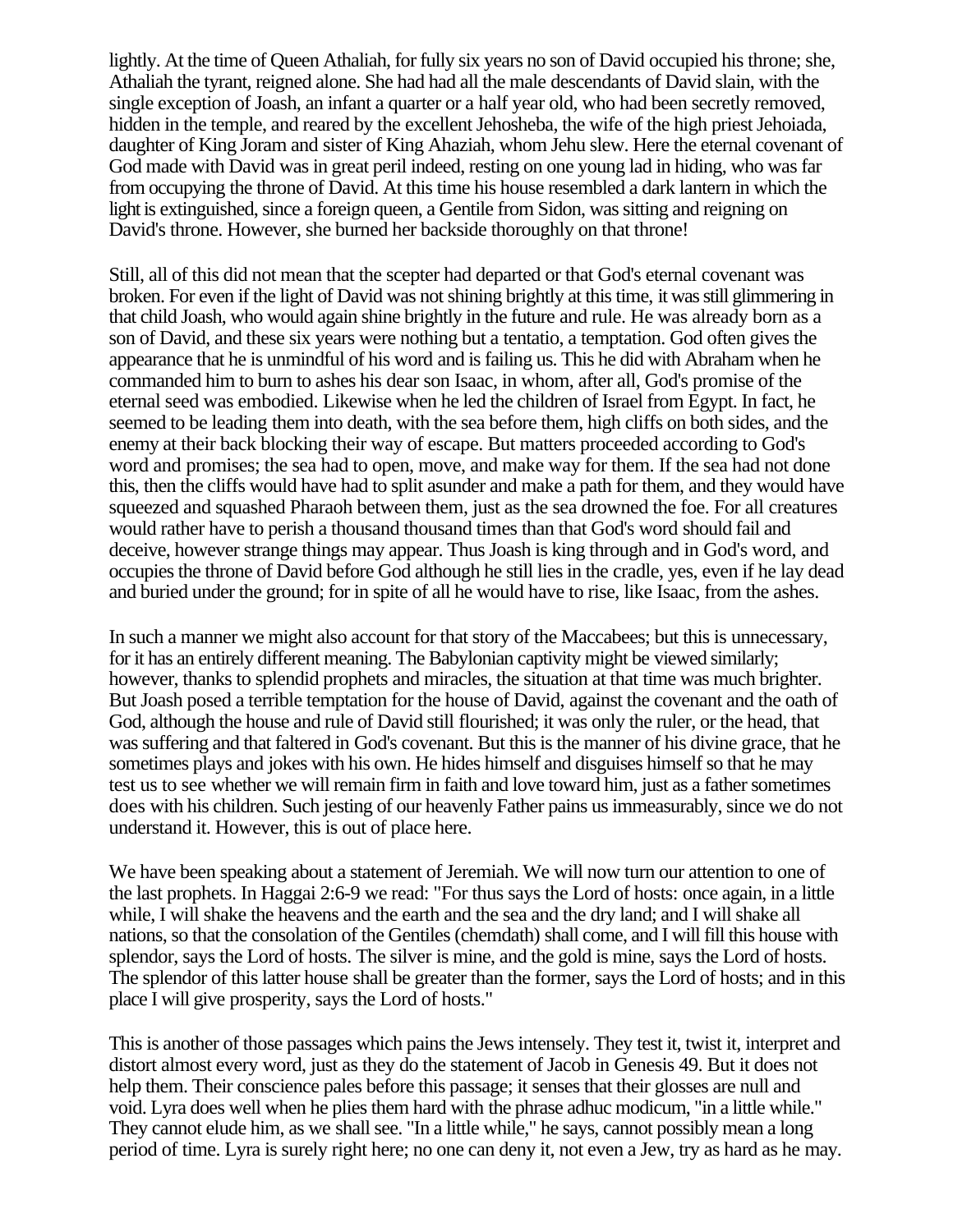In a little while, he says, the Consolation of the Gentiles will come, after this temple is built -- that is, he will come when this temple is still standing. And the splendor of this latter temple will be greater than that of the former. And this will happen shortly, i.e., "in a little while."

For it is easily understood that if the consolation of the Gentiles, whom the ancients interpret as the Messiah, did not come while that temple was still standing, but is still to come (the Jews have been waiting 1568 years already since the destruction of that temple, and this cannot be termed "a little while," especially since they cannot foresee the end of this long time), then he will never come, for he neglected to come in this little, short time, and now has entered upon the great, long time, which will never result in anything. For the prophet speaks of a short, not a long time.

But they extricate themselves from this difficulty as follows. Since they cannot ignore the words "in a little while," they take up and crucify the expression "consolation of the Gentiles," in Hebrew \* chemdath,\* just as they did earlier with the words shebet and shiloh in the saying of Jacob. They insist that this term does not refer to the Messiah, but that it designates the gold and silver of all the Gentiles. Grammatically, the word chemdath really means desire or pleasure; thus it would mean that the Gentiles have a desire for or take pleasure and delight in something. So the text must read thus: In a short time the desire of all Gentiles will appear. And what does this mean? What do the Gentiles desire? Gold, silver, gems! You may ask why the Jews make this kind of gloss here. I will tell you. Their breath stinks with lust for the Gentiles' gold and silver; for no nation under the sun is greedier than they were, still are, and always will be, as is evident from their accursed usury. So they comfort themselves that when the Messiah comes he will take the gold and silver of the whole world and divide it among them. Therefore, wherever they can quote Scripture to satisfy their insatiable greed, they do so outrageously. One is led to believe that God and his prophets knew of nothing else to prophesy than of ways and means to satisfy the bottomless greed of the accursed Jews with the Gentiles' gold and silver.

However, the prophet has not chosen his words properly to accord with this greedy understanding. He should have said: In a little while the desire of the Jews shall come. For the Jews are the ones who desire gold and silver more avidly than any other nation on earth. In view of that, the text should more properly speak of the desire of the Jews than of the Gentiles. For although the Gentiles do desire gold and silver, nevertheless here are the Jews who desire and covet this desire of the Gentiles, who desire that it be brought to them so that they may devour it and leave nothing for the Gentiles. Why? Because they are the noble blood, the circumcised saints who have God's commandments and do not keep them, but are stiff-necked, disobedient, prophet-murderers, arrogant, usuers, and filled with every vice, as the whole of Scripture and their present conduct bear out. Such saints, of course, are properly entitled to the Gentiles' gold and silver. They honestly and honorably deserve it for such behavior -- just as the devil deserves paradise and heaven.

Further, how does it happen that such very intelligent teachers and wise, holy prophets do not also apply the word "desire" (chemdath) to all the other desires of the Gentiles? For the Gentiles desire not only gold and silver but also pretty girls, and the women desire handsome young men. Wherever we find among the Gentiles anything other than Jews (I almost said "misers"), who will not bestow any good on their bodies, they desire also beautiful houses, gardens, cattle, and property, as well as good times, clothes, food, drink, dancing, playing, and all sorts of enjoyment. Why, then, do the Jews not interpret this verse of the prophet to mean that such desires of all the Gentiles also will shortly come to Jerusalem, so that the Jews alone might fill their bellies and feast on the world's joys? For such a mode of life Muhammad promises his Saracens. In that respect he is a genuine Jew, and the Jews are genuine Saracens according to this interpretation.

The Gentiles have another desire. How could these wise, clever interpreters overlook it? I am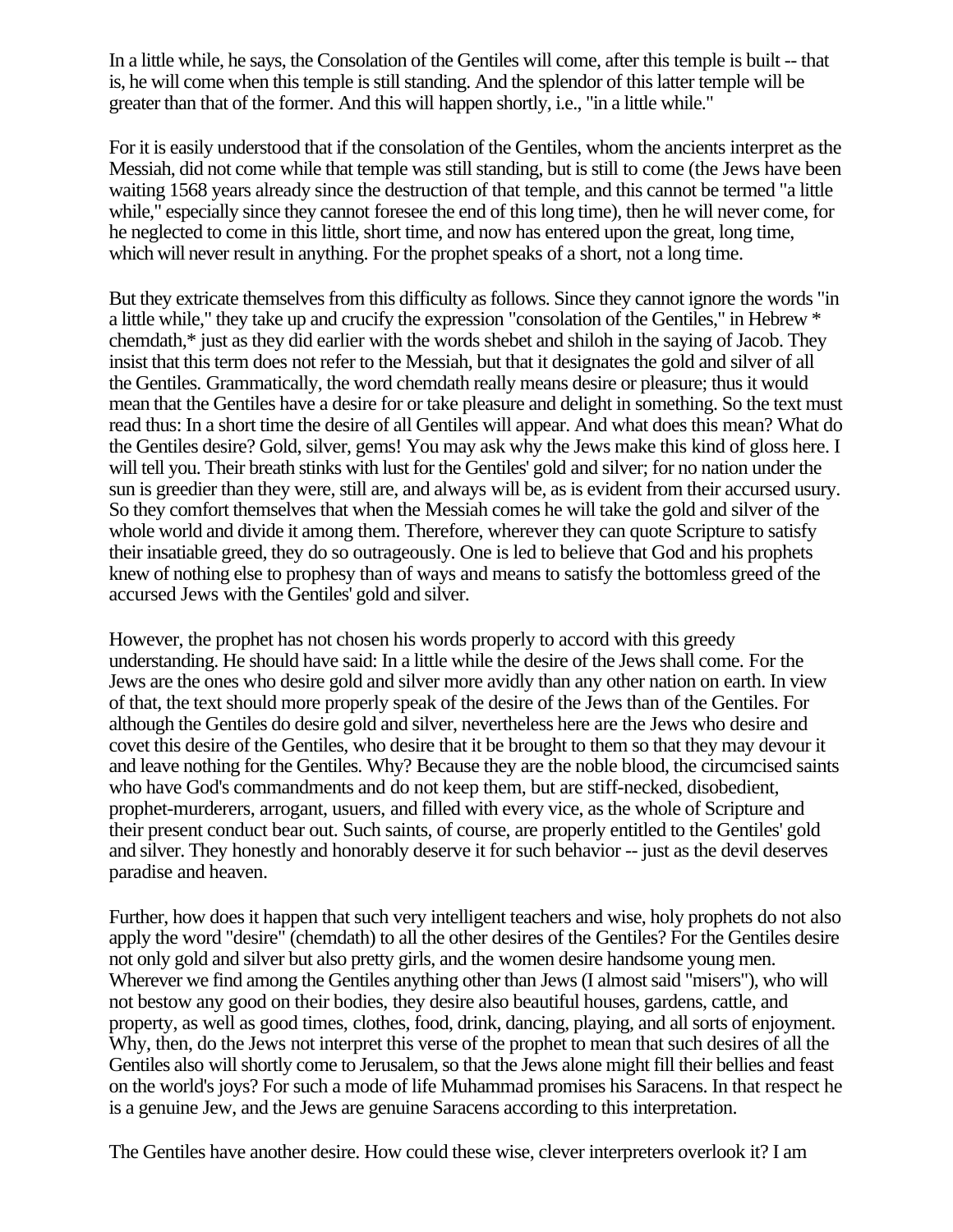surprised at it. The Gentiles die, and they are afflicted with much sickness, poverty, and all kinds of distress and fear. There is not one of them who does not most ardently wish that he did not have to die, that he could avoid need, misery, and sickness, or be quickly freed from them and secure against them. This desire is so pronounced that they would gladly surrender all others for its fulfillment, as experience shows daily. Why, then, do the Jews not explain that such desire of all the Gentiles will also come to the temple in Jerusalem in a little while? Shame on you, here, there, or wherever you may be, you damned Jews, that you dare to apply this earnest, glorious, comforting word of God so despicably to your mortal, greedy belly, which is doomed to decay, and that you are not ashamed to display your greed so openly. You are not worthy of looking at the outside of the Bible, much less of reading it. You should read only the bible that is found under the sow's tail, and eat and drink the letters that drop from there. That would be a bible for such prophets, who root about like sows and tear apart like pigs the words of the divine Majesty, which should be heard with all honor, awe, and joy.

Furthermore, when the prophet says that "the splendor of this latter house shall be greater than the former," let us listen to the noble and filthy (I meant to say, circumcised ) saints and wise prophets who want to make Jews of us Christians. The greater splendor of the latter temple compared to the former consists [they say] in this: that it (that is, the temple of Haggai) stood ten years longer than the temple of Solomon, etc. Alas, if they had only had a good astronomer who could have worked out the time a little more precisely. Perhaps he would have found the difference between the two to be three months, two weeks, five days, seven hours, twelve minutes, and ten halfminutes over and above the ten years. If there were a store anywhere that offered blushes for sale, I might give the Jews a few florins to go and buy a pound of them to smear over their forehead, eyes, and cheeks, if they would refuse to cover their impudent heart and tongue with them. Or do these ignorant, stupid asses suppose that they are talking to sticks and blocks like themselves?

There were many old, gray men and women, very likely also beggars and villains in Jerusalem when Solomon, a young man of twenty years, became a glorious king. Should these, for that reason, be more glorious than Solomon? Perhaps David's mule, on which Solomon became king, was older than Solomon. Should he by reason of that be greater than Solomon? But thus those will bump their heads, stumble, and fall who incessantly give God the lie and claim that they are in the right. They deserve no better fate than to compose such glosses on the Bible, such foolishness and ignominy. This they indeed do most diligently. Therefore, dear Christian, be on your guard against the Jews, who, as you discover here, are consigned by the wrath of God to the devil, who has not only robbed them of a proper understanding of Scripture, but also of ordinary human reason, shame, and sense, and only works mischief with Holy Scripture through them. Therefore they cannot be trusted and believed in any other matter either, even though a truthful word may drop from their lips occasionally. For anyone who dares to juggle the awesome word of God so frivolously and shamefully as you see it done here, and as you also noted earlier with regard to the words of Jacob, cannot have a good spirit dwelling in him. Therefore, wherever you see a genuine Jew, you may with a good conscience cross yourself and bluntly say: "There goes a devil incarnate."

These impious scoundrels know very well that their ancient predecessors applied this verse of Haggai to the Messiah, as Lyra, Burgensis, and others testify. [97] And still they wantonly depart from this and compose their own Bible out of their own mad heads, so that they hold their wretched Jews with them in their error, in violation of their conscience and to our vexation. They think that in this way they are hurting us greatly, and that God will reward them wherever for his sake (as they imagine) they have opposed us Gentiles even in open, evident truth. But what happens, as you have seen, is that they disgrace themselves and do not harm us, and further, forfeit God and his Scripture.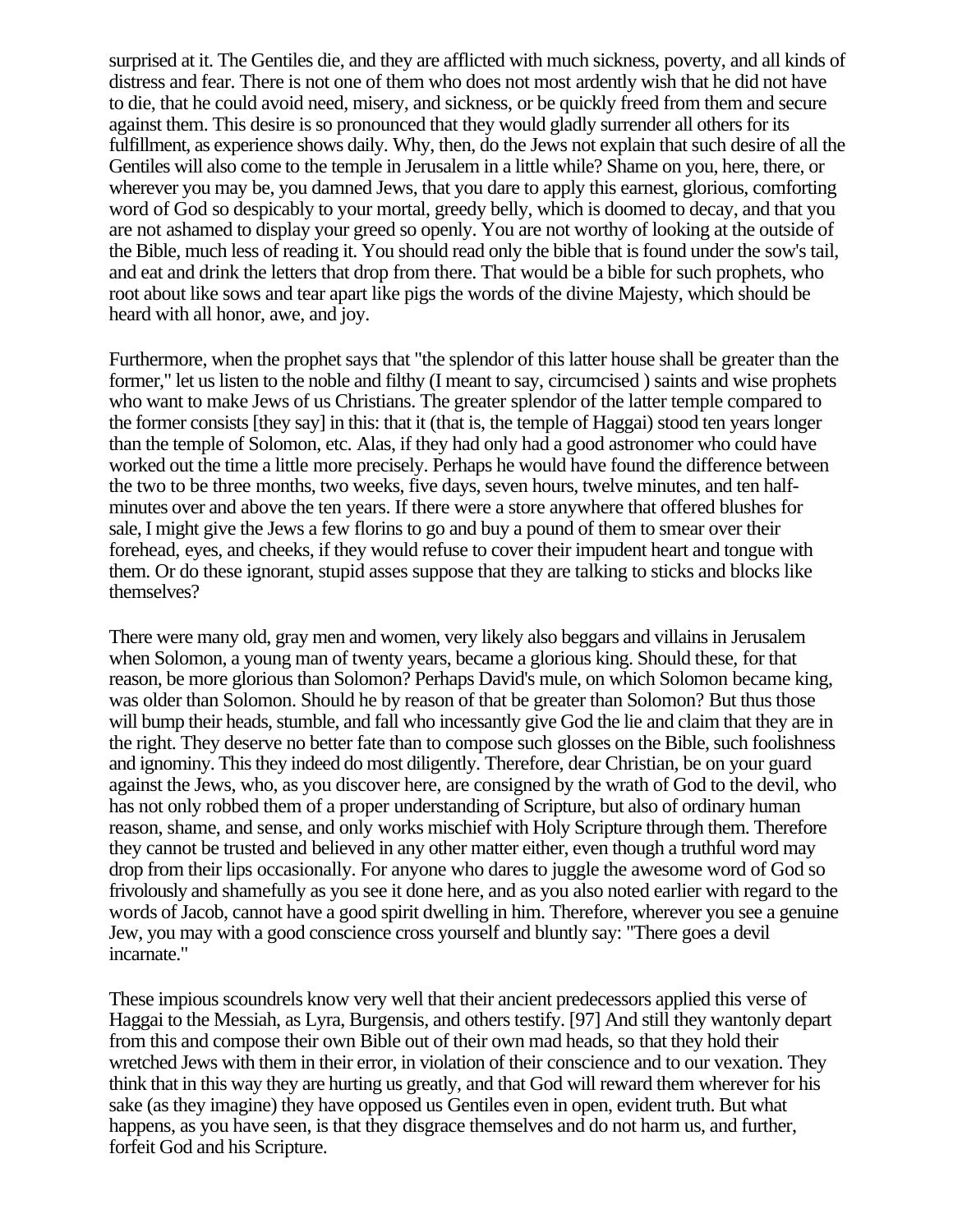Thus the verse reads: "Once again, in a little while, I will shake the heavens and the earth and the sea and the dry land (these are the islands of the sea) and the \*chemdath\* of all Gentiles shall come" that is, the Messiah, the Desire of all Gentiles, which we translated into German with the word \*Trost\* ["consolation"]. The word "desire" does not fully express this thought, since in German it reflects the inward delight and desire of the heart (active). But here the word designates the external thing (passive) which a heart longs for. It would surely not be wrong to translate it with "the joy and delight of all Gentiles." In brief, it is the Messiah, who would be the object of displeasure, disgust, and abomination for the unbelieving and hardened Jews, as Isaiah 53 prophesies. The Gentiles, on the other hand, would bid him welcome as their heart's joy, delight, and every wish and desire. For he brings them deliverance from sin, death, devil, hell, and every evil, eternally. This is indeed, the Gentiles' desire, their heart's delight, joy, and comfort.

This agrees with the saying of Jacob in Genesis 49:10, "And to Shiloh (or the Messiah) shall be the obedience of the peoples." That is to say, they will receive him gladly, hear his word and be come his people, without coercion, without the sword. It is as if he wished to say: The ignoble, uncircumcised Gentiles will do this, but my noble rascals, my circumcised, lost children will not do it, but will rather rave and rant against it. Isaiah 2:2 and Micah 4:1] also agree with this: "It shall come to pass in the latter days that the mountain of the house of the Lord shall be established as the highest of the mountains, and shall be raised above the hills; and all the nations shall flow to it (doubtless voluntarily, motivated by desire and joy) and many people shall come, and say: 'Come, let us go up to the mountain of the Lord, to the house of the God of Jacob; that he may teach us his ways and that we may walk in his path.' For out of Zion shall go forth the law, and the word of the Lord from Jerusalem." Thus the prophets speak throughout of the kingdom of the Messiah established among the Gentiles.

Yes, this is it, this is the bone of contention, that is the source of the trouble, that makes the Jews so angry and foolish and spurs them to arrive at such an accursed meaning, forcing them to pervert all the statements of Scripture so shamefully: namely, they do not want, they cannot endure that we Gentiles should be their equal before God and that the Messiah should be our comfort and joy as well as theirs. I say, before they would have us Gentiles whom they incessantly mock, curse, damn, defame, and revile share the Messiah with them, and be called their co-heirs and brethren, they would crucify ten more Messiahs and kill God himself if this were possible, together with all angels and all creatures, even at the risk of incurring thereby the penalty of a thousand hells instead of one. Such an incomprehensibly stubborn pride dwells in the noble blood of the fathers and circumcised saints. They alone want to have the Messiah and be masters of the world. The accursed Goyim must be servants, give their desire (that is, their gold and silver) to the Jews, and let themselves be slaughtered like wretched cattle. They would rather remain lost consciously and eternally than give up this view.

From their youth they have imbibed such venomous hatred against the Goyim from their parents and their rabbis, and they still continuously drink it. As Psalm 109:18 declares, it has penetrated flesh and blood, marrow and bone, and has become part and parcel of their nature and their life. And as little as they can change flesh and blood, marrow and bone, so little can they change such pride and envy. They must remain thus and perish, unless God performs extraordinarily great miracles. If I wished to vex and anger a Jew severely, I would say: "Listen, Jehudi, do you realize that I am a real brother of all the holy children of Israel and a co-heir in the kingdom of the true Messiah?" Without doubt, I would meet with a nasty rebuff. If he could stare at me with the eyes of a basilisk, he would surely do it. And all the devils could not execute the evil he would wish me, even if God were to give them leave -- of that I am certain. However, I shall refrain from doing this, and I ask also that no one else do so, for Christ's sake. For the Jews' heart and mouth would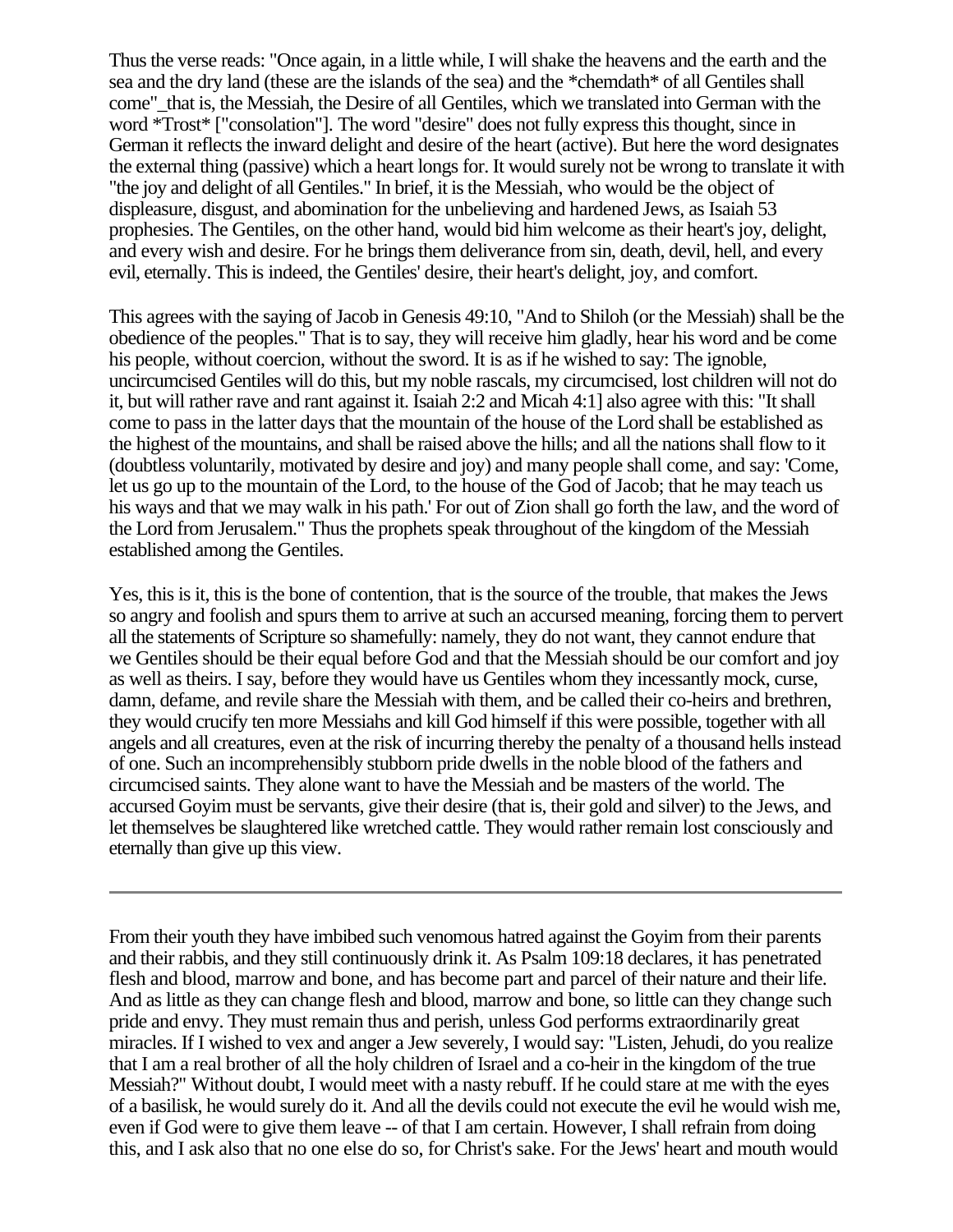overflow with a cloudburst of cursing and blaspheming of the name of Jesus Christ and of God the Father. We must conduct ourselves well and not give them cause for this if we can avoid it, just as I must not provoke a madman if I know that he will curse and blaspheme God. Quite apart from this, the Jews hear and see enough in us for which they ever blaspheme and curse the name of Jesus in their hearts; for they really are possessed.

As we have already said, they cannot endure to hear or to see that we accursed Goyim should glory in the Messiah as our chemdath, and that we are as good as they are or as they think they are. Therefore, dear Christian, be advised and do not doubt that next to the devil, you have no more bitter, venomous, and vehement foe than a real Jew who earnestly seeks to be a Jew. There may perhaps be some among them who believe what a cow or goose believes, but their lineage and circumcision infect them all. Therefore the history books often accuse them of contaminating wells, of kidnaping and piercing children, as for example at Trent, Weissensee, etc. They, of course, deny this. Whether it is true or not, I do know that they do not lack the complete, full, and ready will to do such things either secretly or openly where possible. This you can assuredly expect from them, and you must govern yourself accordingly.

If they do perform some good deed, you may rest assured that they are not prompted by love, nor is it done with your benefit in mind. Since they are compelled to live among us, they do this for reasons of expediency; but their heart remains and is as I have described it. If you do not want to believe me, read Lyra, Burgensis, and other truthful and honest men. And even if they had not recorded it, you would find that Scripture tells of the two seeds, the serpent's and the woman's. It says that these are enemies, and that God and the devil are at variance with each other. Their own writings and prayer books also state this plainly enough.

A person who is unacquainted with the devil might wonder why they are so particularly hostile toward Christians. They have no reason to act this way, since we show them every kindness. They live among us, enjoy our shield and protection, they use our country and our highways, our markets and streets. Meanwhile our princes and rulers sit there and snore with mouths hanging open and permit the Jews to take, steal, and rob from their open money bags and treasures whatever they want. That is, they let the Jews, by means of their usury, skin and fleece them and their subjects and make them beggars with their own money. For the Jews, who are exiles, should really have nothing, and whatever they have must surely be our property. They do not work, and they do not earn anything from us, nor do we give or present it to them, and yet they are in possession of our money and goods and are our masters in our own country and in their exile. A thief is condemned to hang for the theft of ten florins, and if he robs anyone on the highway, he forfeits his head. But when a Jew steals and robs ten tons of gold through his usury, he is more highly esteemed than God himself.

In proof of this we cite the bold boast with which they strengthen their faith and give vent to their venomous hatred of us, as they say among themselves: "Be patient and see how God is with us, and does not desert his people even in exile. We do not labor, and yet we enjoy prosperity and leisure. The accursed Goyim have to work for us, but we get their money. This makes us their masters and them our servants. Be patient, dear children of Israel, better times are in store for us, our Messiah will still come if we continue thus and acquire the chemdath of all the Gentiles by usury and other methods." Alas, this is what we endure for them. They are under our shield and protection, and yet, as I have said, they curse us. But we shall revert to this later.

We are now speaking about the fact that they cannot tolerate having us as co-heirs in the kingdom of the Messiah, and that he is our chemdath, as the prophets abundantly attest. What does God say about this? He says that he will give the chemdath to the Gentiles, and that their obedience shall be pleasing to him, as Jacob affirms in Genesis 49, together with all the prophets. He says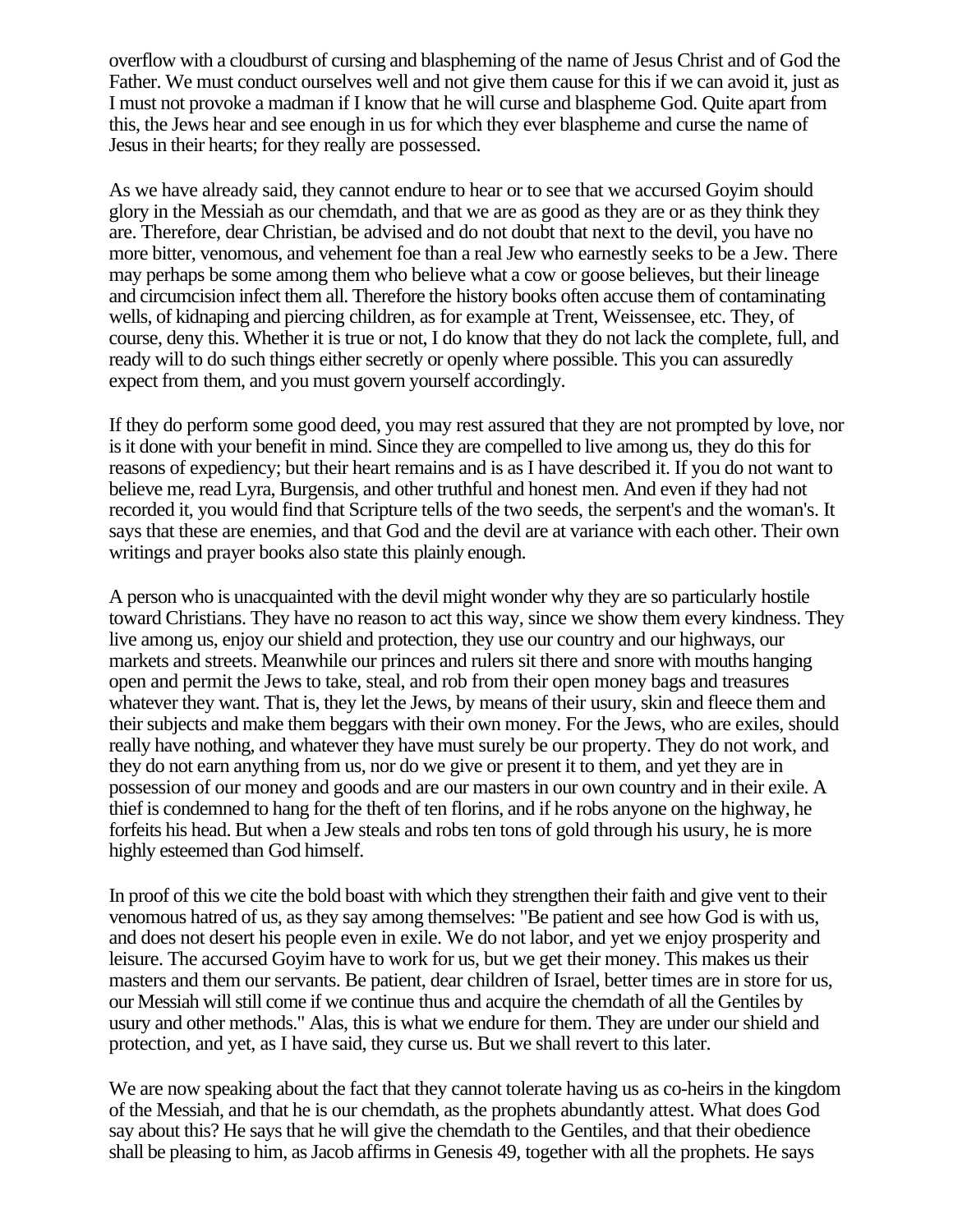that he will oppose the obduracy of the Jews most strenuously, rejecting them and choosing and accepting the Gentiles, even though the latter are not of the noble blood of the fathers or circumcised saints. For thus says Hosea 2:23: "And I will say to Not my people, 'You are my people'; and he shall say, 'Thou are my God.'" But to the Jew he says [in Hos. 1:9]: "Call his name Not my people (lo-ammi), for you are not my people and I am not your God." Moses. too, had sung this long ago in his song [Deut. 32:21]: "They have stirred me to jealousy with what is no god; they have provoked me with their vain deeds. So I will stir them to jealousy with those who are no people; I will provoke them with a foolish nation." This verse has been in force now for nearly fifteen hundred years. We foolish Gentiles, who were not God's people, are now God's people. That drives the Jews to distraction and stupidity, and over this they became Not-God'speople, who were once his people and really should still be.

But let us conclude our discussion of the saying of Haggai. We have convincing proof that the Messiah, the Gentiles' \*chemdath,\* appeared at the time when this temple was standing. Thus the ancients understood it, and the inane flimsy glosses of the present-day Jews also testify to this, since they do not know how to deny it except by speaking of their own shame. For he who gives a hollow, meaningless, and irrelevant answer shows that he is defeated and condemns himself. It would have been better and less shameful if he had kept quiet, rather than giving a pointless answer that disgraces him. Thus Haggai 2:6 says, "Once again, in a little while, I will shake the heavens and the earth and the sea and the dry land; and I will shake all nations, and the desire of all the Gentiles shall come." This is how I, in the simplicity of my mind, understand these words: Since the beginning of the world there has been enmity between the seed of the serpent and that of the woman, and there has always been conflict between them, sometimes more, sometimes less.

For wherever the Seed of the woman is or appears, he causes strife and discord. This he says in the Gospel: "I have not come to bring peace on earth, but a sword and disunity" [cf. Matt. 10:34]. He takes the armor from the strong man fully armed who had peace in his palace [Luke 11:22]. The latter cannot tolerate this, and the strife is on; angels contend against the devils in the air, and man against man on earth -- all on account of the woman's Seed. To be sure, there is plenty of strife, war, and unrest in the world otherwise too; but since it is not undertaken on account of this Seed, it is an insignificant thing in God's eyes, for in this conflict all the angels are involved.

Since the advent of this Seed, or of the Messiah, was close at hand, Haggai says "in a little." This means that until now the strife has been confined solely to my people Israel, that is, restricted to a small area. The devil was ever intent upon devouring them and he set all the surrounding kings upon them. For he was well aware that the promised Seed was in the people of Israel, the Seed that was to despoil him. Therefore he was always eager to harass them. And he instigated one disturbance, dissatisfaction, war, and strife after another. Well and good, now it will be but "a little while," and I shall give him strife aplenty. I will initiate a struggle, and a good one at that, not only in a narrow nook and corner among the people of Israel, but as far as heaven and earth extend, on the sea and on dry land, that is, where it is wet and where it is dry, whether on the mainland or on the islands, at the sea or on the waters, wherever human beings dwell. Or as he says, "I will shake all the Gentiles," so that all the angels will contend with all the devils in heaven or in the air, and all men on earth will quarrel over the Seed.

For I shall send the chemdath to all Gentiles. They will love him and adhere to him, as Genesis 49 says, "The Gentiles will gather about him," and, on the other hand, they will grow hostile to the devil, the old serpent, and defect from him. Then all will take its due course when the god and the prince of the world grows wrathful, raves and rages because he is obliged to yield his kingdom, his house, his equipment, his worship, his power, to the chemdath and Shiloh, the woman's Seed. Anyone can read the histories that date back to the time of Christ and learn how first the Jews and Gentiles, then the heretics, finally Muhammad, and at present the pope, have raged and still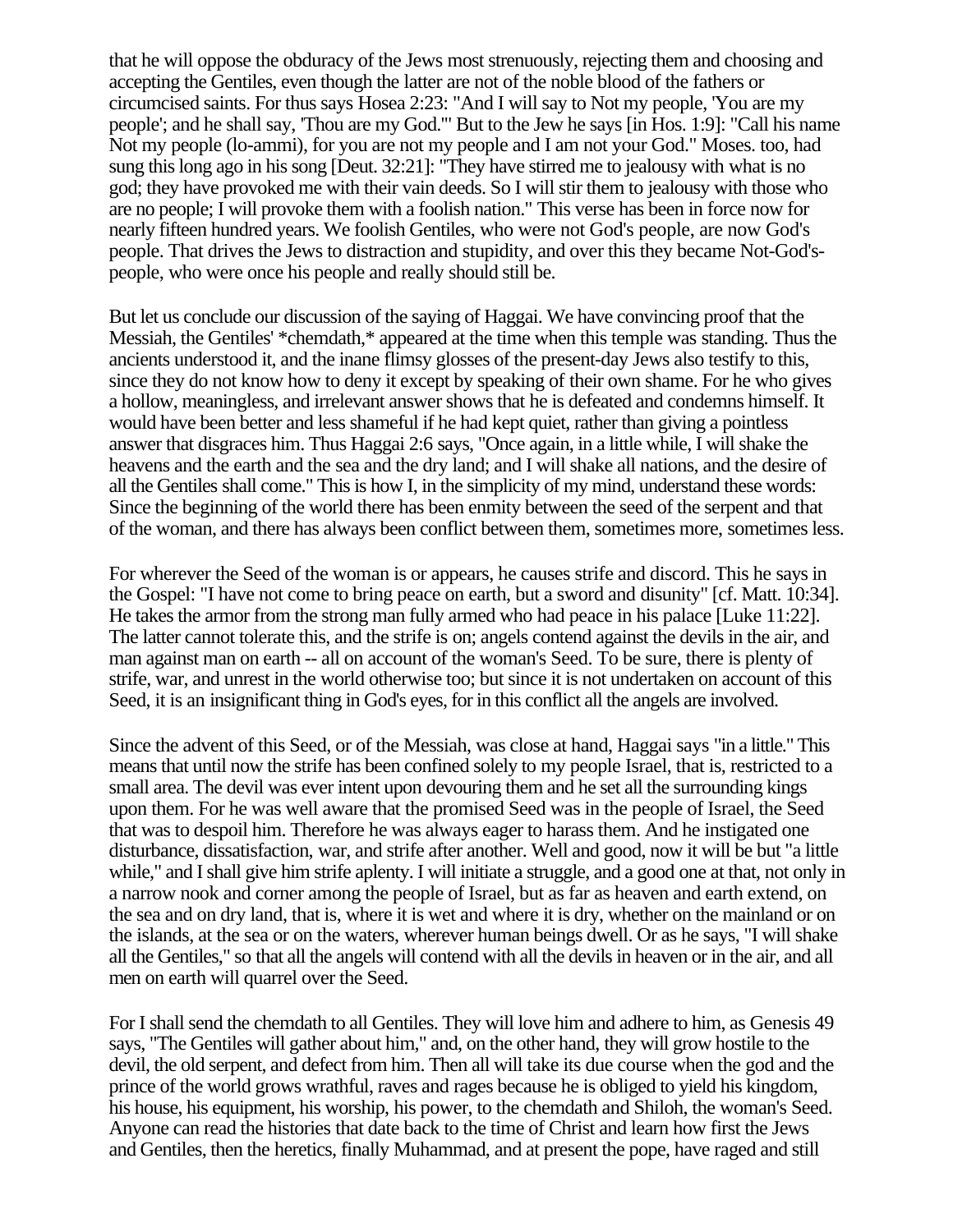are raging "against the Lord and his Messiah" (Psalm 2 [:2]), and he will understand the words of Haggai that speak of shaking all the nations, etc. There is not a corner in the world nor a spot in the sea where the gospel has not resounded and brought the chemdath, as Psalm 1819:3-4 declares: "There is no speech, nor are there words; their voice is not heard; yet their voice goes out through all the earth, and their words to the end of the world." The devil too appeared promptly on the scene with murder by the hands of tyrants, with lies spoken by heretics, with all his devilish wiles and powers, which he still employs to impede and obstruct the course of the gospel. This is the strife in question.

I shall begin the story of this struggle with that great villain, Antiochus the Noble. Approximately three hundred years elapsed between the time of Haggai and that of Antiochus. This is the short span of time in which peace prevailed. For the kings in Persia were very kind to them, nor did Alexander harm them, and they fared well also under his successors, up to the time of this filthy Antiochus, who ushered in the unrest and the misfortune. Through him the devil sought to exterminate the woman's Seed. He pillaged the city of Jerusalem, the temple, the country and its inhabitants, he desecrated the temple and raged as his god, the devil, impelled him. Practically all the good fortune of the Jews terminated right here. Down to the present, they have never recovered their former position, and they never will.

This will serve to supply a proper understanding of the Jews' glosses which say that the "chemdath of all the Gentiles," that is, gold and silver, flowed into this temple. If the earlier kings had put anything into it, then this one took it all away again. This turns their glosses upside down to read: Antiochus distributes the chemdath of all Jews among the Gentiles. Thus this verse of Haggai cannot be understood of the Gentiles' shirt or coat. For following these three hundred years, or this "little while," and from then on, they did not get much from the Gentiles, but rather were compelled to give them much. Soon after this, the Romans came and made a clean sweep of it, and placed Herod over them as king. What Herod gave them, they soon learned. Therefore, from the time of Antiochus on they enjoyed but a small measure of peace. Daniers report also stops with Antiochus, as if to say: Now the end is at hand and all is over, now the Messiah is standing at the door, who will stir up ever more contention.

The detestable Antiochus not only despoiled and desecrated the temple but he also suppressed the shebet or sultan, the prince in the house of David, namely, the last prince, John Hyrcanus. None of his descendants again ascended the throne of David or became ruler. Only the saphra or mehoquq remained till Herod. From that point on David's house looked as if its light had been extinguished, and as if there were no shultan or scepter in Judah. It had in fact come to an end, although there were about one hundred and fifty years left until the coming of the Messiah. Such an occurrence is not unusual; anything that is going to break will first crack or burst apart a little. Whatever is going to sink will first submerge or sway a little. The scepter of Judah went through the same process toward the end: it became weak, it groaned and moaned for one hundred and fifty years until it fell apart entirely at the hands of the Romans and of Herod. During these one hundred and fifty years the princes of Judah did not rule but lived as common citizens, perhaps quite impoverished. For Mary, Christ's mother in Nazareth, states that she is a handmaid of poor and low estate [Luke 1:48].

It is also true, however, that the Maccabees fought victoriously against Antiochus. Daniel 11:34 refers to this as "a little help." Those who in this way ascended the throne of David and assumed the rule were priests from the tribe of Levi and Aaron. Now one could say with good reason that the royal and the priestly tribes were mixed. For in II Chronicles 22:11 we read that Jehoshabeath, the daughter of King Jehoram and the sister of King Ahaziah, was the wife of Jehoiada, the high priest. Thus, coming from the royal house of Solomon, she was grafted into the priestly tribe and became one trunk and tree with it. Therefore she was the ancestress of all the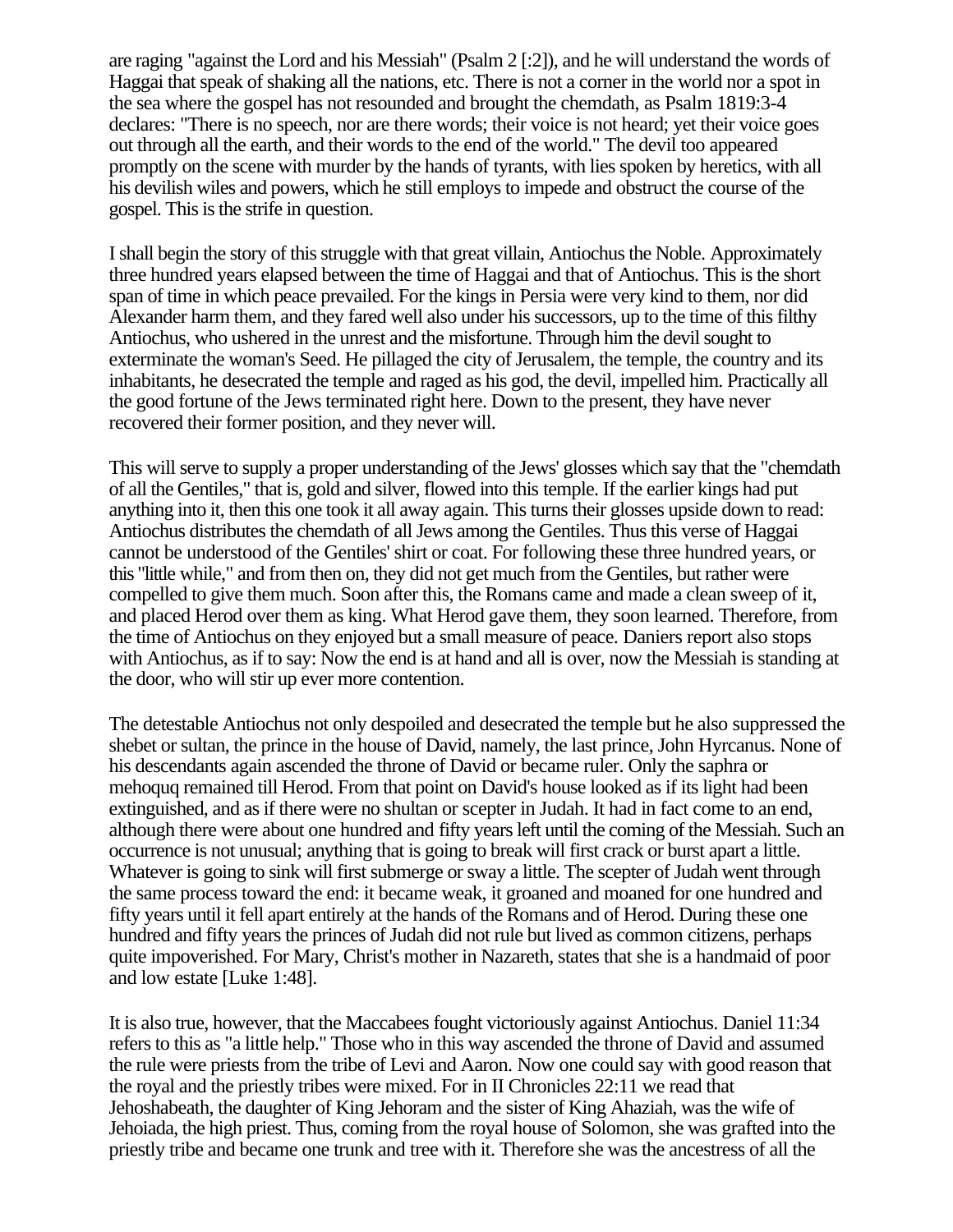descendants of Jehoiada the priest, a true Sarah of the priestly family. Therefore the Maccabees may indeed be called David's blood and children, as viewed from the maternal lineage. For descent from a mother is just as valid as that from a father. This is recognized also in other countries. For instance, our Emperor Charles is king in Spain by virtue of his descent from his mother and not from his father; and his father Philip was duke of Burgundy not because of his father, Maximilian, but because of his mother, Mary.

Thus David calls all the children of Jehoiada and of Jehoshabeath his natural children, his sons and daughters, because Jehoshabeath was descended from his son Solomon. So through the Maccabees, Solomon's family regained rule and scepter through the maternal side, after it had been lost through Ahaziah on the paternal side. It remained in David's family until Herod, who did away with it and abolished both shultan and saphra or the Sanhedrin. Now finally, there lies the scepter of Judah and the mehoqeq, there the house of David is darkened on both the paternal and the maternal sides. Therefore the Messiah must now be at hand, the true Light of David, the true Son, who had sustained his house until that time and who would sustain it and enlighten it from that point on to all eternity. This conforms to God's promise that the scepter of Judah will remain until the Messiah appears and that the house of David will be preserved forever and will never die out. But, as we said, despite all of this God must be the Jews' liar, who has not yet sent the Messiah as he promised and vowed.

Furthermore, God says through Haggai: "I will fill this house with splendor. The silver is mine, and the gold is mine. The splendor of this latter house shall be greater than the former," etc. [Hag. 2:7 f.]. It is true that this temple displayed great splendor during the three hundred years prior to Antiochus, since the Persians and the successors of Alexander, the kings in Syria and King Philadelphus in Egypt, contributed much toward it. But despite all of this, it did not compare in magnificence with the first temple, the temple of Solomon. The text must refer to a different splendor here, or else Solomon's temple will far surpass it. For in the first temple there was also an abundance of gold and silver, and in addition the ark of the covenant, the mercy-seat, the cherubim, Moses' tablets, Aaron's rod, the bread of heaven in the golden vessel, Aaron's robes, also the Urim and Thummin and the sacred oil with which the kings and priests were anointed (Burgensis on Daniel 9) . When Solomon dedicated this temple, fire fell from heaven and consumed the sacrifice, and the temple was filled with what he called a cloud of divine Majesty [II Chron. 5:13, 7:1]. God himself was present in this cloud, as Solomon himself says: "The Lord has said that he would dwell in thick darkness" [II Chron. 6:1]. He had done the same thing in the wilderness as he hovered over Moses' tabernacle.

There was none of this splendor, surpassing gold and silver, in the temple of Haggai. Yet God says that it will show forth greater splendor than the first one. Let the Jews pipe up and say what constituted this greater splendor. They cannot pass over this in silence, for the text and the confession of the ancient Jews, their forefathers, both state that the \*chemdath\* of the Gentiles, the Messiah, came at the time when the same temple stood and glorified it highly with his presence. We Christians know that our Lord Jesus Christ, the true chemdath, was presented in the temple by his mother, and that he himself often taught and did miracles there. This is the true cloud -- his tender humanity, in which God manifested his presence and let himself be seen and heard. The blind Jews may deride this, but our faith is strengthened by it, until they can adduce a splendor of the temple excelling this chemdath of all the Gentiles. That they will do when they erect the third temple, that is to say, when God is a liar, when the devil is the truth, and when they themselves again take possession of Jerusalem -- not before.

Josephus writes that Herod razed the temple of Haggai because it was not sufficiently splendid, and rebuilt it so that it was equal or superior to the temple of Solomon in splendor. I would be glad to believe the history books; however, even if this temple had been constructed of diamonds and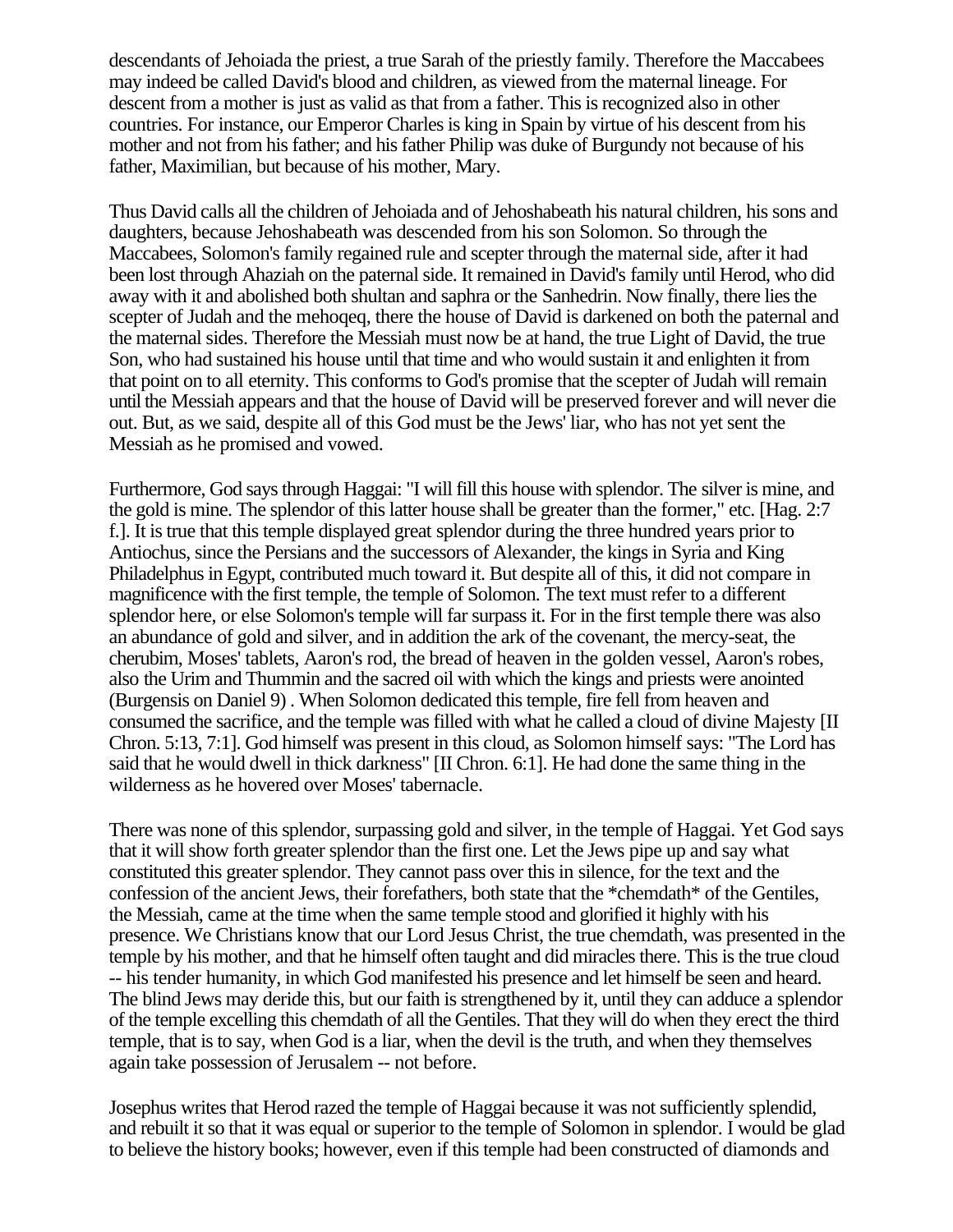rubies, it would still have lacked the items mentioned from that sublime, old holy place -- namely, the ark, the mercy-seat, the cherubim, etc. Furthermore, since Herod had not been commissioned by God to build it, but did so as an impious enemy of God and of his people, motivated by vanity and pride, in his own honor, his whole structure and work was not as good a, the most puny little stone that Zerubbabel placed into the temple by command of God. Herod certainly did not merit much grace for tearing down and desecrating the temple which had been commanded, built, and consecrated by the word of God, and then presuming to erect a much more glorious one without God's word and command. God permitted this out of consideration for the place which he had selected for the temple, and so that the destruction of the temple might have the negative significance that the people of Israel should henceforth be without temple, word of God, and all, that it instead would be given wholly to the splendor of the world, under the guise of the service to God.

This temple was not only less splendid than Solomon's, but it was also violated in many ways more terribly than Solomon's temple, and was often completely desecrated. This happened first, against the will of the Jews, when Antiochus robbed it of all its contents, placed an idol on the altar, sacrificed pork, and made a regular pig-sty and an idolatrous desolation of the temple, instituting a horrible slaughter in Jerusalem as though he were the devil himself, as we read in I Maccabees 1 and as Daniel11 had predicted. No lesser outrage was committed by the Romans, and especially by that filthy Emperor Caligula, who also placed his mark of abomination in the temple. Daniel 9 and 12 speak of this. Such ignominy and disgrace were not experienced by Solomon's temple at the hands of Gentiles and foreigners. This makes it difficult to see how Haggai's words were fulfilled, "I will fill this temple with glory which will exceed the glory of that temple." One might rather say that it was filled with dishonor exceeding the dishonor of that temple, that is, if one thinks of external and outward honor. Consequently, if Haggai's words are to be accounted true, he must be referring to a different kind of splendor.

Second, the Jews themselves also desecrated this temple more viciously than the other one ever was desecrated: namely, with spiritual idolatries. Lyra writes, and others too, in many passages, that the Jews, after their return from the Babylonian captivity, did not commit idolatry or sin by killing prophets as gravely as before. Thereby he wants to prove that their present exile must be due to a more heinous sin than idolatry, the murder of the prophets, etc. -- namely, the crucifixion of the Messiah. This argument is good, valid, and cogent. That they no longer killed the prophets is not to be attributed to a lack of evil intentions, but to the fact that they no longer had any prophets who reproved their idolatry, greed, and other vices. That is why they could no longer kill prophets. To be sure, the last prophet, Malachi, who began to rebuke the priests, barely escaped (if indeed he did escape).

But they did practice idolatry more outrageously at the time of this temple than at the time of the other\_not the coarse, palpable, stupid variety, but the subtle, spiritual kind. Zechariah portrays this under the image of a flying scroll and of an ephah going forth (Zechariah 5:2,6). And Zechariah 11:12 and 12:10 foretell the infamy of their selling God for thirty pieces of silver and their piercing him through. More on that elsewhere; is it not shame enough that the priests at the same time perverted God's Ten Commandments so flagrantly? Tell me, what idolatry compares with the abomination of changing the word of God into lies? To do that is truly to set up idols, i.e., false gods, under the cloak of God's name; and that is forbidden in the second commandment, which reads: "You shall not take the name of the Lord your God in vain."

Why, their Talmud and their rabbis record that it is no sin for a Jew to kill a Gentile, but it is only a sin for him to kill a brother Israelite. Nor is it a sin for a Jew to break his oath to a Gentile. Likewise, they say that it is rendering God a service to steal or rob from a Goy, as they in fact do through their usury. For since they believe that they are the noble blood and the circumcised saints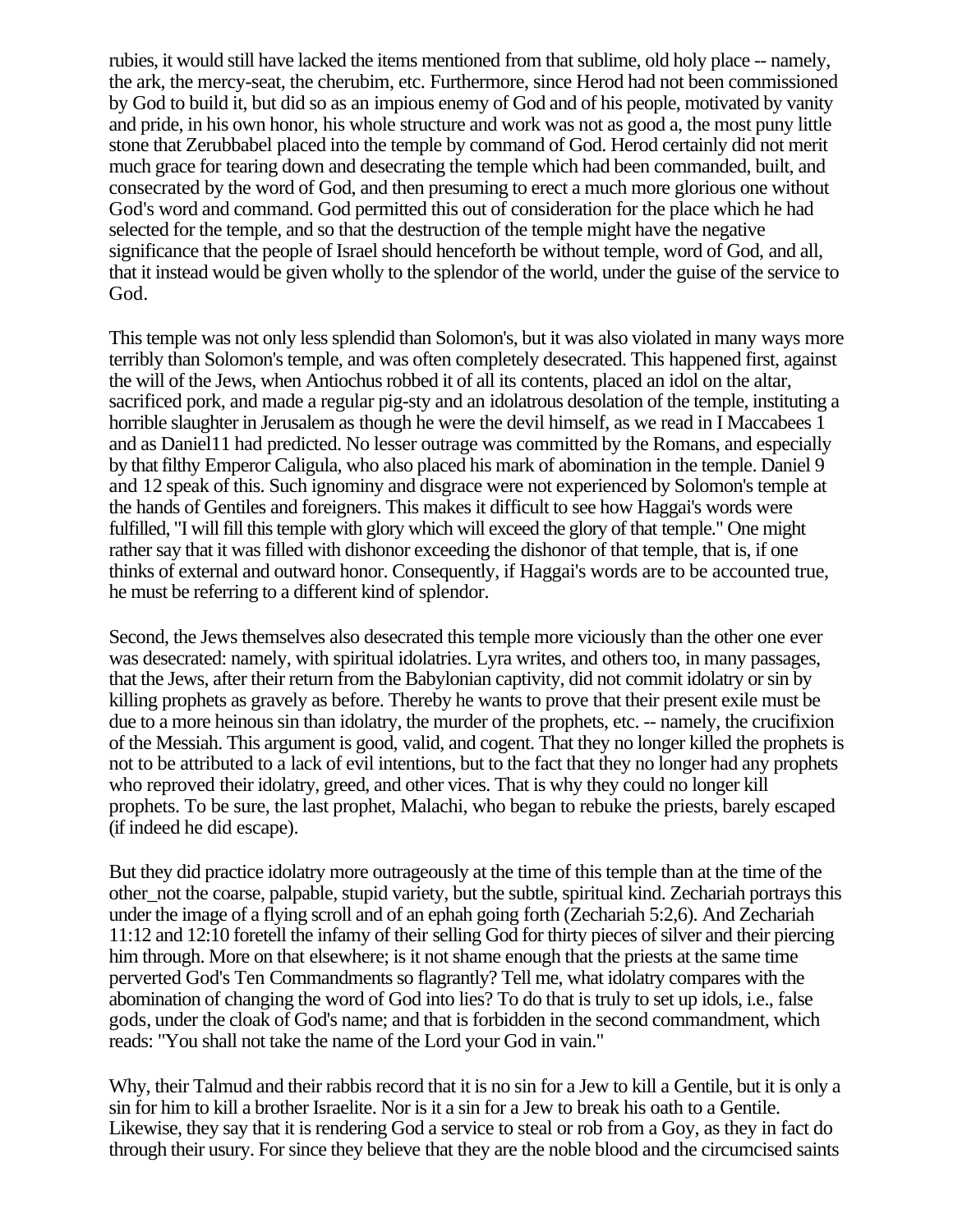and we the accursed Goyim, they cannot treat us too harshly or commit sin against us, for they are the lords of the world and we are their servants, yes, their cattle.

In brief, our evangelists also tell us what their rabbis taught. In Matthew 15:4 we read that they abrogated the fourth commandment, which enjoins honor of father and mother; and in Matthew 23, that they were given to much shameful doctrine, not to mention what Christ says in Matthew 5 about how they preached and interpreted the Ten Commandments so deviously, how they installed money-changers, traders, and all sorts of usurers in the temple, prompting our Lord to say that they had made the house of God into a den of robbers [Matt. 21:13; Luke 19:46]. Now figure out for yourself what a great honor that is and how the temple is filled with such glory that God must call his own house a den of robbers because so many souls had been murdered through their greedy, false doctrine, that is, through double idolatry. The Jews still persist in such doctrine to the present day. They imitate their fathers and pervert God's word. They are steeped in greed, in usury, they steal and murder where they can and ever teach their children to do likewise.

Even this is not the greatest shame of this temple. The real abomination of all abominations, the shame of all shames, is this: that at the time of this temple there were several chief priests and an entire sect which were Sadducean, that is, Epicurean, who did not believe in the existence of any angel, devil, heaven, hell, or life after this life. And such fellows were expected to enter the temple, vested with the priestly office and in priestly garments, and sacrifice, pray, and offer burnt offerings for the people, preach to them, and rule them! Tell me? how much worse could Antiochus have been, with his idol and his sacrifice of pork, than were these Sadducean pigs and sows? In view of this, what remains of Haggai's statement that this temple's glory was greater than that of Solomon's temple? Before God and reason, a real pig-sty might be called a royal hall when compared with this temple, because of such great, horrible, and monstrous sows.

How much more honorably do the pagan philosophers, as well as the poets, write and teach not only about God's rule and about the life to come but also about temporal virtues. They teach that man by nature is obliged to serve his fellow man, to keep faith also with his enemies, and to be loyal and helpful especially in time of need. Thus Cicero and his kind teach. Indeed, I believe that three of Aesop's fables, half of Cato, and several comedies of Terence contain more wisdom and more instruction about good works than can be found in the books of all the Talmudists and rabbis and more than may ever occur to the hearts of all the Jews.

Someone may think that I am saying too much. I am not saying too much, but too little- for I see their writings. They curse us Goyim. In their synagogues and in their prayers they wish us every misfortune. They rob us of our money and goods through their usury, and they play on us every wicked trick they can. And the worst of it is that they still claim to have done right and well, that is, to have done God a service. And they teach the doing of such things. No pagan ever acted thus; in fact, no one acts thus except the devil himself, or whomever he possesses, as he has possessed the Jews.

Burgensis, who was one of their very learned rabbis, and who through the grace of God became a Christian a very rare happening is much agitated by the fact that they curse us Christians so vilely in their synagogues (as Lyra also writes), and he deduces from this that they cannot be God's people. For if they were, they would emulate the example of the Jews in the Babylonian captivity. To them Jeremiah wrote, "Seek the welfare of the city where I have sent you into exile, and pray to the Lord on its behalf, for in its welfare you will find your welfare" [Jer. 29:7]. But our bastards and pseudo-Jews think they must curse us, hate us, and inflict every possible harm upon us, although they have no cause for it. Therefore they surely are no longer God's people. But we shall say more about this later.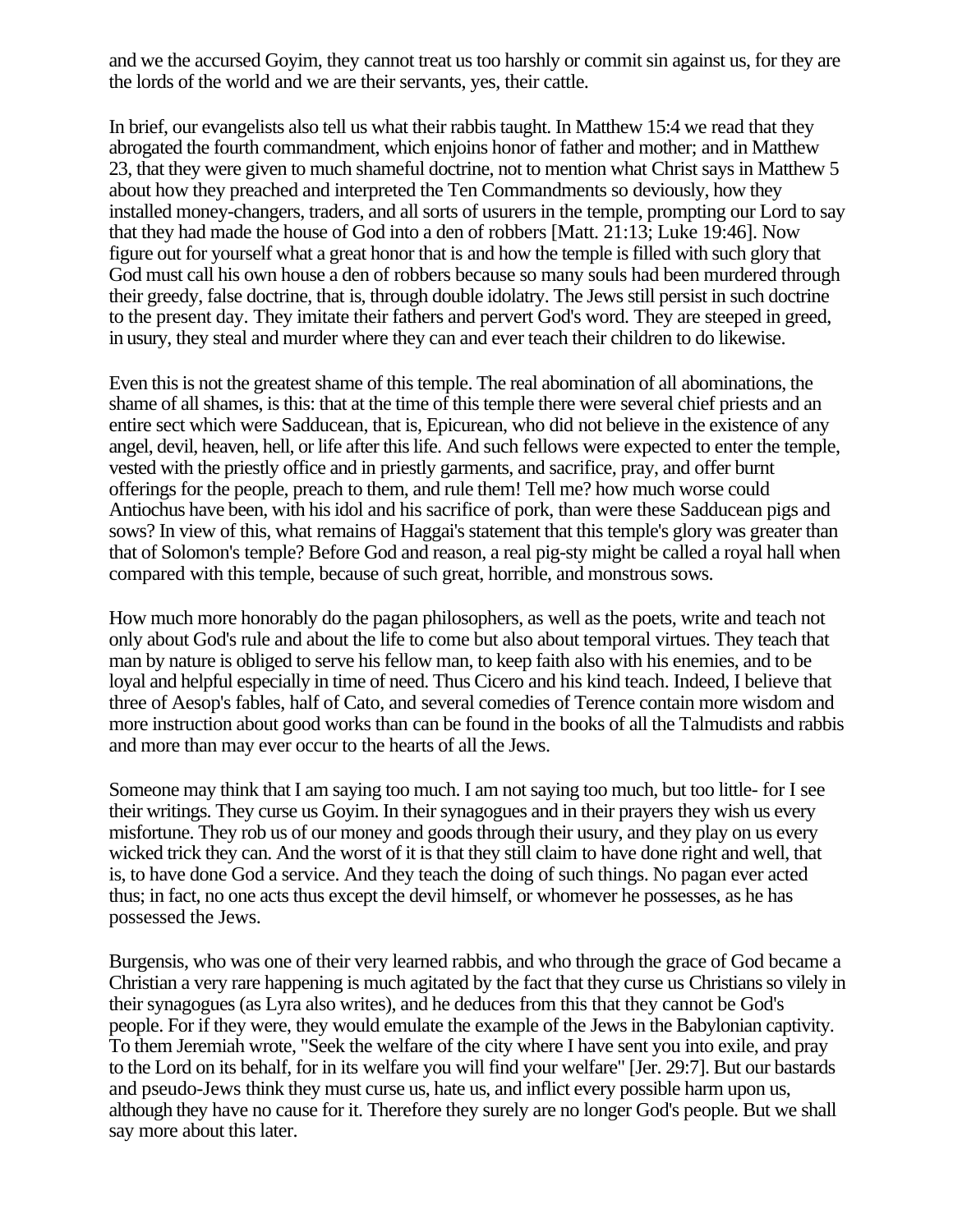To return to the subject of Haggai's temple, it is certain that no house was ever disgraced more than this holy house of God was by such vile sows as the Sadducees and Pharisees. Yet Christ calls it God's house, because the four pillars are his. Therefore, to offset this disgrace a greater and different splendor must have inhered in it than that of silver and gold. If not, Haggai will fare ill with his prophecy that the splendor of this temple will surpass that of Solomon's temple. Amid such colossal shame no splendor can be found here other than that of the chemdath, who will appear in a short time and surpass such shame with his splendor. The Jews can produce no other splendor; their mouth is stopped.

I must break off here and leave the last part of Haggai to others, the section in which he prophesies that the Lord, as he says, "will give peace in this place" [cf. Hag. 2:9b]. Can it be possible that this applies to the time from Antiochus up to the present during which the Jews have experienced every misfortune and are still in exile? For there shall be peace in this place, says the Lord. The place is still there; the temple and peace have vanished. No doubt the Jews will be able to interpret this. The history books inform me that there was but little peace prior to Antiochus for about three hundred years, and subsequent to that time none at all down to the present hour, except for the peace that reigned at the time of the Maccabees. As I have already said, I shall leave this to others.

Finally we must lend ear to the great prophet Daniel. A special angel with a proper name Gabriel talks with him. The like of this is not found elsewhere in the Old Testament. The fact that the angel is mentioned by name marks it as something extraordinary. This is what he tells Daniel: "Seventy weeks of years are decreed concerning your people and your holy city, to finish the transgression, to put an end to sin, and to atone for iniquity, to bring in everlasting righteousness, to seal both vision and prophet, and to anoint a most holy place" [Dan. 9:24].

We cannot now discuss this rich text, which actually is one of the foremost in all of Scripture. And, as is only natural, everybody has reflected on it; for it not only fixes the time of Christ's advent but also foretells what he will do, namely, take away sin, bring righteousness, and do this by means of his death. It establishes Christ as the Priest who bears the sin of the whole world. This, I say, we must now set aside and deal only with the question of the time, as we determined to do, whether such a Messiah or Priest has already come or is still to come. [This we do] for the strengthening of our faith, against all devils and men.

In the first place, there is complete agreement on this: that the seventy weeks are not weeks of days but of years; that one week comprises seven years, which produces a sum total of four hundred and ninety years. That is the first point. Second, it is also agreed that these seventy weeks had ended when Jerusalem was destroyed by the Romans. There is no difference of opinion on these two points, although many are in the dark when it comes to the matter of knowing the precise time of which these seventy weeks began and when they terminated. It is not necessary for us to settle this question here, since it is generally assumed that they were fulfilled about the time of the destruction of Jerusalem. This will suffice us for the present.

If this is true, as it must be true, since after the destruction of Jerusalem none of the seventy weeks was left, then the Messiah must have come before the destruction of Jerusalem, while something of those seventy weeks still remained: namely, the last week, as the text later clearly and convincingly attests. After the seven and sixty-two weeks (that is, after sixty-nine weeks), namely, in the last or seventieth week, Christ will be killed, in such a way, however, that he will become alive again. For the angel says that "he shall make a strong covenant with many in the last week" [Dan. 9:27].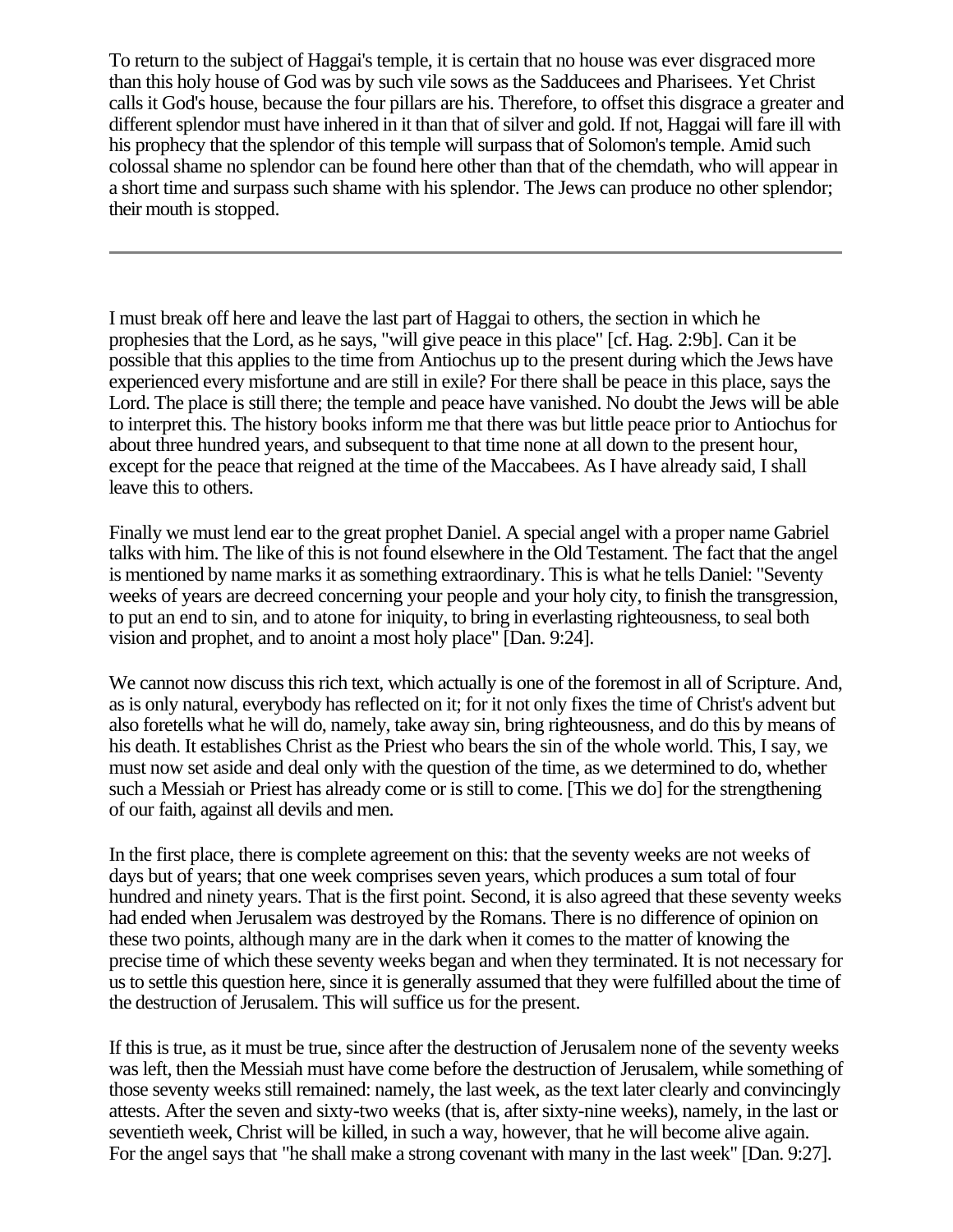This he cannot do while dead; he must be alive. "To make a covenant" can have no other meaning than to fulfill God's promise given to the fathers, namely, to disseminate the blessing promised in Abraham's seed to all the Gentiles. As the angel states earlier [v. 24], the visions and prophecies shall be sealed or fulfilled. This requires a live Messiah, who, however, has previously been killed. But the Jews will have none of this. Therefore we shall let it rest at that and hold to our opinion that the Messiah must have appeared during these seventy weeks; this the Jews cannot refute.

For in their books as well as in certain histories we learn that not just a few Jews but all of Jewry at that time assumed that the Messiah must have come or must be present at that very moment. This is what we want to hear! When Herod was forcibly made king of Judah and Israel by the Romans, the Jews surely realized that the scepter would thus depart from them. They resisted this move vigorously, and in the thirty years of their resistance many thousand Jews were slain and much blood was shed, until they finally surrendered in exhaustion. In the meantime the Jews looked about for the Messiah. Thus a hue and cry arose that the Messiah had been born\_as, in truth, he had been. For our Lord Christ was born in the thirtieth year of Herod's reign. But Herod forcibly suppressed this report, slaying all the young children in the region of Bethlehem, so that our Lord had to be taken for refuge to Egypt. Herod even killed his own son because he was born of a Jewish mother. He was worried that through this son the scepter might revert to the Jews and that he might gain the Jews' loyalty, since, as Philo records, the rumor of the birth of Christ had been spread abroad.

As our evangelists relate, more than thirty years later John the Baptist comes out of the wilderness and proclaims that the Lord had not only been born but also was already among them and would reign shortly after him. Suddenly thereafter Christ himself appears, preaches, and performs great miracles, so that the Jews hoped that now, after the loss of the scepter, Shiloh had come. But the chief priests, the rulers, and their followers took offense at the person, since he did not appear as a mighty king but wandered about as a poor beggar. They had made up their mind that the Messiah would unite the Jews and not only wrest the scepter from the foreign king but also subdue the Romans and all the world under himself with the sword, installing them as mighty princes over all the Gentiles. When they were disappointed in these expectations, the noble blood and circumcised saints were vexed, as people who had the promise of the kingdom and could not attain it through this beggar. Therefore they despised him and did not accept him.

But when they disdained John and his [Christ's] message and miracles, reviling them as the deeds of Beelzebub, he spoiled and ruined matters entirely. He rebuked and chided them severely something he should not, of course, have done for being greedy, evil, and disobedient children, false teachers, seducers of the people, etc.; in brief, a brood of serpents and children of the devil. On the other hand, he was friendly to sinners and tax collectors, to Gentiles and to Romans, giving the impression that he was the foe of the people of Israel and the friend of Gentiles and villains. Now the fat was really in the fire; they grew wrathful, bitter, and hateful, and ranted against him; finally they contrived the plot to kill him. And that is what they did; they crucified him as ignominiously as possible. They gave free rein to their anger, so that even the Gentile Pilate noticed this and testified that they were condemning and killing him out of hatred and envy, innocently and without cause.

When they had executed this false Messiah (that is the conception they wanted to convey of him), they still did not abandon the delusion that the Messiah had to be at hand or nearby. They constantly murmured against the Romans because of the scepter. Soon, too, the rumor circulated that Jesus, whom they had killed, had again arisen and that he was now really being proclaimed openly and freely as the Messiah. The people in the city of Jerusalem were adhering to him, as well as the Gentiles in Antioch and everywhere in the country. Now they really had their hands full. They had to oppose this dead Messiah and his followers, lest he be accepted as resurrected and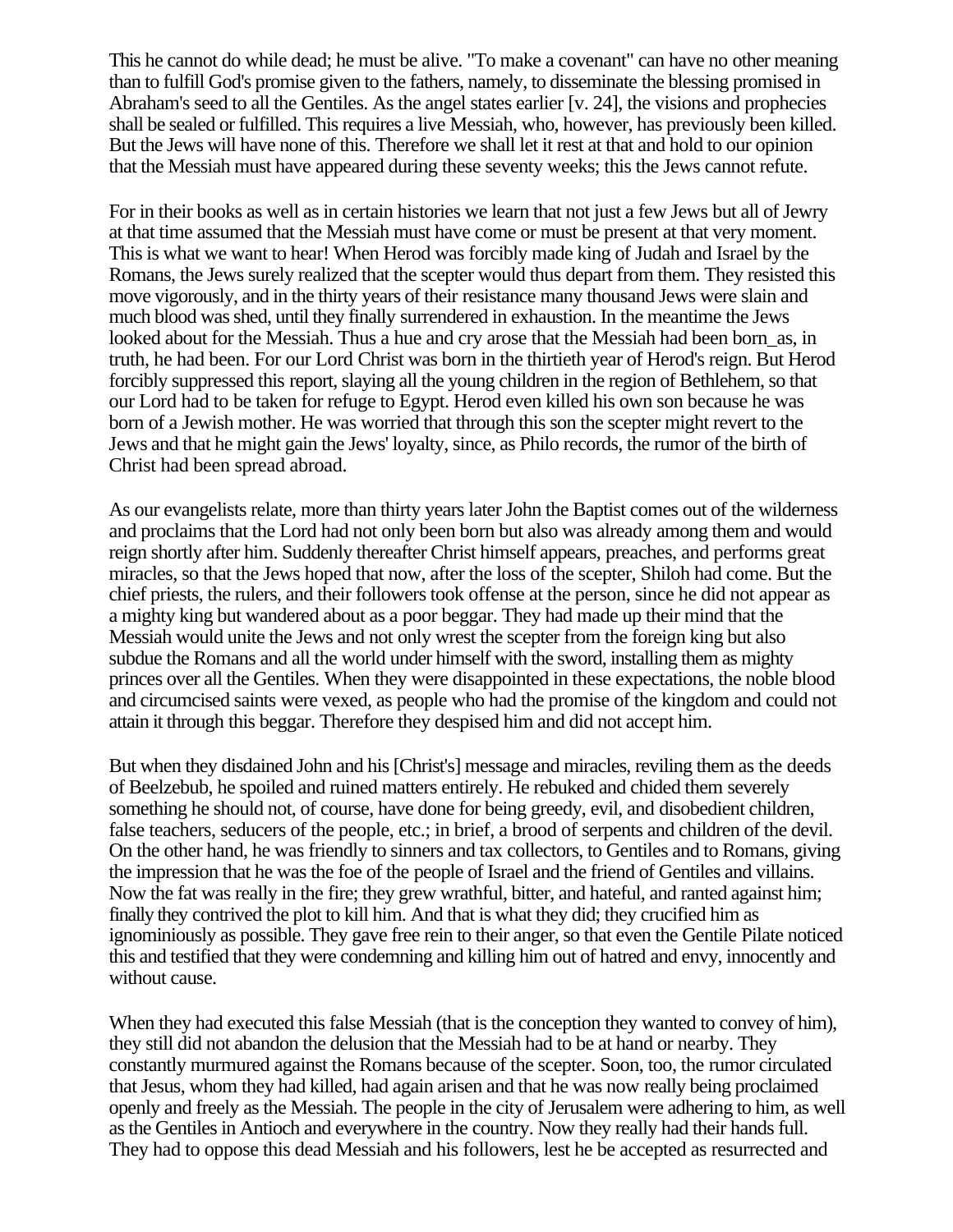as the Messiah. They also had to oppose the Romans, lest their hoped-for Messiah be forever bereft of the scepter. At one place a slaughter of the Christians was initiated, at another an uprising against the Romans. To these tactics they devoted themselves for approximately forty years, until the Romans finally were constrained to lay waste country and city. This delusion regarding their false Christ and their persecution of the true Christ cost them eleven times one hundred thousand men, as Josephus reports, together with the most horrible devastation of country and city, as well as the forfeiture of scepter, temple, priesthood, and all that they possessed.

This deep and cruel humiliation, which is terrible to read and to hear about, surely should have made them pliable and humble. Alas, they became seven times more stubborn, viler, and prouder than before. This was due in part to the fact that in their dispersion they had to witness how the Christians daily grew and increased with their Messiah. The saying of Moses found in Deuteronomy 32:21 was now completely fulfilled in them: "They have stirred me to jealousy with what is no god; so I will stir them to jealousy with those who are no people." Likewise, as Hosea says: "I will say to Not my people, 'You are my people,' but you are not my people and I am not your God" (Hosea 2:23, l:9). They stubbornly insisted on having their own Messiah in whom the Gentiles should not claim a share, and they persisted in trying to exterminate this Messiah in whom both Jews and Gentiles gloried. Everywhere throughout the Roman Empire they intervened and wherever they could ferret out a Christian in any corner they dragged him out before the judges and accused him (they themselves could not pass sentence on him, since they had neither legal authority nor power) until they had him killed. Thus they shed very much Christian blood and made innumerable martyrs, also outside the Roman Empire, in Persia and wherever they could.

Still they clung to the delusion that the Messiah must have appeared, since the seventy weeks of Daniel had expired and the temple of Haggai had been destroyed. However, they disliked the person of Jesus of Nazareth, and therefore they went ahead and elevated one of their own number to be the Messiah. This came about as follows: They had a rabbi, or Talmudist, named Akiba, a very learned man, esteemed by them more highly than all other rabbis, a venerable, honorable, gray-haired man. He taught the verses of Haggai and of Daniel, also of Jacob in Genesis 49, with ardor, saying that there had to be a Messiah among the people of God since the time fixed by Scripture was at hand. Then he chose one, surnamed Kokhba, which means "a star." According to Burgensis his right name was Heutoliba. He is well known in all the history books, where he is called Ben Koziba or Bar Koziban. This man had to be their Messiah; and he gladly complied. All the people and the rabbis rallied about him and armed themselves thoroughly with the intention of doing away with both Christians and Romans. Now they had the Messiah fashioned to their liking and their mind, who was proclaimed by the aforementioned passages of Scripture.

This unrest began approximately thirty years after the destruction of Jerusalem, under the reign of the emperor Trajan. Rabbi Akiba was Kokhba's prophet and spirit who inflamed and incited him and vehemently urged him on, applying all the verses of Scripture that deal with the Messiah to him before all the people and proclaiming: "You are the Messiah!" He applied to him especially the saying of Balaam recorded in Numbers 24:17-19, by reason of his surname Kokhba ("star"). For in that passage Balaam says in a vision: "A star shall come forth out of Jacob, and a scepter shall rise out of Israel; it shall crush the forehead of Moab, and break down all the sons of Sheth. Edom shall be dispossessed, Seir also, his enemies, shall be dispossessed, while Israel does valiantly. By Jacob shall dominion be exercised, and the survivors of cities be destroyed!"

That was a proper sermon for thoroughly misleading such a foolish, angry, restive mob\_which is exactly what happened. To insure the success of this venture and guard against its going awry, that exalted and precious Rabbi Akiba, the old fool and simpleton, made himself Kokhba's guardsman or armor-bearer, his \*armiger,\* as the history books have it; if I am not translating the term correctly, let some one else improve on it. The person is meant who is positioned beside the king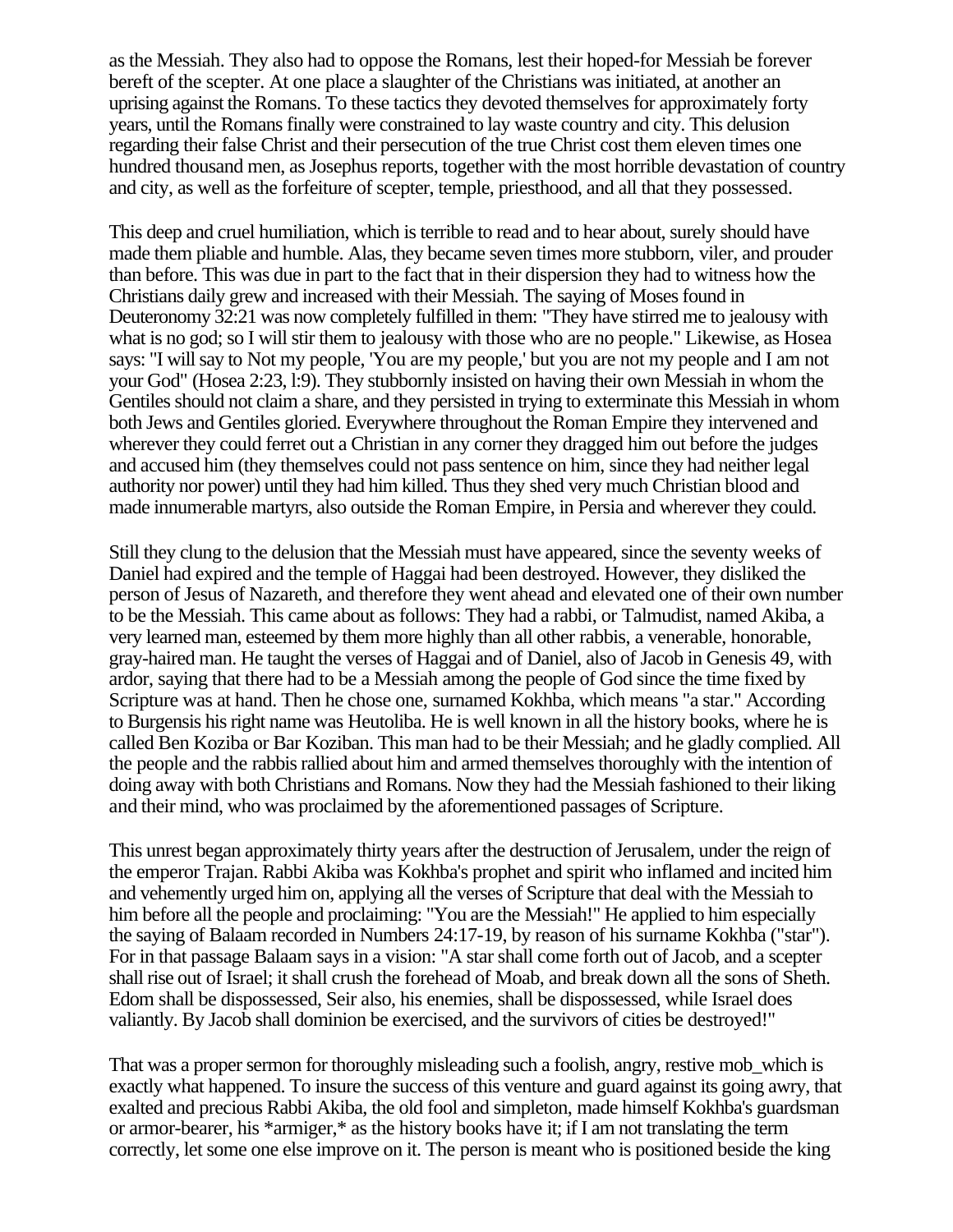or prince and whose chief duty it is to defend him on the battlefield or in combat, either on horse or on foot. To be sure, something more is implied here, since he is also a prophet, a Monzer (to use contemporary terms). So this is where the scepter of Judah and the Messiah now resided; they are sure of it. They carried on like this for some thirty years. Kokhba always had himself addressed as King Messiah, and butchered throngs of Christians who refused to deny our Messiah Jesus Christ. His captains also harassed the Romans where they could. Especially in Egypt they at one time defeated the Roman captain during the reign of Trajan. Now their heart, brain, and belly began to swell with conceit. God, they inferred, had to be for them and with them. They occupied a town near Jerusalem, called Bittir; in the Bible it is known as Beth-horon [Josh. 10:10].

At this point they were convinced that their Messiah, King Kokhba, was the lord of the world and had vanquished the Christians and the Romans and had carried the day. But Emperor Hadrian sent his army against them, laid siege to Bittir, conquered it, and slew Messiah and prophet, star and darkness, lord and armor-bearer. Their own books lament that there were twice eighty thousand men at Bittir who blew the trumpets, who were captains over vast hosts of men, and that forty times one hundred thousand men were slain, not including those slain at Alexandria. The latter are said to have numbered twelve times one hundred thousand. However, it seems to me that they are exaggerating enormously. I interpret this to mean that the two times eighty thousand trumpeters represent that many valiant and able-bodied men equipped for battle, each of whom would have been able to lead large bodies of soldiers in battle. Otherwise this sounds too devilishly mendacious.

After this formidable defeat they themselves called Kokhba, their lost Messiah, "Kozba," which rhymes with it and has a similar ring. For thus write their Talmudists: You must not read "Kokhba," but "Kozba." Therefore all history books now refer to him as Koziban. "Kozba" means "false." His attempt had miscarried, and he had proved a false and not a true Messiah. Just as we Germans might say by way of rhyme: You are not a Deutscher but a Taoscher ["not a German but a deceiver"]; not a Welscher but a Felscher ["not a foreigner of Romance origin but a falsifier"]. Of a usurer I may say: You are not a Borger, but a Worger ["not a citizen but a slayer"]. Such rhyming is customary in all languages. Our Eusebius reports this story in his Ecclesiastical History, Book 4, chapter 6. Here he uses the name Barcochabas, saying that this was an extremely cruel battle in which the Jews "were driven so far from their country that their impious eyes were no longer able to see their fatherland even if they ascended the highest mountains.

Such horrible stories are sufficient witness that all of Jewry understood that this had to be the time of the Messiah, since the seventy weeks had elapsed, Haggai's temple had been destroyed, and the scepter had been wrested from Judah, as the statements of Jacob in Genesis 49, of Haggai 2, and of Daniel 9 clearly indicated and announced. God be praised that we Christians are certain and confident of our belief that the true Messiah, Jesus Christ, did come at that time. To prove this, we have not only his miraculous deeds, which the Jews themselves cannot deny, but also the gruesome downfall and misfortune, because of the name of the Messiah, of his enemies who wanted to exterminate him together with all his adherents. How could they otherwise have brought such misery upon their heads if they had not been convinced that the time of the Messiah was at hand? And I think this does surely constitute coming to grief and running their heads (now for the second time ) against "the stone of offence and the rock of stumbling," to quote Isaiah 8:14. So many hundreds of thousands attempted to devour Jesus of Nazareth, but over this they themselves "stumbled and fell and were broken, snared, and taken," as Isaiah says [8:15].

Since two such terrible and awesome attempts had most miserably failed, the first at Jerusalem under Vespasian, the other at Bittir under Hadrian, they surely should have come to their senses, have become pliable and humble, and concluded: God help us! How does this happen? The time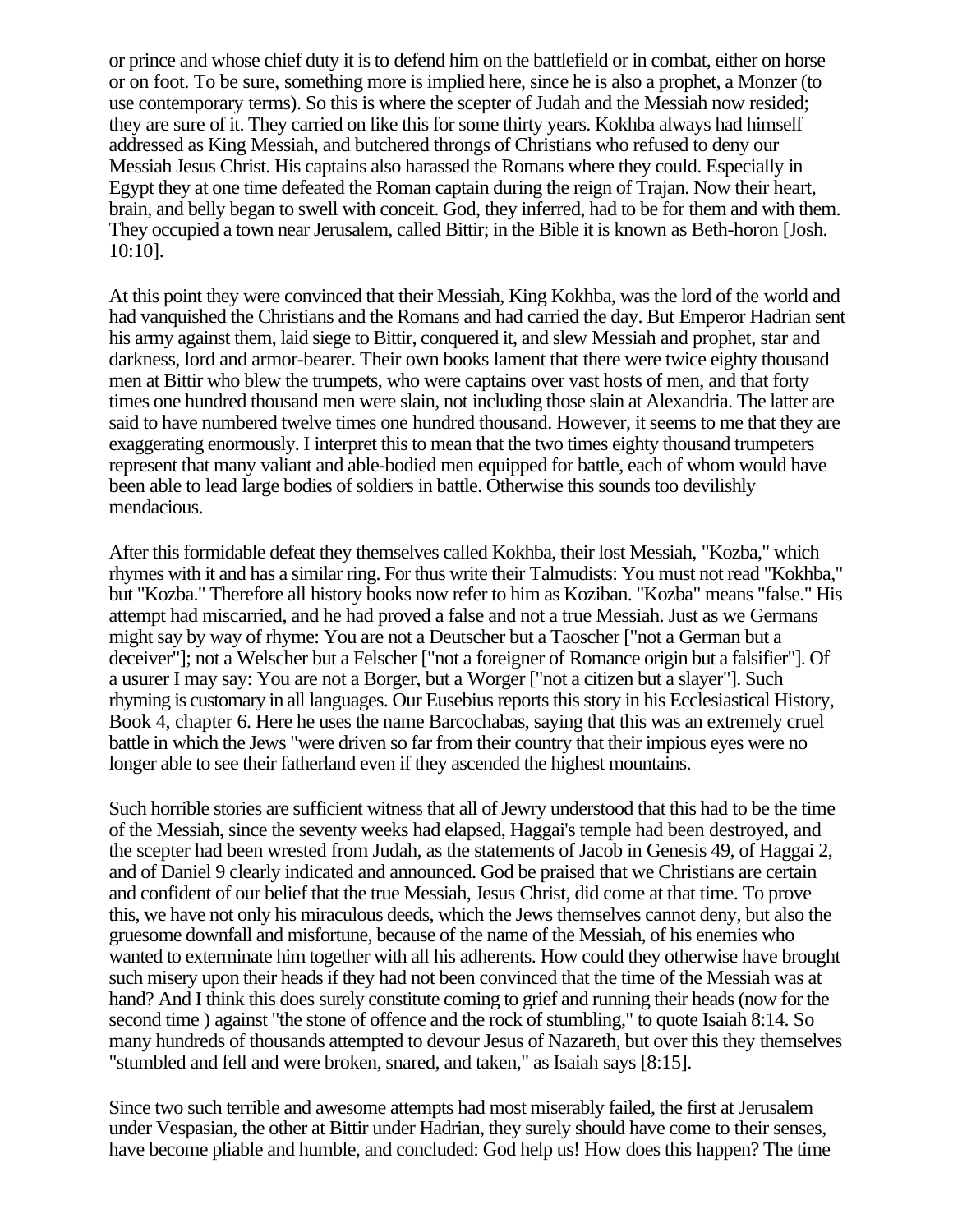of the Messiah's advent has, in accord with the prophets' words and promises, come and gone, and we are beaten so terribly and cruelly over it! What if our ideas regarding the Messiah that he should be a secular Kokhba have deceived us, and he came in a different manner and form? Is it possible that the Messiah is Jesus of Nazareth, to whom so many Jews and Gentiles adhere, who daily perform so many wondrous signs? Alas, they became seven times more stubborn and baser than before. Their conception of a worldly Messiah must be right and cannot fail; there must be a mistake about the designated time. The prophets must be lying and fail rather than they. They will have nothing of this Jesus, even if they must pervert all of Scripture, have no god, and never get a Messiah. That's the way they want it.

Since they were beaten into defenseless impotence by the Romans, from that time on they have turned against Scripture, and have boldly tried to take it from us and to pervert it with strange and different interpretations. They have digressed from the understanding of all their forefathers and prophets, and furthermore from their own reason. Because of this they have lost so many hundreds of thousands of men, land, and city, and have fallen prey to every misery. They have done nothing these fourteen hundred years but take any verse which we Christians apply to our Messiah and violate it, tear it to bits, crucify it, and twist it in order to give it a different nose and mask. They deal with it as their fathers dealt with our Lord Christ on Good Friday, making God appear as the liar but themselves as the truthful ones, as you heard before. They assign practically ten different interpretations to Jacob's saying in Genesis 49. Likewise they know how to twist the nose of Haggai's statement. Here you have two good illustrations which show you how masterfully the Jews exegete the Scriptures, in such a way that they do not arrive at any definite meaning.

They have also distorted in this way the passage from Daniel. I cannot enumerate all their shameful glosses, but shall submit just one -- the one which Lyra and Burgensis consider to be the most famous and widespread among the Jews, from which they dare not depart on pain of losing their souls. It reads as follows. Gabriel says to Daniel: "Seventy weeks of years are decreed concerning your people and your holy city, to finish the transgression, to put an end to sin, and to atone for iniquity, to bring in everlasting righteousness, to seal both vision and prophet, and to anoint a most holy place, ..." [Dan. 9:24]. This is the text. Now their beautiful commentary follows:

"It will still be seventy weeks before Jerusalem will be destroyed and the Jews are led into exile by the Romans. This will happen so that they may be induced by this exile to depart from their sins, that they may be punished for them, pay for them, render satisfaction, atone for them, and thus become pious eternally and merit the fulfillment of the messianic promises, the reconstruction of the holy temple," etc.

Here you perceive, in the first place, that the Jews' immeasurable holiness presumes that God will fulfill his promise regarding the Messiah not because of his sheer grace and mercy but because of their merit and repentance and their extraordinary piety. And how could or should God, that poor fellow, do otherwise? For when he promised the Messiah to Jacob, David, and Haggai out of sheer grace, he neither thought nor knew that such great saints whose merits would exact the Messiah from his would appear after seventy weeks and after the destruction of Jerusalem, that he would have to grant the Messiah not out of grace but would be obliged to send him by reason of their great purity and holiness, when, where, and in the way that they desired. Such is the imposing story of the Jews, who repented after the seventy weeks and became so pious.

You can easily infer that they did not repent, nor were they pious before and during the seventy weeks. As a result the priests in Jerusalem all starved to death because there was no penance, no sin or guilt offerings (which the priests needed for sustenance). All this was postponed and saved for the penance and holiness which were to begin after the seventy weeks. Where there is no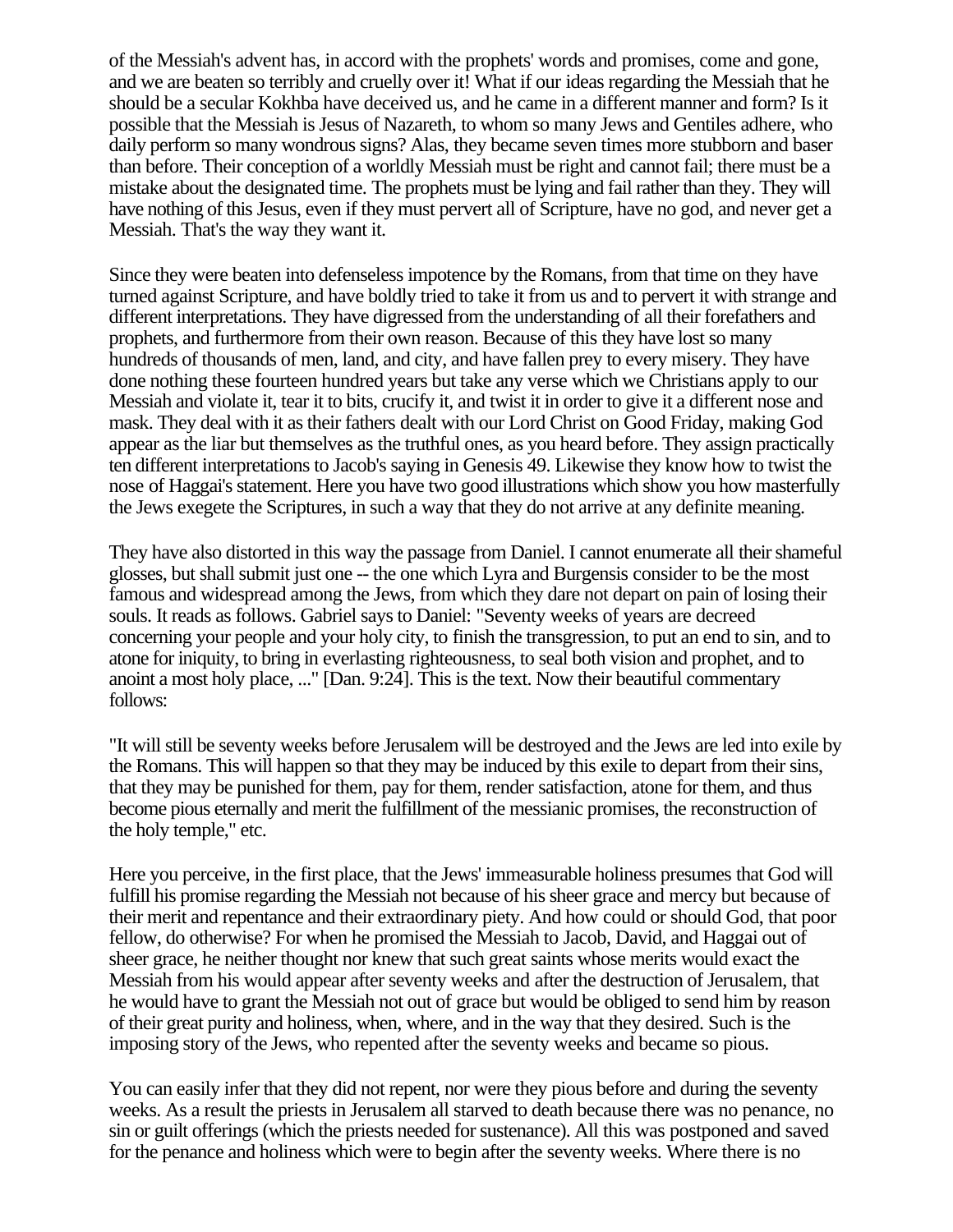repentance, or anything to repent for, there is no sin. But where then, we wonder, did the sin come from for which they have to repent after the seventy weeks, since they had atoned daily through so many sacrifices of the priests, ordained by Moses for this purpose, for all previous sin? Why do they have to begin to do penance now after the seventy weeks, when temple, office, sacrifice for sins no longer exist?

But the following even surpasses this. Gabriel says, according to their gloss, that the Jews will repent and become pious after the seventy weeks, so that the Messiah will come on account of their merit. Well and good, here we have it! If Gabriel is speaking the truth and not lying, then the Jews have now repented, they have become pious, they have merited the Messiah ever since the passing of those seventy weeks. For he says that all of this will be done by the Jews subsequent to the seventy weeks. What follows now? They confess, indeed they wail, that the Messiah has not come since the end of those seventy weeks, that he has not come to date, approximately 1468 years later; nor do they know when he will come. So they will also have to confess that they have not done penance for any sin nor become pious during these 1468 years following the seventy weeks, nor merited the Messiah. It follows that the angel Gabriel must be lying when he promises in God's behalf that the Jews will repent, be pious, and merit the Messiah after the seventy weeks.

In Leviticus 26:40 and in Deuteronomy 4:29 and 30:1, Moses, too, proves very clearly that they have never sincerely done penance for sin since the seventy weeks. In many beautiful words he promises that God will return them to their fatherland, even if they are dispersed to the end of the heavens, etc., if they turn to God with all their heart and confess their sin. Moses utters these words as the spokesman of God, whom one must not accuse of lying. Since the Jews have not been returned to their country to date, it is proved that they have never repented for sin with all their heart since the seventy weeks. So it must be falsehood when they incorrectly interpret Gabriel as speaking about their repentance.

We also know that God is so gracious by nature that he forgives man his sin in every hour in which man sincerely repents and is sorry for it, as David says in Psalm 32:5: "I said, I will confess my transgressions to the Lord: then thou didst forgive the guilt of my sin." We also read that when the prophet Nathan rebuked David for his sin and the latter thereupon declared, "I have sinned against the Lord," he was immediately absolved by Nathan, who replied, "The Lord has put away your sin" [II Sam. 12:13]. Even if God in many instances does not remove the punishment as promptly as he did with David, he nonetheless assures man of the remission of his sin. And if neither prophet nor priest were available, an angel would have to appear instead and announce, "Your sins are forgiven you," so that a sinner in his sorrow and punishment might not lose heart and despair. We observe also how during the Babylonian captivity God graciously and paternally consoles the people who confess their sins, enabling them to bear the punishment. Nor can the punishment endure forever; it must have its definite time, measure, and end wherever genuine contrition and repentance are found.

But there is no remission of sin for these Jews, no prophet to console them with the assurance of such forgiveness, no definite time limit for their punishment, but only interminable wrath and disfavor, devoid of any mercy. So it is not only an unmitigated lie but also an impossibility to understand Gabriel's promises in terms of their repentance, much less of their merit and righteousness.

But why should we waste so many words and so much time! The land of Canaan was hardly as big as a beggar's alms or as a crust of bread in comparison with the empire of the whole world. Yet they did not merit even this land through their repentance, or righteousness. Thus Moses declares in Deuteronomy 9:4 that they were not granted the possession of the land because of their righteousness, but it was given to them, a stiff-necked and disobedient people, that is, very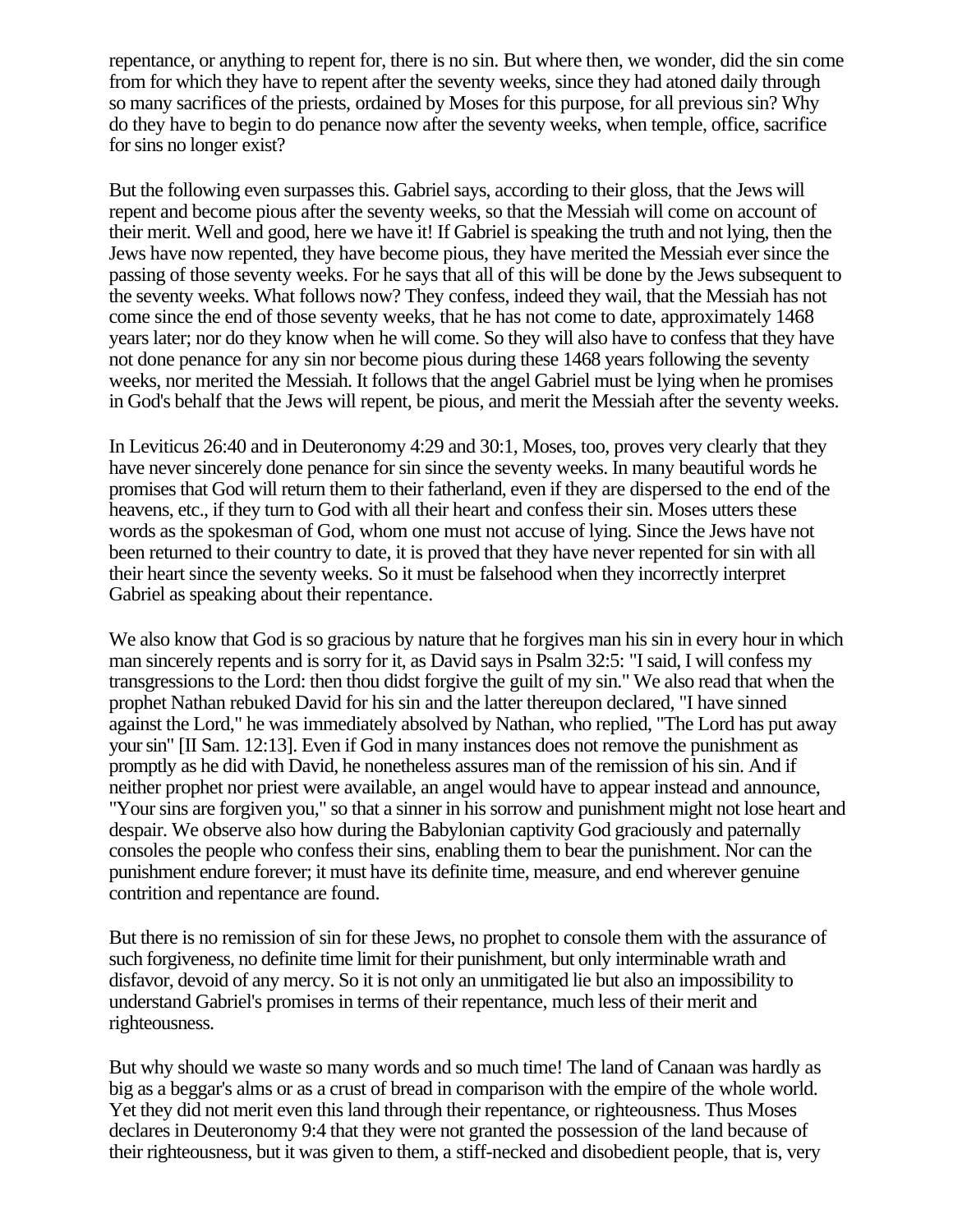sinful and unworthy people, solely by reason of God's gracious promise, although Hosea [Hos. 11:1 ff.] and Balaam (Numbers 24:5) praise them for being at their peak of piety at that time. They still had Moses, Aaron, the divine worship, prophets, God himself with his miracles, bread from heaven, water from the rock, clouds by day, pillars of fire by night, indestructible shoes and garments, etc. And these dreary dregs, this stinking scum, this dried-up froth, this moldy leaven and boggy morass of Jewry should merit, on the strength of their repentance and righteousness, the empires of the whole world\_ that is, the Messiah and the fulfillment of the prophecies\_though they possess none of the aforementioned items and are nothing but rotten, stinking, rejected dregs of their fathers' lineage!

In brief, Moses and all true Israelites understood these verses regarding the Messiah [as signifying that all this would be given them] out of sheer grace and mercy and not because of penitence and merit. This we gathered from the cited verses of Jacob, David, and Haggai. Likewise Daniel does not ask, desire, or think that such a glorious promise of the seventy weeks should be revealed to him, but it is granted him out of grace, far, far beyond his asking.

From this you can learn that fine repentance the Jews practiced, and still practice, after those seventy weeks. They began it with lies and blasphemies, in which they continued and still persist. Whoever wishes may imitate the Jews' example of repentance and say: "God and his angels are liars, they speak about things that are not." Then you will merit grace as they merit the Messiah.

If they weren't so stone-blind, their own vile external life would indeed convince them of the true nature of their penitence. For it abounds with witchcraft, conjuring signs, figures, and the tetragrammaton of the name, that is, with idolatry, envy, and conceit. Moreover, they are nothing but thieves and robbers who daily eat no morsel and wear no thread of clothing which they have not stolen and pilfered from us by means of their accursed usury. Thus they live from day to day, together with wife and child, by theft and robbery, as arch-thieves and robbers, in the most impenitent security. For a usurer is an arch-thief and a robber who should rightly be hanged on the gallows seven times higher than other thieves. Indeed, God should prophesy about such beautiful penitence and merit from heaven through his holy angel and become a flagrant, blasphemous liar for the sake of the noble blood and circumcised saints who boast of being hallowed by God's commandments, although they trample all of them under foot and do not keep one of them.

The passage in Daniel continues: "Know therefore and understand that from the time when the order goes forth to restore and build Jerusalem to the coming of the Messiah, the prince, there shall be seven weeks and sixty-two weeks. It shall be built again with streets and walls, but in a troubled time. And after the sixty-two weeks, the Messiah shall be killed, and shall have nothing" [Dan. 9:25 f.].

Oh, how ridiculous it seems to these circumcised saints that we accursed Goyim have interpreted and understand this saying thus, especially since we did not consult their rabbis, Talmudists, and Kokhbaites whom they regard as more authoritative than all of Scripture- For they do a far better job of it. This is what they say: "Know therefore and understand from the going forth of the word to restore and rebuild Jerusalem" -- this means, Ponder and understand it well that the word has gone forth that Jerusalem is to be restored. That is one point. Further, "To the coming of the Messiah, the prince" -- this means, until the time of King Cyrus there shall be seven weeks." That is another point. Further, "For sixty-two weeks it shall be built again with walls and streets, but in a troubled time." That is another point. "And after sixty-two weeks the Messiah (that means King Agrippa) will be killed and will not be" -- this means, will be no king, etc.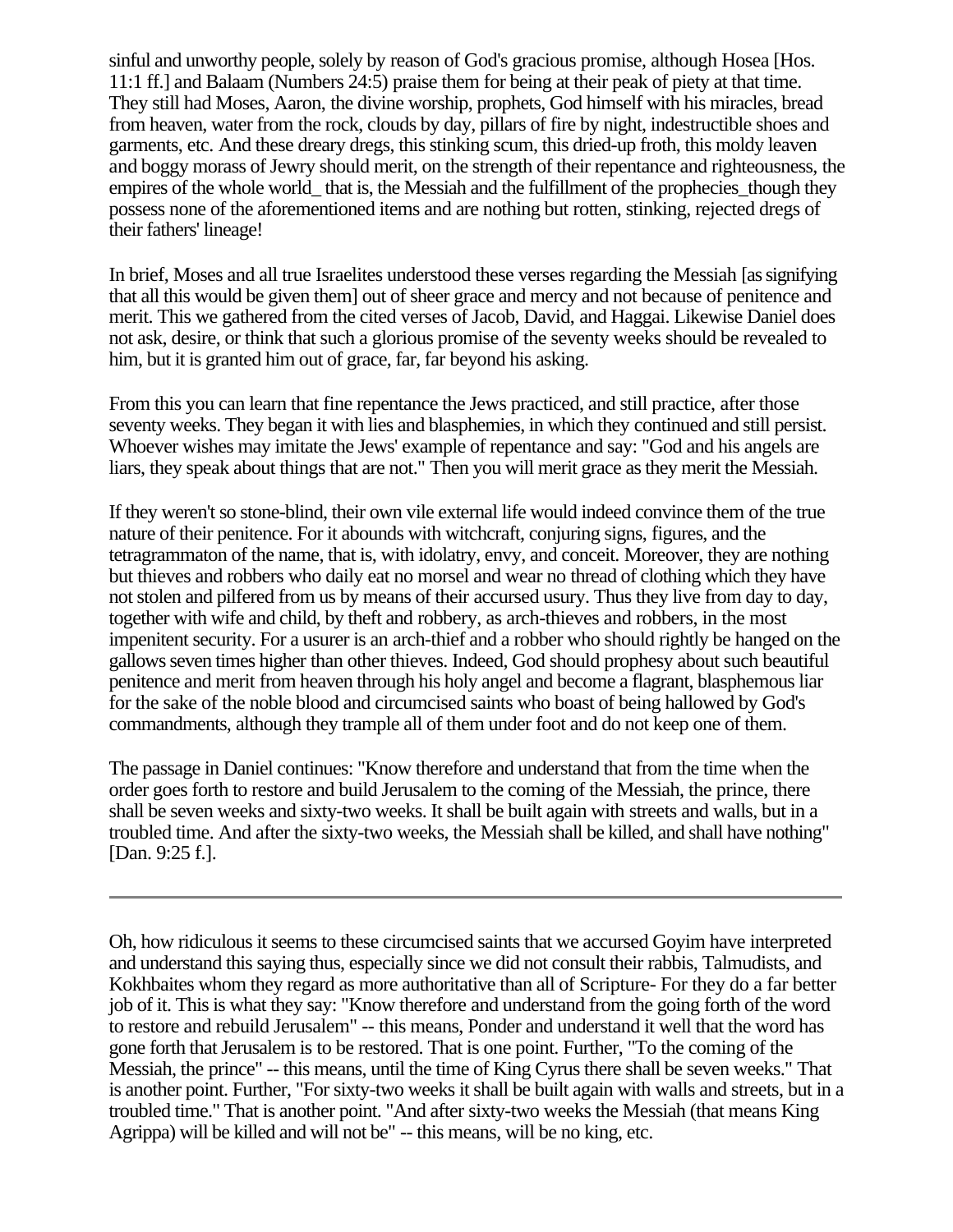It is indeed tiresome to discuss such confused lies and such tomfoolery. But I have to give our people occasion for pondering the devilish wantonness which the rabbis perpetrate with this splendid saying. So here you see how they separate the text where it should be read connectedly, and join it where it should be separated. This is the way in which it should be connected:

"Know therefore and understand that from the going forth of the word about how Jerusalem is to be restored and rebuilt to the coming of the Messiah, there shall be seven weeks and sixty-two weeks." These words, I say, are to be joined together to form one complete text. Then follows: "It shall be built again with walls and streets, but in a troubled time." This sentence, separate though it is, they connect with the foregoing words about the sixty-two weeks, so as to convey the meaning that the building of the walls and the streets will occupy sixty-two weeks.

That is truly a knavish trick. It reminds me of the rascal of whom I once heard as a young monk. He hacked the Lord's Prayer to pieces and re-arranged it to read thus: Our Father, hallowed be in heaven; thy name come; thy kingdom be done; thy will as in heaven, so also on earth. Or as that ignorant priest read the lesson in the Vigils from I Corinthians 15: \*Ubi est mors stimulus, tuus stimulus autem mortis, peccatum est virtus vero,\* etc.

That is the way the Jews tear apart the text wherever they can, solely for the purpose of spoiling the words of Scripture for us Christians, although it serves no purpose for them either. For it teaches them nothing, it does not comfort them, it gives them nothing; it results in nothing but meaningless words. It is the same as if the angel had said nothing at all. But they would rather surrender such comforting, joyous words and suffer the loss than to have them benefit us. Similarly, Bodenstein maliciously tore the words of the sacrament apart lest they prove useful to us. However, this will not help the rabbis, those night herons and screech owls. With the help of God we will bring their howling and lying to light. Let us take up the several parts in order.

First I want to ask the Hebraists whether the word \*intellige\* ["know"] is construed with the word \*de\* ["from"] in any other place in Scripture. I have not found any, and this seems to me quite arbitrary. If it is to mean \*de\* as in the phrase \*de subjecta materia,\* the Hebrew uses the preposition \*al,\* just as the Latins use the word \*super\* ("\*Multa super Priamo,\*" etc. [149]). I know very well, however, that the Jews cannot prove that such a construction obtains here. The biblical examples agree that it stands as an absolute, independently. But to ascribe something to God maliciously of which one is uncertain, and which one cannot prove, is tantamount to tempting him and giving him the lie.

Now let us see how they tear the text apart. "Know therefore and understand, from the going forth of the word, that Jerusalem will again be built." This, they claim, does not speak of the beginning of the seventy weeks but of the word that has gone forth. Then follows: "To the coming of the Messiah, the prince, there shall be seven weeks." Now it is in agreement with the customary usage of all languages that the word \*donec,\* "until" [or "to"], presupposes a beginning. However, the Jews assign it none; they refuse to have the text read "from the beginning of the word to the coming of Messiah." I must draw an analogy.

If some one on St. Gall Square here in Wittenberg were to tell you: "You have heard a sermon based on God's word, declaring that the church is holy. Ponder this and mark it well." All right, you look at him expectantly to hear what else he has to say; for he does have more to say. Then he abruptly blurts out: "There are still seven weeks till Michaelmas." Or, "It is a distance of three miles to Halle." Here you would look at him and say, What sense is there in that? Are you crazy? Are the seven weeks to begin now on the market-place? Or are the three miles to begin in Wittenberg? "No," he would reply, "you must understand this to mean from the Day of St.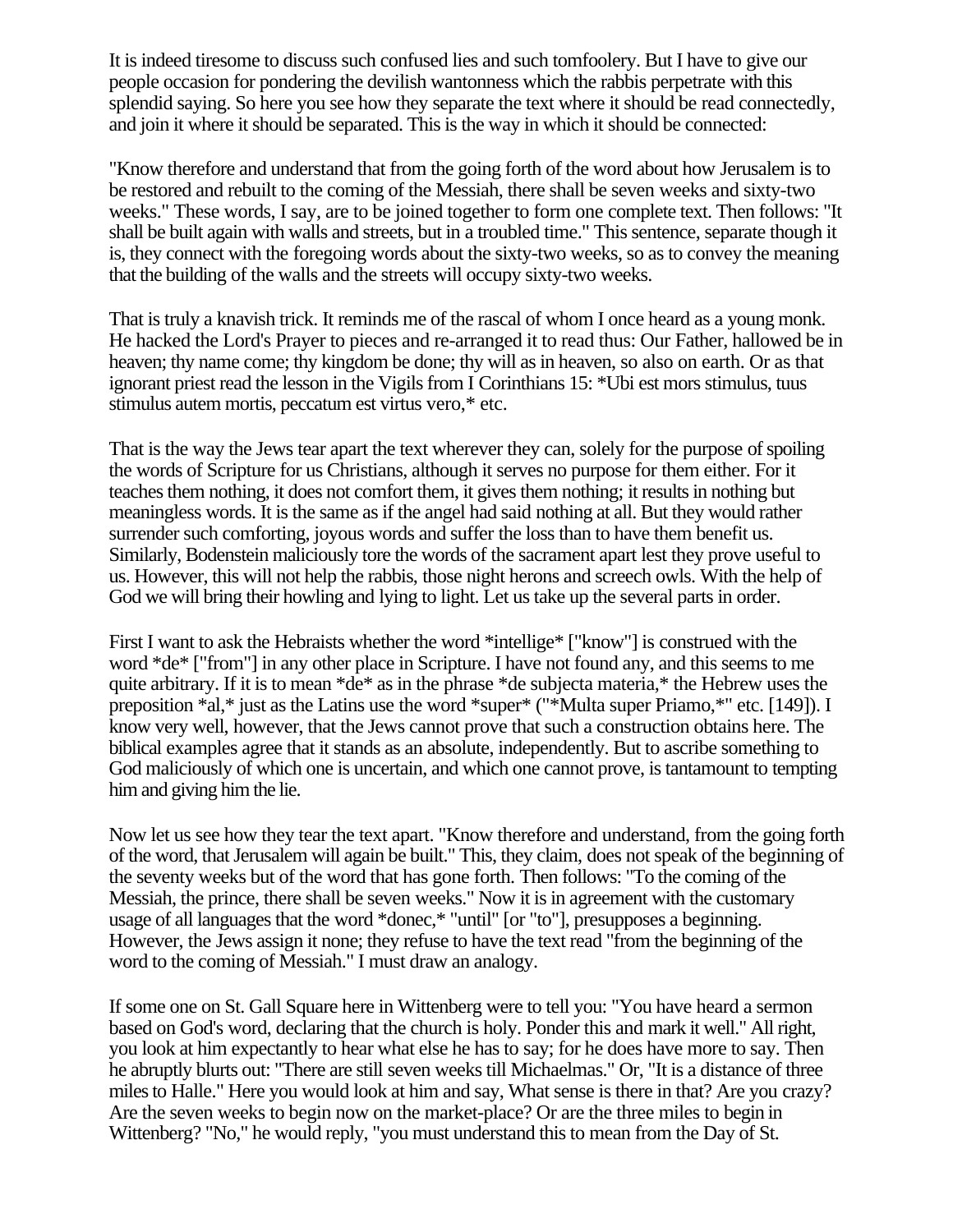Lawrence to Michaelmas, and from Bitterfeld to Halle." At this point you would be tempted to rejoin: "Go plant a kiss of peace on a sow's rump! Where did you learn to jabber so foolishly? And what do the seven weeks have to do with your statement that I should note well the sermon that I heard at Wittenberg?"

The rabbis treat the angel Gabriel's words in the same way. They make his speech read thus: "There are seven weeks until the Messiah." Suppose now Daniel replies, "My dear Gabriel, what do you mean? Are the seven weeks to begin now that you are speaking with me?" "No," he says, "you must understand this to mean that they begin with the destruction of Jerusalem." Thank you, indeed, you noble, circumcised rabbis, for teaching the angel Gabriel to speak, as though he were unable to tell of the beginning of the seven weeks, which is all-important, as well as of the middle and the end of them. No, Daniel is to assume it. This is just nonsense. Shame on you, you vile rabbis, to attribute this foolish talk of yours to the angel of God! With this you disgrace yourselves and convict yourselves of being malicious liars and blasphemers of God's words. But this is just the grammatical side of the matter. Now let us study the theological aspect.

These holy, circumcised ravens say that the seventy weeks begin with the first destruction of Jerusalem and end with its second destruction. What better method could they have pursued for arriving at this conclusion than to close their eyes and ears, ignore Scripture and the history books, and let their imagination run freely, saying: "This is the way it seems right to us, and we insist upon it. Therefore it follows that God and his angel must agree with us. How could we be wrong? We are the ravens who are able to teach God and the angels."

Oh, what a base, vexatious, blasphemous people, that can merit the Messiah with such penitence! But let us listen to their wisdom. The seventy weeks begin with the destruction of Jerusalem by the king of Babylon; from that event until the coming of the Messiah, the prince (that is, King Cyrus), are seven weeks. Now tell me: Where is this written? Nowhere. Who has said it? Markolf the mockingbird. Who else might say or write it?

In the beginning of this ninth chapter stands Daniel's clear and plain statement that the revelation regarding the seventy weeks had come to him in the first year of the reign of Darius the Mede, who had conquered the Babylonian kingdom, which event had been preceded by the first destruction of Jerusalem seventy years earlier. For Daniel clearly states that seventy years of the devastation had been fulfilled, in accordance with Jeremiah 29:10. This we also read in II Chronicles, the last chapter [36:22]. And yet these two clear passages of Scripture, Daniel 9 and II Chronicles 36, must be accounted as lies by the rabbis. They insist that they are right and that the seventy weeks must have begun seventy years before they were revealed to Daniel. Isn't that great? Now go and believe the rabbis, those ignorant, untutored asses, who look neither at the Scriptures nor at the history books and who spew forth from their vicious mouth whatever they choose against God and angels.

For they herewith stand openly convicted of their lies and their erring arbitrariness. Since the seventy weeks which were revealed in the first year of the reign of Darius the Mede cannot begin seventy years previously with the destruction of Jerusalem, all their lies founded on this are simultaneously refuted, and this verse of Daniel regarding the seventy weeks must remain for us undefiled and unadulterated\_no thanks to them. Eternal disgrace will be their reward for this impertinent and patent lie. With this lie another one also collapses; namely, their claim that the words about the Messiah, the prince, refer to King Cyrus, who supposedly appeared seven weeks after the destruction, although in fact he came ten weeks (that is, seventy years) after the destruction. This is recorded in II Chronicles 36, Daniel 9, and Ezra 1.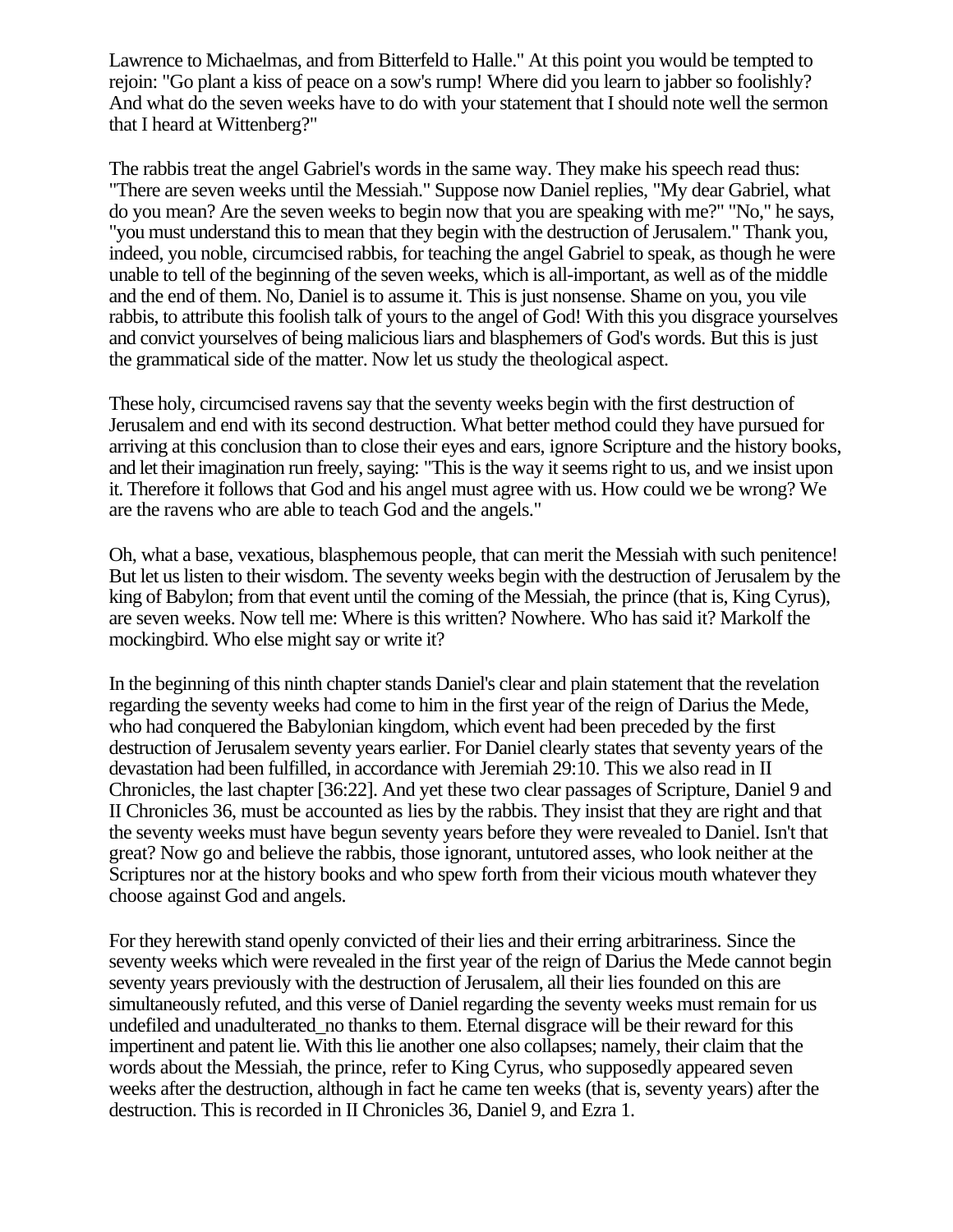Even if we would assume which is impossible that the seventy weeks began with the destruction of Jerusalem, we could still not justify this stupid lie. And with this the third lie collapses. For they say that Cyrus came fifty-two years after the destruction: the equivalent of seven weeks and three years, or seven and a half weeks. Thus they tear three years, or half a week, from the sixty-two weeks and add them to the first seven weeks. It is as though the angel were such a consummate fool or child that he could not count up to seven, and says seven when he should say seven and a half. Why do they do this? So that we might perceive how they indulge in lies for the purpose of tearing apart and turning upside down God's word for us. Therefore they insist that Cyrus came seven and a half weeks (which they call seven weeks) after the destruction, whereas (as was said) he really came ten weeks, i.e., seventy years, later.

Nor does the angel tolerate that these weeks be mangled and mutilated, subtracting three years from one and leaving it only four years, and adding to the one that has seven years three more, making it ten years or one and a half weeks. For he says that the seventy weeks are to be taken exactly; they are counted and reckoned precisely.

Much less does he tolerate the fourth lie that Cyrus is here called the Messiah even if the other lies were to be upheld, to the effect that Cyrus had appeared after seven weeks, that is, after fifty-two years. For here we find the unmistakable and simple words of the angel: "Seventy weeks of years are decreed concerning your people and your holy city" [Dan. 9:24]. He means to say: In other chapters I spoke of strange people and kings; but in this verse concerning the seventy weeks I am speaking of your people, of your city, and of your Messiah. And whoever refers this to a different people and to different kings is a wanton, incorrigible liar.

The fourth lie is followed by the fifth, in which they divorce the seven weeks from the sixty-two. But these belong together, and there is no reason to separate them, especially since the lie regarding King Cyrus miscarried. It was for this reason that they severed the seven from the sixtytwo weeks so that they could give him seven, that is, seven and a half. In biblical Hebrew it is customary to count the years thus: first to give the one, then the other number of years, but with both placed together. We find many illustrations for this in Genesis 5 and 11, where reference is made to the deceased fathers. For instance: "When Seth had lived five years and a hundred years, he became the father of Enosh. Seth lived after the birth of Enosh seven years and eight hundred years" [Gen. 5:6 f.]. Similarly Genesis 11 [:17]: "Eber lived after the birth of Peleg thirty years and four hundred years." And Genesis 25 [:7]: "Abraham lived one hundred years, seventy years, and five years." From these illustrations one can easily see how arbitrary it is to separate the seven years from the sixty-two years in this verse.

The Latin and German languages prevent such a disruption nicely, since they do not repeat the little word "year" so often, but read the number connectedly, saying: "Abraham lived one hundred seventy-five years." In that way these words also are to be taken: "From the going forth of the word to the coming of the Messiah, the prince, there are seven weeks and sixty-two weeks." These two numbers belong together and compose one number, to the coming of the Messiah. The angel has a reason for designating the entire sum of years as seven weeks and sixty-two weeks. He might have spoken of nine weeks and sixty weeks, or found many different ways to name such a sum, such as five weeks and sixty-four weeks, or six weeks and sixty-three weeks, etc. He must have the seven weeks for the construction of the walls and streets of Jerusalem; and he must have the sixty-two, up to the last week, which is all important, for in it the Messiah will die, fulfill the covenant, etc.

Then comes the sixth lie which says that the walls and streets of Jerusalem were rebuilt for sixtytwo weeks (minus three years). That would be up to the last week, after which as they lie for the seventh time Jerusalem was again destroyed. For with the last week the seventy weeks are ended.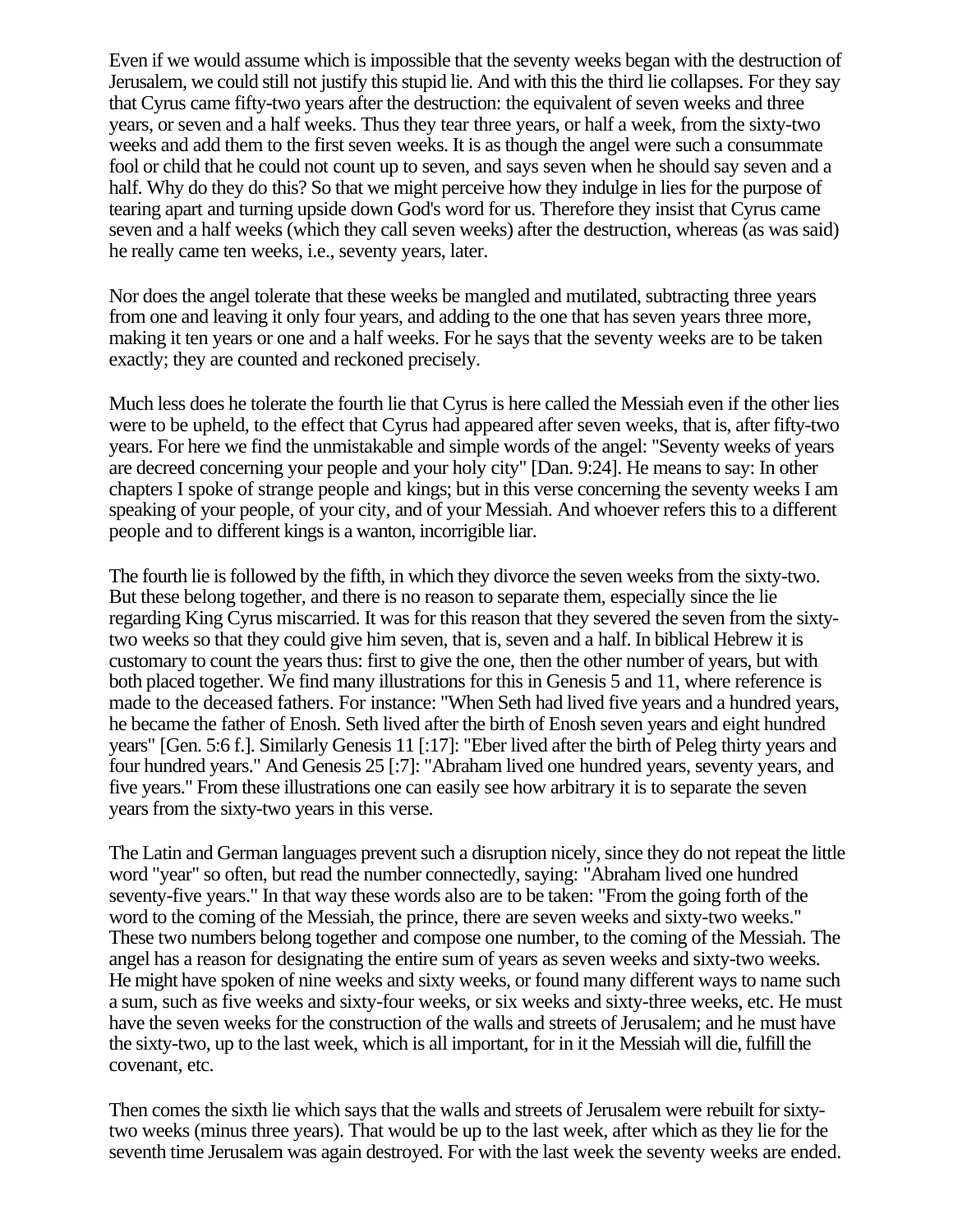According to this, Jerusalem had not stood again for longer than one week, which means seven years. Go ahead, Jew, lie boldly and unashamedly! Nehemiah stands against you with his book and testifies that he built the walls, set the gates, and arranged the city, and that he himself gloriously consecrated it. Thus the temple was already completed in the sixth year of the reign of Darius (Ezra 7 [6:16]). Alexander the Great found the city of Jerusalem already long completed. After him that villain Antiochus found the city even further restored and the temple full of wealth, and he plundered them horribly.

The eighth rude lie follows when they interpret the words of the angel, "And after sixty-two weeks the Messiah will be killed, and shall have nothing," as if the Messiah refers to King Agrippa, who was killed and had nothing after his death; no king succeeded him. Why would it not be just as true to say that Emperor Nero was the Messiah? He was killed at that time and left no heirs. I believe that they would designate Markolf or Thersites as the Messiah rather than accept the true Messiah. How can God, who loves the truth and who is the truth himself, tolerate such shameful, open lies if these are intolerable even to a person who is given to lies or is untruthful or is at least not so strict a lover of the truth? And this eighth lie is a multiple one\_in the first place, because they assign different meanings to the word "Messiah" within such a brief passage: there he has to be Cyrus after the seven weeks, here Agrippa after the sixty-two weeks. Just as though the angel were a fool who would point to a different Messiah with every other word!

As we heard earlier, the angel is not referring to a foreign people and city, but says, "I am speaking of your people and of your city." Therefore we must conceive of the Messiah in this verse not as two different beings, but as one\_namely, the Messiah of this people and of this city, the Shiloh of Judah who came after the scepter departed from Judah, the Son of David, the chemdath of Haggai. This verse indeed refers to him, excluding all others. For Agrippa was not king in Jerusalem, much less the Messiah, before the last week (that is, after seven and sixty-two weeks). The Romans had graciously granted him a little country beyond the Jordan. The Roman procurators such as Felix, Festus, Albinus, etc., ruled the land of Judea. Nor was Agrippa killed after the sixty-two weeks. In brief, all that they say is a lie.

Since they now confess, and have to confess, that a Messiah was killed after the sixty-two weeks, that is, in the first year of the last week, and since this cannot have been Agrippa (as they would like to have it, in confirmation of their lie), nor anyone else, I am curious to learn where they might find one. It must be someone who lived before the expiration of the seventy weeks and who was killed after sixty-two weeks. Furthermore, as Gabriel says, he must have come from among their people, undoubtedly from the royal tribe of Judah. Now it is certain that since Herod's time they had had no king who was a member of their people or race. But, on the other hand, it is just as certain that Gabriel must be believed, with his statement regarding a Messiah of their nation. How is this difficulty to be solved?

And there is more. They themselves confess that they had no Messiah, that is, no anointed king ("Messiah" means "the anointed one"), between the first and the last destruction of Jerusalem, for the sacred anointing oil, of which Moses writes in Exodus 30:22, with which kings and priests were anointed, no longer existed after the first destruction. Consequently, Zedekiah was the last anointed king; his descendants were princes, not kings, down to the time of Herod, when the scepter departed and Shiloh, the true Messiah, was to appear.

We want to purge out their lies completely. With reference to Daniel's saying, "And he shall make a strong covenant with many for one week" [Dan. 9 27], that is, the last week, they perpetrate the ninth lie, saying that the Romans agreed to a peace or a truce for this last week (or seven years) with the Jews; but since the Jews grew rebellious the Romans returned in three years and destroyed Jerusalem. Now how does this bear out Gabriel, who says that the peace or truce (as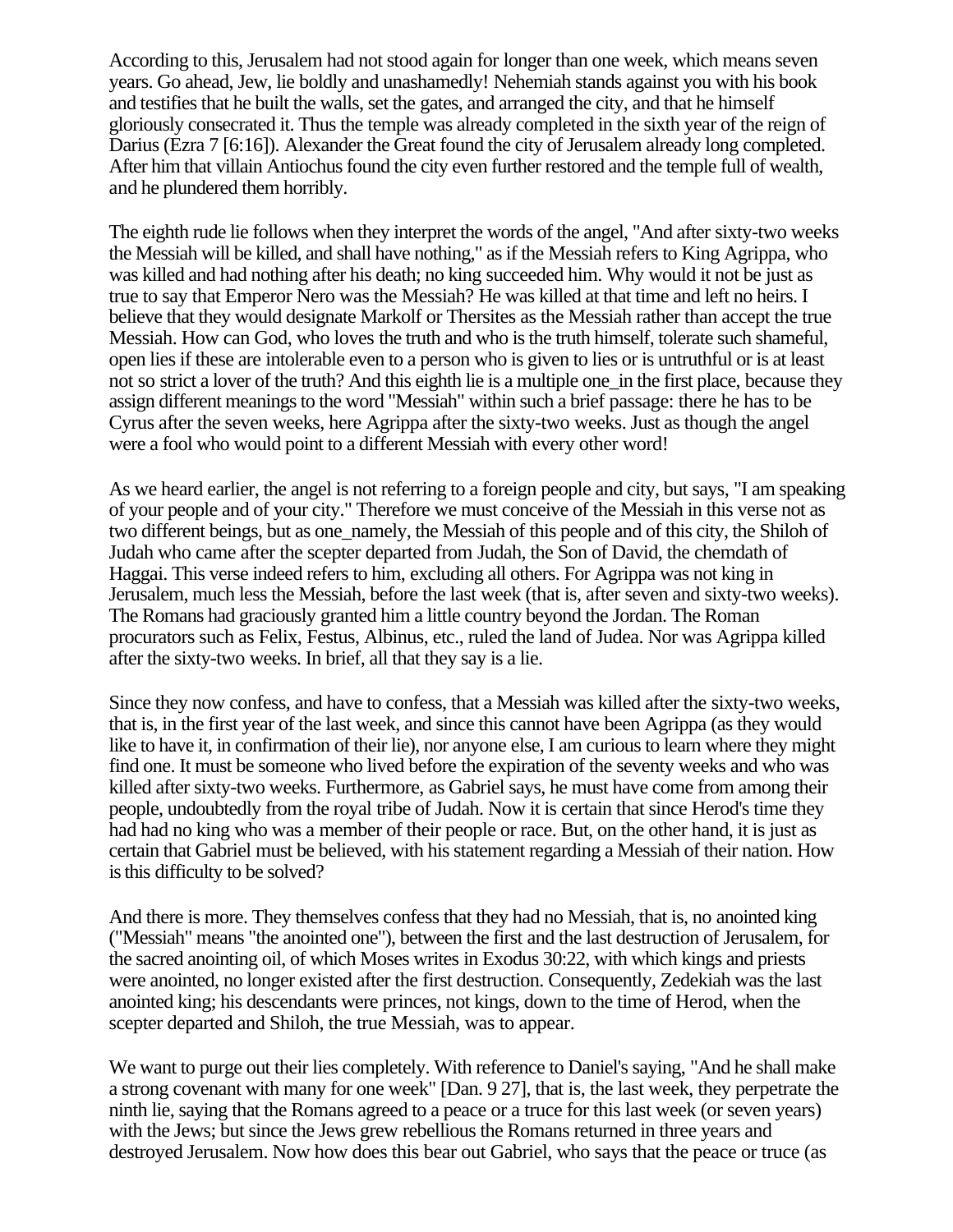they interpret the word "covenant") is to last seven years? If it did not endure longer than three years, then Gabriel, who speaks of seven years or the last week must be lying. Thus the mendacious hearts of these incorrigible liars falsely impugn the truthfulness of the angel Gabriel. Alas, what truce? What peace? Read Josephus and the history books and you will learn that the Romans slew many thousands of Jews a long time before, and that there was no peace up to the time when they were constrained to destroy Jerusalem and the country.

The tenth and final lie concerns the assertion that the destruction of Jerusalem will last until the end of the strife. They interpret this as meaning: until the strife of their Messiah, who will kill Gog and Magog and conquer the whole world. This is a vicious, miserable lie which is dead before it is born. Let those who maintain that the Messiah appeared before the expiration of the seventy weeks be informed that such a lie was discredited as long as fifteen hundred years ago. Thus the Jews do not retain a single word of Gabriel's statement intact; they pervert all his words into lies, with the exception of the angel's prophecy regarding the destruction of Jerusalem. But no one need thank them for believing that and admitting the truth of it now. While they still inhabited Jerusalem, they believed this prophecy still less than they believe now in our Messiah, although it was foretold plainly enough, here in Daniel 9 as well as in Zechariah 14. If they were still dwelling in Jerusalem today, they would invent a hundred thousand lies before they would believe it, just as their ancestors did prior to the first destruction. The latter were not persuaded by any prophet that the holy city of God would be laid waste. They harried them, they raved like mad dogs until they stood face to face with the fulfillment of the prophecy. This has always been a stiff-necked, unbelieving, proud, base, incorrigible people, and so it ever remains.

From all of this we gather that Daniel with his seventy weeks takes our position against the Jews' lies and folly, a position as reliable and firm as an iron wall and an immovable rock, affirming that the true Messiah must have come before the termination of the seventy weeks; that he was killed and made alive again; that he fulfilled God's covenant (for why should Daniel here be speaking of the Gentiles' covenant, which, moreover, did not even exist at the time?) in the last week; that he thereby took leave of the city and the people at the end of the seventy weeks; that the city was razed by the Romans shortly after; that the people were destroyed, with their government and all they had\_all of this in accordance with the angel's words: "Seventy weeks of years are decreed or reckoned concerning your people and your holy city" [Dan. 9:24], But enough!

No doubt it is necessary for the Jews to lie and to misinterpret in order to maintain their error over against such a clear and powerful text. Their previous lies broke down under their own weight. But even if they were to lie for a hundred thousand years and call all the devils in to aid them, they would still come to nought. For it is impossible to name a Messiah at the time of the seventy weeks, as Gabriel's revelation would necessitate, other than our Lord Jesus Christ. We are certain, sure, and cheerful about this, as we snap our fingers at all the gates of hell and defy them, together with all the gates of the world and everything that wants to be or might be exalted, smart, and wise against us. I, a plain insignificant saint in Christ, venture to oppose all of them singlehandedly and to defend this viewpoint easily, comfortably, and gladly. However, it is impossible to convert the devil and his own, nor are we commanded to attempt this. [154] It suffices to uncover their lies and to reveal the truth. Whoever is not actuated to believe the truth for the sake of his own soul will surely not believe it for my sake.

We will limit ourselves for the time being to these four texts\_those of Jacob, David, Haggai, and Daniel\_wherein we see what a fine job the Jews have done these fifteen hundred years with Scripture, and what a fine job they still do. For their treatment of these texts parallels their treatment of all others, especially those that are in favor of us and our Messiah. These, of course, must be accounted as lies, whereas they themselves cannot err or be mistaken. However, they have not acquired a perfect mastery of the art of lying; they lie so clumsily and ineptly that anyone who is just a little observant can easily detect it.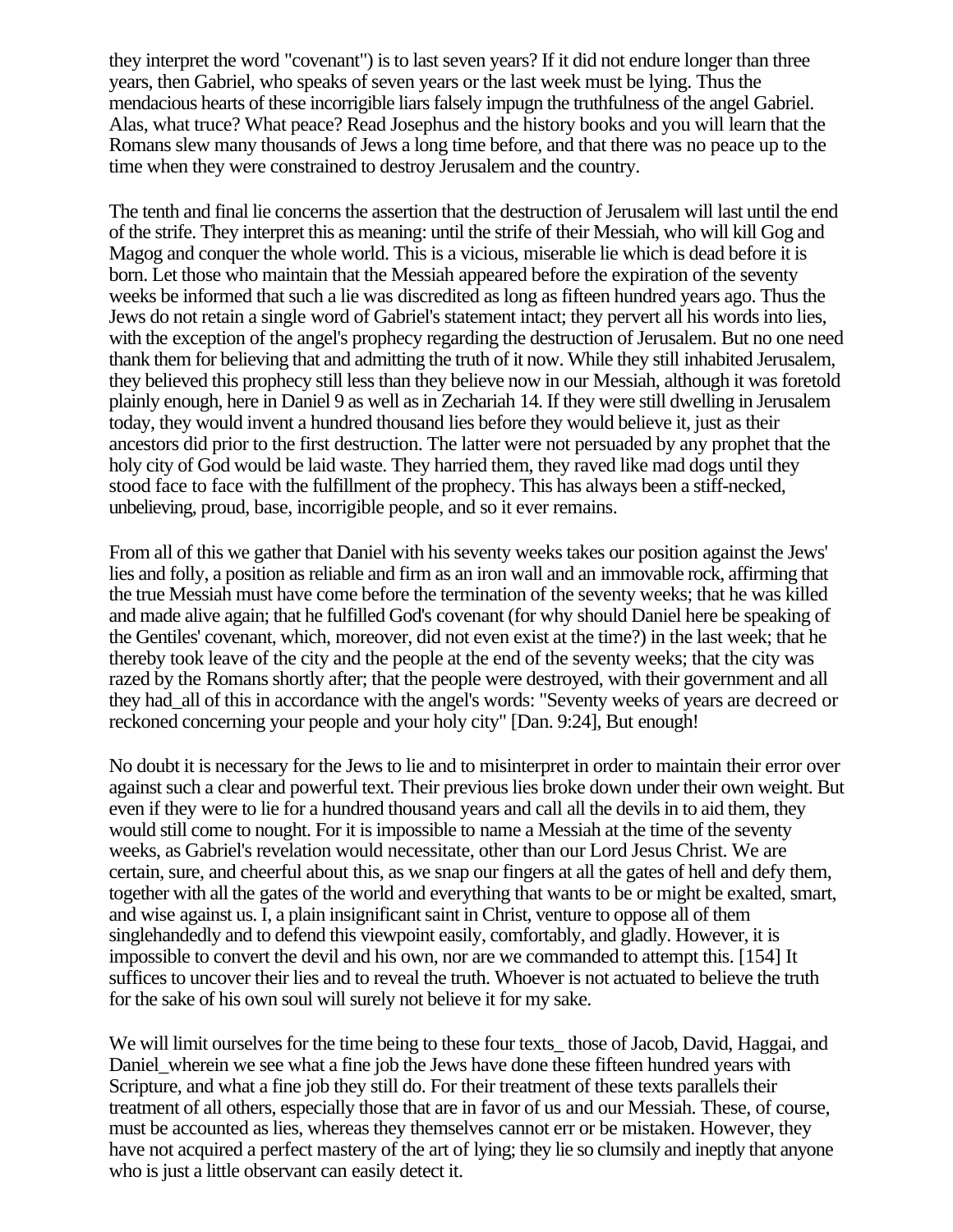But for us Christians they stand as a terrifying example of God's wrath. As St. Paul declares in Romans 11, we must fear God and honor his word as long as the time of grace remains, so that we do not meet with a similar or worse fate. We have seen this happen in the case of the papacy and of Muhammad. The example of the Jews demonstrates clearly how easily the devil can mislead people, after they once have digressed from the proper understanding of Scripture, into such blindness and darkness that it can be readily grasped and perceived simply by natural reason, yes, even by irrational beasts. And yet they who daily teach and hear God's word do not recognize this darkness but regard it as the true light. O Lord God, have mercy on us!

If I had to refute all he other articles of the Jewish faith, I should be obliged to write against them as much and for as long a time as they have used for inventing their lies -- that is, longer than two thousand years. I stated earlier that they corrupt their circumcision with human ordinances and ruin their heritage with their arrogance. In the same manner they also desecrate their Sabbath and- all their festivals. In brief, all their life and all their deeds, whether they eat, drink, sleep, wake, stand, walk dress, undress, fast, bathe, pray, or praise, are so sullied with rabbinical, foul ordinances and unbelief, that Moses can no longer be recognized among them. This corresponds to the situation of the papacy in our day, in which Christ and his word can hardly be recognized because of the great vermin of human ordinances. However let this suffice for the time being on their lies against doctrine or faith.

In conclusion we want to examine their lies against persons, which, after all, do not make the doctrine either worse or better, whether the persons are pious or base. Specifically, we want to look at their lies about the person of our Lord, as well as those about his dear mother and about ourselves and all Christians. These lies are such as the devil resorts to when he cannot assail the doctrine. Then he turns against the person [ving, maligning, cursing, and ranting against him. That is what the papists' Beelzebub [156] did to me. When he was unable to refute my gospel, he wrote that I was possessed of the devil, that I was a changeling, that my dear mother was a whore and a bathhouse attendant. [157] Of course, no sooner had he written this than my gospel was destroyed and the papists carried the day! Similarly, John the Baptist and Christ himself were charged with having a devil [Matt. 11:18; John 8:20] and were called Samaritans\_and shortly thereafter John's and Christ's doctrine was shown to be false, and that of the Pharisees true. The same thing happened to all the prophets. Recently also, when the stealthy, murdering arsonist of Wolfenbuttell who, next to the archbishop of Mainz, is the holy Roman Church's one relic and jewel shamefully slandered and defamed the persons of the elector of Saxony and the landgrave of Hesse, both were instantly doomed; but he, the holy man, king over all kings, was crowned with a diadem and gold so heavy that he could not bear it and had to flee.

Therefore, whenever you wish to win in an evil cause, do as they do and as the glib babblers do in court when the silver- or gold-fever seizes them. Scold and lie boldly about the person, and your cause will win out. It is like the mother who instructed her child: "Dear son, if you cannot win otherwise, start a brawl." These are lies in which the liar does not fabricate or err in the chief question at issue (as happens also in religious disputes), but nevertheless is well aware that he is lying and wants to lie against the person. He does not dream of proving his point, either by appearances or by truth, and is unable to do so.

That is how the Jews, too, are acting in this instance. They blatantly inveigh and lie against and curse the person, against their own conscience. In that way they have long since won their case, so that God had to listen to them. Already for fifteen hundred years they have been sitting in Jerusalem, in a golden city, as we can clearly see. They are the lords of the world, and all the Gentiles flock to them with their chemdath, their coats, pants, and shoes, and permit themselves to be slain by the noble princes and lords of Israel, giving them land and people and all that they have, while the Jews curse, spit on, and malign the Goyim.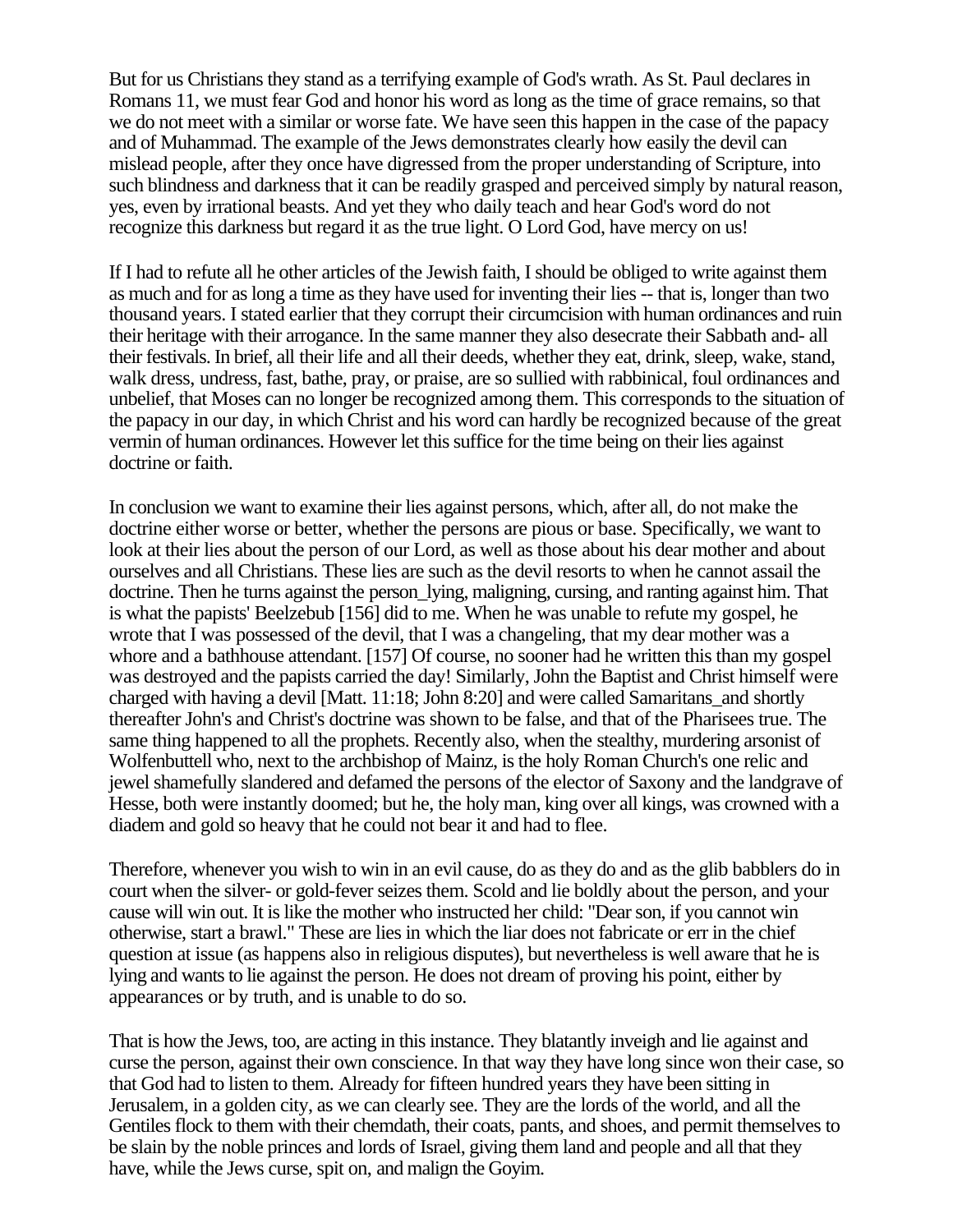And you can well imagine that if they would not lie so outrageously, curse, defame, blaspheme, and revile the persons, God would not have heard them, and their cause would have been lost long ago; they would not be lords in Jerusalem today but live dispersed over the world, without seeing Jerusalem, and making their living among the accursed Goyim by means of lying, cheating, stealing, robbing, usury and all sorts of other vices. So effective is it to curse the person if the cause in question is evil and therefore doomed! Consequently, if you have a poor cause to defend, do not overlook this example of the Jews. They are the noble princes of Israel who are capable of everything. When their cause is lost, they still can curse the Goyim thoroughly.

In the first place, they defame our Lord Jesus Christ, calling him a sorcerer and tool of the devil. This they do because they cannot deny his miracles. Thus they imitate their forefathers, who said, "He casts out demons by Beelzebub, the prince of demons" [Luke 11:15]. They invent many lies about the name of God, the tetragrammaton, saying that our Lord was able to define this name (which they call Schem Hamphoras), and whoever is able to do that, they say, is also able to perform all sorts of miracles. However, they cannot cite a single instance of any men who worked a miracle worth a gnat by means of this \*Schem Hamphoras.\* It is evident that as consummate liars they fabricate this about our Lord. For if such a rule of \*Schem Hamphoras\* were true, someone else would have employed it before or afterward. Otherwise, how could one know that such power inhered in the \*Schem Hamphoras\*? But this is too big a subject; after this booklet is finished, I plan to issue a special essay and relate what Porchetus writes on this subject. It serves them right that, rejecting the truth of God, they have to believe instead such abominable, stupid, inane lies, and that instead of the beautiful face of the divine word, they have to look into the devil's black, dark, lying behind, and worship his stench.

In addition they rob Jesus of the significance of his name, which in Hebrew means "savior" or "helper." The name Helfrich or Hilfrich was common among the old Saxons; this is the equivalent of the name Jesus. Today we might use the name Hulfrich -- that is, one who can and will help. But the Jews, in their malice, call him Jesu, which in Hebrew is neither a name nor a word but three letters, like ciphers or numeral letters. It is as if, for example, I were to take the three numeral letters C, L, and V as ciphers and form the word Clu. That is 155. In this manner they use the name Jesu, signifying 316. This number then is to denote another word, in which \*Hebel Vorik\* is found. For further information on their devilish practices with such numbers and words, you may read Anthony Margaritha.

When a Christian hears them utter the word "Jesu," as will happen occasionally when they are obliged to speak to us, he assumes that they are using the name Jesus. But in reality they have the numeral letters Jesu in mind, that is, the numeral 316 in the blasphemous word \*Vorik.\* And when they utter the word "Jesu" in their prayer, they spit on the ground three times in honor of our Lord and of all Christians, moved by their great love and devotion. But when they are conversing with one another they say, \*Deleatur nomen eius,\* which means in plain words, "May God exterminate his name," or "May all the devils take him."

They treat us Christians similarly in receiving us when we go to them. They pervert the words  $*$ Seid Gott willkommen\* [literally, "Be welcome to God"] and say, \*Sched wil kem!\* which means: "Come, devil," or "There comes a devil." Since we are not conversant with the Hebrew, they can vent their wrath on us secretly. While we suppose that they are speaking kindly to us, they are calling down hellfire and every misfortune on our heads. Such splendid guests we poor, pious Christians are harboring in our country in the persons of the Jews, we who mean well with them, who would gladly serve their physical and spiritual welfare, and who suffer so many coarse wrongs from them.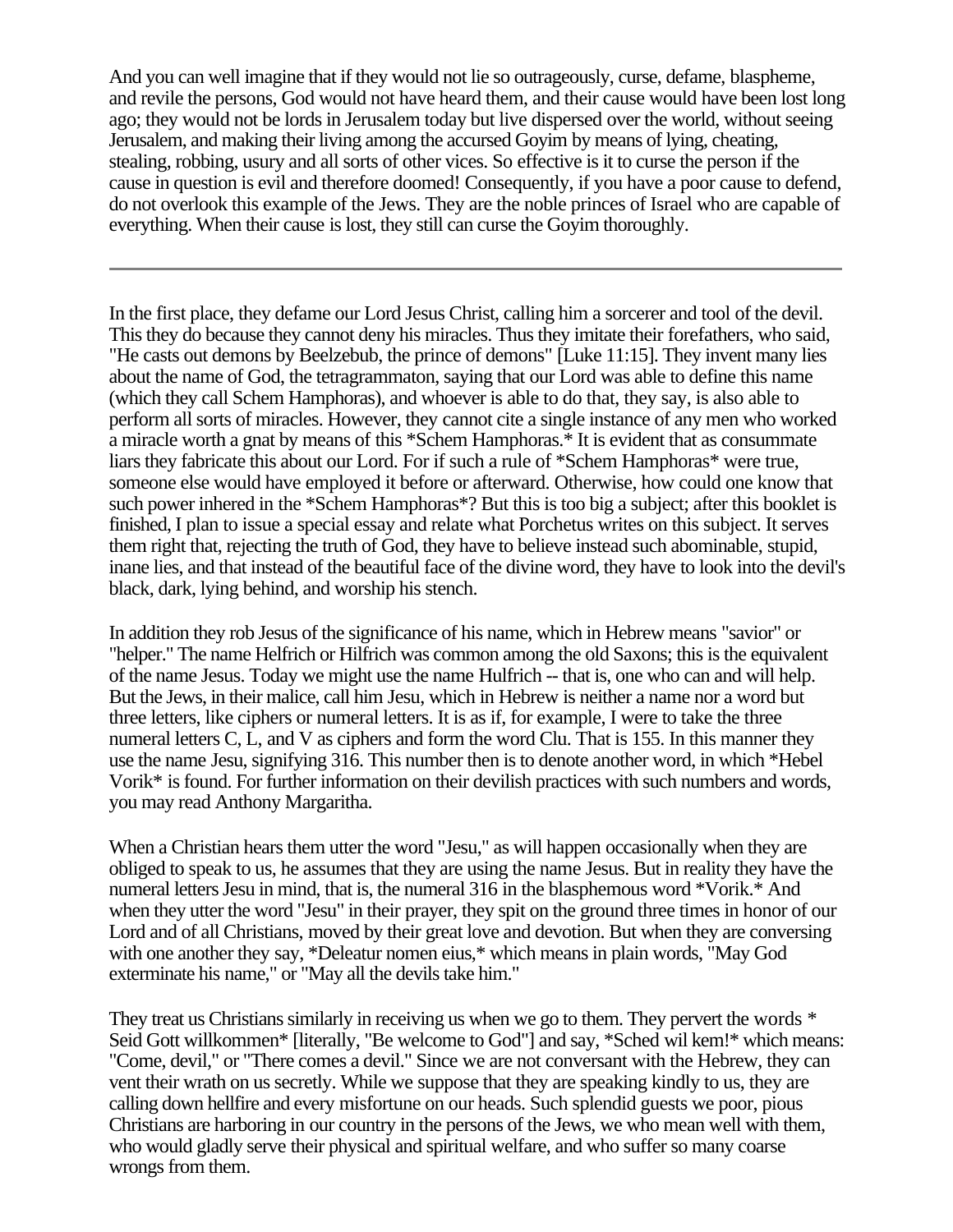Then they also call Jesus a whore's son, saying that his mother Mary was a whore, who conceived him in adultery with a blacksmith. I have to speak in this coarse manner, although I do so with great reluctance, to combat the vile devil. Now they know very well that these lies are inspired by sheer hatred and spite, solely for the purpose of bitterly poisoning the minds of their poor youth and the simple Jews against the person of our Lord, lest they adhere to his doctrine (which they cannot refute). Still they claim to be the holy people to whom God must grant the Messiah by reason of their righteousness! In the eighth commandment, God forbade us to speak falsehoods against our neighbor, to lie, to deceive, to revile, to defile. This prohibition also includes one's enemies. For when Zedekiah did not keep faith with the king of Babylon, he was severely rebuked for his lie by Jeremiah and Ezekiel and was also led into wretched captivity because of it [Jer. 21:1 ff.; Ezek. 12:1 ff.].

However, our noble princes of the world and circumcised saints, against this commandment of God, invented this beautiful doctrine: namely, that they may freely lie, blaspheme, curse, defame, murder, rob, and commit every vice, however, whenever, and on whom they wish. Let God keep his own commandment: the noble blood and circumcised people will violate it as they desire and please. Despite this, they insist that they are doing right and good and meriting the Messiah and heaven thereby. They challenge God and all the angels to refute this, not to speak of the devil and the accursed Goyim who find fault with it; for here is the noble blood which cannot sin and which is not subject to God's commands.

What harm has the poor maiden Mary done to them? How can they prove that she was a whore? She did no more than bear a son, whose name is Jesus. Is it such a great crime for a young wife to bear a child? Or are all who bear children to be accounted whores? What, then, is to be said about their own wives and about themselves? Are they, too, all whores and children of whores? You accursed Goyim, that is a different story! Do you not know that the Jews are Abraham's noble blood, circumcised, and kings in heaven and on earth? Whatever they say is right. If there were a virgin among the accursed Goyim as pure and holy as the angel Gabriel, and the least of these noble princes were to say that she is an arch-whore and viler than the devil, it would necessarily have to be so. The fact that a noble mouth of the lineage of Abraham said this would be sufficient proof. Who dares contradict him? Conversely, any arch-whore of the noble blood of the Jews, though she were as ugly as the devil himself, would still be purer than any angel if the noble lords were pleased to say this. For the noble, circumcised lords have the authority to lie, to defame, revile, blaspheme, and curse the accursed Goyim as they wish. On the other hand, they are privileged to bless, honor, praise, and exalt themselves, even if God disagrees with them. Do you suppose that a Jew is such a bad fellow? God in heaven and all the angels have to laugh and dance when they hear a Jew pass wind, so that you accursed Goyim may know what excellent fellows the Jews are. For how could they be so bold as to call Mary a whore, with whom they can find no fault, if they were not vested with the power to trample God and his commandment under foot?

Well and good, you and I, as accursed Goyim, wish to submit a simple illustration by means of which we, as benighted heathen, might comprehend this lofty wisdom of the noble, holy Jews a little. Let us suppose that I had a cousin or another close blood relative of whom I knew no evil, and in whom I had never detected any evil; and other people, against whom I bore a grudge, praised and extolled her, regarded her as an excellent, pious, virtuous, laudable woman, and said: This dunce is not worthy of having such a fine, honorable woman as his cousin; a she-dog or a she-wolf would be more fit for him. Then I, upon hearing such eulogies of my cousin spoken, would begin to say, against my own conscience: They are all lying, she is an arch-whore. And now I would, though lacking any proof, demand that everyone believe me, despite the fact that I was well aware of my cousin's innocence, while I, a consummate liar, was cursing all who refused to believe my lie, which I knew in my heart to be just that.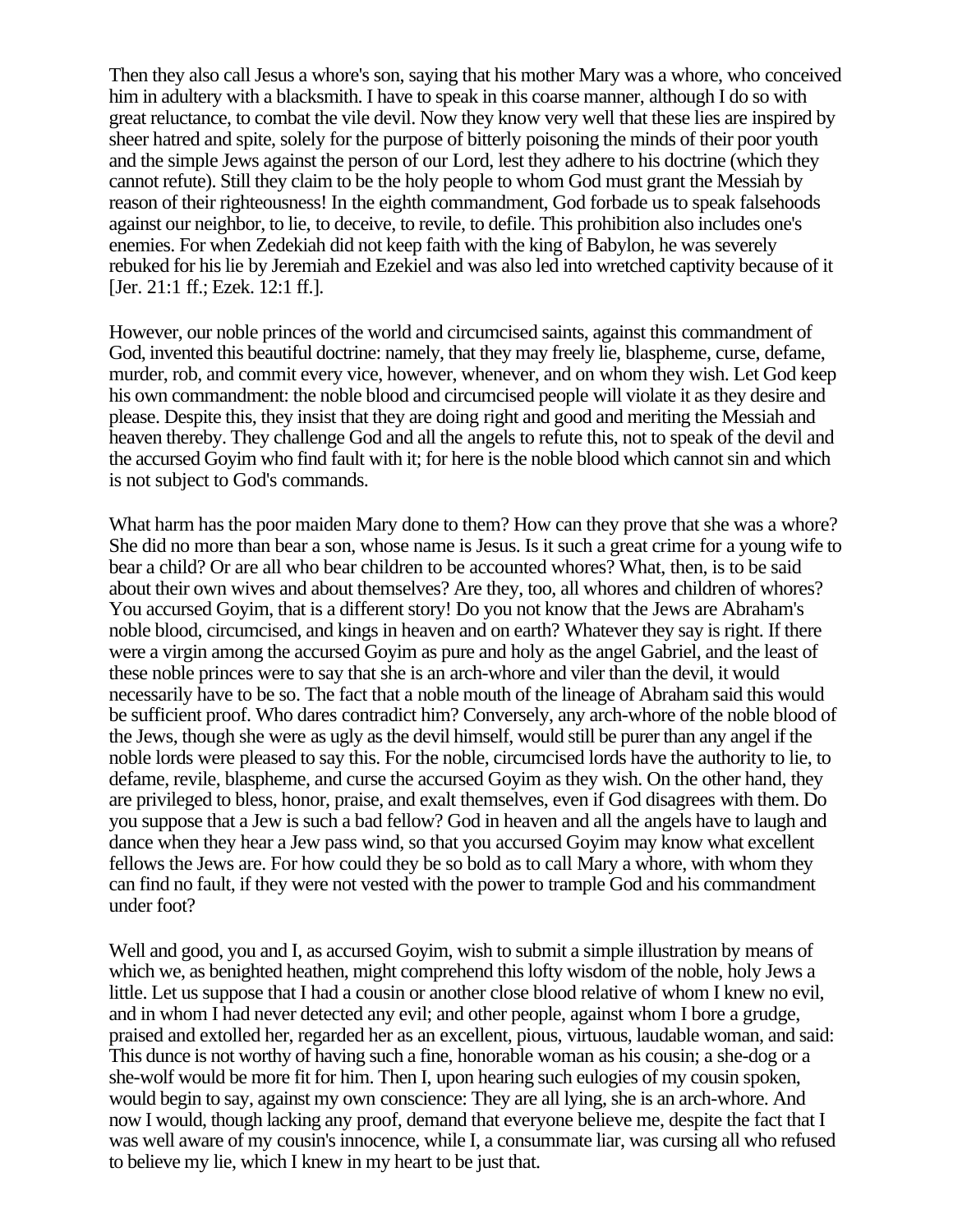Tell me, how would you regard me? Would you not feel impelled to say that I was not a human being but a monster, a repulsive fiend, not worthy of gazing at sun, leaves, grass, or any creature? Indeed, you would consider me to be possessed by devils. I should rather treat my cousin's disgrace, if I knew of any, as though it were my own, and cover it up if it threatened to become public, just as all other people do. But although no one, including myself, knows anything but honorable things about her, I dare to step to the fore and defame my cousin as a scoundrel, with false slander, oblivious to the fact that this shame reflects on me.

That is the type of human beings if I should or could call them that which these noble, circumcised saints are. We Goyim, with whom they are hostile and angry, confess that Mary is not ours but rather the Jews' cousin and blood relative, descended from Abraham. When we praise and laud her highly, they proceed to defame her viciously. If there were a genuine drop of Israelite blood in such miserable Jews, do you not suppose that they would say: "What are we to do? Can she help it that her son provoked our ire? Why should we slander her? After all, she is our flesh and blood. It has undoubtedly happened before that a bad son issued from a pious mother." No, such human and responsible thoughts will not occur to these holy people; they must entertain nothing but devilish thoughts, so that they may in that way do penance and merit the Messiah soon, as they have, of course, merited him now for fifteen hundred years.

They further lie and slander him and his mother by saying that she conceived him at an unnatural time. About this they are most malicious and malignant and malevolent. In Leviticus 20:18 Moses declares that a man must not approach a woman nor a woman a man during the female's menstrual uncleanness. This is forbidden on pain of loss of life and limb; for whatever is conceived at such a time results in imperfect and infirm fruit, that is, in insane children, mental deficients, demon's offspring, changelings, and the like -- people who have unbalanced minds all their lives. In this way the Jews would defame us Christians, by saying that we honor as the Messiah a person who was mentally deficient from birth, or some sort of demon. These most intelligent, circumcised, highly enlightened saints regard us as such stupid and accursed Goyim. Truly, these are the devil's own thoughts and words!

Do you ask what prompts them to write this, or what is the cause of it? You stupid, accursed Goy, why should you ask that? Does it not satisfy you to know that this is said by the noble, circumcised saints? Are you so slow to learn that such a holy people is exempt from all the decrees of God and cannot sin? They may lie, blaspheme, defame, and murder whom they will, even God himself and all his prophets. All of this must be accounted as nothing but a fine service rendered to God. Did I not tell you earlier that a Jew is such a noble, precious jewel that God and all the angels dance when he farts? And if he were to go on to do something coarser than that, they would nevertheless expect it to be regarded as a golden Talmud. Whatever issues from such a holy man, from above or from below, must surely be considered by the accursed Goyim to be pure holiness.

For if a Jew were not so precious and noble, how would it be possible for him to despise all Christians with their Messiah and his mother so thoroughly, to vilify them with such malicious and poisonous lies? If these fine, pure, smart saints would only concede us the qualities of geese or ducks, since they refuse to let us pass for human beings! For the stupidity which they ascribe to us I could not assign to any sow, which, as we know, covers itself with mire from head to foot and does not eat anything much cleaner. Alas, it cannot be anything but the terrible wrath of God which permits anyone to sink into such abysmal, devilish, hellish, insane baseness, and arrogance. If I were to avenge myself on the devil himself I should be unable to wish him such evil and misfortune as God's wrath inflicts on the Jews, compelling them to lie and to blaspheme so monstrously, in violation of their own conscience. Anyway, they have their reward for constantly giving God the lie.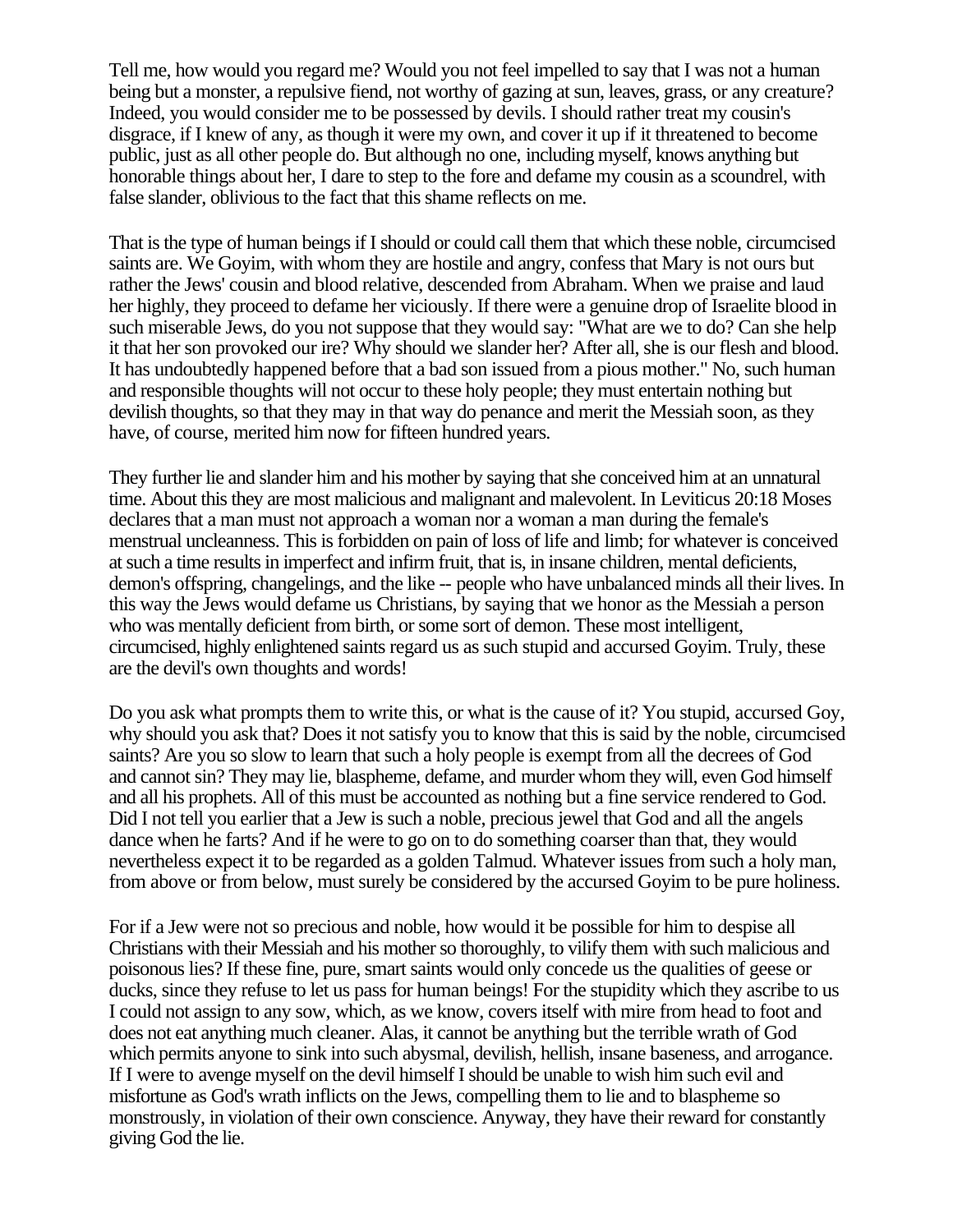In his Bible, Sebastian Monster relates that a malicious rabbi does not call the dear mother of Christ Maria but haria; i.e., sterquilinium, a dung heap. And who knows what other villainy they may indulge in among themselves, unknown to us? One can readily perceive how the devil constrains them to the basest lies and blasphemies he can contrive. Thus they also begrudge the dear mother Mary, the daughter of David, her right name, although she has not done them any harm. If they do that, why should they not also begrudge her, her life, her goods, and her honor? And if they wish and inflict an kinds of disgrace and evil on their own flesh and blood, which is innocent and about which they know nothing evil, what, do you suppose, might they wish us accursed Goyim?

Yet they presume to step before God with such a heart and mouth; they utter, worship, and invoke his holy name, entreating him to return them to Jerusalem, to send them the Messiah, to kill all the Gentiles, and to present them with an the goods of the world. The only reason that God does not visit them with thunder and lightning, that he does not deluge them suddenly with fire as he did Sodom and Gomorrah, is this: This punishment would not be commensurate with such malice. Therefore he strikes them with spiritual thunder and lightning, as Moses writes in Deuteronomy 28:18 among other places: "The Lord will smite you with madness and blindness and confusion of mind." Those are, indeed, the true strokes of lightning and thunder: madness, blindness, confusion of mind.

Although these terrible, slanderous, blasphemous lies are directed particularly against the person of our Lord and his dear mother, they are also intended for our own persons. They want to offer us the greatest affront and insult for honoring a Messiah whom they curse and malign so terribly that they do not consider him worthy of being named by them or any human being, much less of being revered. Thus we must pay for believing in him, for praising, honoring, and serving him.

I should like to ask, however: What harm has the poor man Jesus done to these holy people? If he was a false teacher, as they allege, he was punished for it; for this he recived his due, for this he suffered with a shameful death on the cross, for this he paid and rendered satisfaction. No accursed heathen in an the world will persecute and malign forever and ever a poor dead man who suffered his punishment for his misdeeds. How, then, does it happen that these most holy, blessed Jews outdo the accursed heathen? To begin with, they declare that Jerusalem was not destroyed nor were they led into captivity for their sin of crucifying Jesus. For they claim to have done the right thing when they meted out justice to the seducer and thus merited their Messiah. Is it the fault of the dead man, who has now met his judgment, that we Goyim are so stupid and foolish as to honor him as our Messiah? Why do they not settle the issue with us, convince us of our folly and demonstrate their lofty, heavenly wisdom? We have never fled from them; we are still standing our ground and defying their holy wisdom. Let us see what they are able to do. For it is most unseemly for such great saints to crawl into a corner and to curse and scold in hiding.

Now as I began to ask earlier: What harm has the poor Jesus done to the most holy children of Israel that they cannot stop cursing him after his death, with which he paid his debt? Is it perhaps that he aspires to be the Messiah, which they cannot tolerate? Oh no, for he is dead. They themselves crucified him, and a dead person cannot be the Messiah. Perhaps he is an obstacle to their return into their homeland? No, that is not the reason either; for how can a dead man prevent that? What, then, is the reason? I will tell you. As I said before, it is the lightning and thunder of Moses to which I referred before: "The Lord will smite you with madness and blindness and confusion of mind." It is the eternal fire of which the prophets speak: "My wrath will go forth like fire, and burn with none to quench it" [Jer. 4:4]. John the Baptist proclaimed the same message to them after Herod had removed their scepter, saying [Luke 3:17]: "His winnowing fork is in his hand, and he will clear his threshing-floor and gather his wheat into his granary, but his chaff he will burn with unquenchable fire." Indeed, such fire of divine wrath we behold descending on the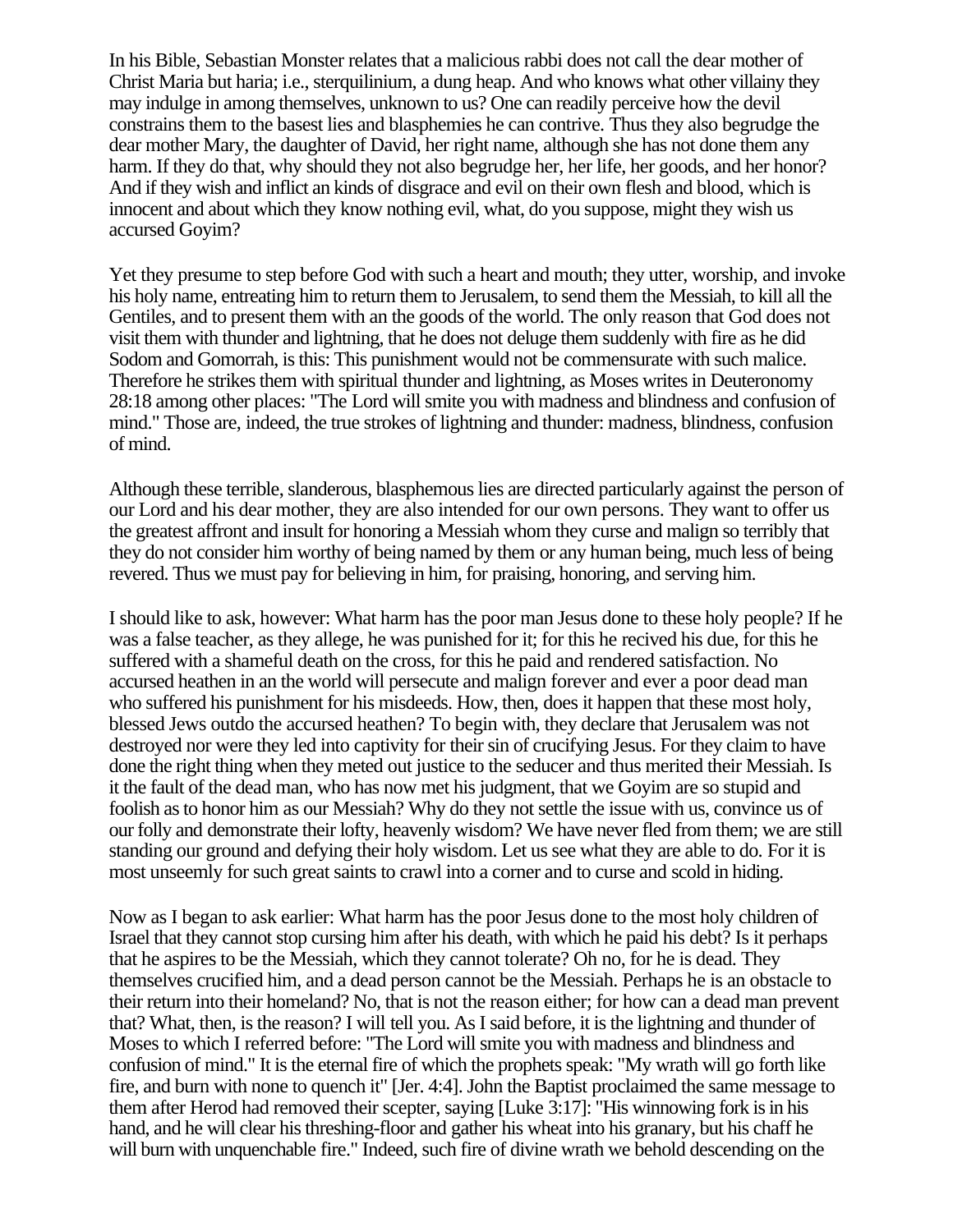Jews. We see it burning, ablaze and aflame, a fire more horrible than that of Sodom and Gomorrah.

Now such devilish lies and blasphemy are aimed at the person of Christ and of his dear mother; but our person and that of all Christians are also involved. They are also thinking of us. Because Christ and Mary are dead and because we Christians are such vile people to honor these despicable, dead persons, they also assign us our special share of slander. In the first place, they lament before God that we are holding them captive in exile, and they implore him ardently to deliver his holy people and dear children from our power and the imprisonment in which we hold them. They dub us Edom and Haman, with which names they would insult us grievously before God, and hurt us deeply. However, it would carry us too far afield to enlarge on this. They know very well that they are lying here. If it were possible, I would not be ashamed to claim Edom as my forefather. He was the natural son of the saintly Rebekah, the grandson of the dear Sarah; Abraham was his grandfather and Isaac his real father. Moses himself commands them to regard Edom as their brother (Deut. 23:71). They indeed obey Moses as true Jews!

Further, they presume to instruct God and prescribe the manner in which he is to redeem them. For the Jews, these very learned saints, look upon God as a poor cobbler equipped with only a left last for making shoes. This is to say that he is to kill and exterminate all of us Goyim through their Messiah, so that they can lay their hands on the land, the goods, and the government of the whole world. And now a storm breaks over us with curses, defamation, and derision that cannot be expressed with words. They wish that sword and war, distress and every misfortune may overtake us accursed Goyim. They vent their curses on us openly every Saturday in their synagogues and daily in their homes. They teach, urge, and train their children from infancy to remain the bitter, virulent, and wrathful enemies of the Christians.

This gives you a clear picture of their conception of the fifth commandment and their observation of it. They have been blood thirsty bloodhounds and murderers of all Christendom for more than fourteen hundred years in their intentions, and would undoubtedly prefer to be such with their deeds. Thus they have been accused of poisoning water and wells, of kidnaping children, of piercing them through with an awl, of hacking them in pieces, and in that way secretly cooling their wrath with the blood of Christians, for all of which they have often been condemned to death by fire. And still God refused to lend an ear to the holy penitence of such great saints and dearest children. The unjust God lets such holy people curse (I wanted to say "pray") so vehemently in vain against our Messiah and all Christians. He does not care to see or have anything to do either with them or with their pious conduct, which is so thickly, thickly, heavily, heavily coated with the blood of the Messiah and his Christians. For these Jews are much holier than were those in the Babylonian captivity, who did not curse, who did not secretly shed the blood of children, nor poison the water, but who rather as Jeremiah had instructed them [Jer. 29:7] prayed for their captors, the Babylonians. The reason is that they were not as holy as the present-day Jews, nor did they have such smart rabbis as the present-day Jews have; for Jeremiah, Daniel, and Ezekiel were big fools to teach this. They would, I suppose, be torn to shreds by the teeth of today's Jews.

Now behold what a fine, thick, fat lie they pronounce when they say that they are held captive by us. Jerusalem was destroyed over fourteen hundred years ago, and at that time we Christians were harassed and persecuted by the Jews throughout the world for about three hundred years, as we said earlier. We might well complain that during that time they held us Christians captive and killed us, which is the plain truth. Furthermore, we do not know to the present day which devil brought them into our country. We surely did not bring them from Jerusalem.

In addition, no one is holding them here now. The country and the roads are open for them to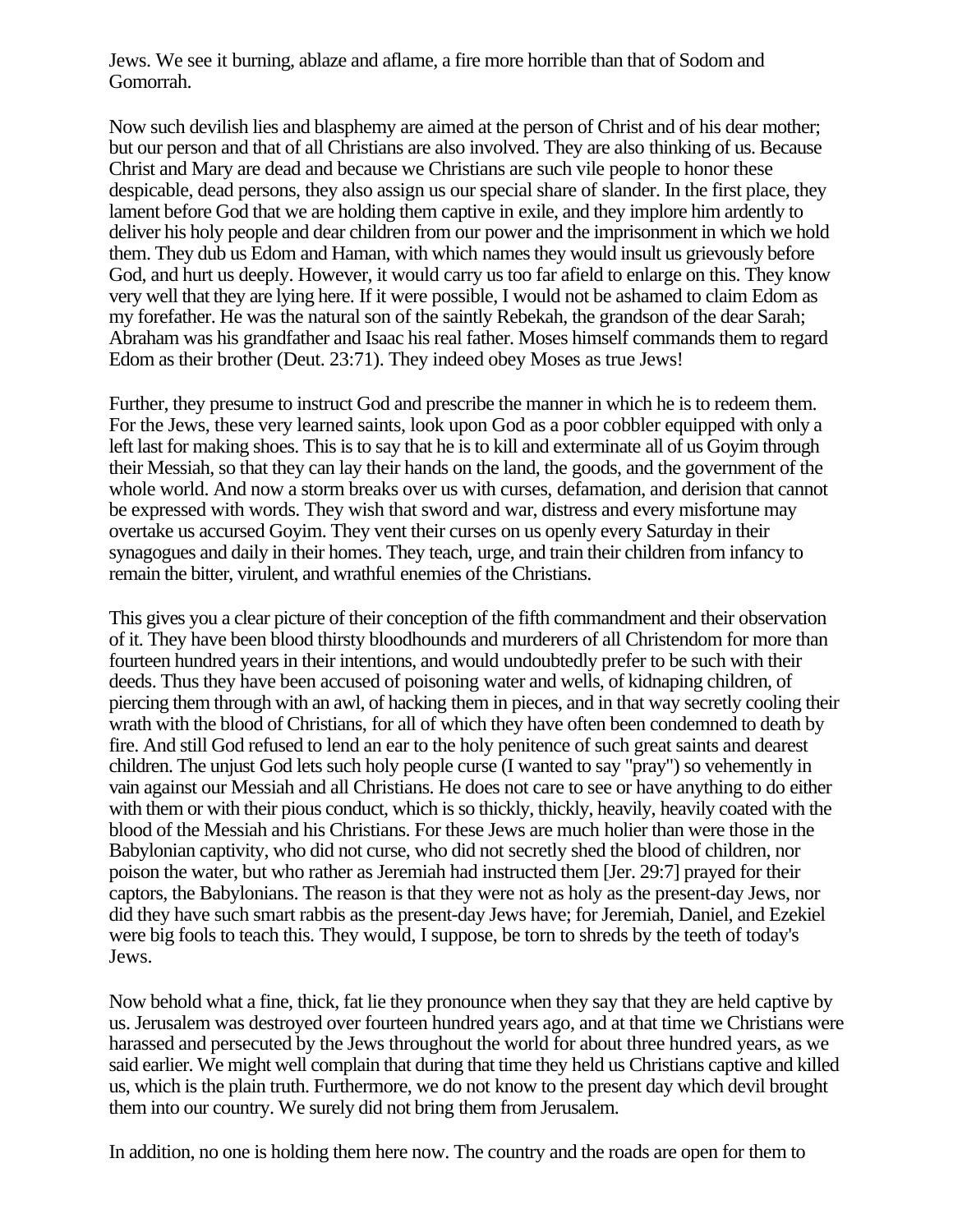proceed to their land whenever they wish. If they did so, we would be glad to present gifts to them on the occasion; it would be good riddance. For they are a heavy burden, a plague, a pestilence, a sheer misfortune for our country. Proof for this is found in the fact that they have often been expelled forcibly from a country, far from being held captive in it. Thus they were banished from France (which they call \*Tsorfath,\* from Obadiah 20), which was an especially fine nest. Very recently they were banished by our dear Emperor Charles from Spain, the very best nest of all (which they called \*Sefarad,\* also on the basis of Obadiah). This year they were expelled from the entire Bohemian crownland, where they had one of the best nests, in Prague. Likewise, during my lifetime they have been driven from Regensburg, Magdeburg, and other places.

If you cannot tolerate a person in a country or home, does that constitute holding him in captivity? In fact, they hold us Christians captive in our own country. They let us work in the sweat of our brow to earn money and property while they sit behind the stove, idle away the time, fart, and roast pears. They stuff themselves, guzzle, and live in luxury and ease from our hard-earned goods. With their accursed usury they hold us and our property captive. Moreover, they mock and deride us because we work and let them play the role of lazy squires at our expense and in our land. Thus they are our masters and we are their servants, with our property, our sweat, and our labor. And by way of reward and thanks they curse our Lord and us! Should the devil not laugh and dance if he can enjoy such a fine paradise at the expense of us Christians? He devours what is ours through his saints, the Jews, and repays us by insulting us, in addition to mocking and cursing both God and man.

They could not have enjoyed such good times in Jerusalem under David and Solomon with their own possessions as they now do with ours, which they daily steal and rob. And yet they wail that we have taken them captive. Indeed, we have captured them and hold them in captivity just as I hold captive my gallstone, my bloody tumor, and all the other ailments and misfortunes which I have to nurse and take care of with money and goods and all that I have. Alas, I wish that they were in Jerusalem with the Jews and whomever else they would like to have there.

Since it has now been established that we do not hold them captive, how does it happen that we deserve the enmity of such noble and great saints? We do not call their women whores as they do Mary, Jesus' mother. We do not call them children of whores as they do our Lord Jesus. We do not say that they were conceived at the time of cleansing and were thus born as idiots, as they say of our Lord. We do not say that their women are \*haria,\*, as they do with regard to our dear Mary. We do not curse them but wish them well, physically and spiritually. We lodge them, we let them eat and drink with us. We do not kidnap their children and pierce them through; we do not poison their wells; we do not thirst for their blood. How, then, do we incur such terrible anger, envy, and hatred on the part of such great and holy children of God?

There is no other explanation for this than the one cited earlier from Moses, namely, that God has struck them with "madness and blindness and confusion of mind." So we are even at fault in not avenging all this innocent blood of our Lord and of the Christians which they shed for three hundred years after the destruction of Jerusalem, and the blood of the children they have shed since then (which still shines forth from their eyes and their skin). We are at fault in not slaying them. Rather we allow them to live freely in our midst despite an their murdering, cursing, blaspheming, lying, and defaming; we protect and shield their synagogues, houses, life, and property In this way we make them lazy and secure and encourage them to fleece us boldly of our money and goods, as well as to mock and deride us, with a view to finally overcoming us, killing us all for such a great sin, and robbing us of all our property (as they daily pray and hope). Now tell me whether they do not have every reason to be the enemies of us accursed Goyim, to curse us and to strive for our final, complete, and eternal ruin!